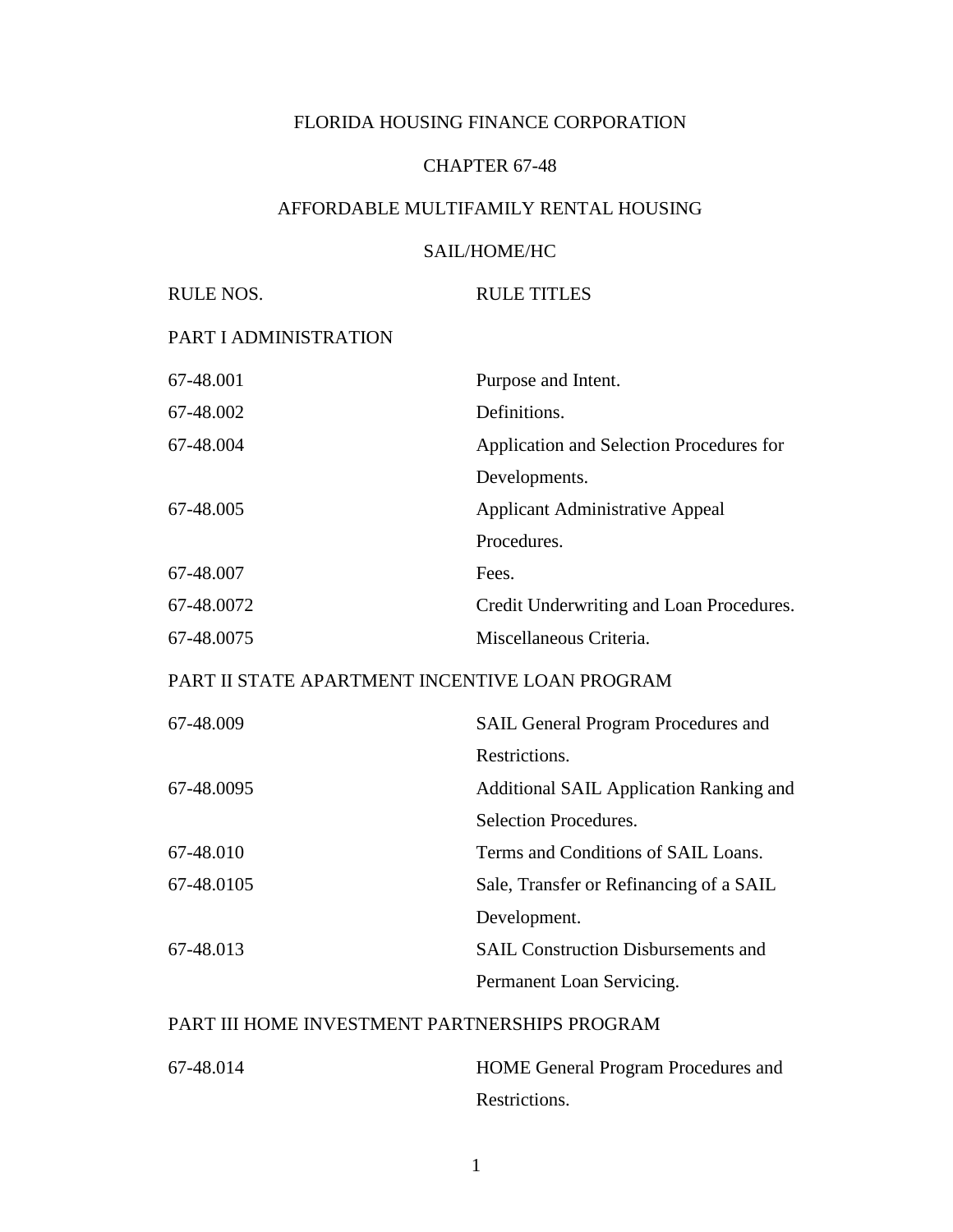| 67-48.015                      | Match Contribution Requirement for HOME       |
|--------------------------------|-----------------------------------------------|
|                                | Allocation.                                   |
| 67-48.017                      | Eligible HOME Activities.                     |
| 67-48.018                      | Eligible HOME Applicants.                     |
| 67-48.019                      | Eligible and Ineligible HOME Development      |
|                                | Costs.                                        |
| 67-48.020                      | Terms and Conditions of Loans for HOME        |
|                                | Rental Developments.                          |
| 67-48.0205                     | Sale, Transfer or Refinancing of a HOME       |
|                                | Development.                                  |
| 67-48.022                      | <b>HOME Disbursements Procedures and Loan</b> |
|                                | Servicing.                                    |
| PART IV HOUSING CREDIT PROGRAM |                                               |
|                                |                                               |
| 67-48.023                      | Housing Credits General Program               |
|                                | Procedures and Requirements.                  |
| 67-48.027                      | Tax-Exempt Bond-Financed Developments.        |
| 67-48.028                      | Carryover Allocation Provisions.              |
| 67-48.029                      | <b>Extended Use Agreement.</b>                |
| 67-48.030                      | Sale or Transfer of a Housing Credit          |
|                                | Development.                                  |
| 67-48.031                      | Termination of Extended Use Agreement         |

## **PART I ADMINISTRATION**

## **67-48.001 Purpose and Intent.**

The purpose of this rule chapter is to establish the procedures by which the Corporation shall:

Developments.

(1) Administer the Application process, determine loan amounts, make and service mortgage loans for new construction or Rehabilitation/Moderate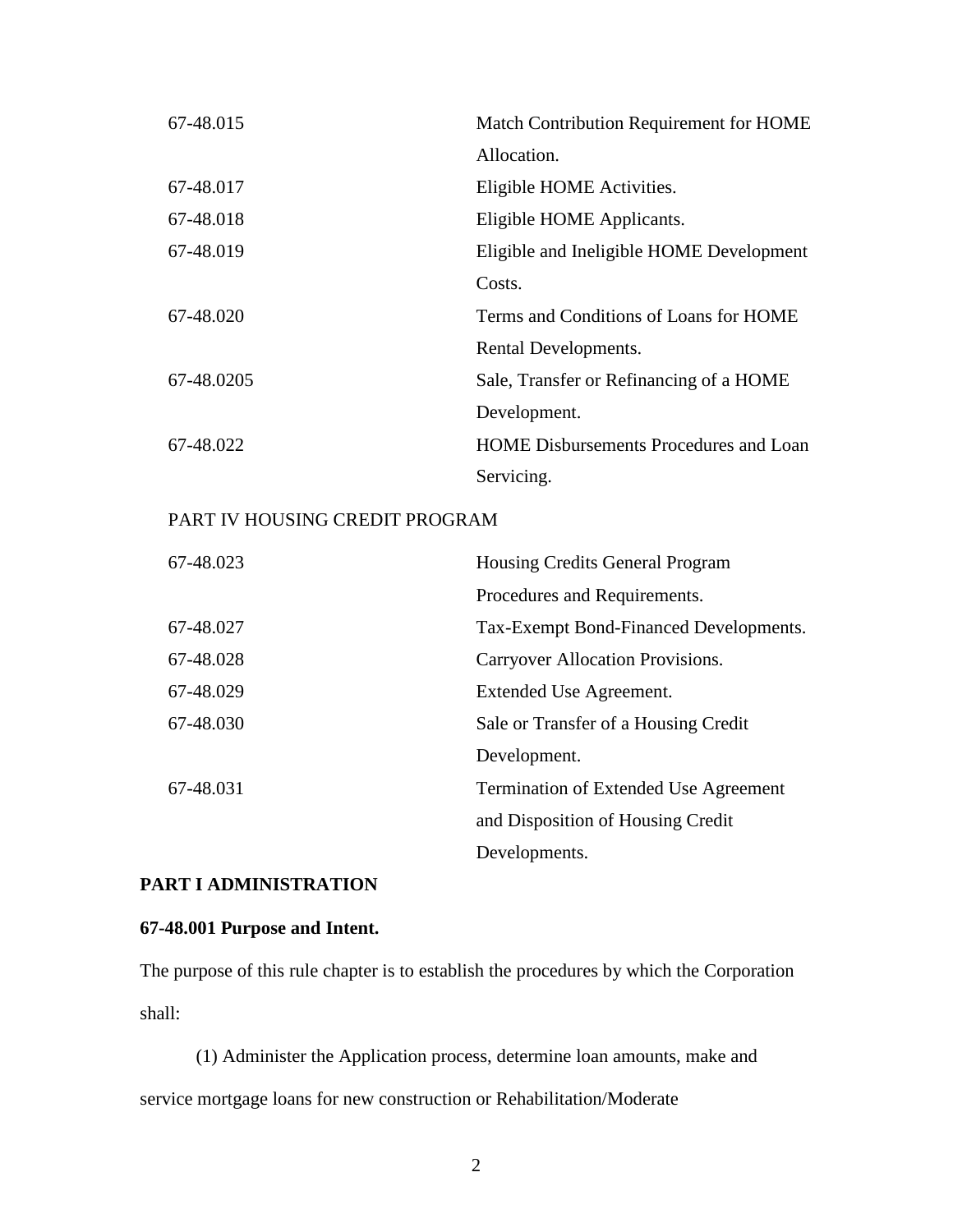Rehabilitation/Substantial Rehabilitation of affordable rental units under the State Apartment Incentive Loan (SAIL) Program authorized by Section 420.5087, F.S., and the HOME Investment Partnerships (HOME) Program authorized by Section 420.5089, F.S.; and

(2) Administer the Application process, determine Housing Credit amounts and implement the provisions of the Housing Credit (HC) Program authorized by Section 42 of the IRC and Section 420.5099, F.S.

Rulemaking Authority 420.507 FS. Law Implemented 420.5087, 420.5089(2), 420.5099 FS. History–New 7-22-96, Amended 12-23-96, 1-6-98, Formerly 9I-48.001, Amended 11-9-98, Repromulgated 2-24-00, 2-22-01, Amended 3-17-02, Repromulgated 4-6-03, 3- 21-04, Amended 2-7-05, Repromulgated 1-29-06, 4-1-07, Amended 3-30-08, Repromulgated 8-6-09, Amended \_\_\_.

### **67-48.002 Definitions.**

(1) "ACC" or "Annual Contributions Contract" means a contract between HUD and a Public Housing Authority containing the terms and conditions under which HUD assists in providing for development of housing units, modernization of housing units, operation of housing units, or a combination of the foregoing.

(2) "Act" means the Florida Housing Finance Corporation Act as found in Chapter 420, Part V, F.S.

(3) "Address" means the address assigned by the United States Postal Service and must include address number, street name and city. For Developments for which the address has not yet been assigned, include, at a minimum, street name, closest designated intersection, and whether or not the Development is located within a city or in the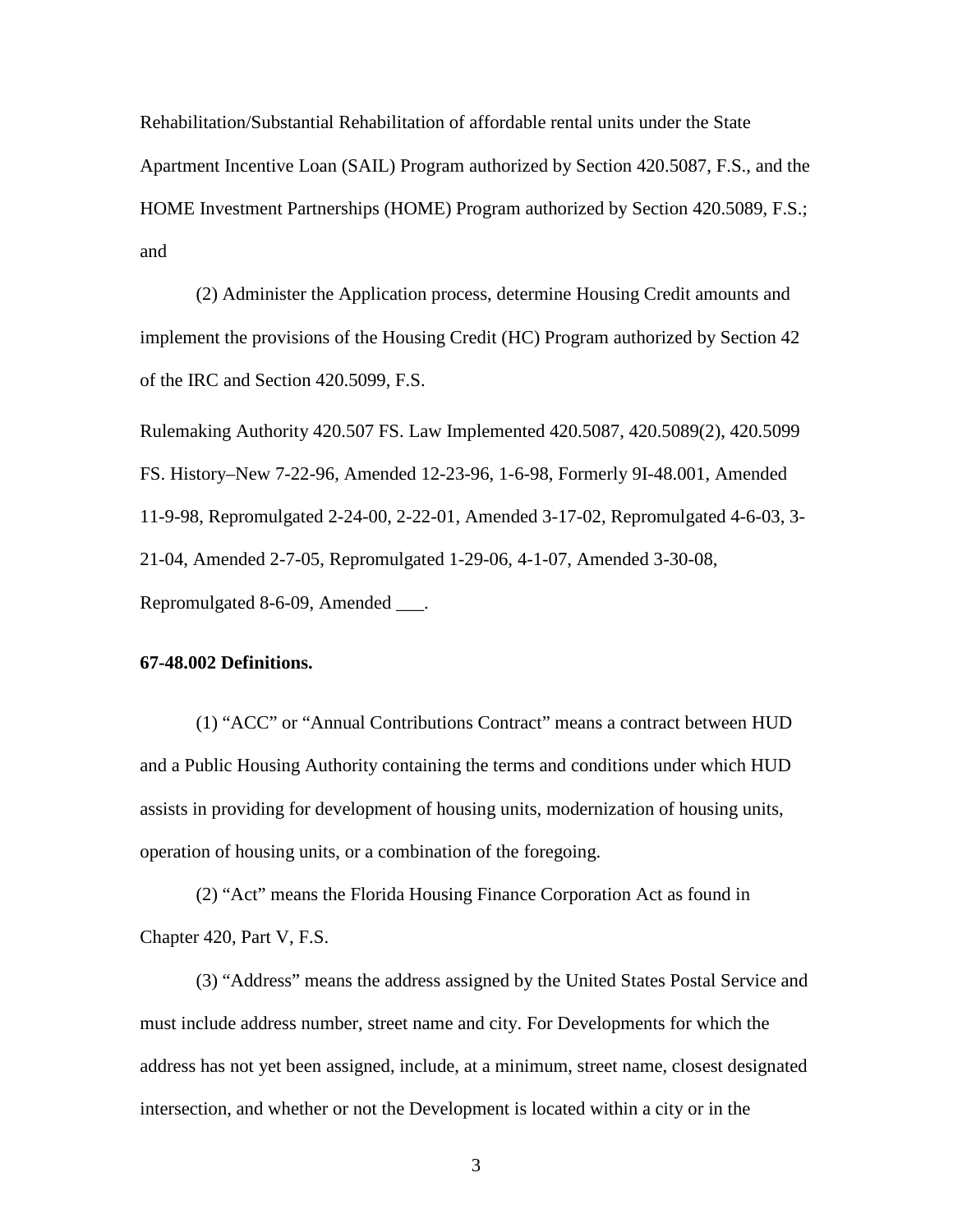unincorporated area of the county. If located within a city, include the name of the city.

(4) "Adjusted Income" means, with respect to a HOME Development, the gross income from wages, income from assets, regular cash or noncash contributions, and any other resources and benefits determined to be income by HUD, adjusted for family size, minus the deductions allowable under 24 CFR § 5.611, which is adopted and incorporated herein by reference and available on the Corporation's Website under the 2011 Universal Application link labeled Related References and Links or from [http://www.flrules.org/Gateway/reference.asp?No=Ref-00451.](https://www.flrules.org/Gateway/reference.asp?No=Ref-00451)

(5) "Affiliate" means any person that, (i) directly or indirectly, through one or more intermediaries, controls, is controlled by, or is under common control with the Applicant or Developer, (ii) serves as an officer or director of the Applicant or Developer or of any Affiliate of the Applicant or Developer, (iii) directly or indirectly receives or will receive a financial benefit from a Development except as further described in Rule 67-48.0075, F.A.C., or (iv) is the spouse, parent, child, sibling, or relative by marriage of a person described in (i), (ii) or (iii) above.

(6) "ALF" or "Assisted Living Facility" means a Florida licensed living facility that complies with Sections 429.01 through 429.54, F.S., and Chapter 58A-5, F.A.C.

(7) "Allocation Authority" means the total dollar volume of Competitive Housing Credits available for distribution by the Corporation and authorized pursuant to Section 42 of the IRC.

(8) "Applicable Fraction" means Applicable Fraction as defined in Section  $42(c)(1)(B)$  of the IRC.

(9) "Applicant" means any person or legally formed entity that is seeking a loan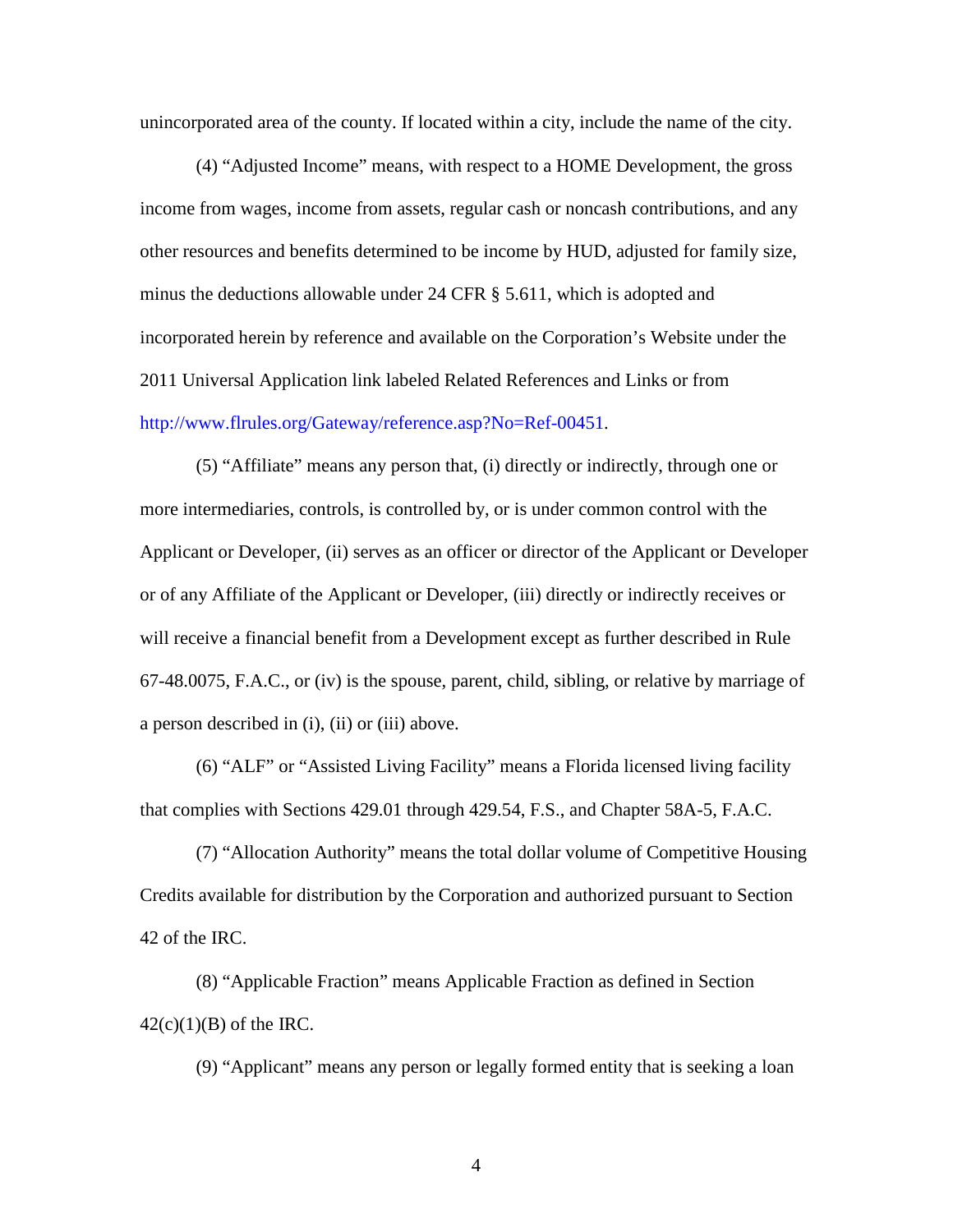or funding from the Corporation by submitting an Application or responding to a request for proposal for one or more of the Corporation's programs. For purposes of Rules 67- 48.0105, 67-48.0205 and 67-48.031, F.A.C., Applicant also includes any assigns or successors in interest of the Applicant.

(10) "Application" means the forms and exhibits created by the Corporation for the purpose of providing the means to apply for one or more Corporation programs. A completed Application may include additional supporting documentation provided by an Applicant.

(11) "Application Deadline" means 5:00 p.m., Eastern Time, on the final day of the Application Period.

(12) "Application Period" means a period during which Applications shall be accepted as posted on the Corporation's Website and with a deadline no less than 21 Calendar Days from the beginning of the Application Period.

(13) "Binding Commitment" means, with respect to a Housing Credit Development, an agreement between the Corporation and an Applicant by which the Corporation allocates and the Applicant accepts Housing Credits from a later year's Allocation Authority in accordance with Section  $42(h)(1)(C)$  of the IRC.

(14) "Board of Directors" or "Board" means the Board of Directors of the Corporation.

(15) "Building Identification Number" means, with respect to a Housing Credit Development, the number assigned by the Corporation to describe each building in a Housing Credit Development, pursuant to Internal Revenue Service Notice 88-91, which is incorporated by reference and available on the Corporation's Website under the 2011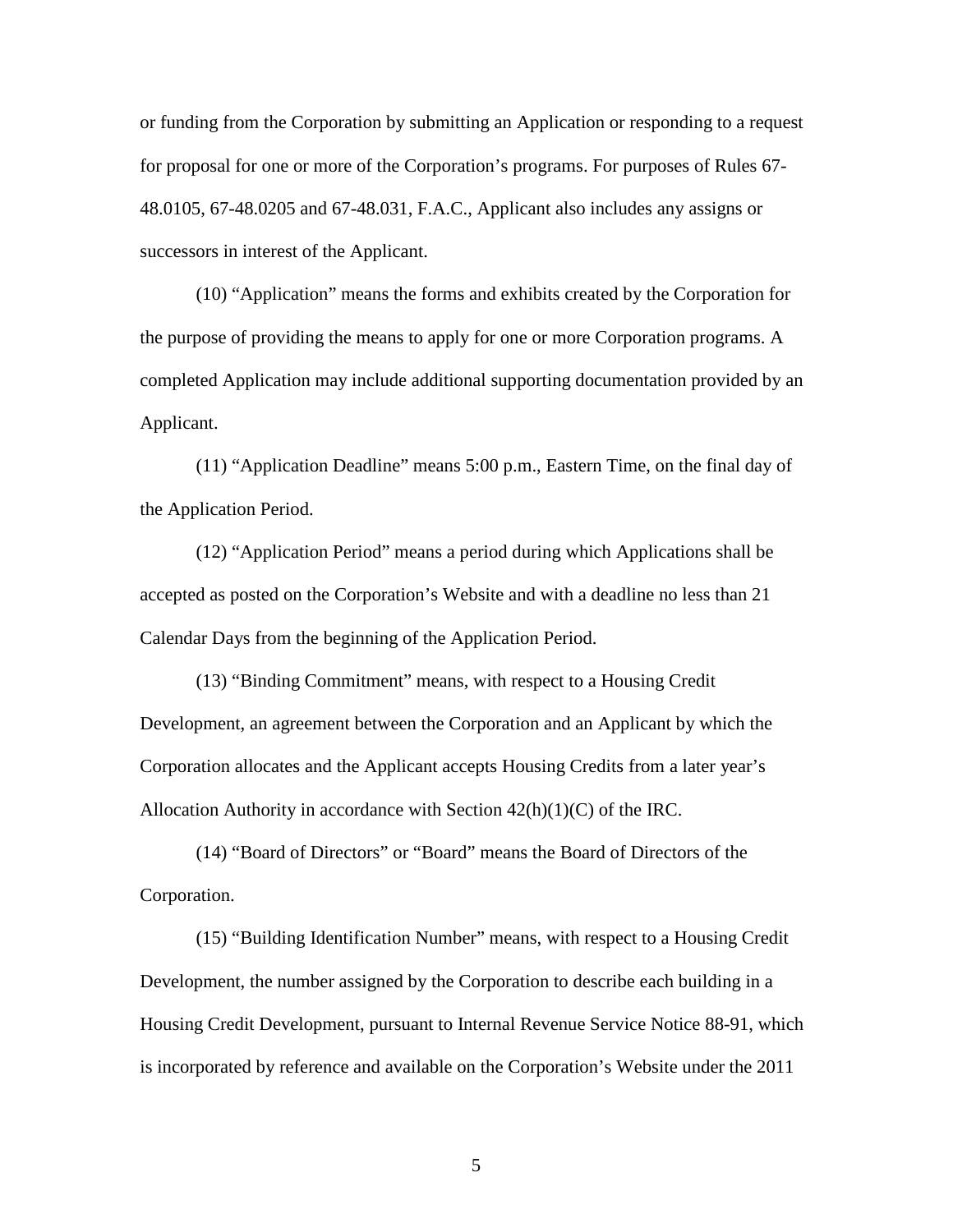Universal Application link labeled Related References and Links or from [http://www.flrules.org/Gateway/reference.asp?No=Ref-00487.](https://www.flrules.org/Gateway/reference.asp?No=Ref-00487)

(16) "Calendar Days" means, the seven (7) days of the week.

(17) "Carryover" means the provision under Section 42 of the IRC and Rule 67- 48.028, F.A.C., which allows a Development to receive a Housing Credit Allocation in a given calendar year and be placed in service by the close of the second calendar year following the calendar year in which the allocation is made.

(18) "Catchment Area" means the geographical area covered under a Local Homeless Assistance Continuum of Care Plan, as designated and revised as necessary by the State Office on Homelessness, in accordance with Section 420.624, F.S.

(19) "CHDOs" or "Community Housing Development Organizations" means Community housing development organizations as defined in Section 420.503, F.S., and 24 CFR Part 92.

(20) "Commercial Fishing Worker" means Commercial fishing worker as defined in Section 420.503, F.S.

(21) "Commercial Fishing Worker Household" means a household of one or more persons wherein at least one member of the household is a Commercial Fishing Worker at the time of initial occupancy.

(22) "Competitive Housing Credits" or "Competitive HC" means those Housing Credits which come from the Corporation's annual Allocation Authority.

(23) "Compliance Period" means a period of time that the Development shall conform to all set-aside requirements as described further in the rule chapter and agreed to by the Applicant in the Application.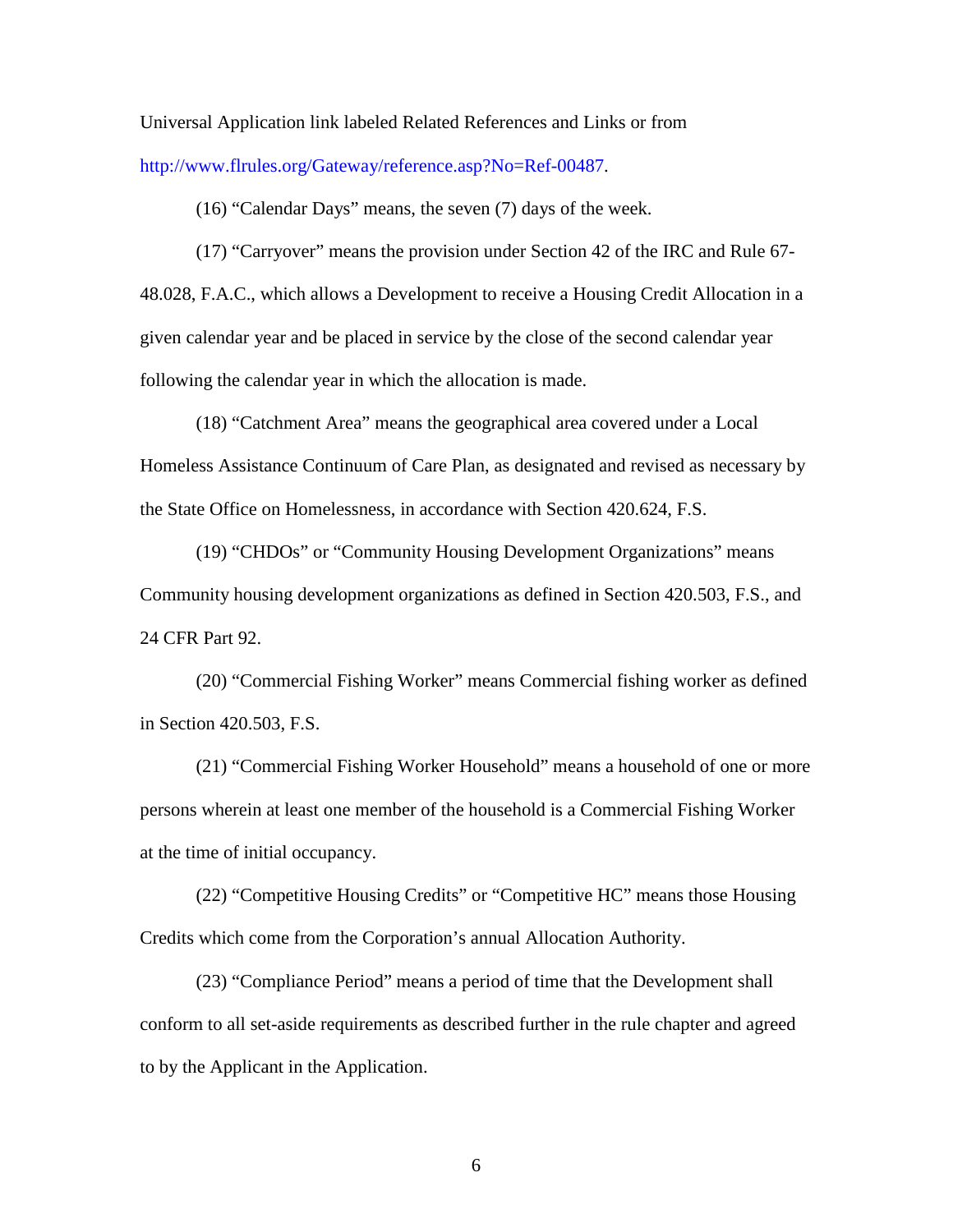(24) "Consolidated Plan" means the plan prepared in accordance with 24 CFR Part 91, which is adopted and incorporated herein by reference and available on the Corporation's Website under the 2011 Universal Application link labeled Related References and Links or from [http://www.flrules.org/Gateway/reference.asp?No=Ref-](https://www.flrules.org/Gateway/reference.asp?No=Ref-00449)[00449,](https://www.flrules.org/Gateway/reference.asp?No=Ref-00449) and which describes needs, resources, priorities and proposed activities to be undertaken with respect to certain HUD programs, including the HOME Program.

(25) "Contact Person" means the person with whom the Corporation will correspond concerning the Application and the Development. This person cannot be a third-party consultant.

(26) "Corporation" means the Florida Housing Finance Corporation as defined in Section 420.503, F.S.

(27) "Credit Underwriter" means the independent contractor under contract with the Corporation having the responsibility for providing stated credit underwriting services.

(28) "DDA" or "Difficult Development Area" means (i) areas designated by the Secretary of Housing and Urban Development as having high construction, land, and utility costs relative to area median gross income in accordance with Section  $42(d)(5)(B)$ , of the IRC, and (ii) Developments designated by the Corporation in accordance with the 2012 QAP.

(29) "Department" means the Department of Economic Opportunity as defined in Section 420.503, F.S.

(30) "Developer" means any individual, association, corporation, joint venturer, or partnership which possesses the requisite skill, experience, and credit worthiness to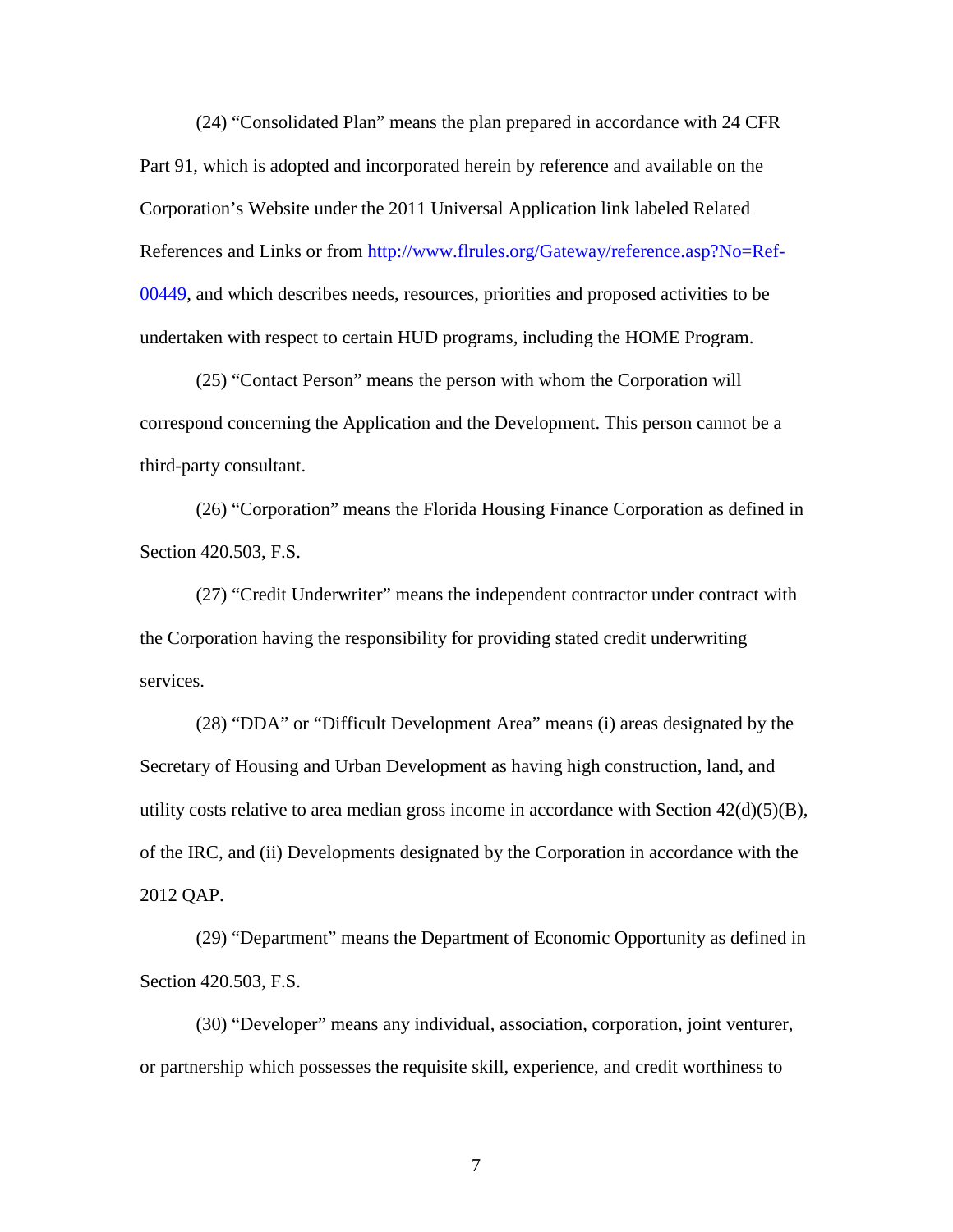successfully produce affordable housing as required in the Application.

(31) "Development" means Project as defined in Section 420.503, F.S.

(32) "Development Cash Flow" means, with respect to SAIL Developments as well as HOME Developments when the HOME Development is also at least partially financed with a MMRB Loan (as defined in Rule Chapter 67-21, F.A.C.), cash flow of the Development as calculated in the statement of cash flows prepared in accordance with generally accepted accounting principles ("GAAP") and as adjusted for items including any distribution or payment to the Applicant or Developer, Principal(s) of the Applicant or Developer or any Affiliate of the Principal(s) of the Applicant or Developer, or to the Developer or any Affiliate of the Developer, whether paid directly or indirectly, which was not expressly disclosed in determining debt service coverage in the Board approved final credit underwriting report.

(33) "Development Cost" means the total of all costs incurred in the completion of a Development excluding developer fee and total land cost as shown in the Development Cost line item on the development cost pro forma within the Application.

(34) "Development Expenses" means, with respect to SAIL Developments as well as HOME Developments when the HOME Development is also at least partially financed with a MMRB Loan (as defined in Rule Chapter 67-21, F.A.C.), usual and customary operating and financial costs, such as the compliance monitoring fee, the financial monitoring fee, replacement reserves, the servicing fee and the debt service reserves. As it relates to SAIL Developments as well as HOME Developments when the HOME Development is also at least partially financed with a MMRB Loan (as defined in Rule Chapter 67-21, F.A.C.) and to the application of Development Cash Flow described in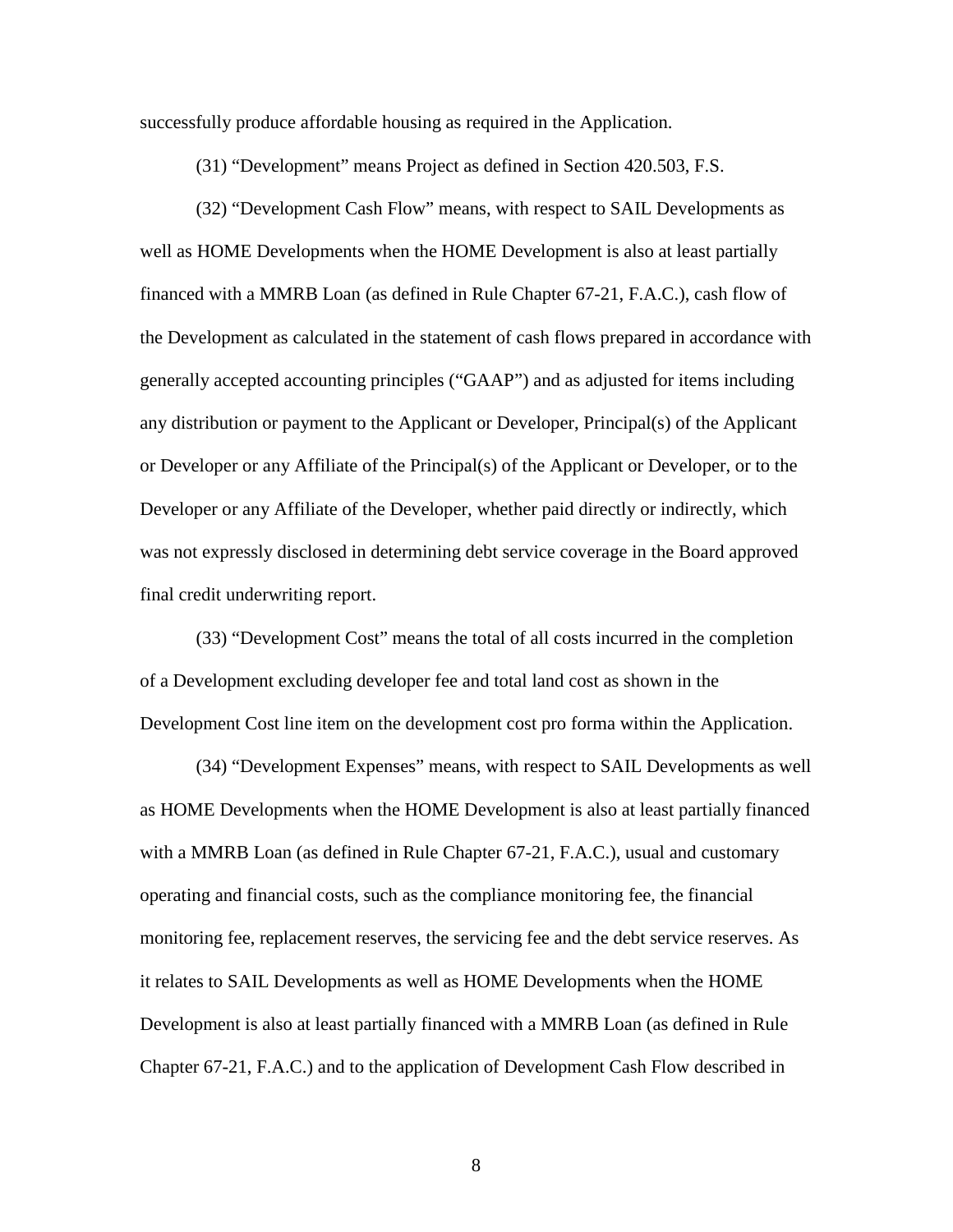subsections 67-48.010(5) and (6), F.A.C., as it relates to SAIL Developments or in subsection 67-48.020(3)(b), F.A.C., as it relates to HOME Developments, the term includes only those expenses disclosed in the operating pro forma included in the final credit underwriting report, as approved by the Board.

(35) "Development Location Point" means, with respect to a non-competitive Housing Credit Development, a single point selected by the Applicant on the proposed Development site that is located within 100 feet of a residential building existing or to be constructed as part of the proposed Development. For a Development which consists of Scattered Sites, this means a single point on the site with the most units that is located within 100 feet of a residential building existing or to be constructed as part of the proposed Development.

(36) "Document" means electronic media, written or graphic matter, of any kind whatsoever, however produced or reproduced, including records, reports, memoranda, minutes, notes, graphs, maps, charts, contracts, opinions, studies, analysis, photographs, financial statements and correspondence as well as any other tangible thing on which information is recorded.

(37) "Domestic Violence" means Domestic violence as defined in Section 741.28, F.S.

(38) "Draw" means the disbursement of funds to a Development.

(39) "Elderly" means Elderly as defined in Section 420.503, F.S.

(40) "ELI Household" or "Extremely Low Income Household" means a household of one or more persons wherein the annual adjusted gross income for the Family is equal to or below the percentage of area median income for ELI Persons.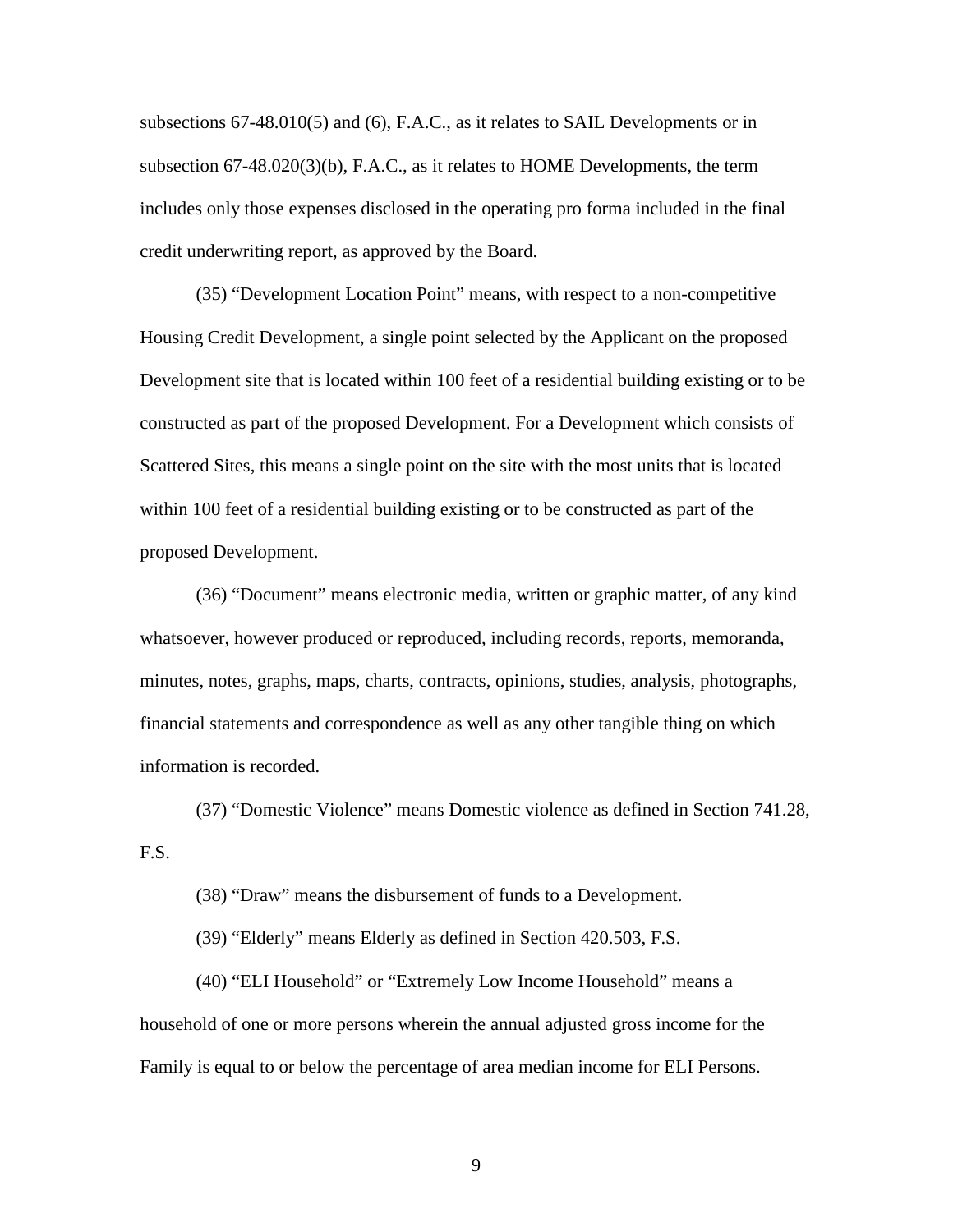(41) "ELI Persons" or "Extremely Low Income Persons" means Extremely low income persons as defined in Section 420.0004(8), F.S., and for the Universal Cycle, will be as outlined in the ELI County Chart included in the Set-Aside Commitments section of the Universal Application instructions.

(42) "ELI Set-Aside" or "Extremely Low Income Set-Aside" means the number of units designated to serve ELI Households.

(43) "Eligible Persons" means one or more natural persons or a family, irrespective of race, creed, national origin, or sex, determined by the Corporation to be of Low Income or Very Low Income, as further described in Rule 67-48.0075, F.A.C.

(44) "EUA" or "Extended Use Agreement" means, with respect to the HC Program, an agreement which sets forth the set-aside requirements and other Development requirements under the HC Program.

(45) "Executive Director" means the Executive Director of the Corporation.

(46) "Family" describes a household composed of one or more persons.

(47) "Farmworker" means Farmworker as defined in Section 420.503, F.S.

(48) "Farmworker Household" means a household of one or more persons wherein at least one member of the household is a Farmworker at the time of initial occupancy.

(49) "Final Housing Credit Allocation" means, with respect to a Housing Credit Development, the issuance of Housing Credits to an Applicant upon completion of construction or Rehabilitation of a Development and submission to the Corporation by the Applicant of a completed and executed Final Cost Certification Application pursuant to Rule 67-48.023, F.A.C.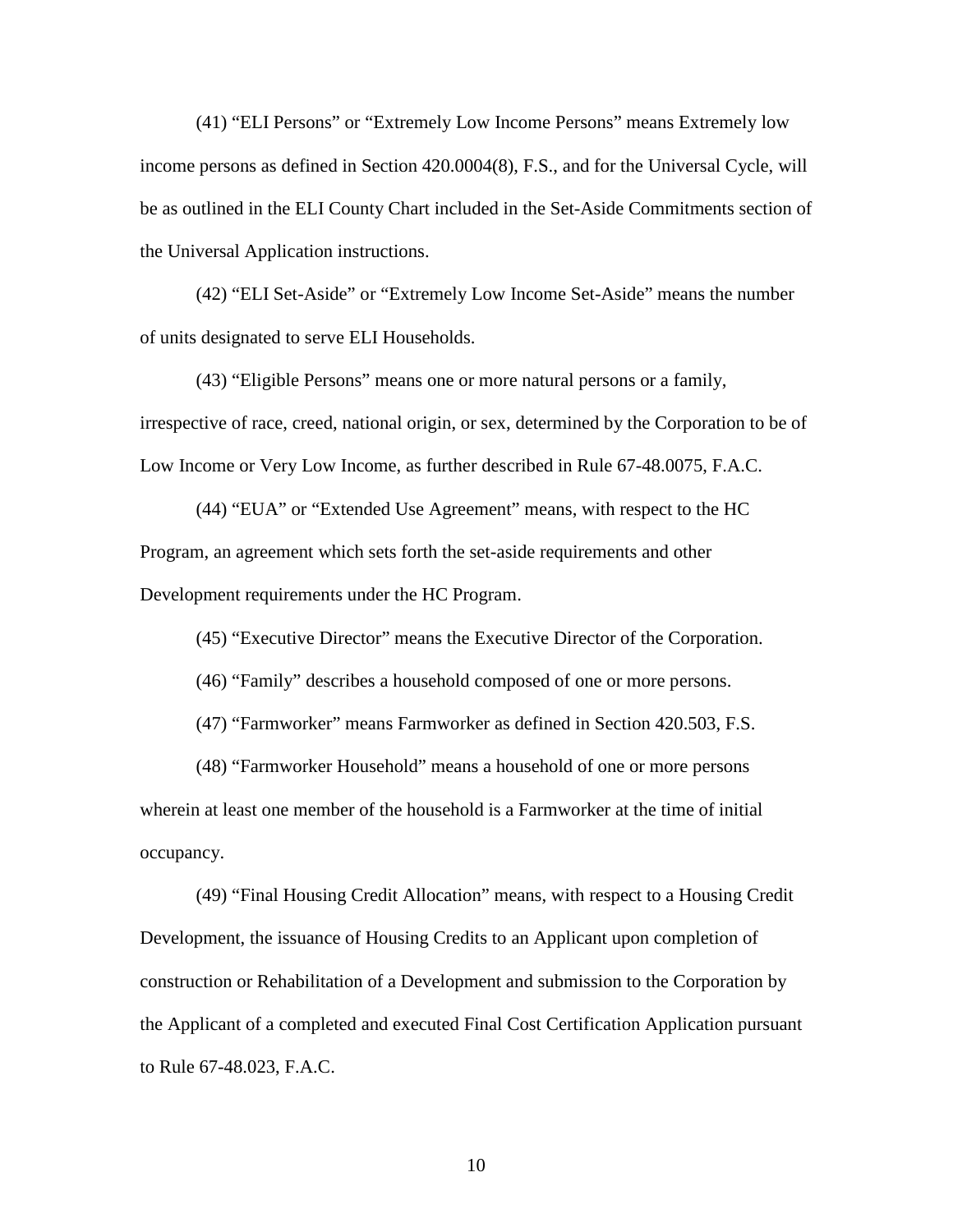(50) "Financial Beneficiary" means any Principal of the Developer or Applicant entity who receives or will receive any direct or indirect financial benefit from a Development except as further described in Rule 67-48.0075, F.A.C.

(51) "Financial Institution" means Lending institution as defined in Section 420.503, F.S.

(52) "Florida Keys Area" means all lands in Monroe County, except:

(a) That portion of Monroe County included within the designated exterior boundaries of the Everglades National Park and areas north of said Park;

(b) All lands more than 250 feet seaward of the mean high water line owned by local, state, or federal governments; and

(c) Federal properties.

(53) "Funding Cycle" means the period of time commencing with the Notice of Funding Availability or Notice of Credit Availability pursuant to this rule chapter and concluding with the issuance of allocations or loans to Applicants who applied during a given Application Period.

(54) "General Contractor" means a person or entity duly licensed in the state of Florida with the requisite skills, experience and credit worthiness to successfully provide the units required in the Application, and which meets the criteria described in Rule 67- 48.0072, F.A.C.

(55) "Geographic Set-Aside" means the amount of Allocation Authority or funding which has been designated by the Corporation to be allocated for Developments located in specific geographical regions within the state of Florida.

(56) "HC" or "Housing Credit Program" means the rental housing program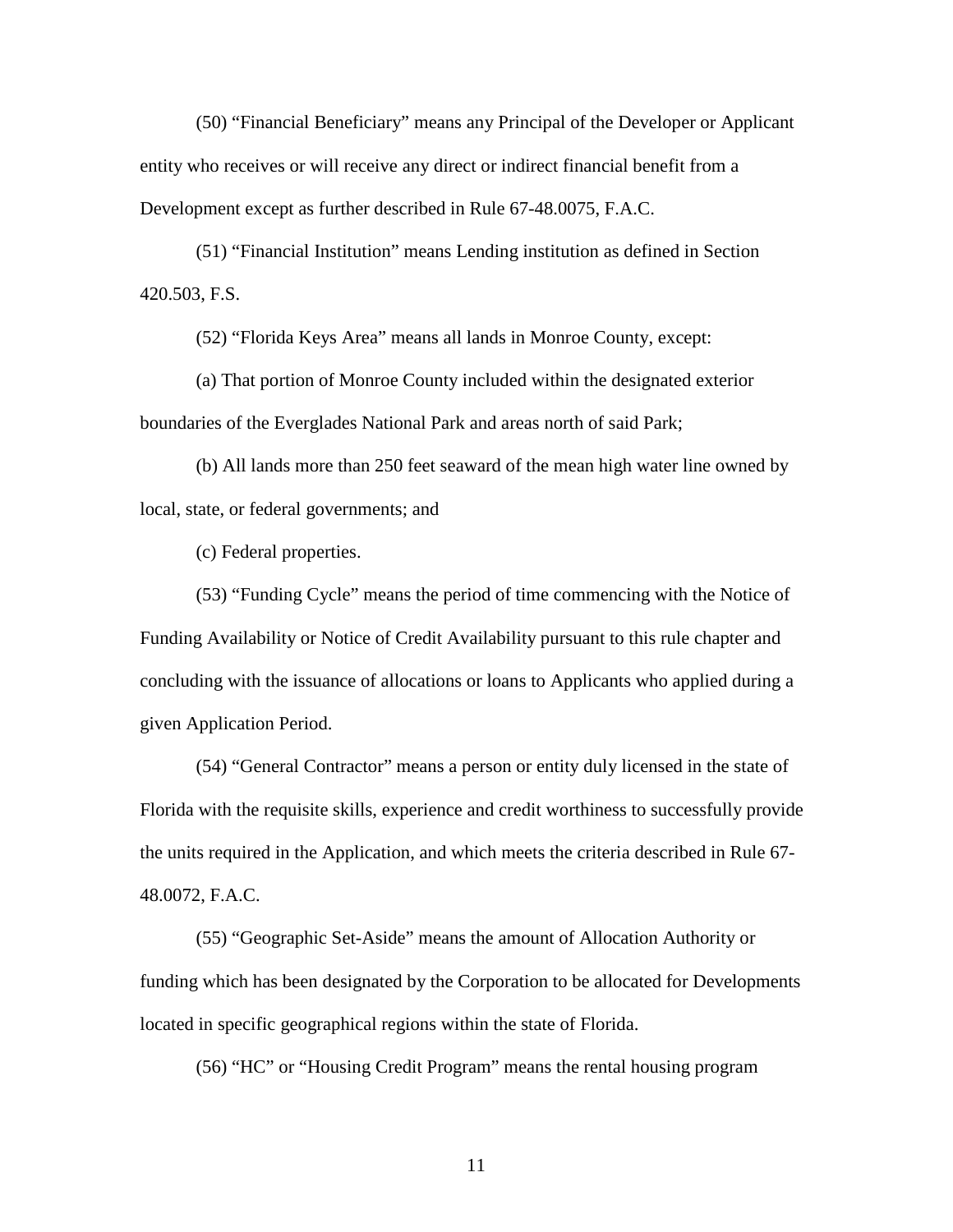administered by the Corporation pursuant to Section 42 of the IRC and Section 420.5099, F.S., under which the Corporation is designated the Housing Credit agency for the state of Florida within the meaning of Section  $42(h)(7)(A)$  of the IRC and Rule Chapter 67-48, F.A.C.

(57) "HOME" or "HOME Program" means the HOME Investment Partnerships Program administered by the Corporation pursuant to 24 CFR Part 92, which is adopted and incorporated herein by reference and available on the Corporation's Website under the 2011 Universal Application link labeled Related References and Links or from [http://www.flrules.org/Gateway/reference.asp?No=Ref-00450,](https://www.flrules.org/Gateway/reference.asp?No=Ref-00450) and Section 420.5089, F.S.

(58) "HOME-Assisted Unit" means the specific units that are funded with HOME funds. HOME units shall adhere to rent controls and income targeting requirements pursuant to 24 CFR § 92.252.

(59) "HOME Development" means any Development which receives financial assistance from the Corporation under the HOME Program.

(60) "HOME Rental Development" means a Development proposed to be constructed or rehabilitated with HOME funds.

(61) "HOME Rent-Restricted Unit" means the maximum allowable rents designed to ensure affordability on the HOME-Assisted Units.

(62) "Homeless" means Homeless as defined in Section 420.621, F.S.

(63) "Housing Credit" means the tax credit issued in exchange for the development of rental housing pursuant to Section 42 of the IRC and the provisions of Rule Chapter 67-48, F.A.C.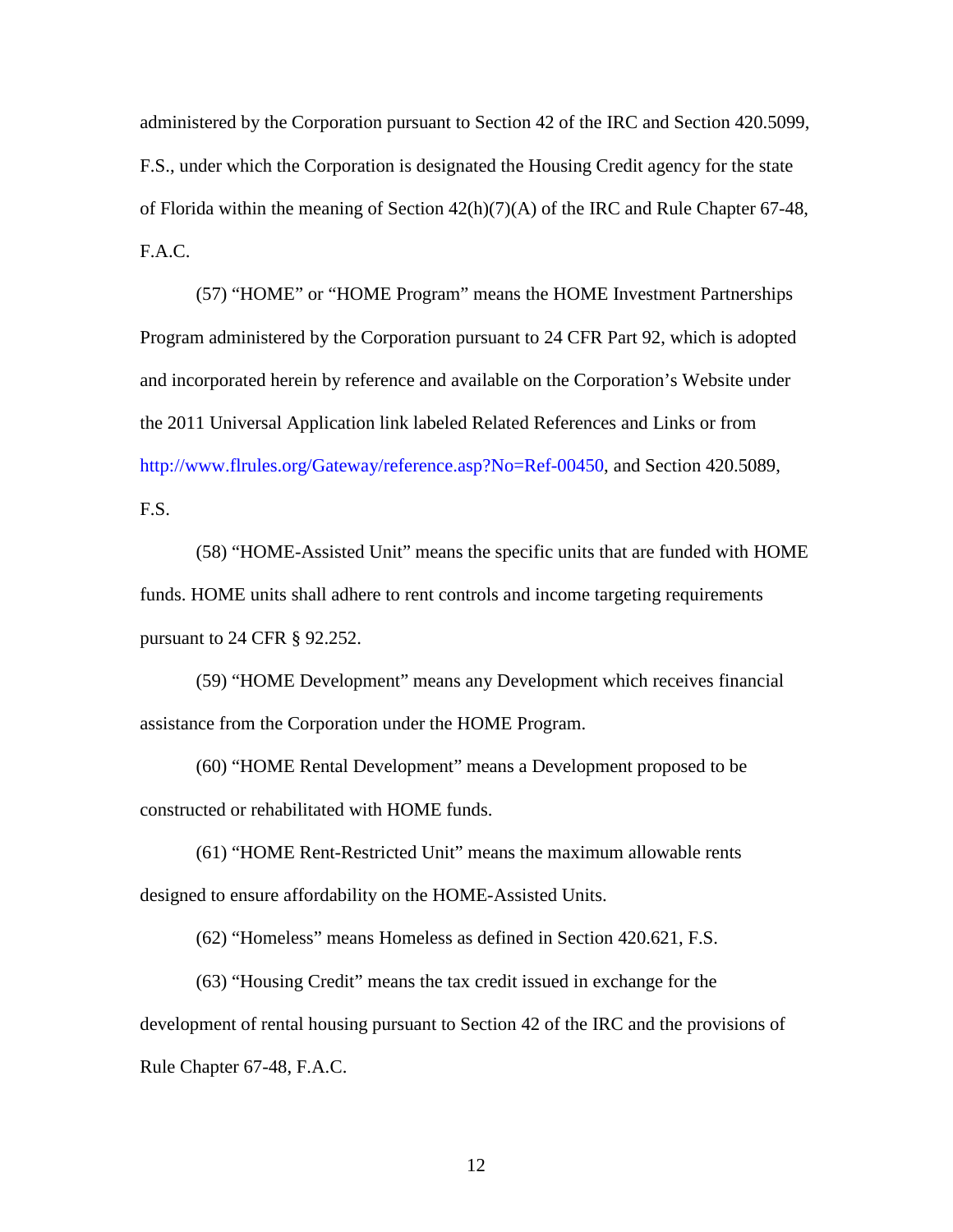(64) "Housing Credit Allocation" means the amount of Housing Credits determined by the Corporation as necessary to make a Development financially feasible and viable throughout the Development's Compliance Period pursuant to Section  $42(m)(2)(A)$  of the IRC.

(65) "Housing Credit Development" means the proposed or existing rental housing Development(s) for which Housing Credits have been applied or received.

(66) "Housing Credit Extended Use Period" means, with respect to any building that is included in a Housing Credit Development, the period that begins on the first day of the Compliance Period in which such building is part of the Development and ends on the later of: (i) the date specified by the Corporation in the Extended Use Agreement or (ii) the date that is the fifteenth anniversary of the last day of the Compliance Period, unless earlier terminated as provided in Section 42(h)(6) of the IRC.

(67) "Housing Credit Period" means with respect to any building that is included in a Housing Credit Development, the period of 10 years beginning with:

(a) The taxable year in which such building is placed in service, or

(b) At the election of the Developer, the succeeding taxable year.

(68) "Housing Credit Rent-Restricted Unit" means, with respect to a Housing Credit Development, a unit for which the gross rent does not exceed 30 percent of the imputed income limitation applicable to such unit as chosen by the Applicant in the Application and in accordance with Section 42 of the IRC.

(69) "Housing Credit Set-Aside" means the number of units in a Housing Credit Development necessary to satisfy the percentage of units set-aside at 60 percent of the Area Median Income (AMI) or less as chosen by the Applicant in the Application.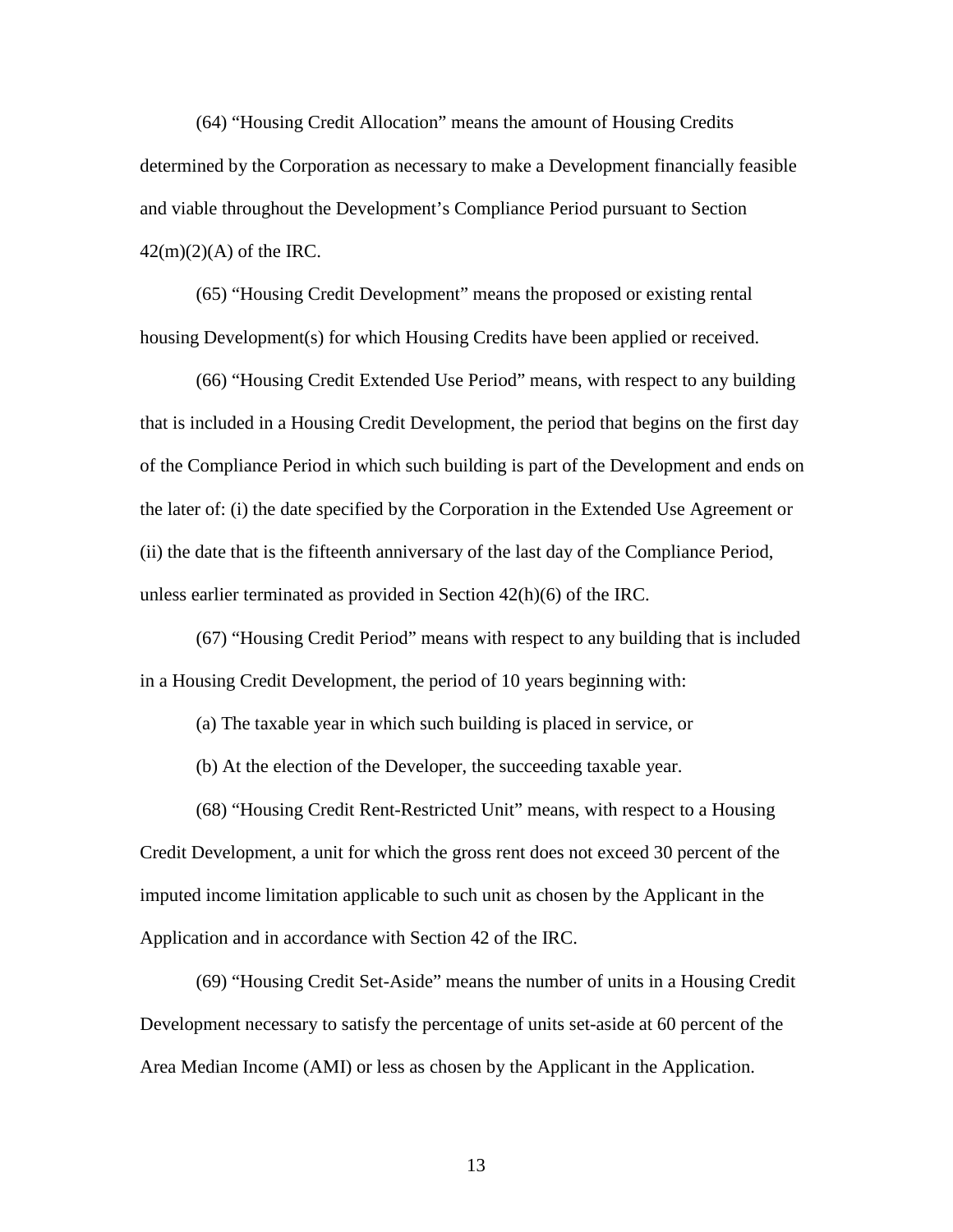(70) "Housing Credit Syndicator" means a person, partnership, corporation, trust or other entity that regularly engages in the purchase of interests in entities that produce Qualified Low Income Housing Projects [as defined in Section  $42(g)$  of the Internal Revenue Code].

(71) "Housing Provider" means, with respect to a HOME Development, Local Government, consortia approved by HUD under 24 CFR Part 92, for-profit and Nonprofit Developers, and qualified CHDOs, with demonstrated capacity to construct or rehabilitate affordable housing.

(72) "HUD" means the United States Department of Housing and Urban Development.

(73) "IRC" means Section 42 and subsections  $501(c)(3)$  and  $501(c)(4)$  of the Internal Revenue Code of 1986, as in effect on the date of this rule chapter, together with corresponding and applicable final, temporary or proposed regulations, notices, and revenue rulings issued with respect thereto by the Treasury or the Internal Revenue Service of the United States, which are incorporated by reference and available on the Corporation's Website under the 2011 Universal Application link labeled Related References and Links or from [http://www.flrules.org/Gateway/reference.asp?No=Ref-](https://www.flrules.org/Gateway/reference.asp?No=Ref-00498)[00498](https://www.flrules.org/Gateway/reference.asp?No=Ref-00498) and [http://www.flrules.org/Gateway/reference.asp?No=Ref-00452.](https://www.flrules.org/Gateway/reference.asp?No=Ref-00452)

(74) "Lead Agency" means a Local Government or non-profit serving as the point of contact and accountability to the State Office on Homelessness with respect to the Local Homeless Assistance of Continuum of Care Plan, in accordance with Section 420.624, F.S.

(75) "Local Government" means Local government as defined in Section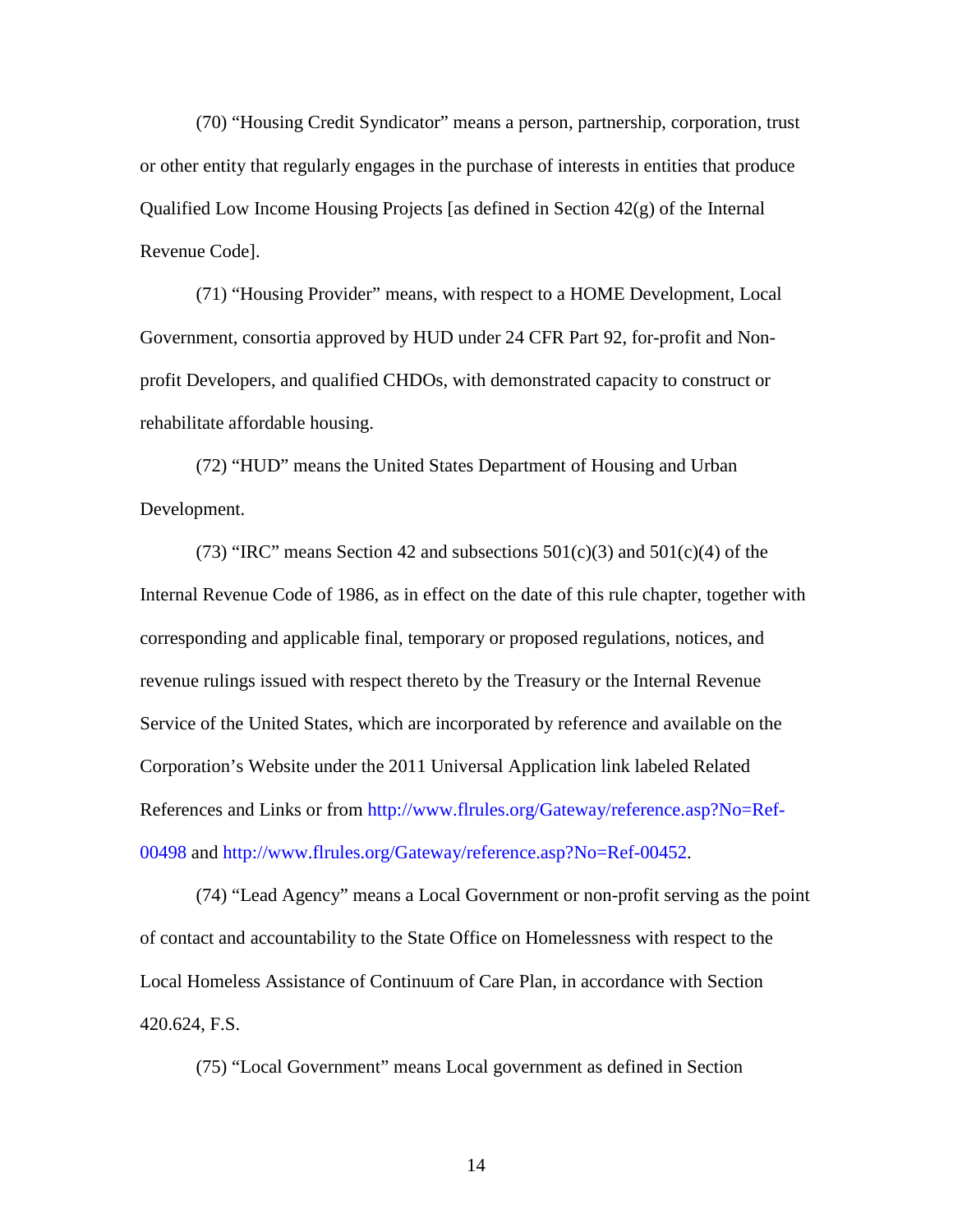420.503, F.S.

(76) "Local Homeless Assistance Continuum of Care Plan" means a plan for developing and implementing a framework for a comprehensive and seamless array of housing and services to address the needs of homeless persons and persons at risk for homelessness, in accordance with Section 420.624, F.S.

(77) "Low Income" means the Adjusted Income for a Family which does not exceed 80 percent of the area median income.

(78) "LURA" or "Land Use Restriction Agreement" means an agreement which sets forth the set-aside requirements and other Development requirements under a Corporation program.

(79) "Match" means non-federal contributions to a HOME Development eligible pursuant to 24 CFR Part 92.

(80) "Moderate Rehabilitation" means, with respect to the SAIL Program, Moderate rehabilitation as defined in Section 420.503, F.S.

(81) "Mortgage" means Mortgage as defined in Section 420.503, F.S.

(82) "Non-Profit" means a qualified non-profit entity as defined in Section  $42(h)(5)(C)$ , subsection  $501(c)(3)$  or  $501(c)(4)$  of the IRC and organized under Chapter 617, F.S., if a Florida Corporation, or organized under similar state law if organized in a jurisdiction other than Florida, to provide housing and other services on a not-for-profit basis, which owns at least 51 percent of the ownership interest in the Development held by the general partner or managing member entity, which shall receive at least 25 percent of the Developer fee, and which entity is acceptable to federal and state agencies and financial institutions as a Sponsor for affordable housing, as further described in Rule 67-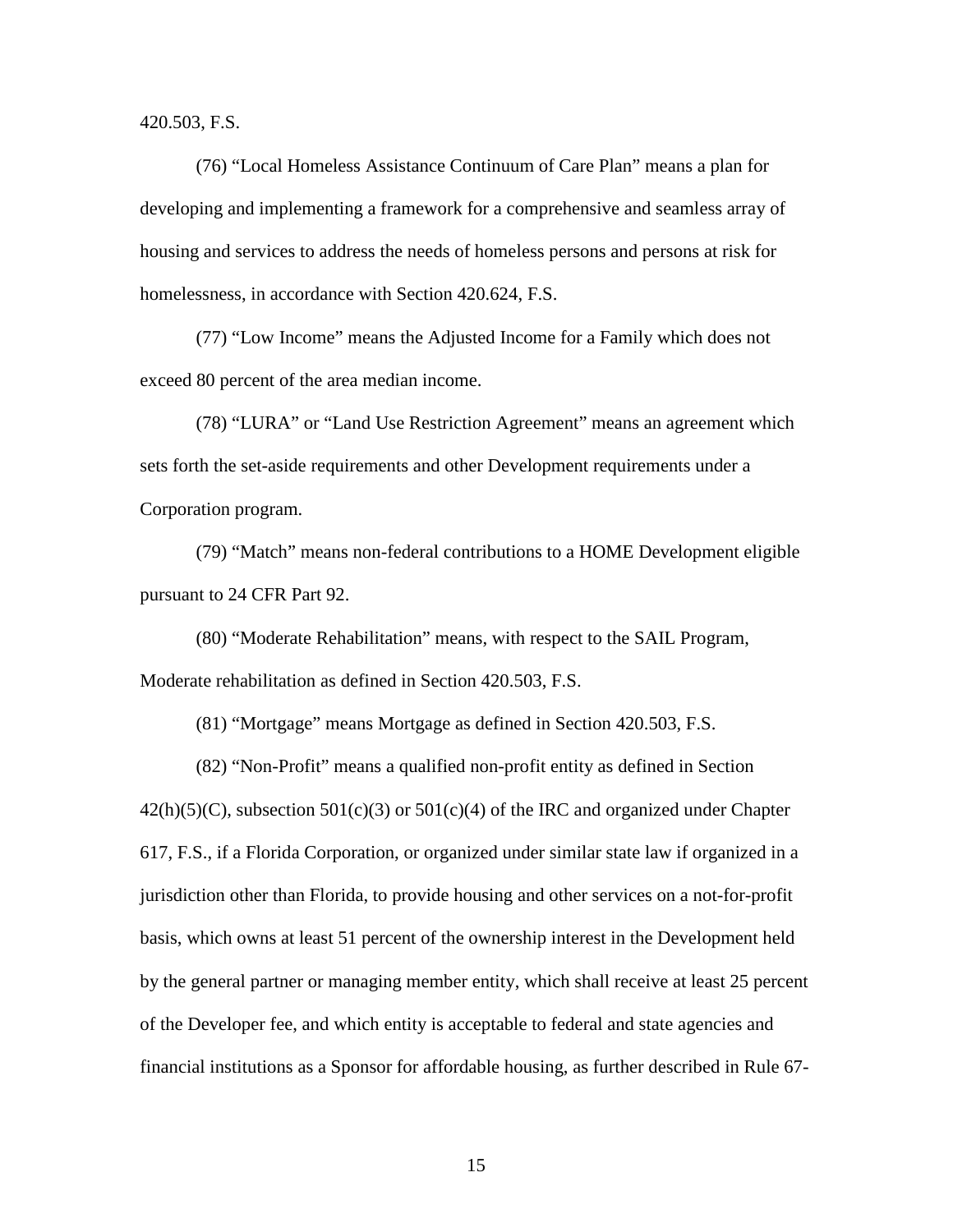48.0075, F.A.C.

(83) "Note" means a unilateral agreement containing an express and absolute promise to pay to the Corporation a principal sum of money on a specified date, which provides the interest rate and is secured by a Mortgage.

(84) "PBRA" or "Project-Based Rental Assistance" means a rental subsidy through a contract with HUD or RD for a property.

(85) "Person with a Disability" means, pursuant to Section 3 of the Americans with Disabilities Act of 1990, which is incorporated by reference and available on the Corporation's Website under the 2011 Universal Application link labeled Related References and Links or from [http://www.flrules.org/Gateway/reference.asp?No=Ref-](https://www.flrules.org/Gateway/reference.asp?No=Ref-00455)[00455,](https://www.flrules.org/Gateway/reference.asp?No=Ref-00455) an individual to which both of the following applies: (i) the individual has a physical or mental impairment that substantially limits one or more of the major life activities of such individual, and (ii) the individual is currently or was formerly regarded as having an existing record of such an impairment.

(86) "PHA" or "Public Housing Authority" means a housing authority under Chapter 421, F.S.

(87) "Portfolio Diversification" means a distribution of SAIL and HOME Program loans to Developments in varying geographic locations with varying design structures and sizes and with different types and identity of Sponsors.

(88) "Preliminary Allocation" means a non-binding reservation of Housing Credits issued to a Housing Credit Development which has demonstrated a need for Housing Credits and received a positive recommendation from the Credit Underwriter.

(89) "Preliminary Determination" means an initial determination by the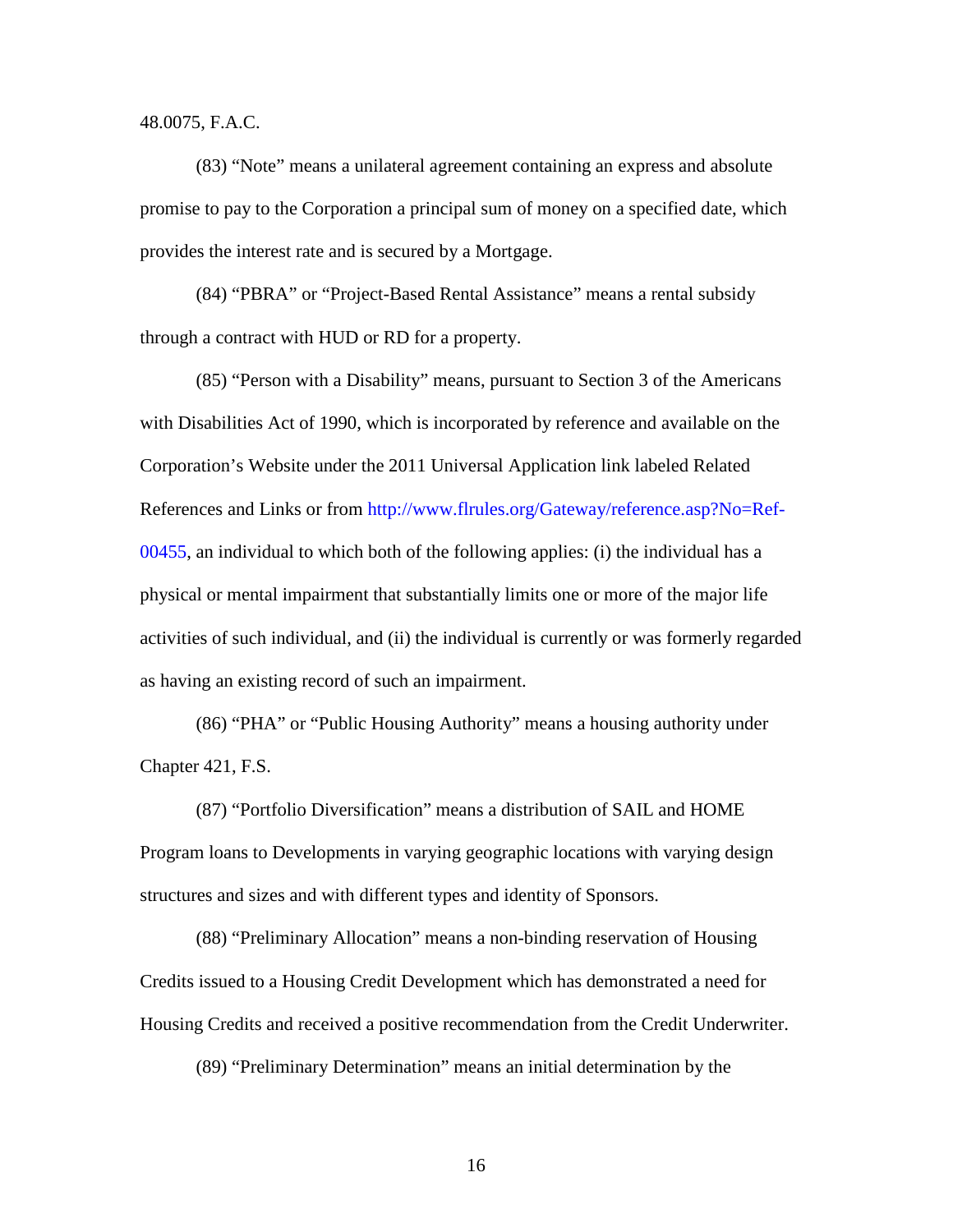Corporation of the amount of Housing Credits outside the Allocation Authority needed from the Treasury to make a Tax-Exempt Bond-Financed Development financially feasible and viable.

(90) "Preservation" means Rehabilitation of existing developments that were originally built in 1992 or earlier and were originally financed through one or more of the following HUD or RD programs: Sections 202, 236, 514, 515, 516, PBRA, and public housing assisted through ACC. Such developments must not have closed on funding from HUD or RD after 1992 where the budget was at least \$10,000 per unit for substantial rehabilitation or moderate rehabilitation.

(91) "Principal" means (i) any general partner of an Applicant or Developer, any limited partner of an Applicant or Developer, any manager or member of an Applicant or Developer, any officer, director or shareholder of an Applicant or Developer, (ii) any officer, director, shareholder, manager, member, general partner or limited partner of any general partner or limited partner of an Applicant or Developer, (iii) any officer, director, shareholder, manager, member, general partner or limited partner of any manager or member of an Applicant or Developer, and (iv) any officer, director, shareholder, manager, member, general partner or limited partner of any shareholder of an Applicant or Developer.

(92) "Progress Report" or "Form Q/M Report" means, with respect to a Housing Credit Development, a report format that is required to be completed and submitted to the Corporation pursuant to Rule 67-48.028, F.A.C., and is adopted and incorporated herein by reference, effective January 2007. A copy of such form is available on the Corporation's Website under the 2011 Universal Application link labeled Related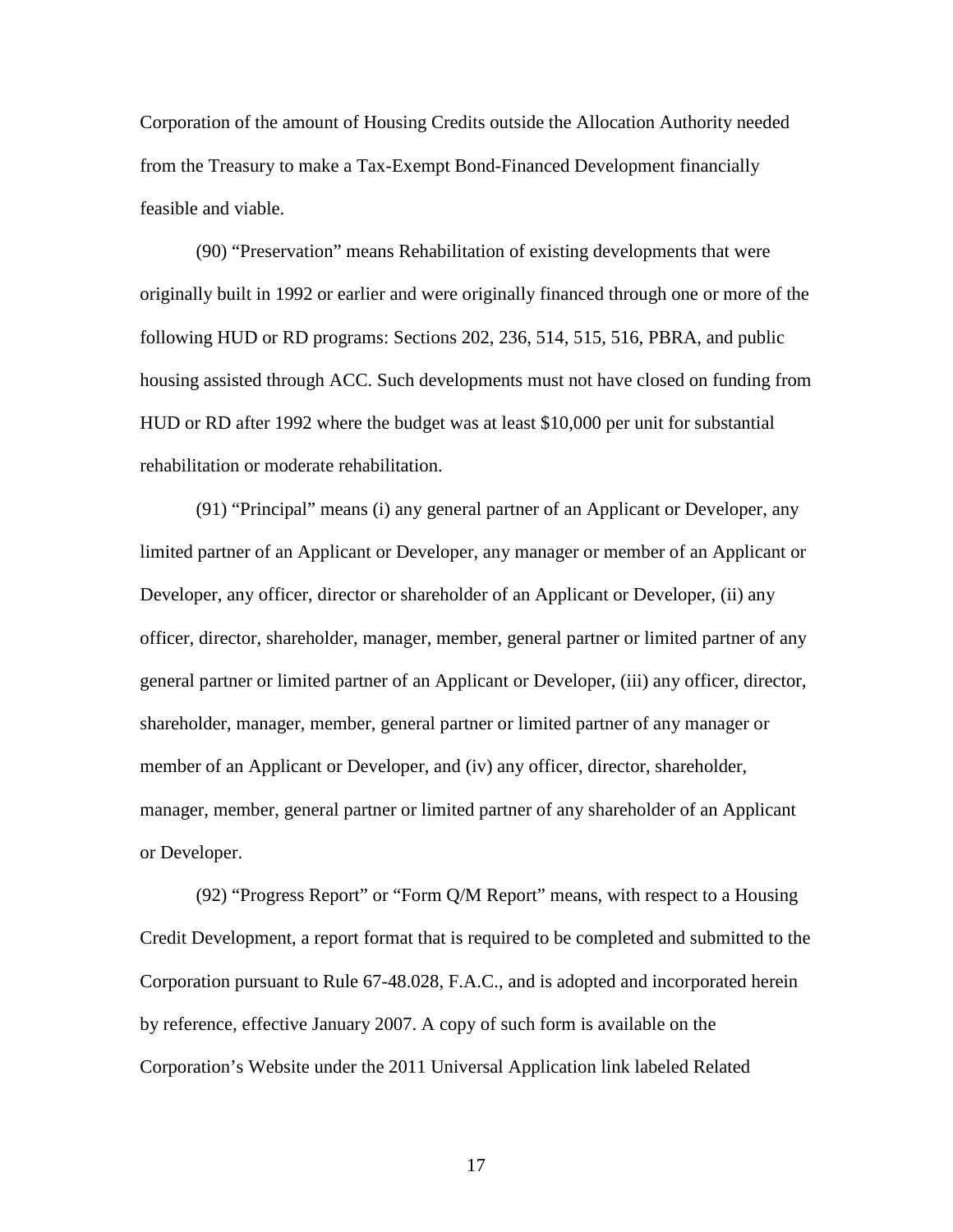References and Links or from [http://www.flrules.org/Gateway/reference.asp?No=Ref-](https://www.flrules.org/Gateway/reference.asp?No=Ref-00496)[00496](https://www.flrules.org/Gateway/reference.asp?No=Ref-00496) or by contacting the Housing Credit Program at 227 North Bronough Street, Suite 5000, Tallahassee, Florida 32301-1329.

(93) "Project" or "Property" means Project as defined in Section 420.503, F.S.

(94) "QAP" or "Qualified Allocation Plan" means, with respect to the HC Program, the 2012 Qualified Allocation Plan which is adopted and incorporated herein by reference, effective upon approval by the Governor of the state of Florida, pursuant to Section  $42(m)(1)(B)$  of the IRC and sets forth the selection criteria and the preferences of the Corporation for Developments which will receive Housing Credits. The QAP is available on the Corporation's Website under the 2011 Universal Application link labeled Related References and Links or by contacting the Housing Credit Program at 227 North Bronough Street, Suite 5000, Tallahassee, Florida 32301-1329, or from http://www.flrules.org/Gateway/reference.asp?No=Ref-00\_\_\_\_.

(95) "QCT" or "Qualified Census Tract" means any census tract which is designated by the Secretary of Housing and Urban Development as having either 50 percent or more of the households at an income which is less than 60 percent of the area median gross income, or a poverty rate of at least 25 percent, in accordance with Section  $42(d)(5)(B)$  of the IRC.

(96) "RD" or "Rural Development" means Rural Development Services (formerly the "Farmer's Home Administration" or "FmHA") of the United States Department of Agriculture.

(97) "Received" as it relates to delivery of a document by a specified deadline means, unless otherwise indicated, delivery by hand, United States Postal Service or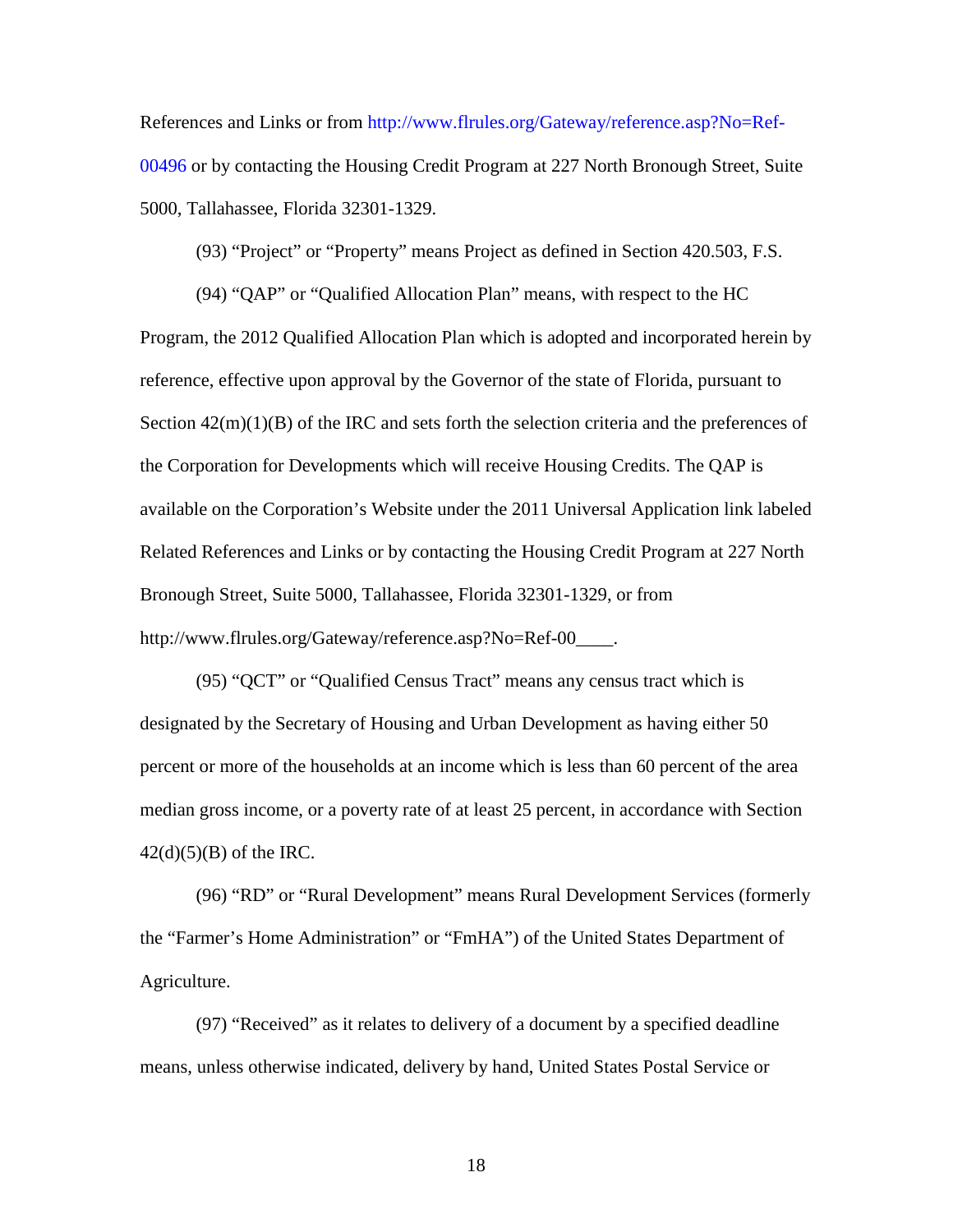other courier service, in the office of the Corporation no later than 5:00 p.m., Eastern Time, on the deadline date.

(98) "Redevelopment" means (i) with regard to proposed Developments that involve demolition of existing structures that were originally built in 1982 or earlier and originally received financing through one or more of the following HUD or RD programs: Sections 202, 236, 514, 515, 516, PBRA; and new construction of replacement structures on the same site maintaining at least the same number of PBRA units; or (ii) with regard to proposed Developments that involve a PHA, demolition of existing public housing structures on a site with a Declaration of Trust that were originally built in 1982 or earlier and that are assisted through ACC; and new construction on the same site, providing at least 25 percent of the total new units with PBRA, ACC, or both, after Redevelopment.

(99) "Rehabilitation" means, with respect to the HOME and Housing Credit Program(s), the alteration, improvement or modification of an existing structure where less than 50 percent of the proposed construction work consists of new construction, as further described in Rule 67-48.0075, F.A.C.

(100) "Review Committee" means a committee established pursuant to Sections 420.5087 and 420.5089, F.S.

(101) "RRLP" or "RRLP Program" means the Rental Recovery Loan Program which was created pursuant to Section 3, Chapter 2005-92, and Section 31, Chapter 2006-69, L.O.F., to facilitate the allocation of RRLP loans.

(102) "SAIL" or "SAIL Program" means the State Apartment Incentive Loan Program created pursuant to Sections 420.507(22) and 420.5087, F.S.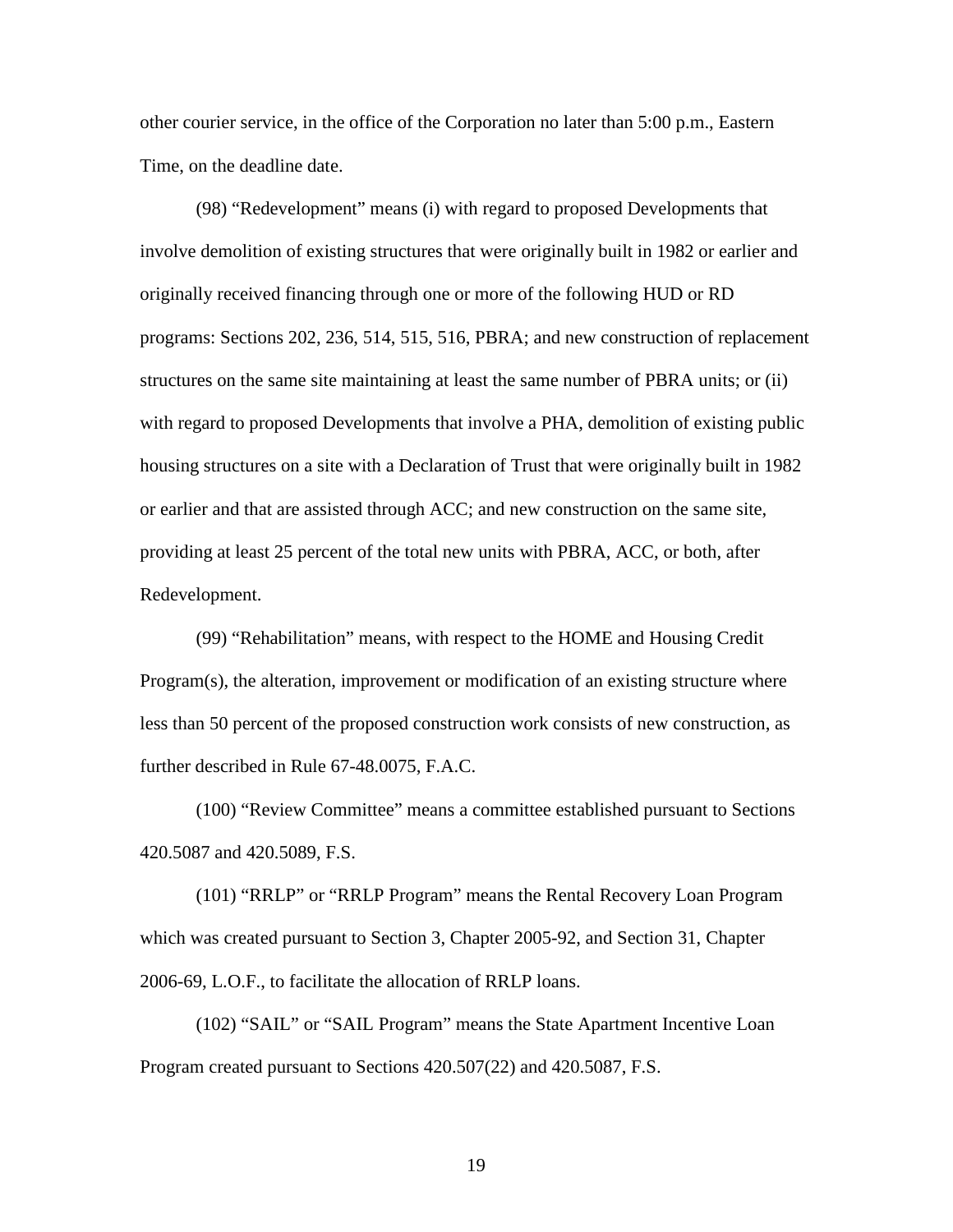(103) "SAIL Development" means a residential development comprised of one (1) or more residential buildings, each containing five (5) or more dwelling units and functionally related facilities, proposed to be constructed or substantially rehabilitated with SAIL funds for Eligible Persons.

(104) "SAIL Minimum Set-Aside Requirement" means the least number of setaside units in a SAIL Development which must be held for Very Low-Income persons or households pursuant to the category (i.e., Family, Elderly, Homeless, or Farmworker and Commercial Fishing Worker) under which the Application has been made, as further described in Rule 67-48.009, F.A.C.

(105) "Scattered Sites," as applied to a single Development, means a Development site that, when taken as a whole, is comprised of real property that is not contiguous (each such non-contiguous site within a Scattered Site Development, a "Scattered Site"). For purposes of this definition "contiguous" means touching at a point or along a boundary. Real property is contiguous if the only intervening real property interest is an easement, provided the easement is not a roadway or street.

(106) "Section 8 Eligible" means a Family with an income which meets the income eligibility requirements of Section 8 of the United States Housing Act of 1937, which is adopted and incorporated herein by reference and available on the Corporation's Website under the 2011 Universal Application link labeled Related References and Links or from [http://www.flrules.org/Gateway/reference.asp?No=Ref-00497.](https://www.flrules.org/Gateway/reference.asp?No=Ref-00497)

(107) "Single Room Occupancy" or "SRO" means housing, consisting of single room dwelling units, that is the primary residence of its occupant or occupants. An SRO does not include facilities for students.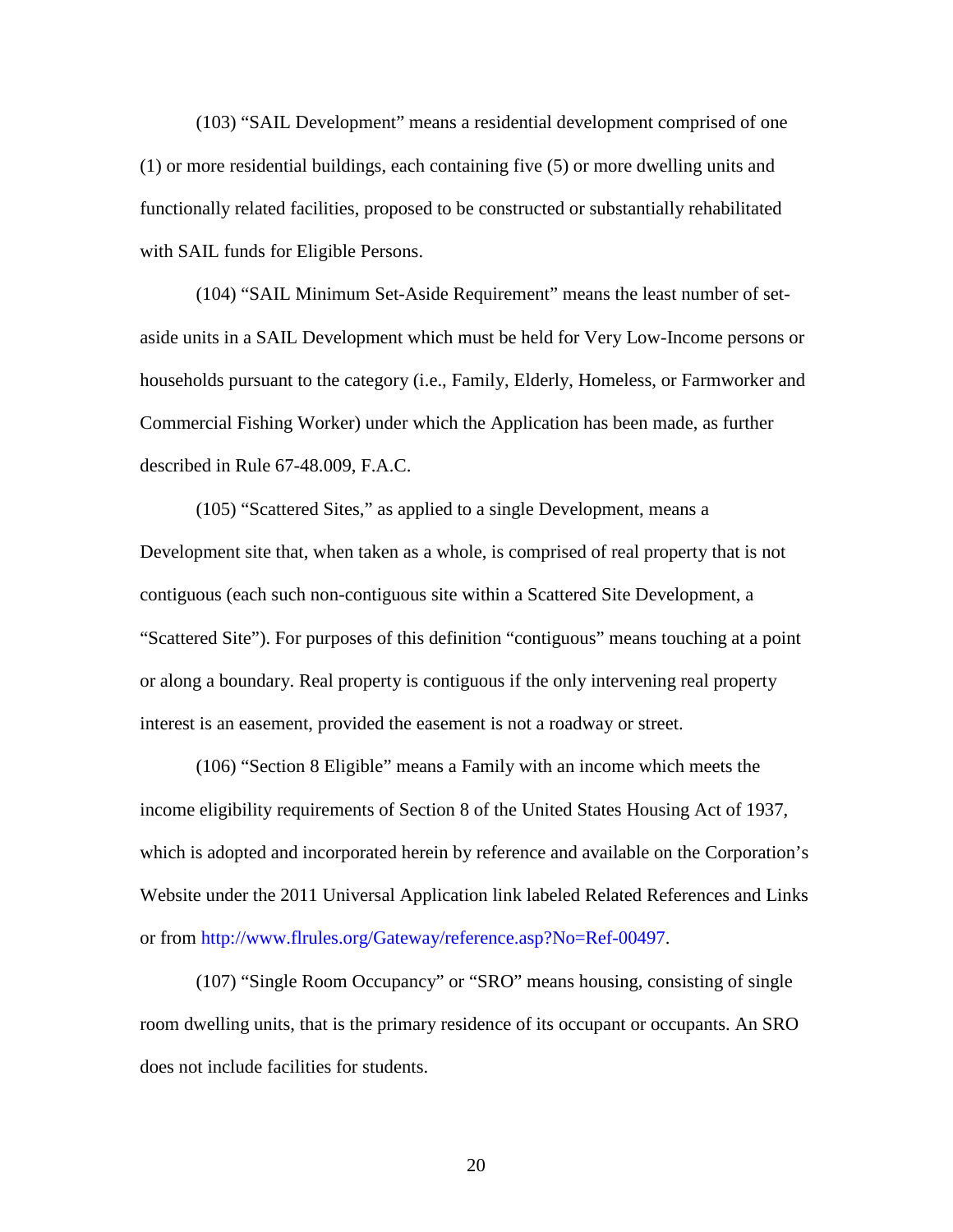(108) "Special Needs Household" means a household consisting of a Family that is considered to be Homeless, a survivor of Domestic Violence, a Person with a Disability, or Youth Aging Out of Foster Care. These households require initial, intermittent or on-going supportive services from one or more community based service providers to obtain and retain stable, adequate and safe housing in their communities.

(109) "Special Needs Household Referral Agency" means a participating organization that is included on the Special Needs Household Referral Agency Participation List, effective 1-12-09, incorporated by reference and available on the Corporation's Website under the 2011 Universal Application link labeled Related References and Links or from [http://www.flrules.org/Gateway/reference.asp?No=Ref-](https://www.flrules.org/Gateway/reference.asp?No=Ref-00500)[00500.](https://www.flrules.org/Gateway/reference.asp?No=Ref-00500)

(110) "Sponsor" means Sponsor as defined in Section 420.503, F.S.

(111) "State Office on Homelessness" means the office created within the Department of Children and Family Services under Section 420.622, F.S.

(112) "Substantial Rehabilitation" means, with respect to the SAIL Program, to bring a Development back to its original state with added improvements, where the value of such repairs or improvements (excluding the costs of acquiring or moving a structure) exceeds 40 percent of the appraised as is value (excluding land) of such Development before repair and less than 50 percent of the proposed construction work consists of new construction. For purposes of this definition, the value of the repairs or improvements means the Development Cost. To be considered "Substantial Rehabilitation," there must be at least the foundations remaining from the previous structures, suitable to support the proposed construction.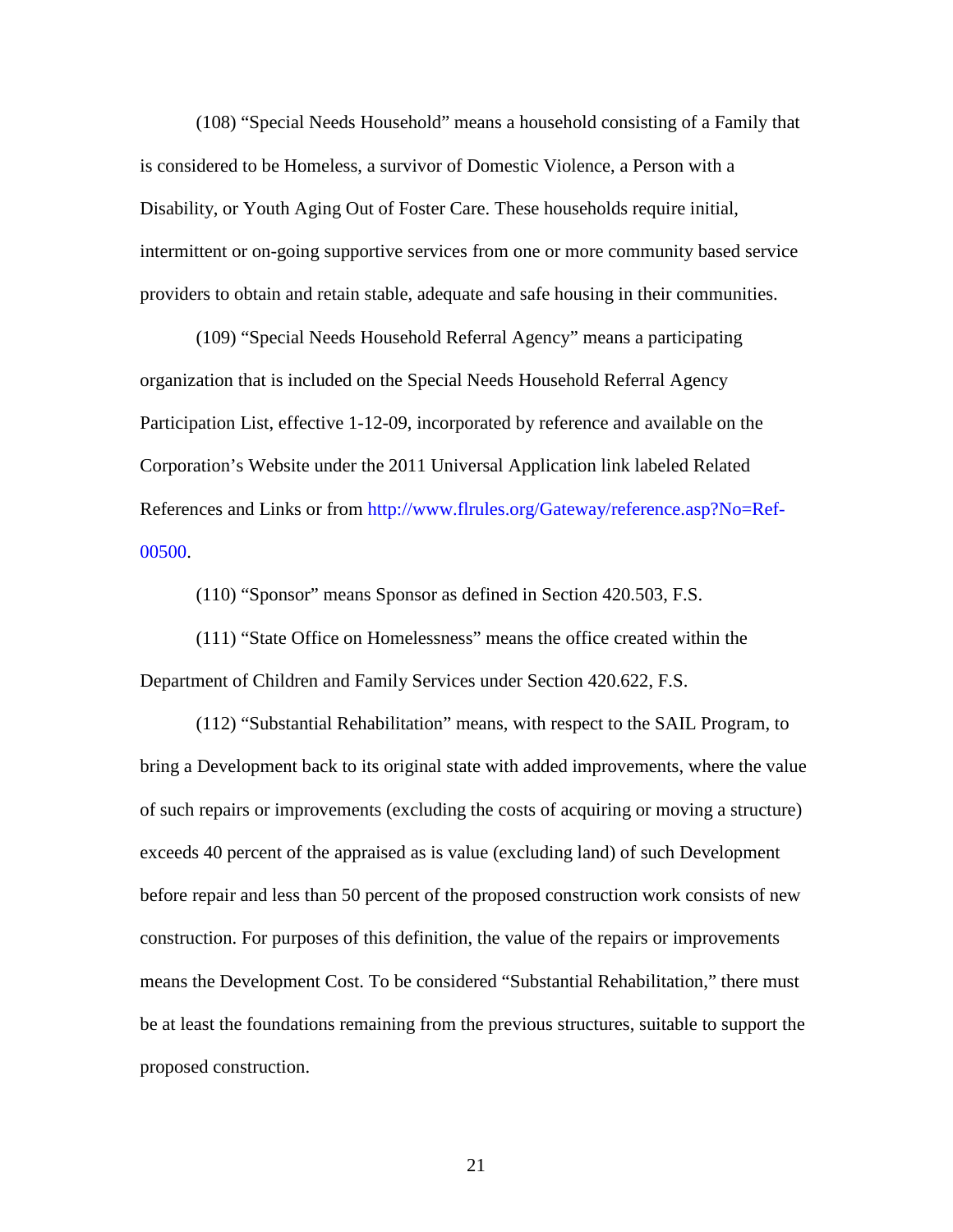(113) "Tax Exempt Bond-Financed Development" means a Development which has been financed by the issuance of tax-exempt bonds subject to applicable volume cap pursuant to Section 42(h)(4) of the IRC.

(114) "Tie-Breaker Measurement Point" means, with respect to a Competitive Housing Credit Development, a single point selected by the Applicant on the proposed Development site that is located within 100 feet of a residential building existing or to be constructed as part of the proposed Development. For a Development which consists of Scattered Sites, this means a single point on the site with the most units that is located within 100 feet of a residential building existing or to be constructed as part of the proposed Development.

(115) "Total Development Cost" means the total of all costs incurred in the completion of a Development, all of which shall be subject to the review and approval by the Credit Underwriter and the Corporation pursuant to this rule chapter, and as further described in Rule 67-48.0075, F.A.C.

(116) "Treasury" means the United States Department of Treasury or other agency or instrumentality created or chartered by the United States to which the powers of the Department of Treasury have been transferred.

(117) "Universal Cycle" means any Funding Cycle provided for in this or previous versions of this rule chapter.

(118) "Urban In-Fill Development" means a Development (i) in a site or area that is targeted for in-fill housing or neighborhood revitalization by the local, county, state or federal government as evidenced by its inclusion in a HUD Empowerment/Enterprise Zone, a HUD-approved Neighborhood Revitalization Strategy, Florida Enterprise Zone,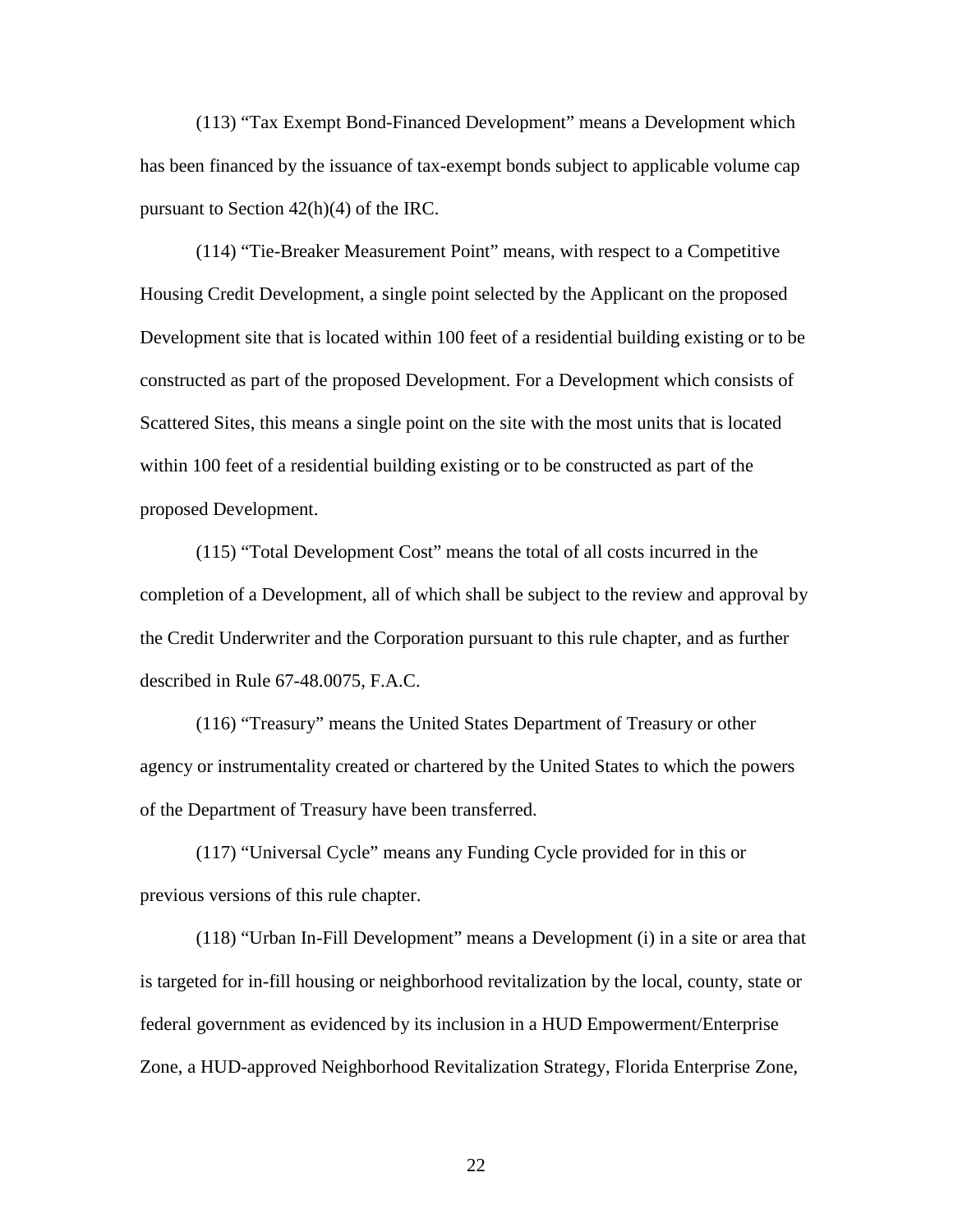area designated under a Community Development Block Grant (CDBG), area designated as HOPE VI or Front Porch Florida Community, or a Community Redevelopment Area as described and defined in the Florida Community Redevelopment Act of 1969, or the proposed Development is located in a Qualified Census Tract and the development of which contributes to a concerted community revitalization plan, and (ii) in a site which is located in an area that is already developed and part of an incorporated area or existing urban service area.

(119) "Very Low-Income" means

(a) With respect to the SAIL Program,

1. If using tax-exempt bond financing for the first mortgage, income which meets the income eligibility requirements of Section 8 of the United States Housing Act of 1937, as in effect on the date of this rule chapter; or

2. If using taxable financing for the first mortgage, total annual gross household income which does not exceed 50 percent of the median income adjusted for family size, or 50 percent of the median income adjusted for family size for households within the metropolitan statistical area (MSA), within the county in which the Family resides, or within the state of Florida, whichever is greater; or

3. If used in a Development using Housing Credits, income which meets the income eligibility requirements of Section 42 of the IRC; or

(b) With respect to the HOME Program, income which does not exceed 50 percent of the median income for the area, as determined by HUD, with adjustments for family size, except that HUD may establish income ceilings higher or lower than 50 percent of the median for the area on a basis of HUD findings that such variations are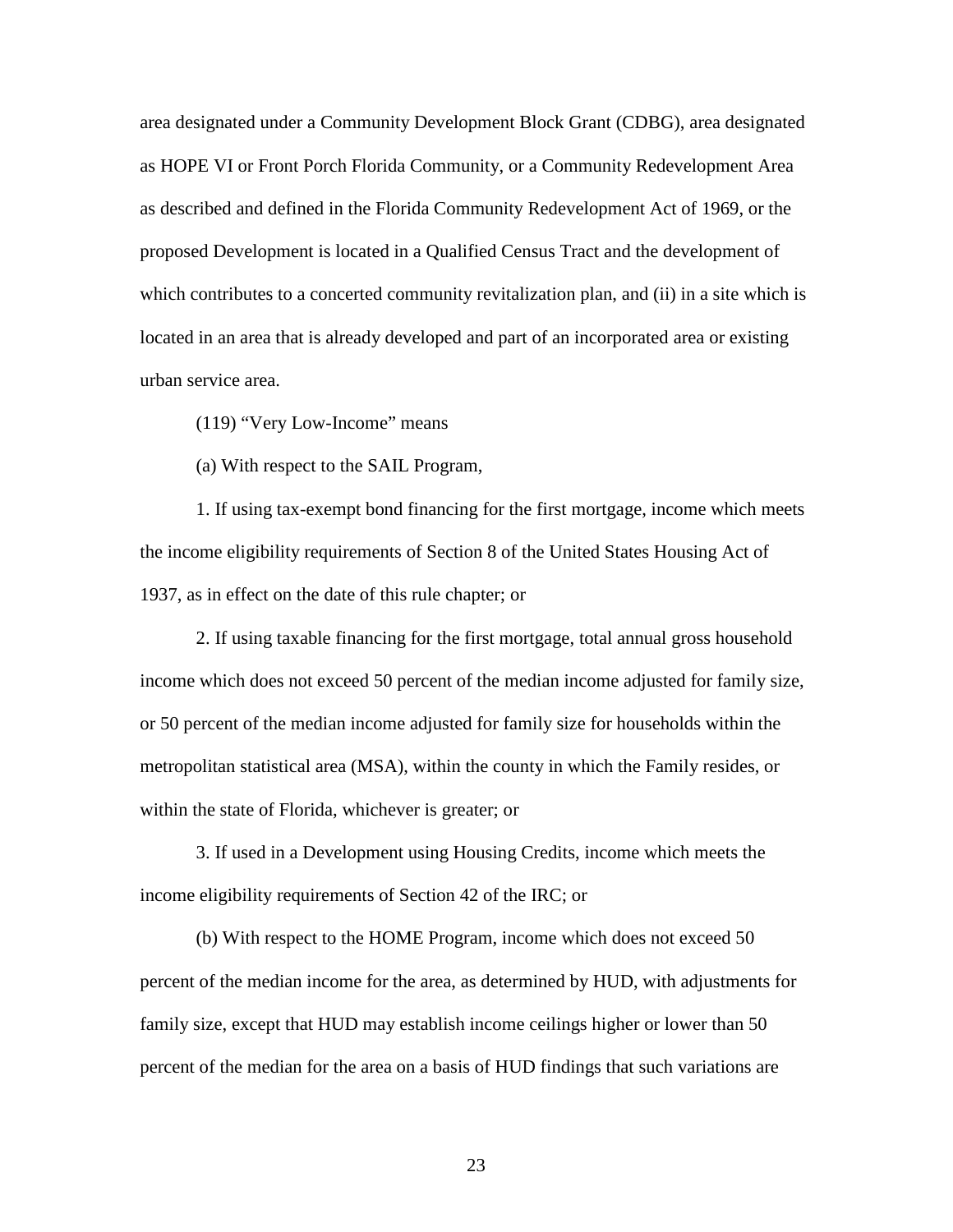necessary because of prevailing levels of construction costs or fair market rents, or unusually high or low family incomes.

(120) "Website" means the Florida Housing Finance Corporation's website, the Universal Resource Locator (URL) for which is [www.floridahousing.org.](http://www.floridahousing.org/)

(121) "Youth Aging Out of Foster Care" means youth or young adults participating in independent living transition services pursuant to Section 409.1451, F.S., and meeting the eligibility requirements pursuant to Section 409.1451(2)(b), F.S. Rulemaking Authority 420.507 FS. Law Implemented 420.5087, 420.5089(2) FS. History–New 7-22-96, Amended 12-23-96, 7-10-97, 1-6-98, Formerly 9I-48.002, Amended 11-9-98, 2-24-00, 2-22-01, 3-17-02, 4-6-03, 3-21-04, 2-7-05, 1-29-06, 4-1-07, 3-30-08, 5-31-09, 8-6-09, \_\_\_.

#### **67-48.004 Application and Selection Procedures for Developments.**

(1) When submitting an Application, Applicants must utilize the Universal Application in effect at the Application Deadline.

(a) The Universal Application Package or UA1016 (Rev. 2-11) is adopted and incorporated herein by reference and consists of the forms and instructions available, without charge, on the Corporation's Website under the 2011 Universal Application link labeled Instructions and Application or from

<http://www.flrules.org/Gateway/reference.asp?No=Ref-00703> , which shall be completed and submitted to the Corporation in accordance with this rule chapter in order to apply for the HOME and HC Program(s).

(b) All Applications must be complete, legible and timely when submitted, except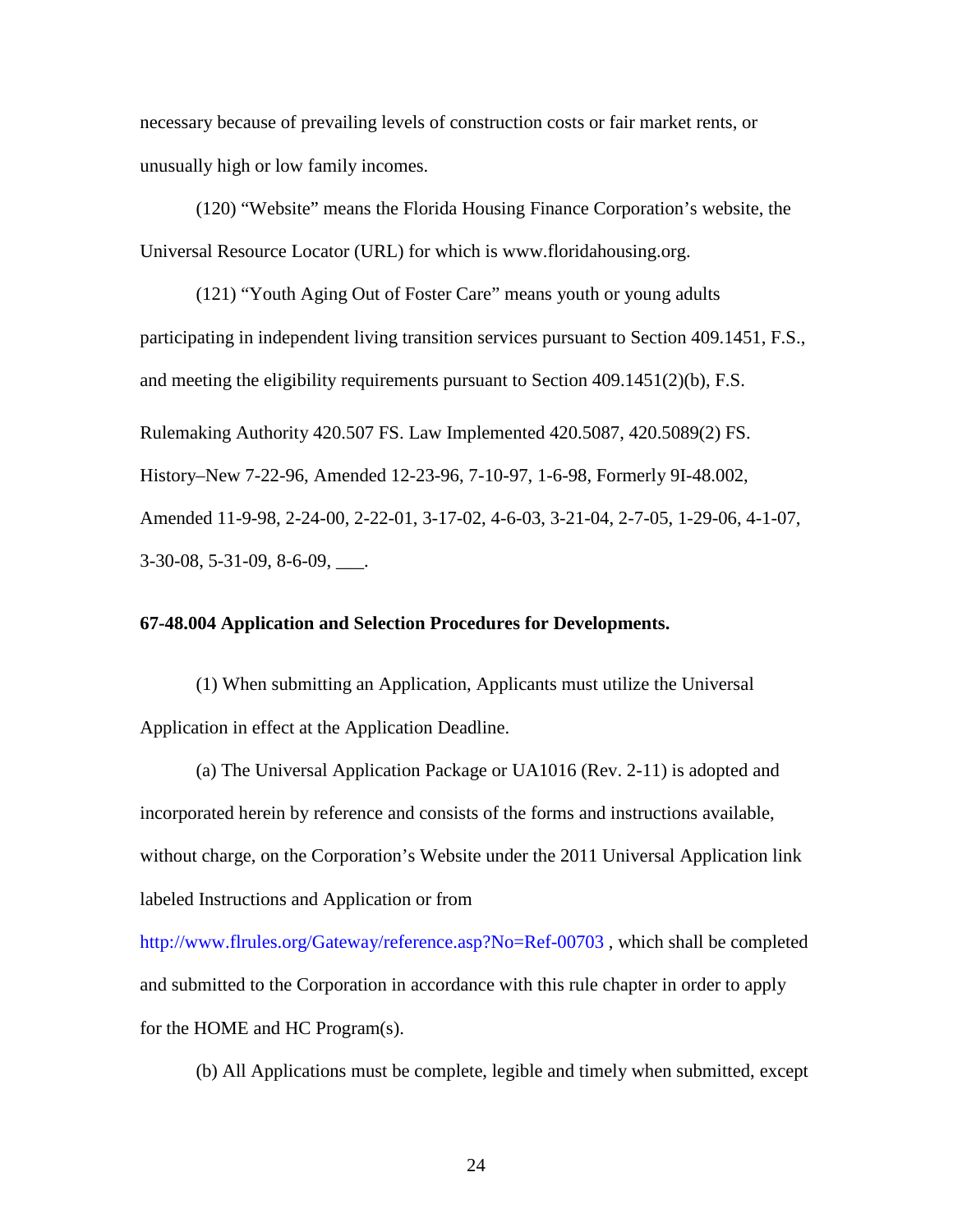as described below. Corporation staff may not assist any Applicant by copying, collating, or adding documents to an Application nor shall any Applicant be permitted to use the Corporation's facilities or equipment for purposes of compiling or completing an Application.

(2) Failure to submit an Application completed in accordance with the Application instructions and these rules will result in the failure to meet threshold, rejection of the Application, a score less than the maximum available, or a combination of these results in accordance with the instructions in the Application and this rule chapter.

(3) Each submitted Application shall be evaluated and preliminarily scored using the factors specified in the Universal Application Package and these rules. Preliminary scores shall be transmitted to all Applicants.

(4) Applicants who wish to notify the Corporation of possible scoring errors relative to another Applicant's Application will be provided a time period for filing a written Notice of Possible Scoring Error (NOPSE). Such time period will be no fewer than three (3) Calendar Days from the date the preliminary scores are sent by overnight delivery by the Corporation. The deadline for filing a NOPSE will be provided at the time the preliminary scores are issued. Each NOPSE must specify the assigned Application number of the Applicant submitting the NOPSE, the assigned Application number of the Application in question and the scores in question, as well as describe the alleged deficiencies in detail. Each NOPSE is limited to the review of only one Application's score. Any NOPSE that seeks the review of more than one Application's score will be considered improperly filed and ineligible for review. There is no limit to the number of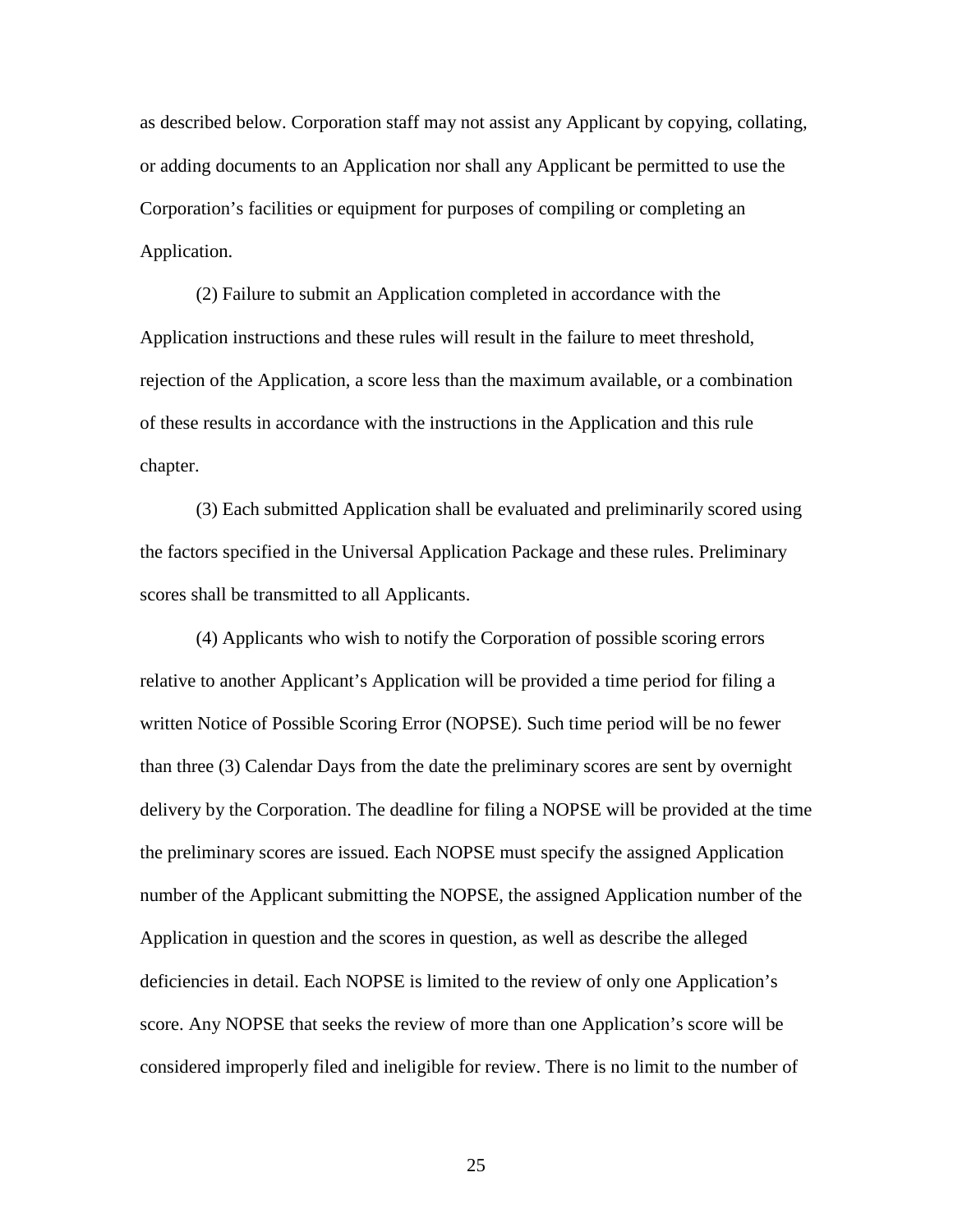NOPSEs that may be submitted. The Corporation's staff will review each written NOPSE Received timely. To be considered Received timely, the Applicant must submit one (1) original hard copy and three (3) photocopies of each NOPSE. The Corporation will not consider any NOPSE submitted via facsimile or other electronic transmission.

(5) The Corporation shall transmit to each Applicant the NOPSEs submitted by other Applicants with regard to its Application. The notice shall also include the Corporation's decision regarding the NOPSE, along with any other items identified by the Corporation to be addressed by the Applicant, which may include financial obligations for which an Applicant or Developer or Principal, Affiliate or Financial Beneficiary of an Applicant or a Developer is in arrears to the Corporation or any agent or assignee of the Corporation as of the due date for NOPSE filing as set forth in subsection (4) above.

(6) Each Applicant shall be allowed to cure its Application by submitting additional documentation, revised pages and such other information as the Applicant deems appropriate ("cures") to address the issues raised pursuant to subsections (3) and (5) above that could result in failure to meet threshold or a score less than the maximum available. The time period for submitting the "cures" will be no fewer than three (3) Calendar Days from the date the notice set forth in subsection (5) above is sent by overnight delivery by the Corporation. Such notice will provide the deadline for submitting the "cures." A new form, page or exhibit provided to the Corporation during this period shall be considered a replacement of that form, page or exhibit if such form, page or exhibit was previously submitted in the Applicant's Application. Pages of the Application that are not revised or otherwise changed may not be resubmitted, except that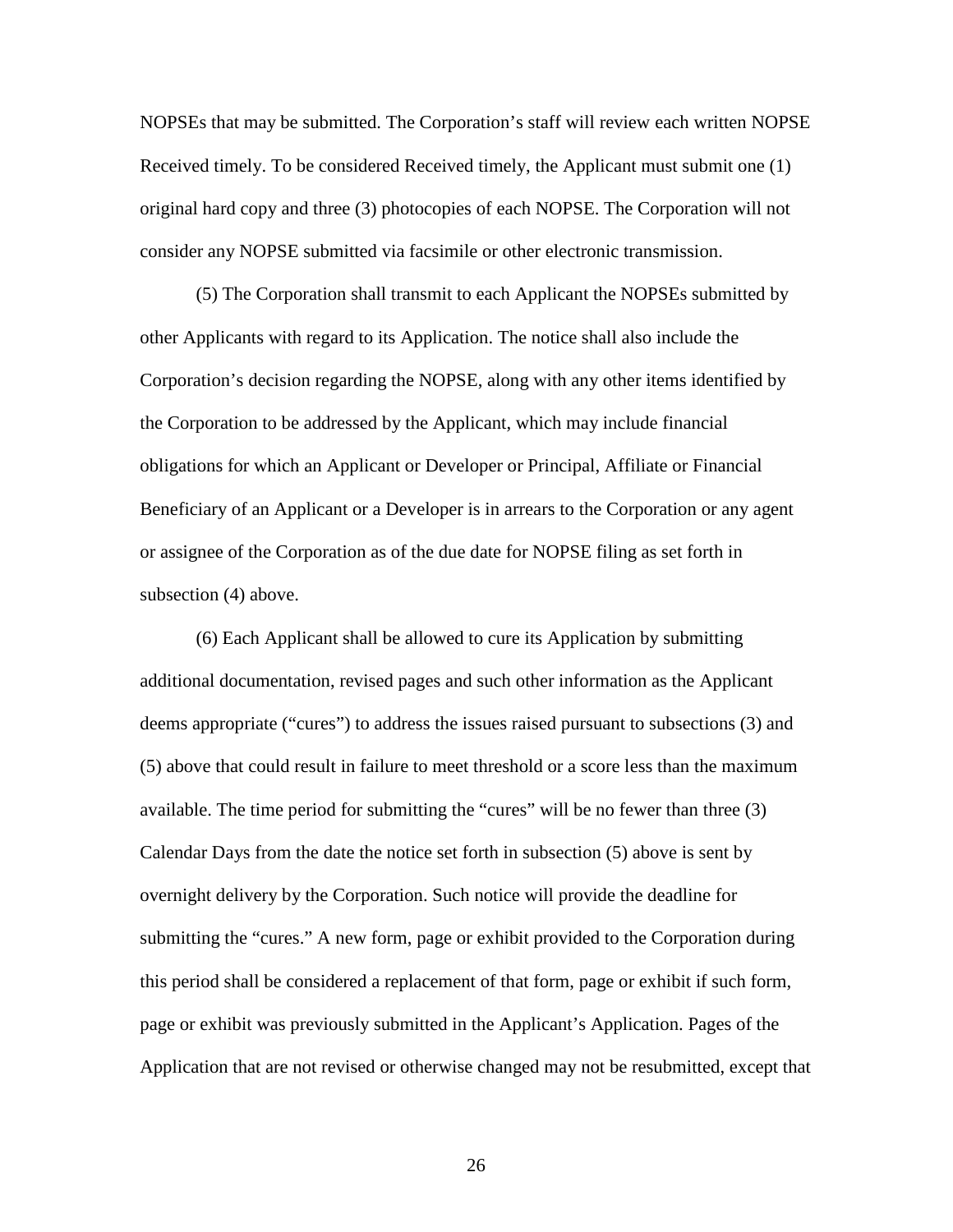documents executed by third parties must be submitted in their entirety, including all attachments and exhibits referenced therein, even if only a portion of the original document was revised. Where revised or additional information submitted by the Applicant creates an inconsistency with another item in that Application, the Applicant shall also be required in its submittal to make such other changes as necessary to keep the Application consistent as revised. To be considered by the Corporation, the Applicant must submit one (1) original hard copy and three (3) photocopies of all additional documentation and revisions, and such revisions, changes and other information must be Received by the deadline set forth herein. Any subsequent revision submitted prior to the deadline shall include a written request from the Applicant for withdrawal of any previously submitted revision(s).

(7) All Applicants may submit to the Corporation a Notice of Alleged Deficiencies (NOAD) in any other Application. The time period for submitting each NOAD will be no fewer than three (3) Calendar Days from the deadline for receipt by the Corporation of the documentation set forth in subsection (6) above. The notice set forth in subsection (5) above will provide the deadline for submitting the NOAD. Each NOAD is limited only to issues created by document revisions, additions, or both, by the Applicant submitting the Application pursuant to subsection (6) above. Each NOAD must specify the assigned Application number of the Applicant submitting the NOAD, the assigned Application number of the Application in question, the pages and the documents in question, as well as describe the alleged deficiencies in detail. Each NOAD is limited to the review of only one Applicant's submission. However, there is no limit to the number of NOADs which may be submitted. NOADs which seek the review of more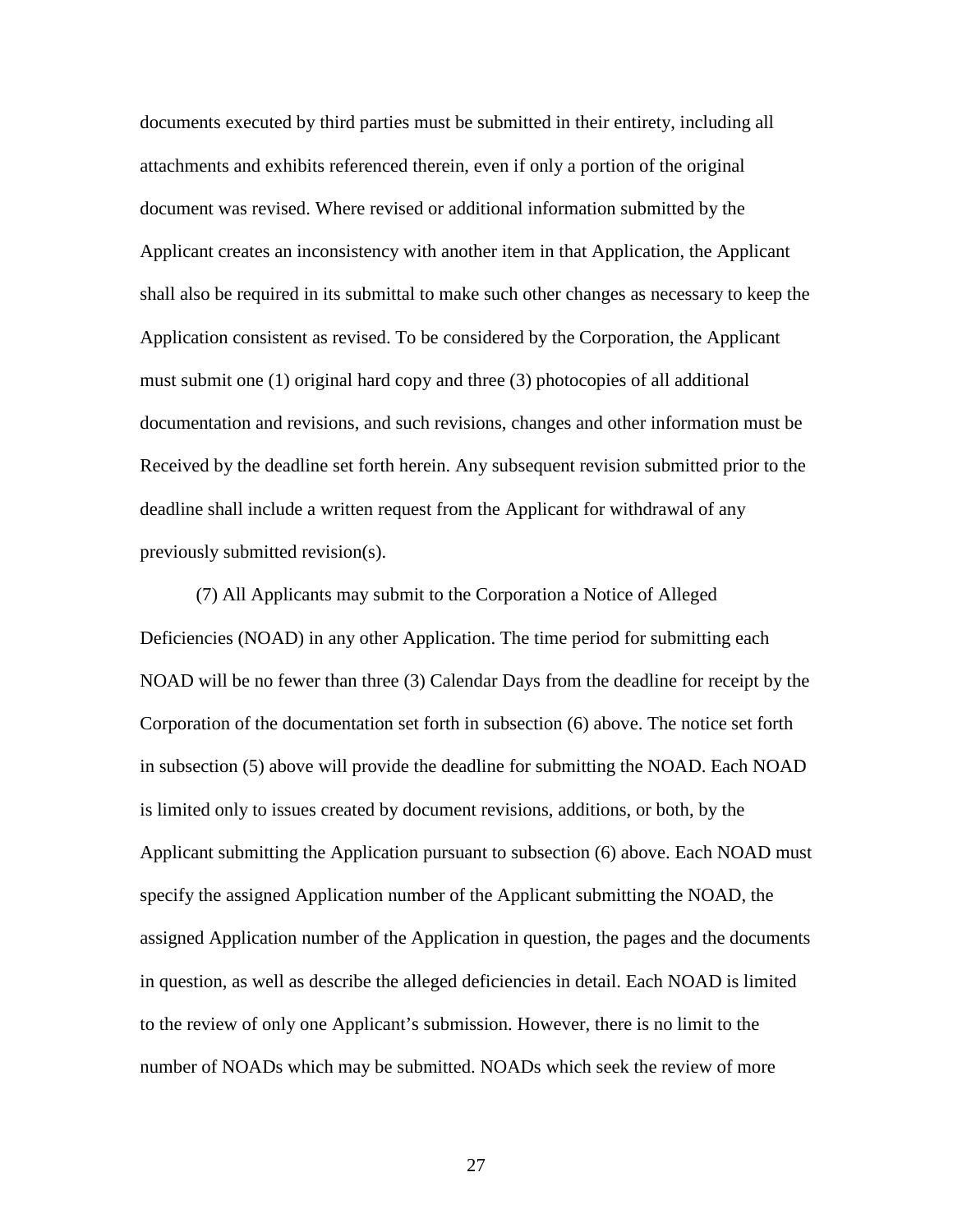than one Applicant's submission will be considered improperly filed and ineligible for review. The Corporation will only review each written NOAD Received timely. To be considered Received timely, the Applicant must submit one (1) original hard copy and three (3) photocopies of each NOAD. The Corporation will not consider any NOAD submitted via facsimile or other electronic transmission.

(8) The Corporation shall transmit a copy of all NOADs to the affected Applicant.

(9) Following the receipt and review by the Corporation of the documentation described in subsections (5), (6) and (7) above, the Corporation shall then prepare final scores. In determining such final scores, no Application shall fail threshold or receive a point reduction as a result of any issues not previously identified in the notices described in subsections (3), (4) and (5) above. However, inconsistencies created by the Applicant as a result of information provided pursuant to subsections (6) and (7) above will still be justification for rejection of the Application, threshold failure, or reduction of points, as appropriate. Notwithstanding the foregoing, any deficiencies in the mandatory elements set forth in subsection (14) below can be identified at any time prior to sending the final scores to Applicants and will result in rejection of the Application. The Corporation shall then transmit final scores to all Applicants.

(10) The availability of any remaining funds or Allocation Authority shall be noticed or offered to a Development as approved by the Board of Directors. With respect to the HC Program, in the event there remains Allocation Authority after the Corporation has exhausted its waiting list of Applications during a Funding Cycle and time requirements preclude an Application Period and notice thereof, the Corporation shall allocate any unused Allocation Authority to any eligible Development meeting the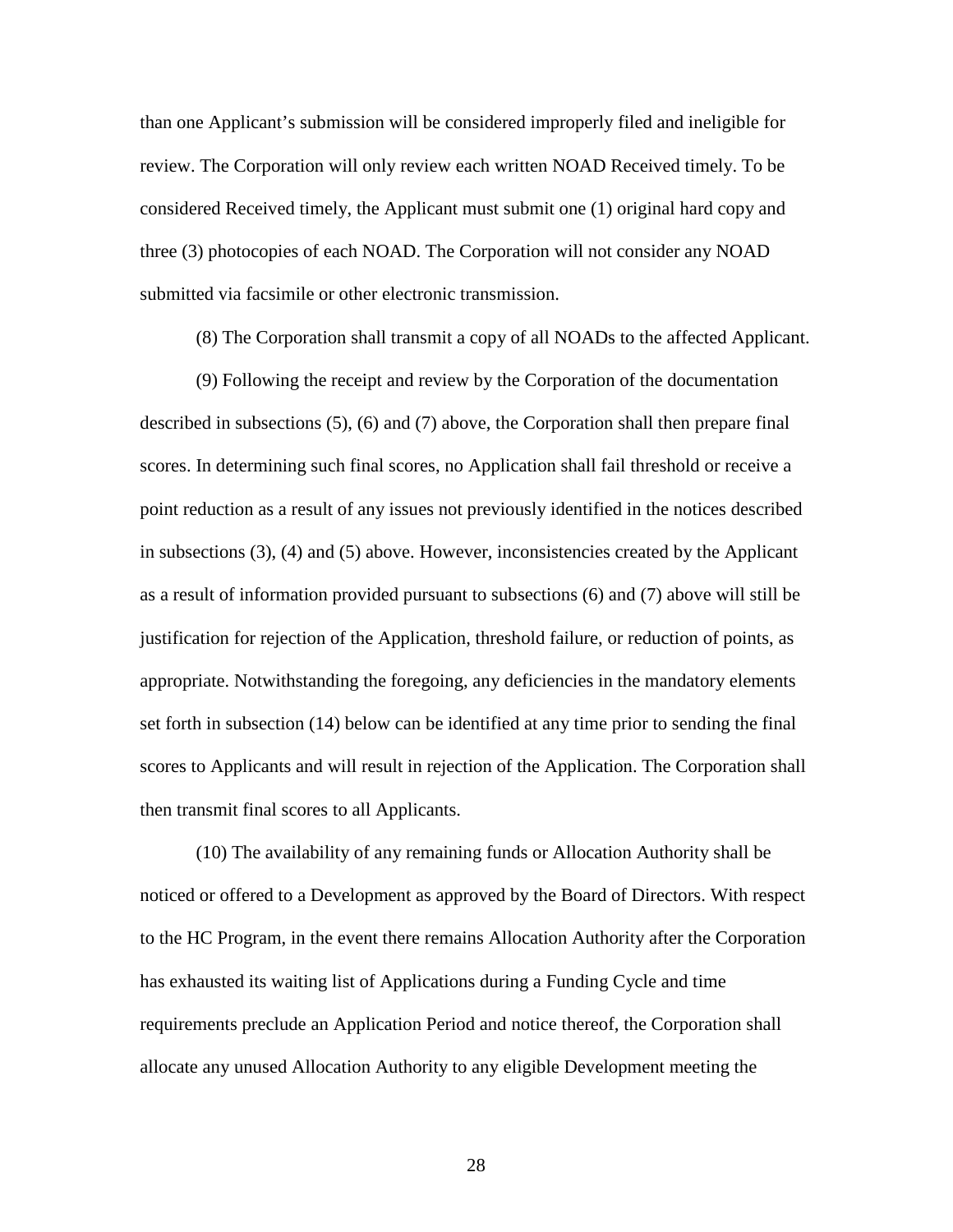requirements of Section 42 of the IRC and in accordance with the Qualified Allocation Plan.

(11) Except for Developments that have non-Corporation-issued tax-exempt bonds that submit a separate Application for non-competitive Housing Credits, Applications shall be limited to one submission per subject property. Two or more Applications, submitted in the same Funding Cycle, that have the same demographic commitment and one or more of the same Financial Beneficiaries, will be considered submissions for the same Development if any of the following is true: (i) any part of any of the property sites is contiguous with any part of any of the other property sites, or (ii) any of the property sites are divided by a street or easement, or (iii) it is readily apparent from the Applications, proximity, chain of title, or other information available to the Corporation that the properties are part of a common or related scheme of development. If two or more Applications are considered to be submissions for the same Development, the Corporation will reject all such Applications except the Application with the highest (worst) lottery number. The Application(s) with the lowest lottery number(s) will still be rejected even if the Applicant withdraws the Application with the highest (worst) lottery number.

(12) If the Board determines that any Applicant or any Affiliate of an Applicant:

(a) Has engaged in fraudulent actions;

(b) Has materially misrepresented information to the Corporation regarding any past or present Application or Development;

(c) Has been convicted of fraud, theft or misappropriation of funds;

(d) Has been excluded from federal or Florida procurement programs; or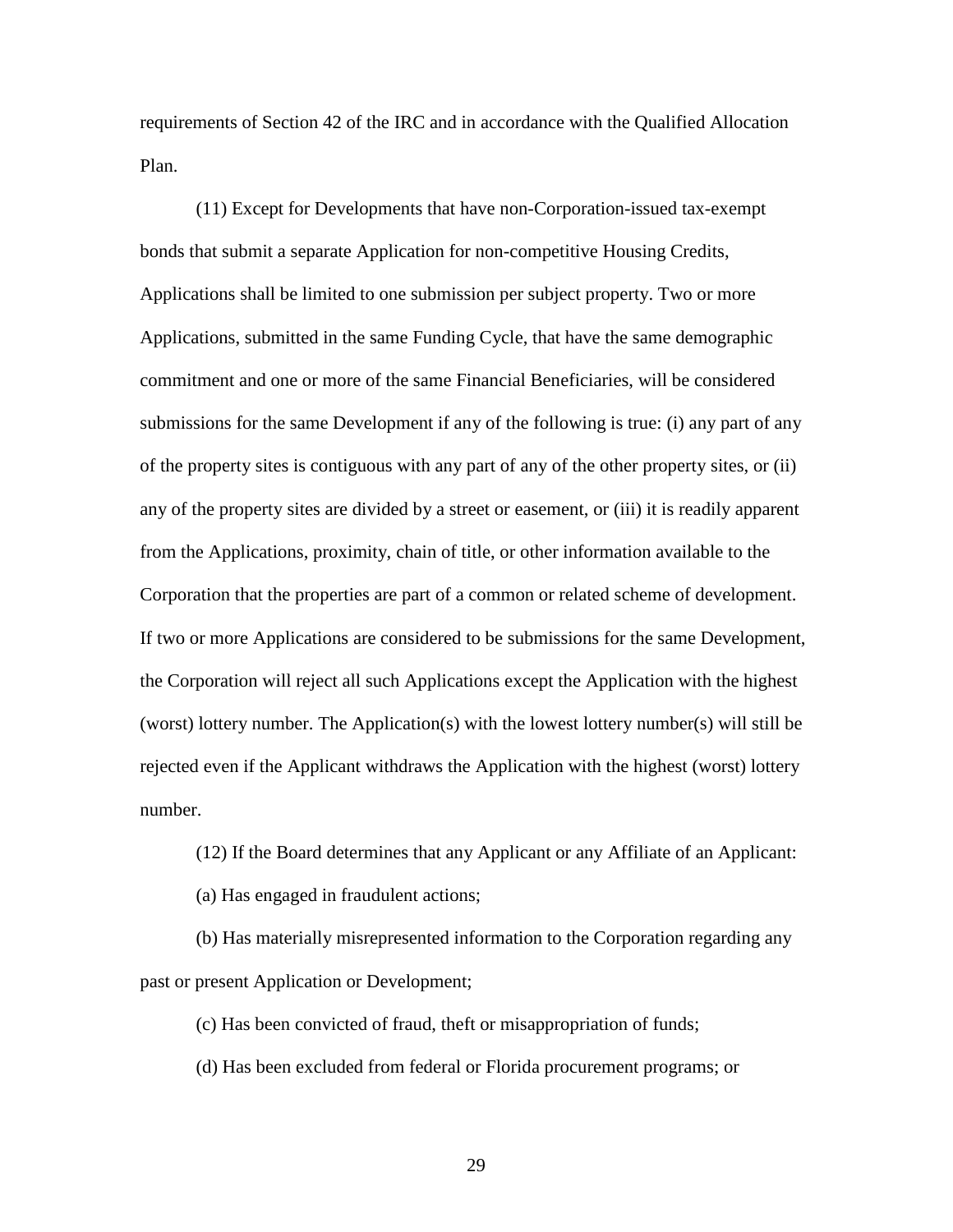(e) Has been convicted of a felony;

The Applicant and any of the Applicant's Affiliates will be ineligible for funding or allocation in any program administered by the Corporation for a period of up to two (2) years, which will begin from the date the Board makes such determination. Such determination shall be either pursuant to a proceeding conducted pursuant to Sections 120.569 and 120.57, F.S., or as a result of a finding by a court of competent jurisdiction.

(13) The Corporation shall reject an Application if, following the submission of the additional documentation, revised pages and other information as the Applicant deems appropriate as described in subsection (6) above:

(a) The Development is inconsistent with the purposes of the SAIL, HOME, or HC Program(s) or does not conform to the Application requirements specified in this rule chapter;

(b) The Applicant fails to achieve the threshold requirements as detailed in these rules, the applicable Application, and Application instructions;

(c) The Applicant fails to file all applicable Application pages and exhibits which are provided by the Corporation and adopted under this rule chapter;

(d) The Applicant fails to satisfy any arrearages described in subsection (5) above. For purposes of the SAIL and HOME Programs, this rule subsection does not include permissible deferral of SAIL or HOME interest.

(14) Notwithstanding any other provision of these rules, there are certain items that must be included in the Application and cannot be revised, corrected or supplemented after the Application Deadline. Failure to submit these items in the Application at the time of the Application Deadline shall result in rejection of the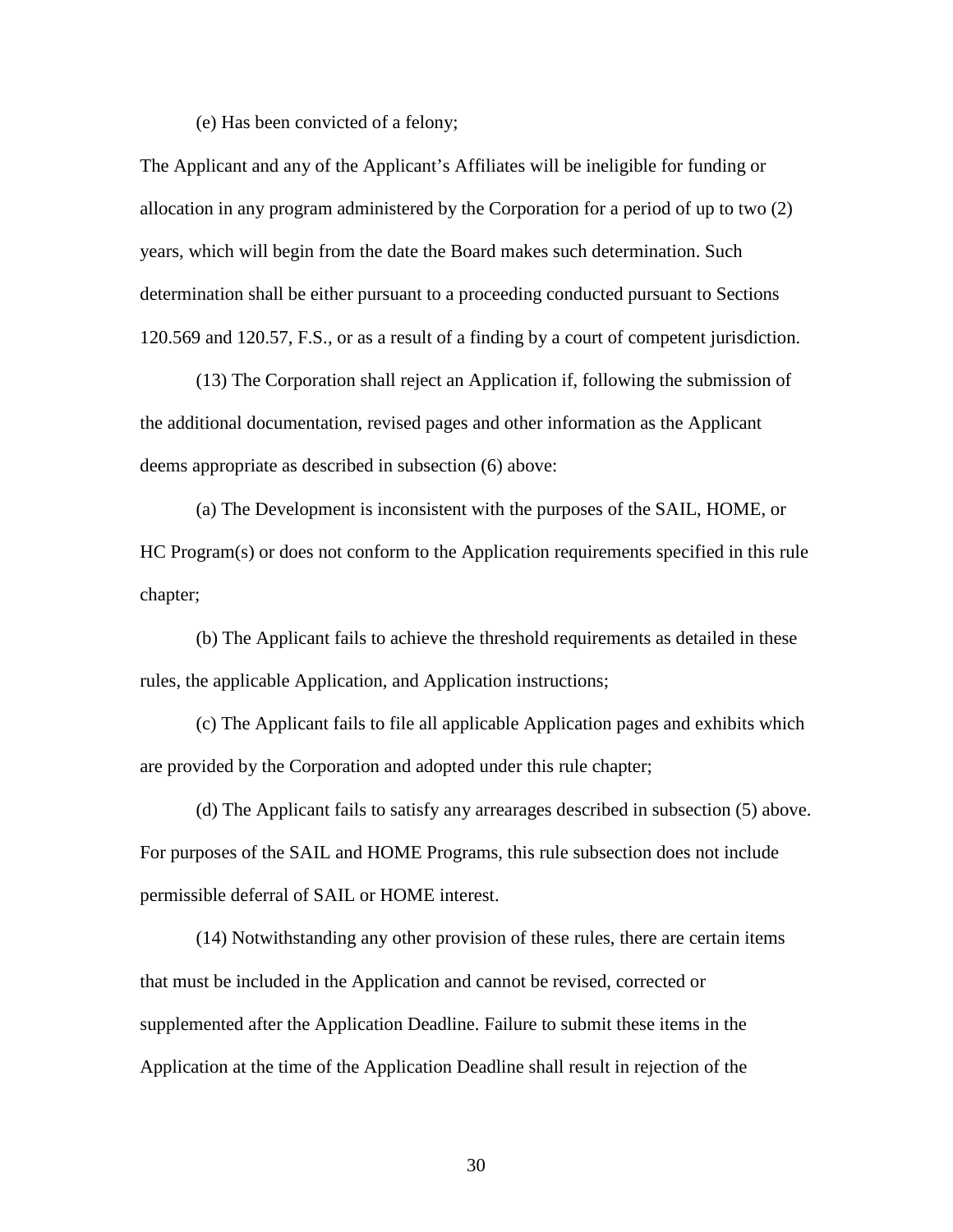Application without opportunity to submit additional information. Any attempted changes to these items will not be accepted. Those items are as follows:

(a) Name of Applicant entity; notwithstanding the foregoing, the name of the Applicant entity may be changed only by written request of an Applicant to Corporation staff and approval of the Board as follows: (i) after the Applicant has been invited to enter credit underwriting for the SAIL and HOME Programs and for Developments requesting non-competitive HC to be used with non-Corporation-issued tax-exempt bonds, and (ii) after the Carryover Allocation Agreement is in effect for the Competitive HC Program;

(b) Identity of each Developer, including all co-Developers; notwithstanding the foregoing, the identity of the Developer(s) may be changed only by written request of an Applicant to Corporation staff and approval of the Board after the Applicant has been invited to enter credit underwriting;

(c) Program(s) applied for;

(d) Applicant applying as a Non-Profit or for-profit organization;

(e) Site for the Development; notwithstanding the foregoing, after the Applicant has been invited to enter credit underwriting and subject to written request of an Applicant to Corporation staff and approval of the Corporation, the site for the Development may be increased or decreased, as follows: (i) for the Competitive HC, SAIL and HOME Programs provided the Tie Breaker Measurement Point is on the site and the total proximity points awarded during scoring are not reduced, and (ii) for Developments requesting non-competitive HC provided the Development Location Point is on the site;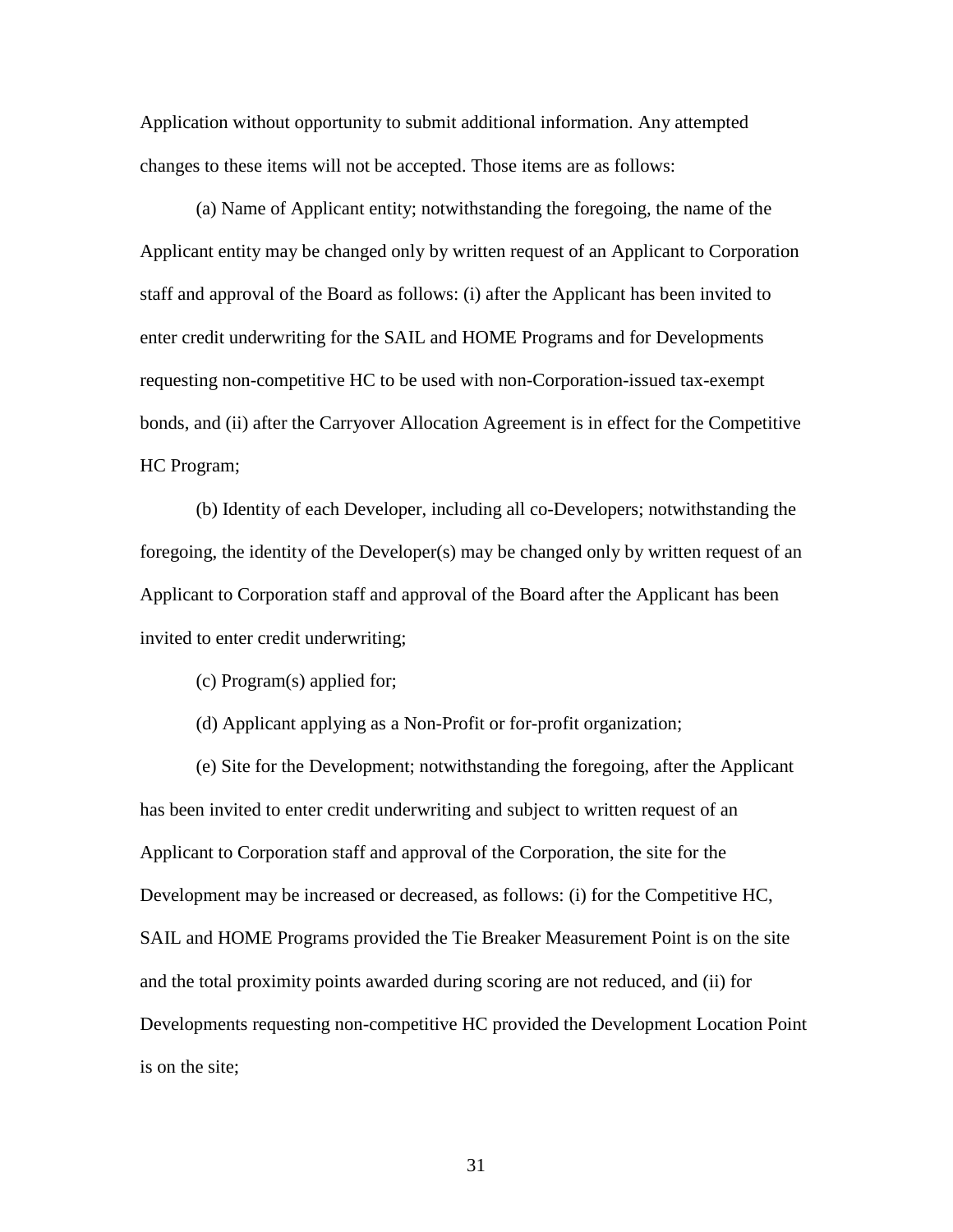(f) Development Category;

(g) Development Type;

(h) Demographic Commitment;

(i) Total number of units; notwithstanding the foregoing, for the SAIL and HC Programs the total number of units may be increased after the Applicant has been invited to enter credit underwriting, subject to written request of an Applicant to Corporation staff and approval of the Corporation;

(j) With regard to the SAIL and HC Programs, the Total Set-Aside Percentage as stated in the last row of the total set-aside breakdown chart for the program(s) applied for in the Set-Aside Commitment section of the Application. With regard to the HOME Program, the Total Set-Aside Percentage as stated in the Set-Aside Commitment section of the Application, unless the change results from the revision allowed under paragraph (l) below;

(k) CHDO election for the HOME Program;

(l) Funding Request amount; notwithstanding the foregoing, requested amounts can be changed only as follows:

1. Reduced by the Applicant to reflect the maximum request amount allowed in those instances where an Applicant requested more than its request limit, or

2. When the county in which the Development is located is newly designated by HUD as a Difficult Development Area (DDA) after the Application Deadline but prior to the end of the cure period outlined in Rule 67-48.004, F.A.C.: (i) an Applicant, who has not failed threshold for exceeding its Competitive HC request limit, may increase its Competitive HC request by an amount equaling 30 percent, rounded to whole dollars, of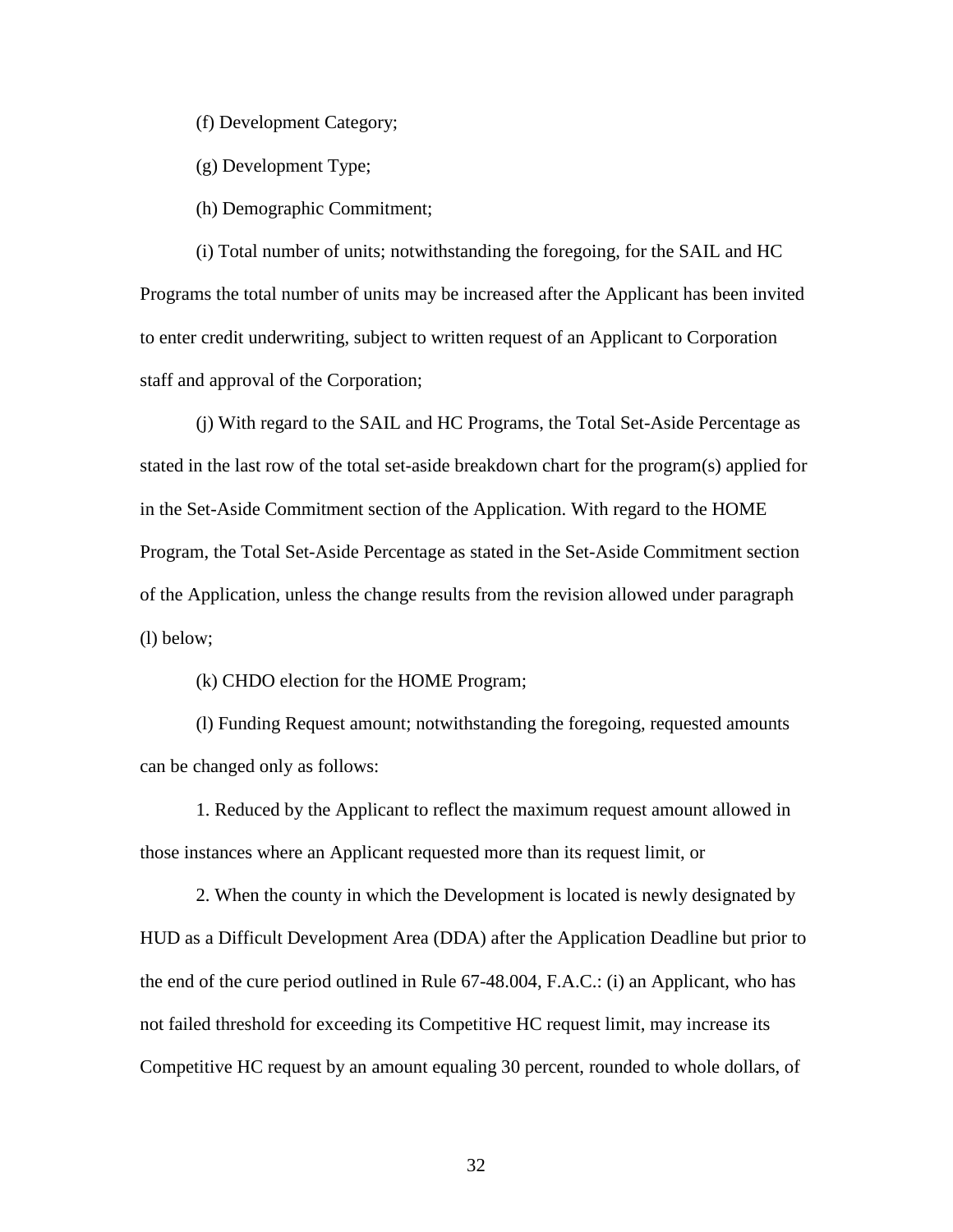the remainder of the Applicant's initial request amount provided the total request amount does not exceed the maximum Competitive HC request amount for the applicable county, or (ii) an Applicant, that failed threshold during preliminary scoring for requesting more than its Competitive HC request limit because the Development was not then designated as being in a DDA, may increase its Competitive HC request amount to the maximum allowable amount for the Development. If any Development elects to recognize any newly designated DDA status, then the Development must meet any minimum Competitive HC requests that are applicable.

(m) Submission of the Application online and submission of one original hard copy with the required number of photocopies of the Application by the Application Deadline;

(n) Payment of the required Application fee by the Application Deadline;

(o) The Application labeled "Original Hard Copy" must include a properly completed Applicant Certification and Acknowledgement form reflecting an original signature.

All other items may be submitted as cures pursuant to subsection (6) above. With regard to paragraphs (a) and (b) above, the Board shall consider the facts and circumstances of each Applicant's request and any credit underwriting report, if available, prior to determining whether to grant the requested change.

(15) A Development will be withdrawn from funding and any outstanding commitments for funds or HC will be rescinded if, at any time, the Board determines that the Applicant's Development or Development team is no longer the Development or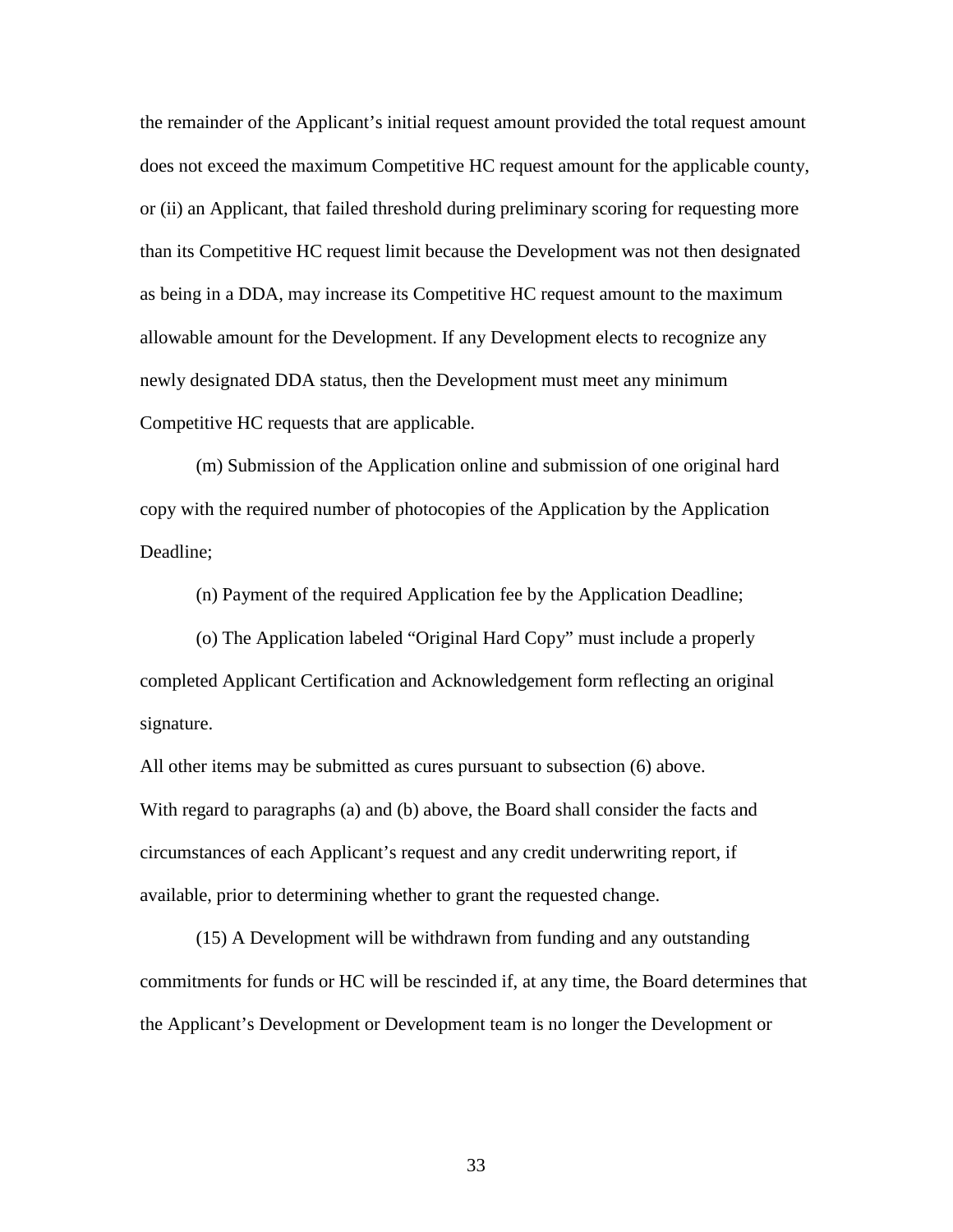Development team described in the Application, and the changes made are prejudicial to the Development or to the market to be served by the Development.

(16) If an Applicant or Developer or any Principal, Affiliate or Financial Beneficiary of an Applicant or a Developer has any existing Developments participating in any Corporation programs that remain in non-compliance with Section 42 of the IRC, Title 67, F.A.C., or applicable loan documents, and any applicable cure period granted for correcting such non-compliance has ended as of the time of submission of the Application or at the time of issuance of a credit underwriting report, the requested allocation will, upon a determination by the Board that such non-compliance substantially increases the likelihood that such Applicant or Developer will not be able to produce quality affordable housing, be denied and the Applicant or Developer and the Affiliates of the Applicant or Developer will be prohibited from new participation in any of the Corporation's programs for the subsequent cycle and continuing until such time as all of their existing Developments participating in any Corporation programs are in compliance.

(17) With respect to the SAIL, HOME and HC Program Applications, when two or more Applications receive the same numerical score, the Applications will be ranked as outlined in the Application instructions.

(18) At no time during the Application, scoring and appeal process may Applicants or their representatives contact Board members concerning their own Development or any other Applicant's Development. At no time from the Application Deadline until the issuance of the final scores as set forth in subsection (9) above, may Applicants or their representatives verbally contact Corporation staff concerning their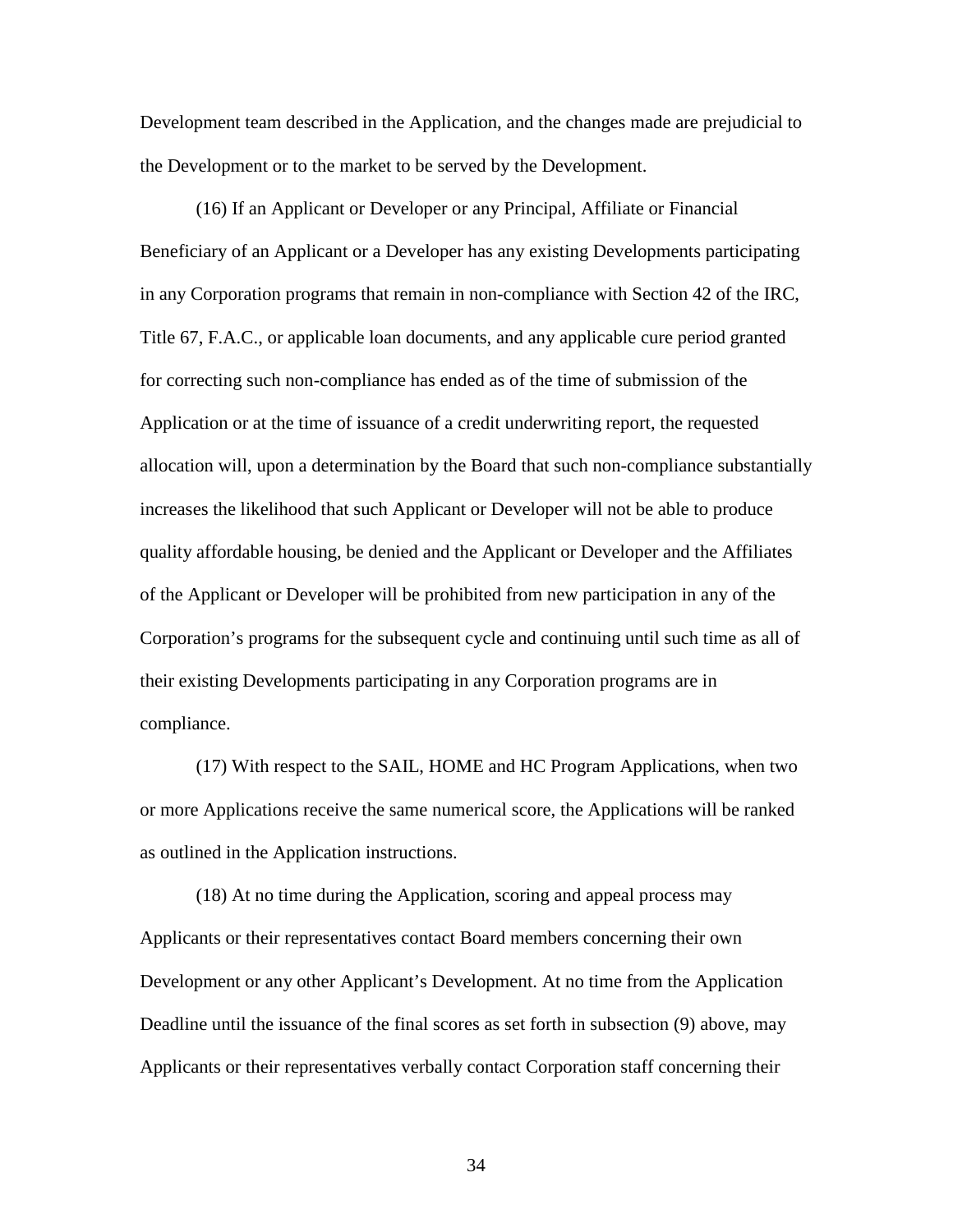own Application or any other Applicant's Application. If an Applicant or its representative does contact a Board member in violation of this section, the Board shall, upon a determination that such contact was deliberate, disqualify such Applicant's Application.

(19) Applicants may withdraw an Application from consideration only by submitting a written notice of withdrawal to the Corporation Clerk. Applicants may not rescind any notice of withdrawal that was submitted to the Corporation Clerk. For ranking purposes, the Corporation shall disregard any withdrawal that is submitted after 5:00 p.m., Eastern Time, 14 Calendar Days prior to the date the Board is scheduled to convene to consider approval of the final ranking of the Applications and such Application shall be included in the ranking as if no notice of withdrawal had been submitted. After the Board has approved the final ranking, any notice of withdrawal submitted during the time period prohibited above and before the Board approves the final ranking, shall be deemed withdrawn immediately after Board approval of the final ranking. If an Applicant has applied for or been awarded funding from two or more programs, the withdrawal by the Applicant from any one program will be deemed by the Corporation to be a withdrawal of the Application from all programs.

(20) The name of the Development provided in the Application may not be changed or altered after submission of the Application during the history of the Development with the Corporation unless the change is requested in writing and approved in writing by the Corporation. The Corporation shall consider the facts and circumstances of each Applicant's request and any credit underwriting report, if available, prior to determining whether to grant such request.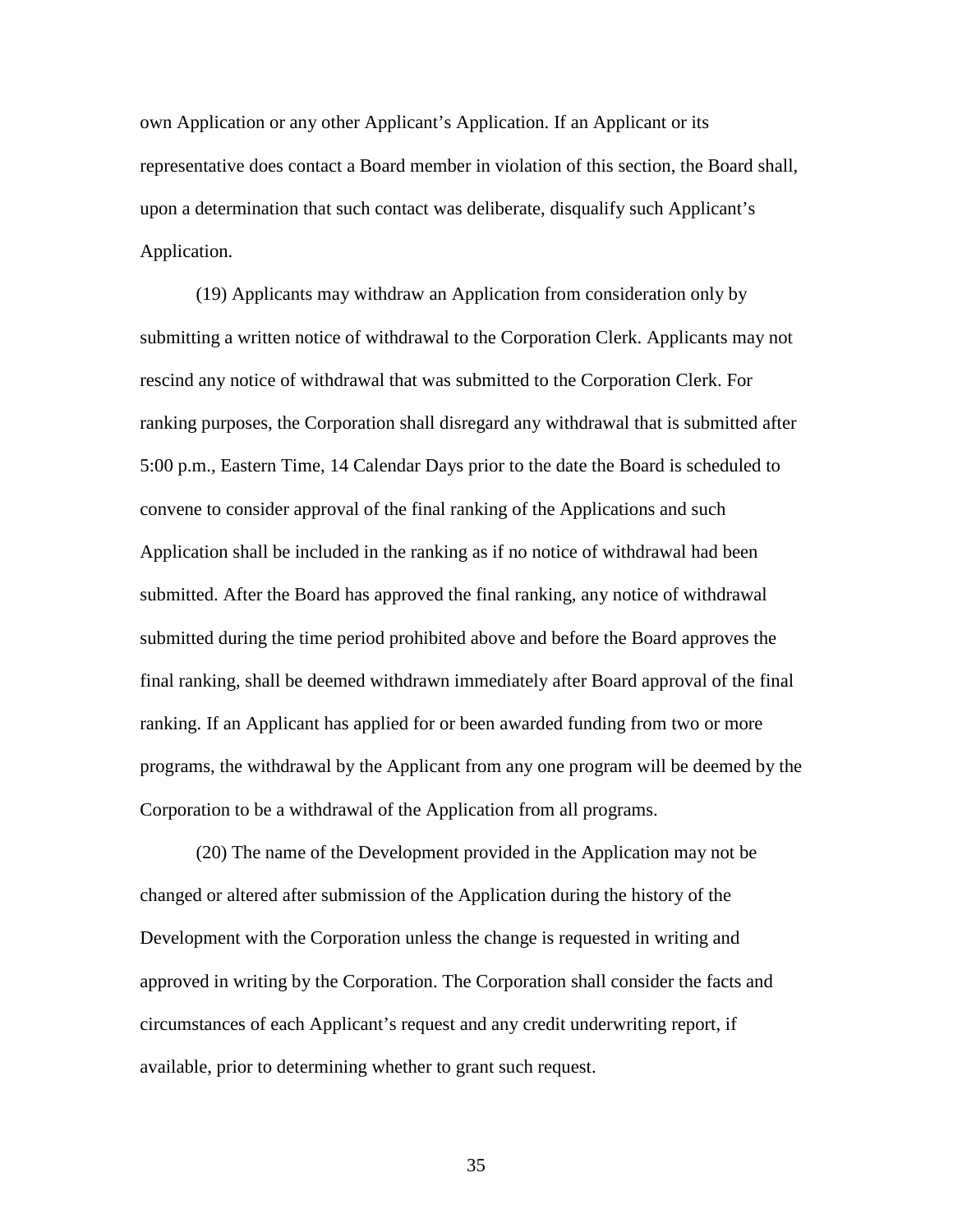(21) If an Applicant or any Affiliate of an Applicant has offered or given

consideration, other than the consideration to provide affordable housing, with respect to a local contribution and this is discovered prior to Board approval of the final ranking, the Corporation shall reject the Application and any other Application submitted by the same Applicant and any Affiliate of the Applicant. If discovered after the Board approves final ranking, any tentative funding or allocation for the Application and any other Application submitted in the same cycle by the same Applicant and any Affiliate of the Applicant will be withdrawn. Such Applicant and any of such Applicant's Affiliates will be ineligible for funding or allocation in any program administered by the Corporation for a period of up to two (2) years, which will begin the date the Board issues a final order on such matter, in a proceeding conducted pursuant to Sections 120.569 and 120.57, F.S.

Rulemaking Authority 420.507, 420.507(22)(f) FS. Law Implemented 420.5087, 420.5087(6)(c), 420.5089, 420.5089(6), 420.5099, 420.5099(2) FS. History–New 7-22- 96, Amended 12-23-96, 7-10-97, 1-6-98, Formerly 9I-48.004, Amended 4-7-98, 11-9-98, 2-24-00, 2-22-01, 3-17-02, 4-6-03, 3-21-04, 2-7-05, 1-29-06, 4-1-07, 3-30-08, 8-6-  $09,$ ........

#### **67-48.005 Applicant Administrative Appeal Procedures.**

(1) At the conclusion of the review and scoring process established by Rule 67- 48.004, F.A.C., each Applicant will be provided with its final score and notice of rights, which shall constitute the point of entry to contest any issue related to the Applicant's Application for the SAIL Program, the HOME Program or the HC Program.

(2) Each Applicant that wishes to contest its final score must file a petition with the Corporation within 21 Calendar Days after the date the Applicant receives its notice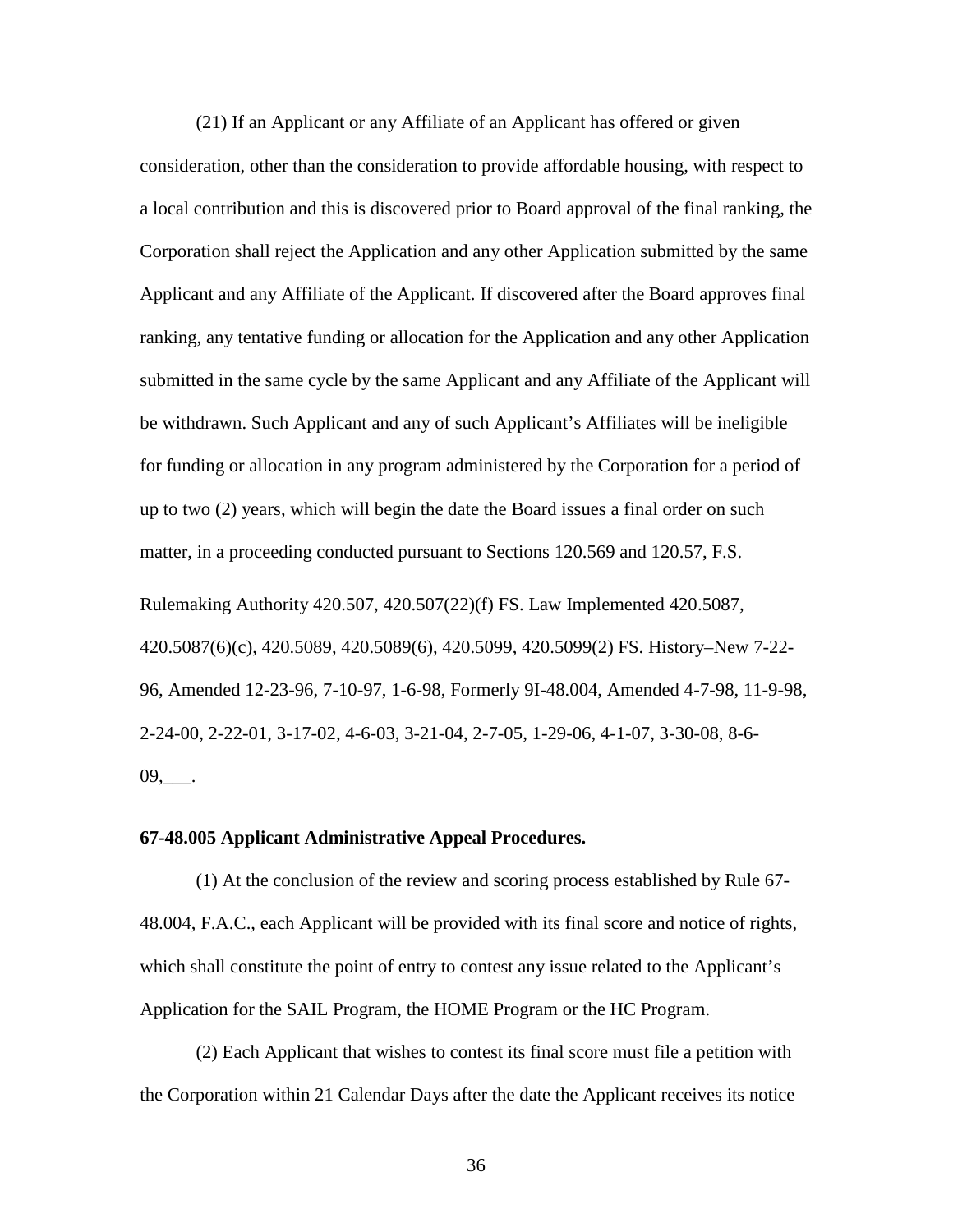of rights. The petition must conform to subsection  $28-106.201(2)$  or  $28-106.301(2)$ , and subsection 67-52.002(3), F.A.C., and specify in detail each issue and score sought to be challenged. If the petition does not raise a disputed issue of material fact, the challenge will be conducted pursuant to Section 120.57(2), F.S. If the petition raises one or more disputed issues of material fact, a formal administrative hearing will be conducted pursuant to Section 120.57(1), F.S. At the conclusion of any administrative hearing, a recommended order shall be entered by the designated hearing officer which will then be considered by the Board.

(3) Any Applicant who wishes to challenge the findings and conclusions of the recommended order entered pursuant to a Section 120.57(2), F.S., proceeding concerning its own Application shall be allowed the opportunity to submit written arguments to the Board. Any written argument should be typed and double-spaced with margins no less than one inch in either Times New Roman 14-point or Courier New 12-point font and may not exceed five (5) pages, excluding the caption and certificate of service. Written arguments must be filed with Florida Housing Finance Corporation's Clerk at 227 North Bronough Street, Suite 5000, Tallahassee, Florida 32301-1329, no later than 5:00 p.m., Eastern Time, no later than five (5) Calendar Days from the date of issuance of the recommended order. Failure to timely file a written argument shall constitute a waiver of the right to have a written argument considered by the Board. Parties will not be permitted to make oral presentations to the Board in response to recommended orders.

(4) Following the entry of final orders in all petitions filed pursuant to Section 120.57(2), F.S., and in accordance with the prioritization of the QAP and Rule Chapter 67-48, F.A.C., the Corporation shall issue final rankings. For an Applicant that filed a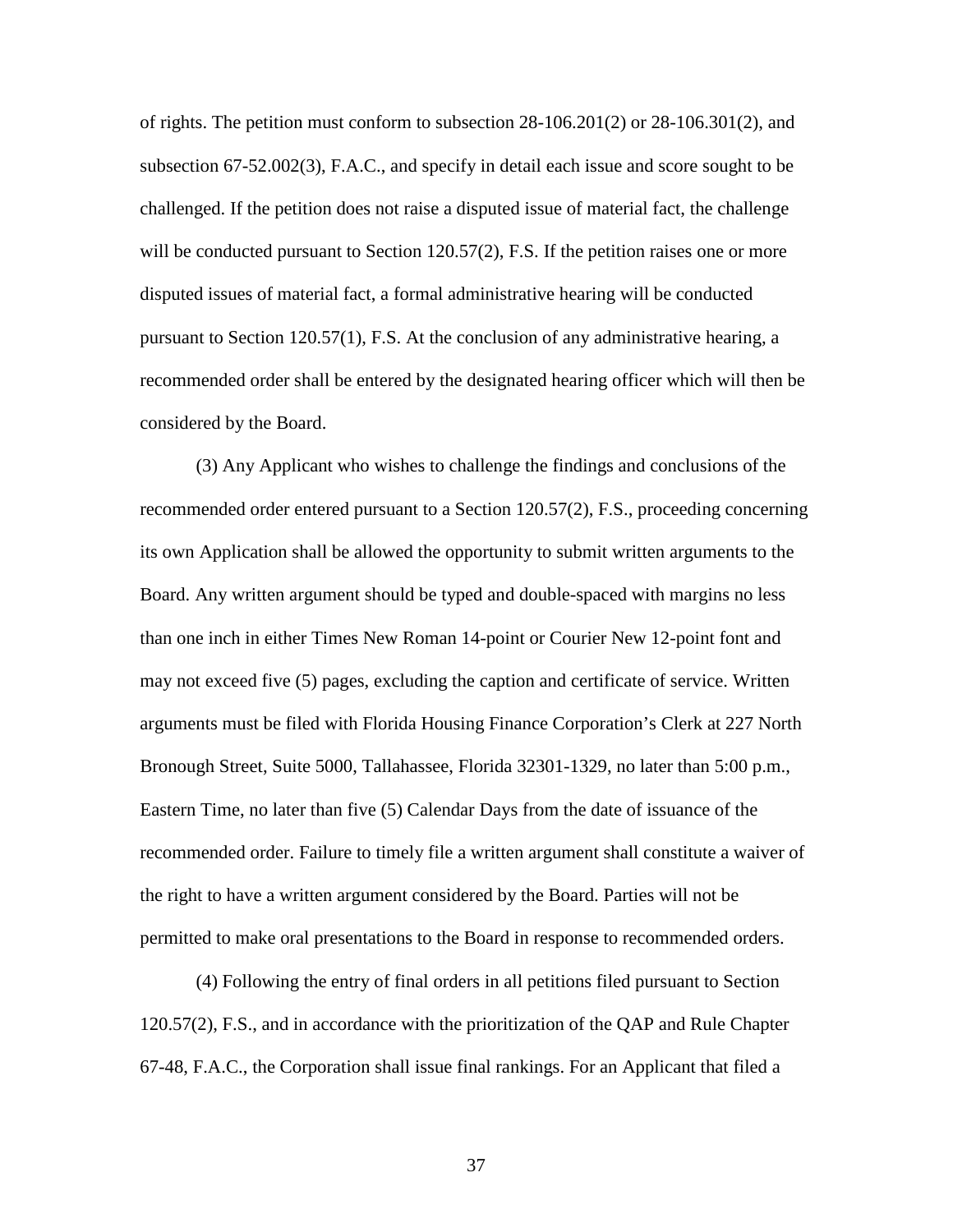petition pursuant to Section 120.57(1), F.S., which challenged the scoring of its own Application but has not had a final order entered as of the date the final rankings are approved by the Board, the Corporation shall, if any such Applicant ultimately obtains a final order that modifies the score so that its Application would have been in the funding range of the applicable final ranking had it been entered prior to the date the final rankings were presented to the Board, provide the requested funding, allocation, or both, from the next available funding, allocation, or both, whether in the current year or a subsequent year. For HC, if the final order is executed on or before the Corporation issues the current year's final scores, the allocation will come from the current year or if the final order is executed after the Corporation issues the current year's final scores, the allocation will come from the subsequent year. Funding refers to SAIL or HOME and allocation refers to HC. Nothing contained herein shall affect any applicable credit underwriting requirements.

(5) Each Applicant will be provided with a final ranking of all Applications and notice of rights, which shall constitute the point of entry to contest any ranking or scoring issue related to any other Applications for the SAIL Program, the HOME Program or the HC Program. An Applicant that wishes to contest the final ranking or score of another Applicant may do so only if:

(a) The competing Applicant files a petition on or before the 21st Calendar Day after the receipt of the notice of rights pursuant to this subsection (5). The petition must conform to subsection 28-106.201(2) or 28-106.301(2), and subsection 67-52.002(3), F.A.C., and specify in detail each issue, score or ranking sought to be challenged.

(b) For any Application cycle closing after January 1, 2002, if the contested issue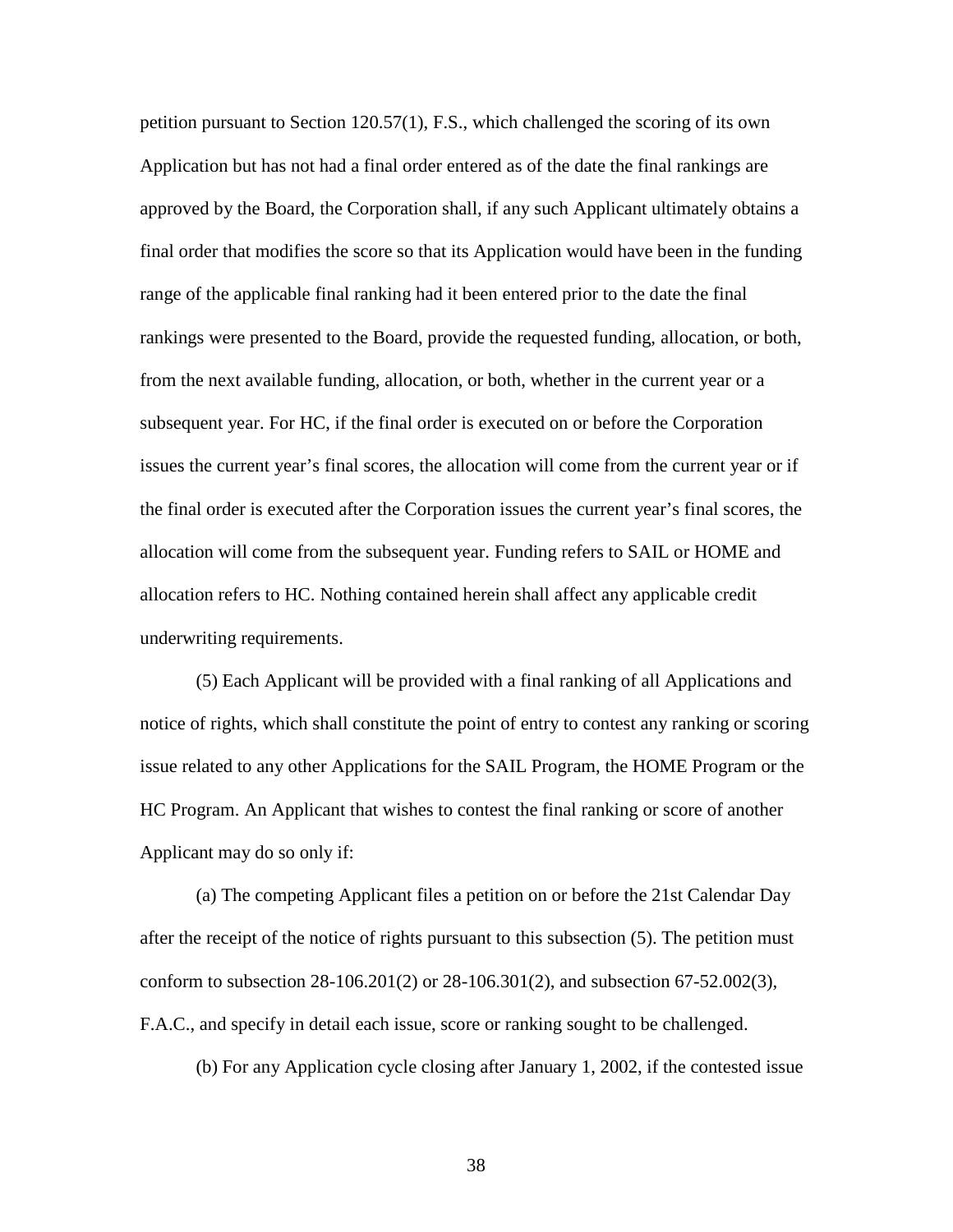involves an error in scoring, the contested issue must (i) be one that could not have been cured pursuant to subsection 67-48.004(14), F.A.C., or (ii) be one that could have been cured, if the ability to cure was not solely within the Applicant's control. The contested issue cannot be one that was both curable and within the Applicant's sole control to cure. With regard to curable issues, a petitioner must prove that the contested issue was not feasibly curable within the time allowed for cures in subsection 67-48.004(6), F.A.C.

(c) The competing Applicant alleges facts in its petition sufficient to demonstrate that, but for the specifically identified threshold, scoring or ranking errors in the challenged Application, its Application would have been in the funding range at the time the Corporation provided the Applicant with its final ranking.

(d) If the petition does not raise a disputed issue of material fact, the appeal will be conducted pursuant to Section 120.57(2), F.S. If the petition raises one or more disputed issues of material fact, a formal administrative hearing will be conducted pursuant to Section 120.57(1), F.S. At the conclusion of any administrative hearing, a recommended order shall be entered which will then be considered by the Board.

(6) Any Applicant who wishes to challenge the findings and conclusions of the recommended order entered pursuant to a Section 120.57(2), F.S., proceeding as described in subsection (5) above concerning the final ranking of another Application, shall be allowed the opportunity to submit written arguments to the Board. Any written arguments should be typed and double-spaced with margins no less than one inch in either Times New Roman 14-point or Courier New 12-point font and may not exceed five (5) pages, excluding the caption and certificate of service. Written arguments must be filed with Florida Housing Finance Corporation's Clerk at 227 North Bronough Street,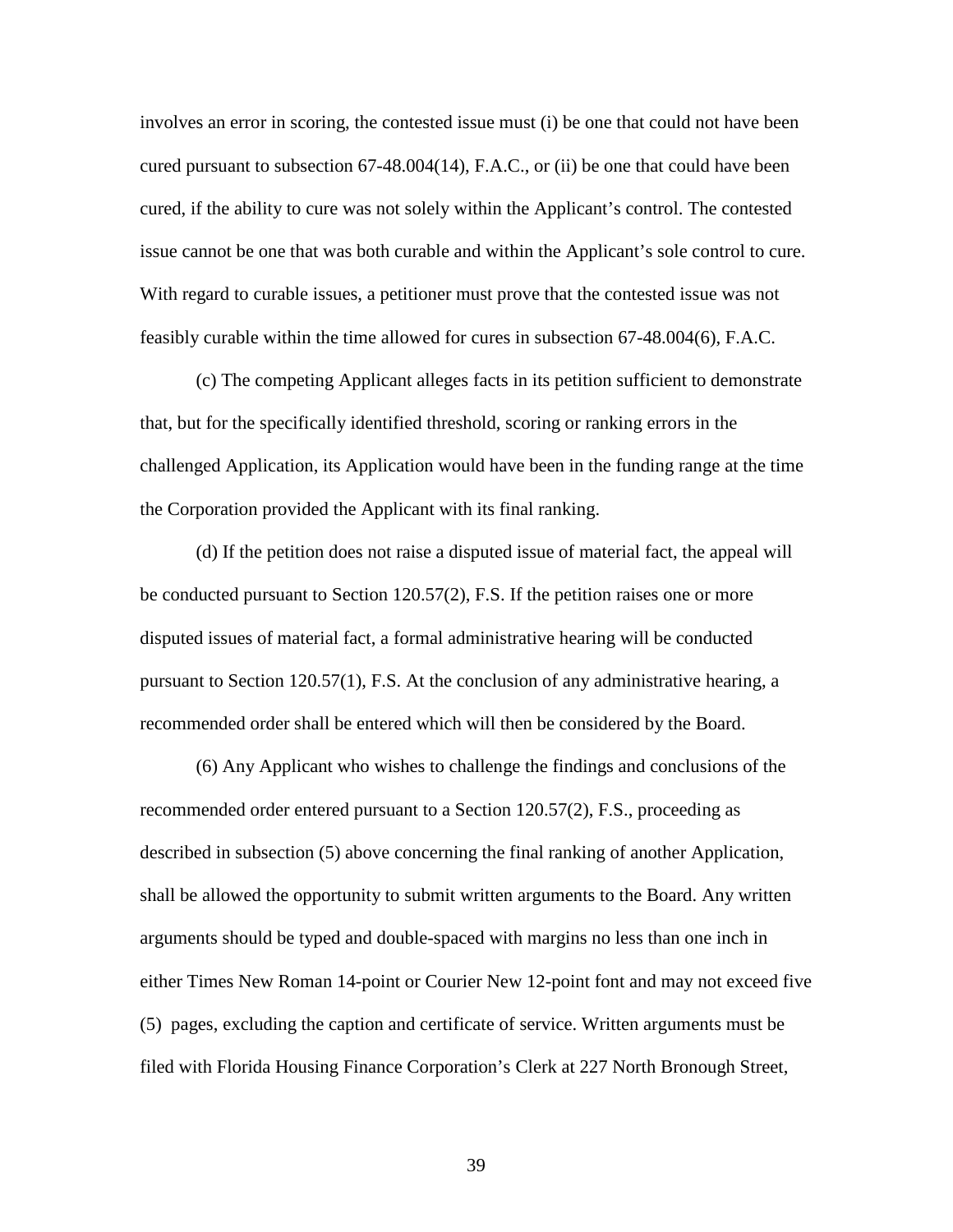Suite 5000, Tallahassee, Florida 32301-1329, no later than 5:00 p.m., Eastern Time, no later than five (5) Calendar Days from the date of issuance of the recommended order. Failure to timely file a written argument shall constitute a waiver of the right to have a written argument considered by the Board. Parties will not be permitted to make oral presentations to the Board in response to recommended orders.

(7) For those Applicants that have filed a petition pursuant to subsection (5) above, the Corporation shall, if any such Applicant ultimately obtains a final order that demonstrates that its Application would have been in the funding range of the applicable final ranking, provide the requested funding, allocation, or both from the next available funding, allocation, or both, whether in the current year or a subsequent year. For HC, if the final order is executed on or before the Corporation issues the current year's final scores, the allocation will come from the current year or if the final order is executed after the Corporation issues the current year's final scores, the allocation will come from the subsequent year. Funding refers to SAIL or HOME and allocation refers to HC. Nothing contained herein shall affect any applicable credit underwriting requirements. The filing of a petition pursuant to subsection (5) above shall not stay the Corporation's provision of funding to Applicants per the final rankings referenced in subsection (4) above.

Rulemaking Authority 420.507 FS. Law Implemented 120.569, 120.57, 420.5087, 420.5089, 420.5099 FS. History–New 7-22-96, Amended 12-23-96, 1-6-98, Formerly 9I-48.005, Amended 4-7-98, 11-9-98, 2-24-00, 2-22-01, 3-17-02, 10-8-02, 12-4-02, 4-6-03, 3-21-04, 2-7-05, 1-29-06, 4-1-07, 3-30-08, 8-6-09, Repromulgated \_\_\_.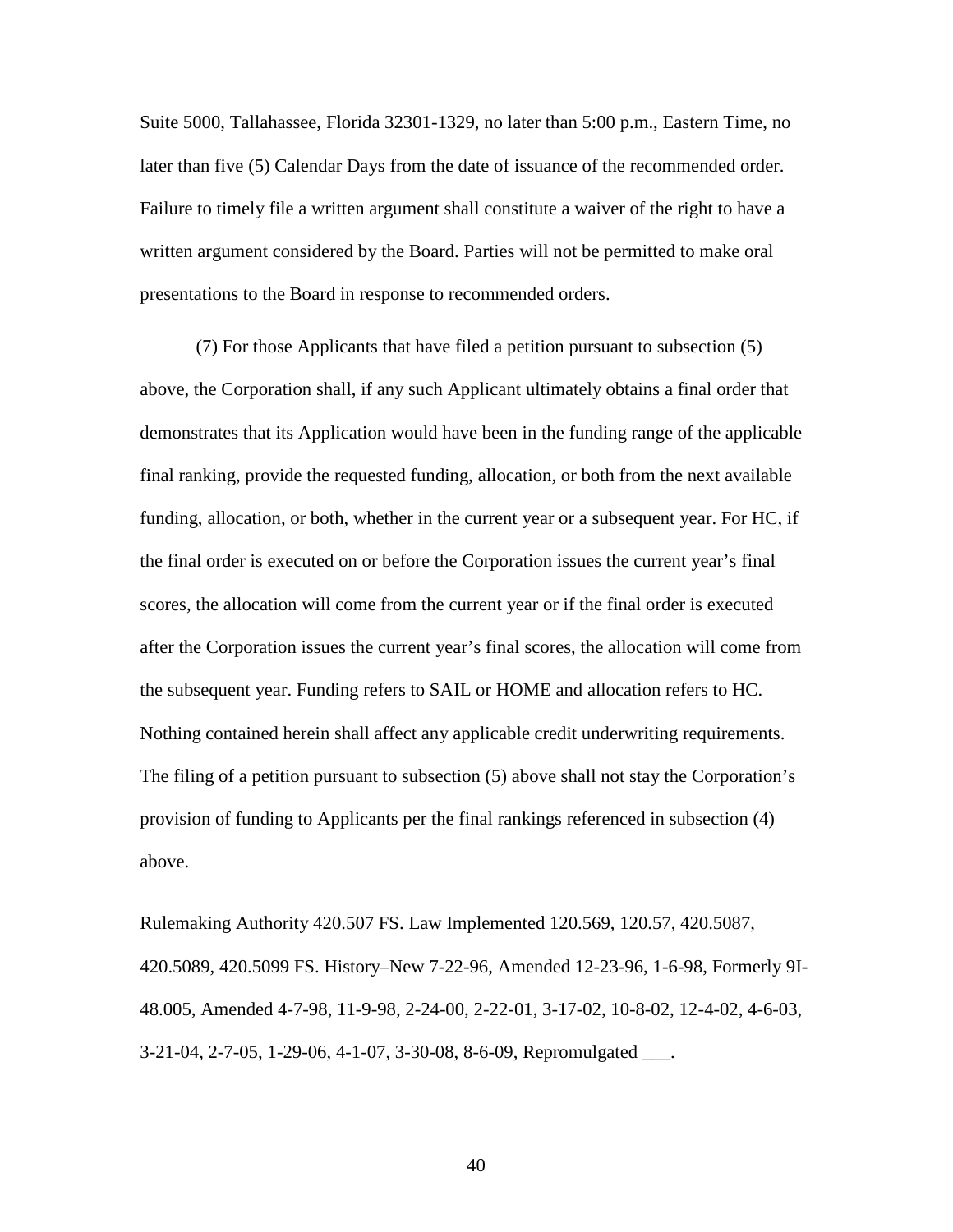## **67-48.007 Fees.**

The Corporation, the Credit Underwriter or the environmental provider shall collect via check or money order the following fees and charges in conjunction with the SAIL, HOME and HC Programs, as outlined in the Universal Application instructions, the Carryover Allocation Agreement, or this rule chapter, as applicable:

- (1) Application fee.
- (2) Credit Underwriting fees.
- (3) Administrative fees.
- (4) Commitment fees.
- (5) Compliance monitoring fees.
- (6) Loan servicing fees.
- (7) Construction inspection fees.
- (8) Financial monitoring fees.
- (9) Tax-exempt mortgage financing fees.
- (10) HUD environmental fees.
- (11) Qualified Contract Package fees.
- (12) Assumption/Renegotiation fees.
- (13) Loan closing extension fees.
- (14) Processing fees.

All of the fees set forth above with respect to the SAIL Program are part of Development Cost and can be included in the Development Cost pro forma and paid with SAIL loan proceeds. Failure to pay any fee shall cause the firm loan commitment under any program to be terminated or shall constitute a default on the respective loan documents.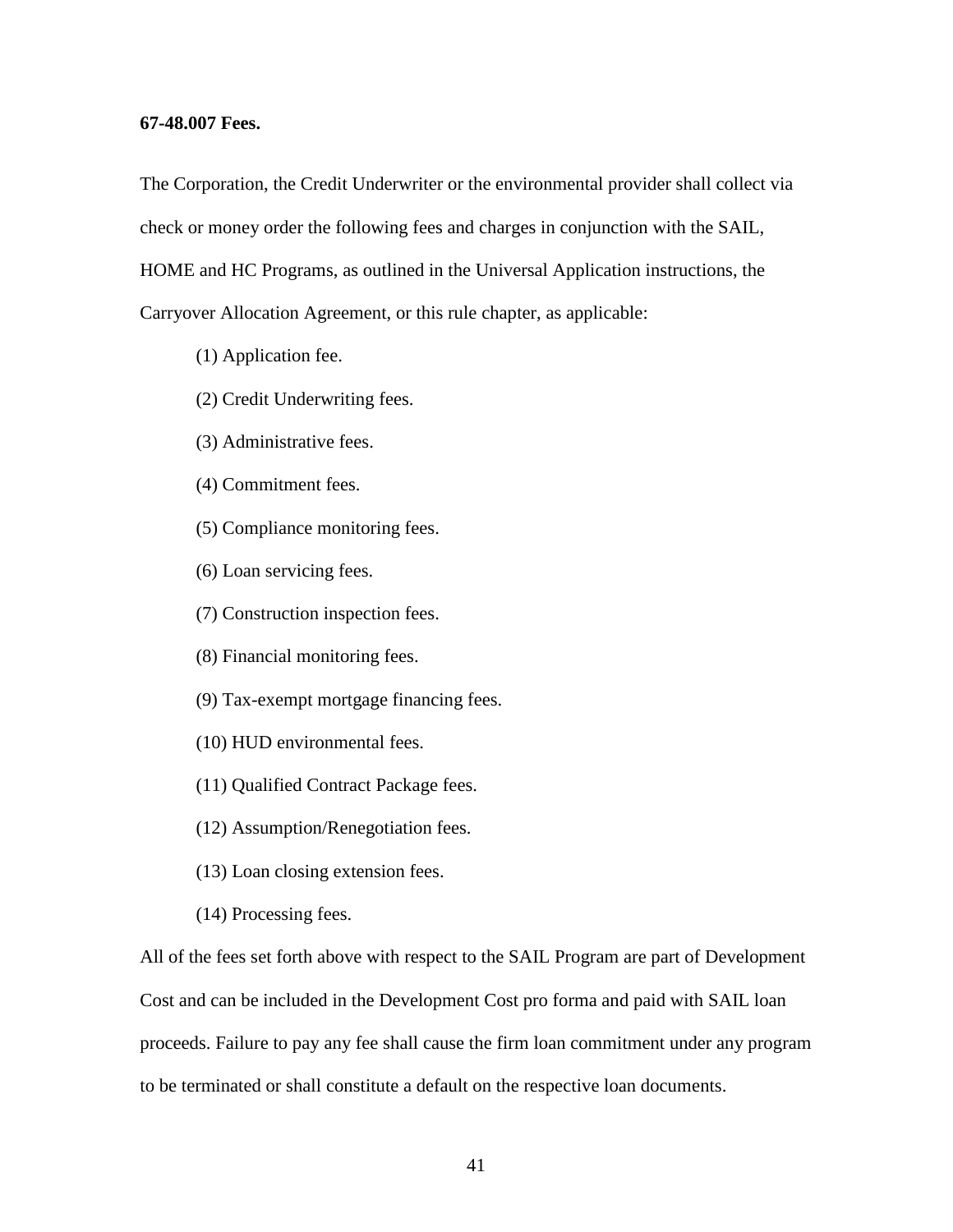Rulemaking Authority 420.507 FS. Law Implemented 420.5087, 420.5099 FS. History– New 7-22-96, Amended 12-23-96, 1-6-98, Formerly 9I-48.007, Amended 11-9-98, 2-24- 00, 2-22-01, 3-17-02, 4-6-03, Repromulgated 3-21-04, Amended 2-7-05, 1-29-06, 4-1-07, Repromulgated 3-30-08, Amended 8-6-09, \_\_.

## **67-48.0072 Credit Underwriting and Loan Procedures.**

Credit underwriting is a de novo review of all information supplied, received or discovered during or after any application cycle scoring and ranking process, prior to the closing on funding, including the issuance of IRS Forms 8609 for Housing Credits. The success of an Applicant in being selected for funding is not an indication that the Applicant will receive a positive recommendation from the Credit Underwriter or that the Development team's experience, past performance or financial capacity is satisfactory. The credit underwriting review shall include a comprehensive analysis of the Applicant, the real estate, the economics of the Development, the ability of the Applicant and the Development team to proceed, the evidence of need for affordable housing in order to determine that the Development meets the program requirements and determine a recommended SAIL or HOME loan amount, Housing Credit allocation amount or a combined SAIL loan amount and Housing Credit Allocation amount, if any; and for any Development that has rehabilitation with or without acquisition, a capital needs assessment prepared in accordance with generally accepted industry investment grade standards shall be ordered by the Credit Underwriter, and its findings shall be used to determine rehabilitation that will be carried out, including energy, green, universal design and visitability features, and to set replacement reserves. Corporation funding will be based on appraisals of comparable developments, cost benefit analysis, and other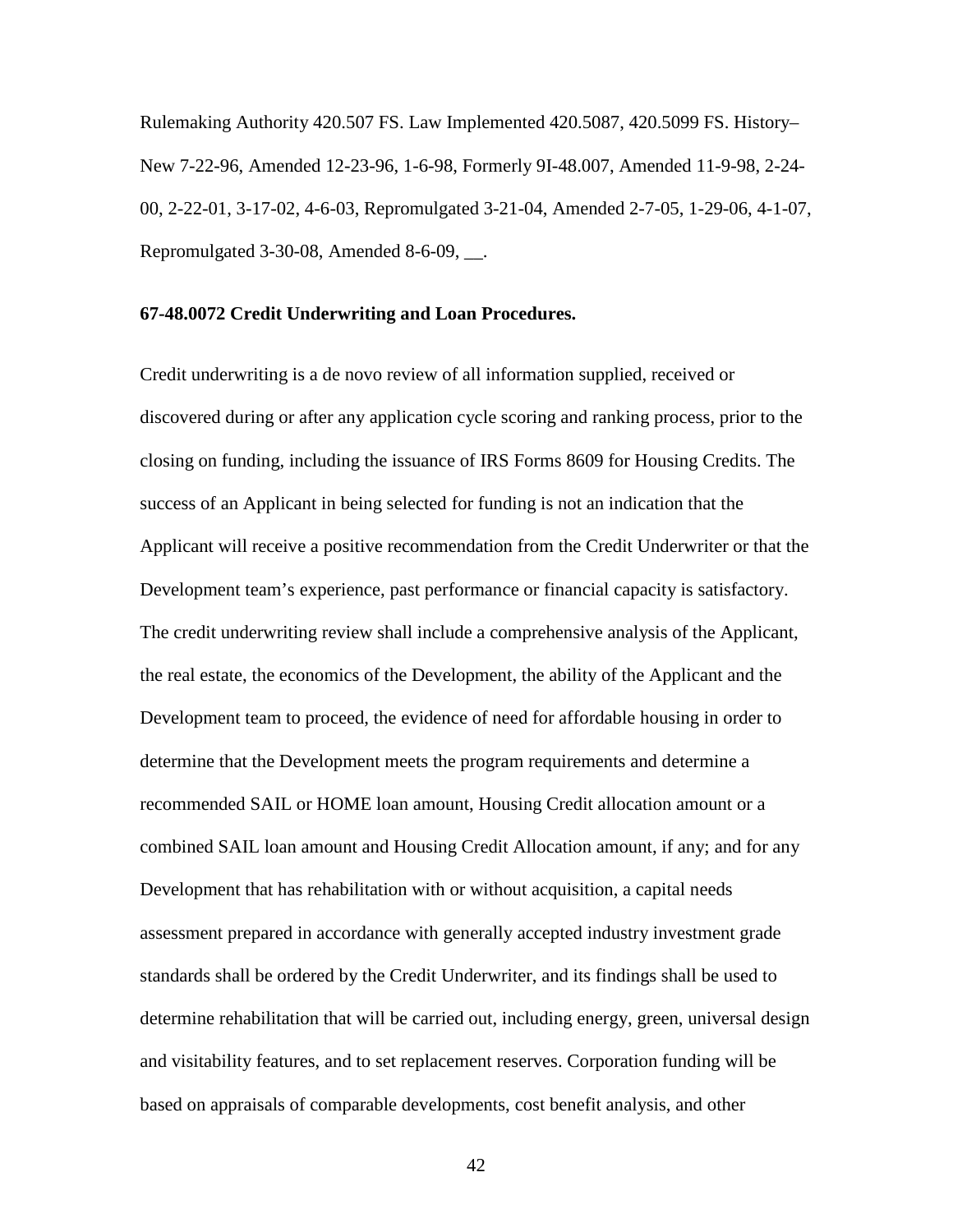documents evidencing justification of costs. As part of the credit underwriting review, the Credit Underwriter will consider the applicable provisions of Rule Chapter 67-48, F.A.C.

(1) Within 10 business days after the final rankings are approved by the Board, the Corporation shall offer all Applicants within the funding range an invitation to enter credit underwriting. The Corporation shall select the Credit Underwriter for each Development.

(2) For SAIL and HOME Applicants, the invitation to enter credit underwriting constitutes a preliminary commitment.

(3) A response to the invitation to enter credit underwriting must be received by the Corporation and the Credit Underwriter not later than seven (7) Calendar Days after the date of the letter of invitation.

(4) If the credit underwriting invitation is accepted:

(a) All Applicants shall submit the credit underwriting fee to the Credit Underwriter within seven (7) Calendar Days of the date of the letter of invitation. In addition, (i) within seven (7) Calendar Days of the date of the letter of invitation Competitive HC Applicants shall submit the Preliminary Recommendation Letter (PRL) fee to the Credit Underwriter and SAIL Applicants shall submit the administrative fee to the Corporation, and (ii) within 14 Calendar Days of the date of the letter of invitation, Competitive HC, SAIL and HOME Applicants shall submit IRS Form 8821 for all Financial Beneficiaries to the Corporation. IRS Form 8821, Rev. August 2008, is adopted and incorporated herein by reference and available on the Corporation's Website under the 2011 Universal Application link labeled Related References and Links or from [http://www.flrules.org/Gateway/reference.asp?No=Ref-00489.](https://www.flrules.org/Gateway/reference.asp?No=Ref-00489)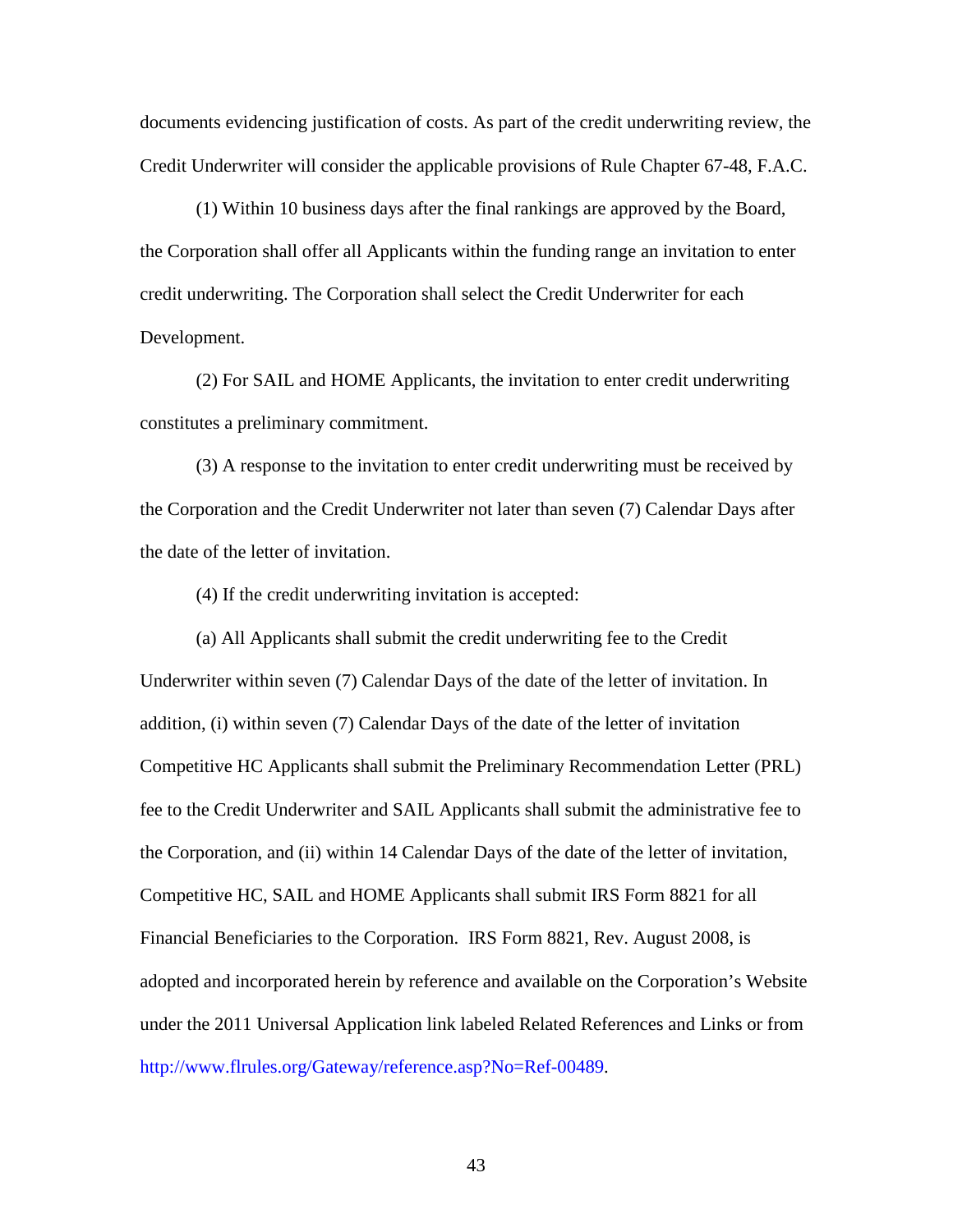(b) For Competitive HC, SAIL and HOME Applicants, failure to submit the required credit underwriting fee, the HC PRL fee, or the SAIL administrative fee, as applicable, by the specified deadline shall result in withdrawal of the invitation and issuance of an invitation to the next eligible Applicant as outlined in the Universal Application instructions. For HOME Applicants that apply and qualify as a Non-Profit entity, the Corporation shall bear the cost of the credit underwriting review and environmental review. However, if the HOME commitment is canceled for failure to adhere to rule deadlines or for reasons within the Applicant's control, the Development will be responsible for reimbursing the Corporation for fees incurred for credit underwriting and environmental review processing.

(c) For SAIL and HOME Applicants, the loan must close within 12 months of the date of the letter of invitation to enter credit underwriting. Applicants may request one (1) extension of up to 12 months. All extension requests must be submitted in writing to the program administrator and contain the specific reasons for requesting an extension and shall detail the time frame to close the loan. The written request will then be submitted to the Corporation's Board for consideration. The Board shall consider the facts and circumstances of each Applicant's request and any credit underwriting report, if available, prior to determining whether to grant the requested extension. The Corporation shall charge a non-refundable extension fee of 1 percent of each loan amount if the Board approves the request to extend the commitment beyond the initial 12 month closing deadline. In the event the loan does not close by the end of the 12 month extension period, the preliminary commitment or firm commitment, as applicable, will be deemed void and the funds will be de-obligated.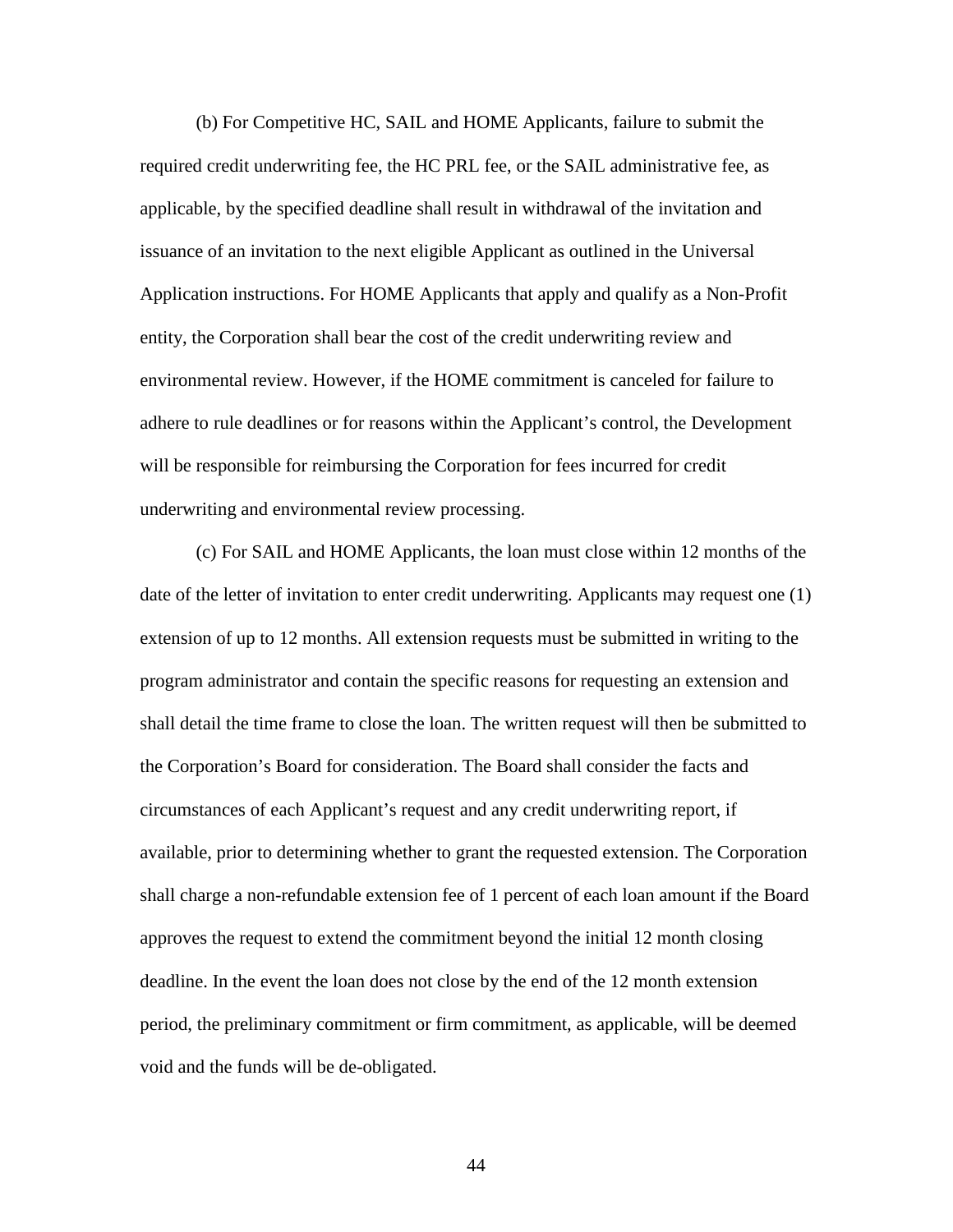(5) The Credit Underwriter shall review all information in the Application,

including information relative to the Applicant, Developer, Housing Credit Syndicator, General Contractor, and, if an ALF, the service provider(s), as well as other members of the Development team. The Credit Underwriter shall also request and review such other information as it deems appropriate to determine whether or not to provide a positive recommendation in connection with a proposed Development.

(6) In determining whether or not to provide a positive recommendation in connection with a proposed Development, the Credit Underwriter will consider the prior and recent performance history of the Applicant, Developer, any Financial Beneficiary of the Applicant or Developer, and the General Contractor in connection with any other affordable housing development. The performance history shall consider instances involving a foreclosure, deed in lieu of foreclosure, financial arrearage, or other event of material default in connection with any affordable housing development or the documents governing financing or operation of any such development.

(a) Unless the Credit Underwriter determines that mitigating factors exist, or that underwriting conditions can be imposed, sufficient to mitigate or offset the risk, the existence of the following shall result in a negative recommendation of the proposed Development by the Credit Underwriter:

1. Considering all affordable housing developments in which any party named above has been involved, if:

a. During the period prior to August 1, 2010, 5 percent or more of that party's developments have been the subject of a foreclosure or deed in lieu of foreclosure, or in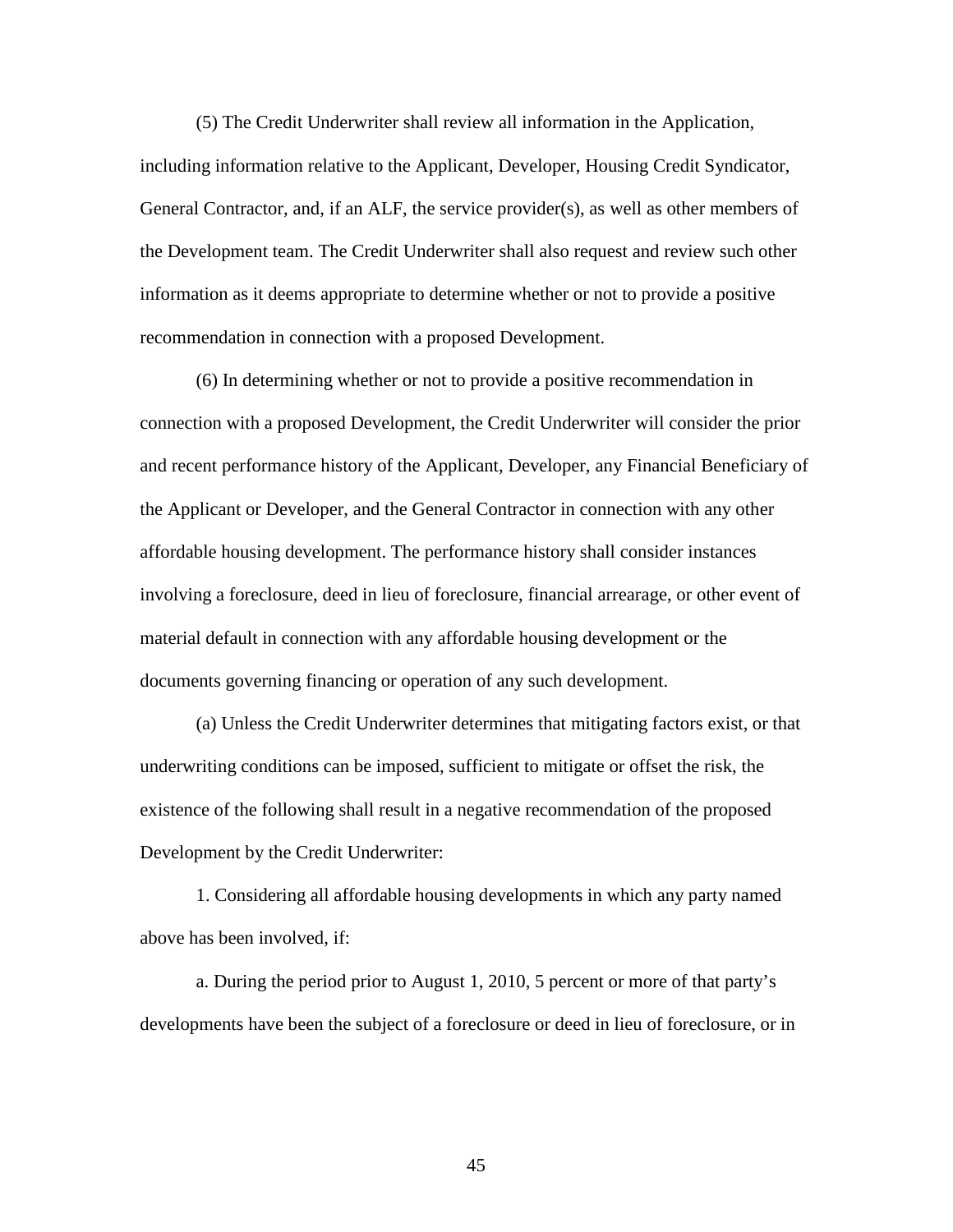financial arrearage or other material default and such arrearage or material default remained uncured for a period of 60 days or more, or

b. During the period beginning on or after August 1, 2010, any of that party's developments have been the subject of a foreclosure or deed in lieu of foreclosure, or in financial arrearage or other material default and such arrearage or material default is uncured at the present or, if cured, remained uncured for a period of 60 days or more.

2. Mitigating factors to be considered by the Credit Underwriter, to the extent such information is reasonably available and verifiable, shall include the extent to which the party funded the operations of the development from that party's own funds in an attempt to keep the development afloat, the election by a party to forego financial participation in a development in an attempt to keep the development afloat, the party's satisfactory performance history over the last 10 years in connection with that party's affordable housing developments, and any other extenuating circumstances deemed relevant by the Credit Underwriter in connection with the party's involvement in a development.

(b) A negative recommendation may also result from the review of:

1. An Applicant, Developer, any Financial Beneficiary of the Applicant or Developer, and the General Contractor in connection with any other affordable housing development,

2. Financial capacity of an Applicant, Developer, any Financial Beneficiary of the Applicant or Developer, and the General Contractor, or

3. Any other relevant matters relating to an Applicant, Developer, any Financial Beneficiary of the Applicant or Developer, and the General Contractor if, in the Credit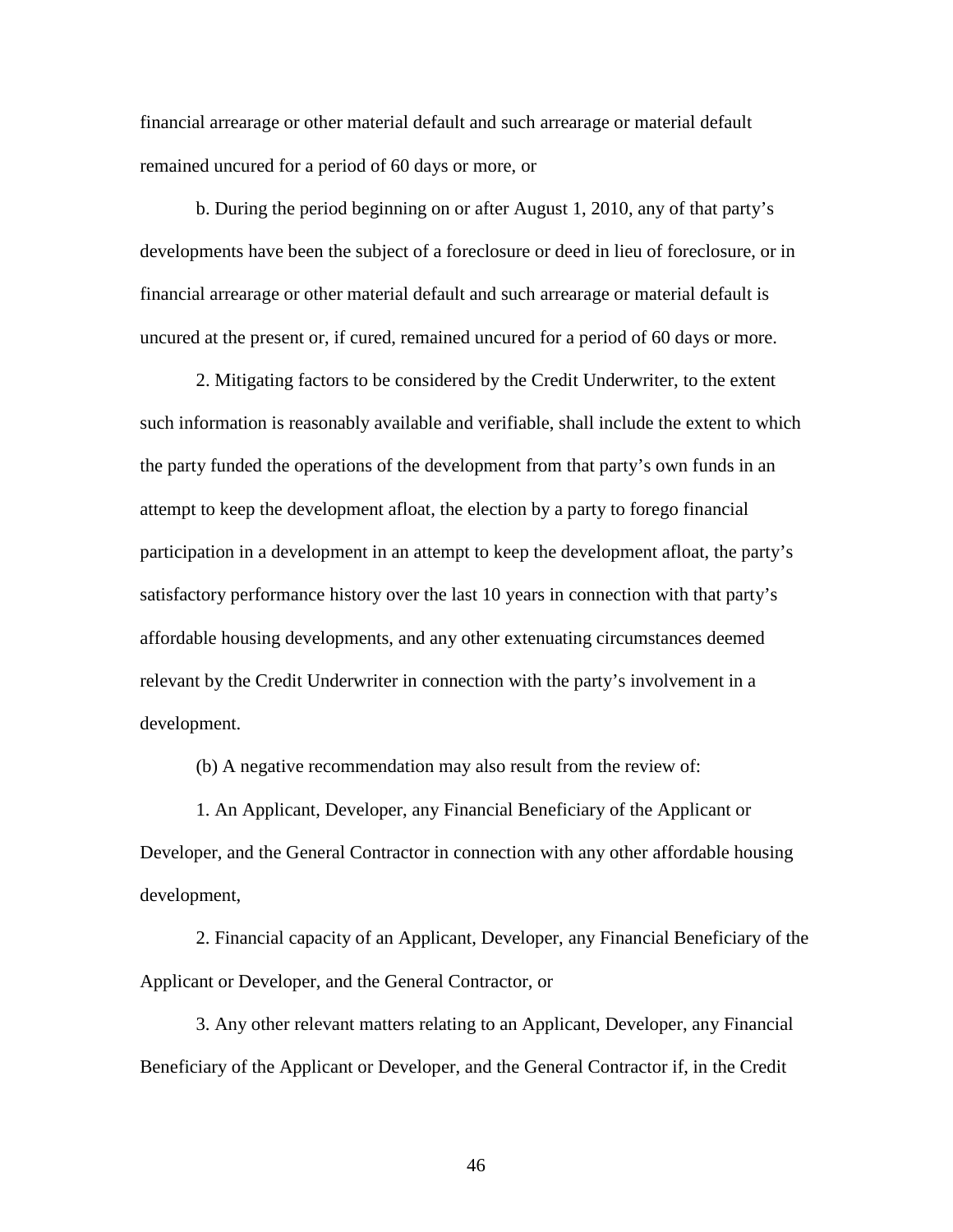Underwriter's opinion, one or more members of the Development team do not possess the ability to proceed.

(7) The Credit Underwriter shall report any inconsistencies or discrepancies or changes made to the Applicant's Application during credit underwriting.

(8) The Applicant will be responsible for all fees in connection with the documentation submitted to the Credit Underwriter.

(9) If the Credit Underwriter determines that special expertise is required to review information submitted to the Credit Underwriter which is beyond the scope of the Credit Underwriter's expertise, the fee for such services shall be borne by the Applicant.

(10) A full or self-contained appraisal as defined by the Uniform Standards of Professional Appraisal Practice and a separate market study shall be ordered by the Credit Underwriter, at the Applicant's expense, from an appraiser qualified for the geographic area and product type not later than completion of credit underwriting. The Credit Underwriter shall review the appraisal to properly evaluate the proposed property's financial feasibility. Appraisals which have been ordered and submitted by third party credit enhancers, first mortgagors or Housing Credit Syndicators and which meet the above requirements and are acceptable to the Credit Underwriter may be used instead of the appraisal referenced above. The market study must be completed by a disinterested party who is approved by the Credit Underwriter. The Credit Underwriter shall consider the market study, the Development's financial impact on Developments in the area previously funded by the Corporation, and other documentation when making its recommendation of whether to approve or disapprove a SAIL or HOME loan, a Housing Credit Allocation, or a combined SAIL loan and Housing Credit Allocation or Housing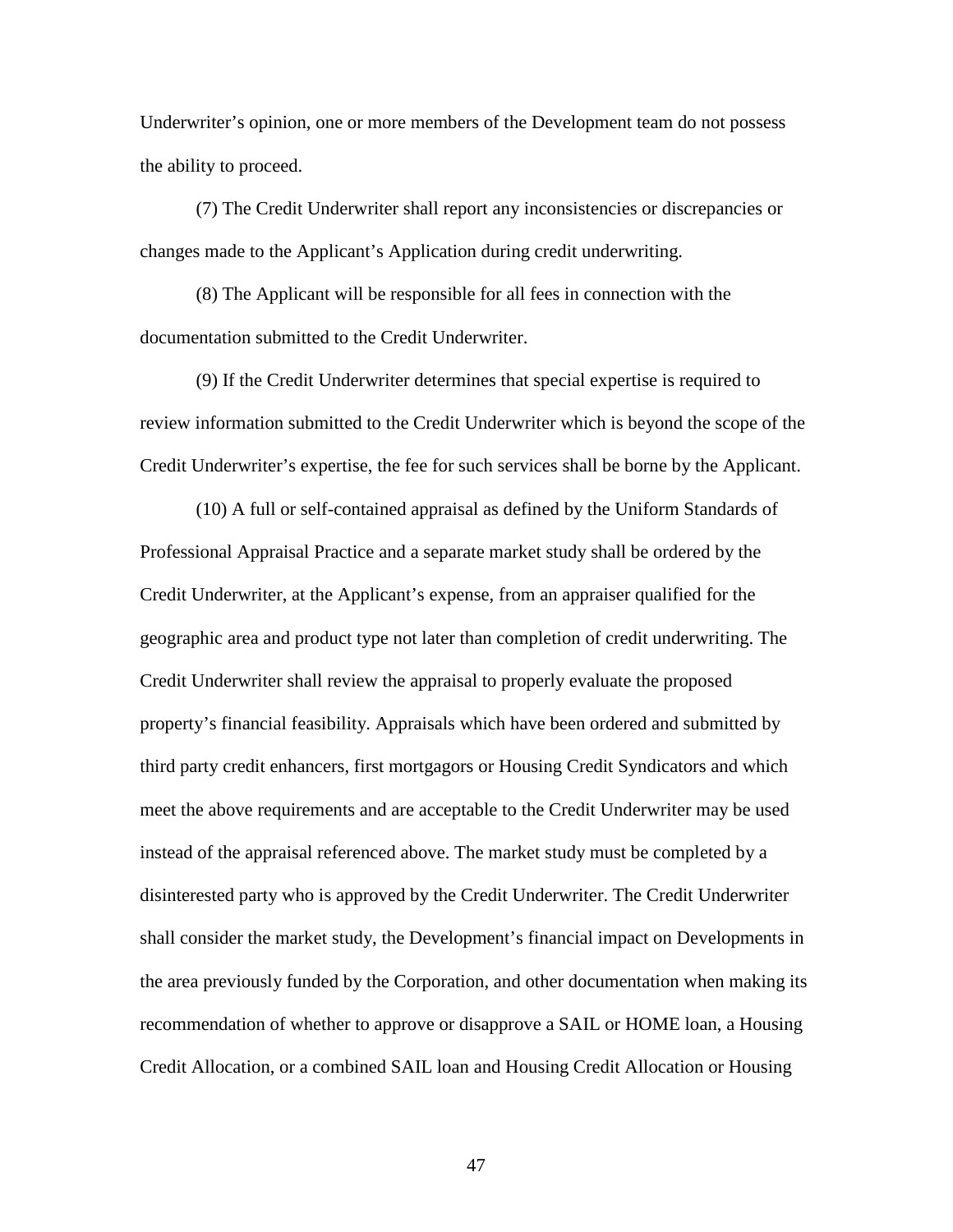Credit Allocation and HOME loan. The Credit Underwriter must review and determine whether there will be a negative impact to Guarantee Fund Developments within the primary market area or five (5) miles of the proposed Development, whichever is greater. The Credit Underwriter shall also review the appraisal and other market documentation to determine if the market exists to support both the demographic and income restriction set-asides committed to within the Application. For the Credit Underwriter to make a favorable recommendation, the submarket of the proposed Development must have (i) an average physical occupancy rate of 92 percent or greater, and (ii) an average market rental rate, based on unit mix and annualized rent concessions, of 110 percent or greater of the applicable maximum Housing Credit rental rate.

(11) The proposed Development must demonstrate, based on current rates, that it can meet minimum 1.10 debt service coverage (DSC) requirements with all first and second mortgages for Housing Credits. For HOME Applications, the minimum debt service coverage shall be 1.10 for the HOME loan, including all superior mortgages. For SAIL Applications, the minimum debt service coverage shall be 1.10 for the SAIL loan, including all superior mortgages. However, if the Applicant defers at least 35 percent of its developer fee for at least six (6) months following construction completion, the minimum debt service coverage shall be 1.00 for the SAIL loan, including all superior mortgages. For SAIL and HOME Applications, the maximum debt service coverage shall be 1.50 for the SAIL or HOME loan, including all superior mortgages. In extenuating circumstances, such as when the Development has deep or short term subsidy, the debt service coverage may exceed 1.50 if the Credit Underwriter's favorable recommendation is supported by the projected cash flow analysis. Developments receiving first mortgage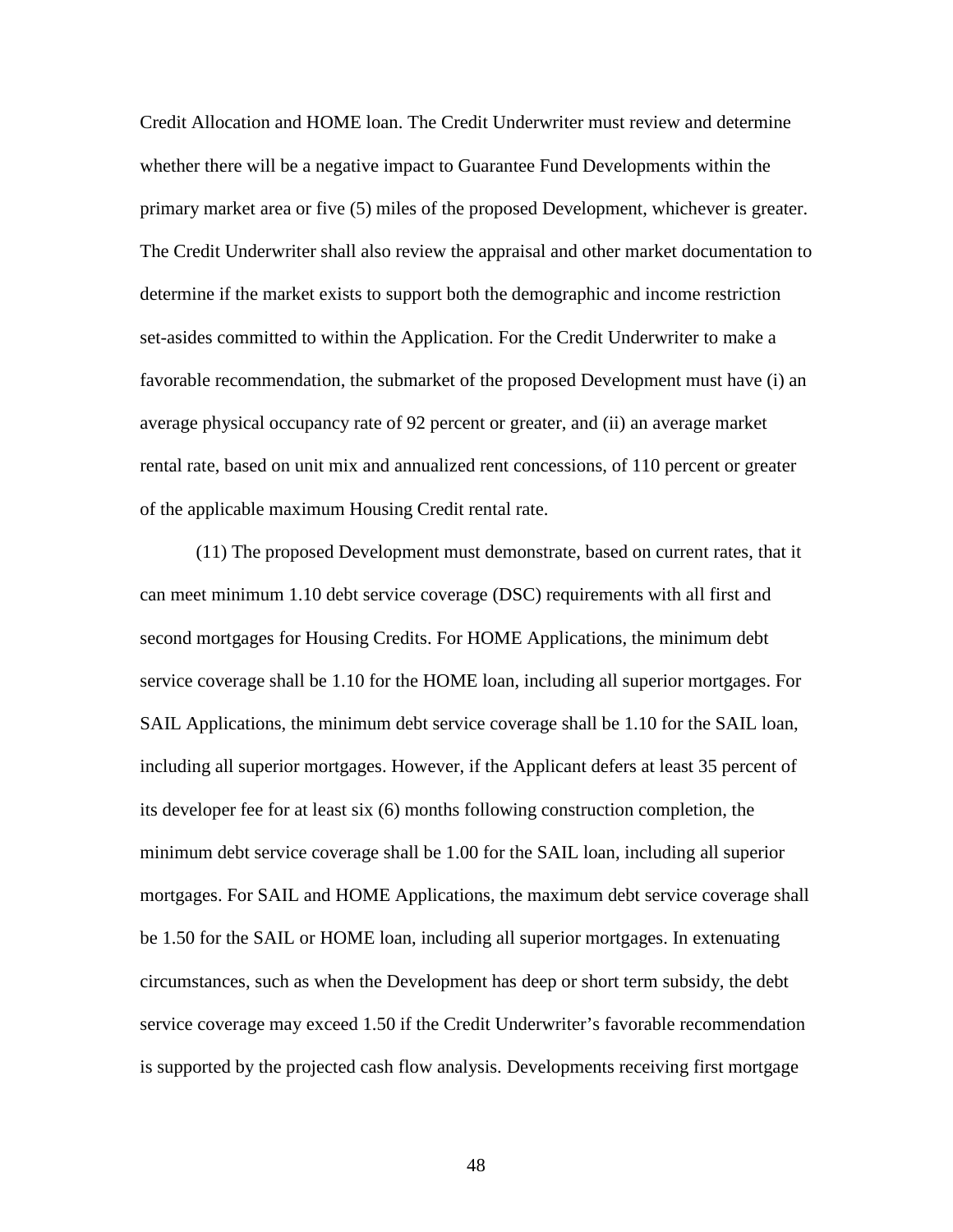funding from the United States Department of Agriculture Rural Development (RD) are not required to meet the debt service coverage standards if RD is providing rental assistance and has acknowledged that rents will be set at an amount sufficient to pay all operating expenses, replacement reserve requirements and debt service on the first and second mortgages.

(12) The Corporation's assigned Credit Underwriter shall require a guaranteed maximum price or stipulated sum construction contract, which may include change orders for changes in cost or changes in the scope of work, or both, if all parties agree, and shall order, at the Applicant's sole expense, and review a pre-construction analysis for all new construction or a physical needs assessment for Rehabilitation, Moderate Rehabilitation or Substantial Rehabilitation and review the Development's costs.

(13) In addition to operating expenses, the Credit Underwriter must include an estimate for replacement reserves and operating expense reserves deemed appropriate by the Credit Underwriter when calculating the final net operating income available to service the debt. A minimum amount of \$300 per unit per annum must be used for all Developments. The initial replacement reserve will have limitations on the ability to be drawn upon during the following time periods: (i) new construction or Redevelopment Developments shall not be allowed to draw during the first five (5) years or until the establishment of a minimum balance equal to the accumulation of five (5) years of replacement reserves per unit, or (ii) Preservation or Rehabilitation Developments (with or without acquisition) shall not be allowed to draw until the start of the scheduled replacement activities as outlined in the pre-construction capital needs assessment report ('CNA') subject to the activities completed in the scope of rehabilitation, but not sooner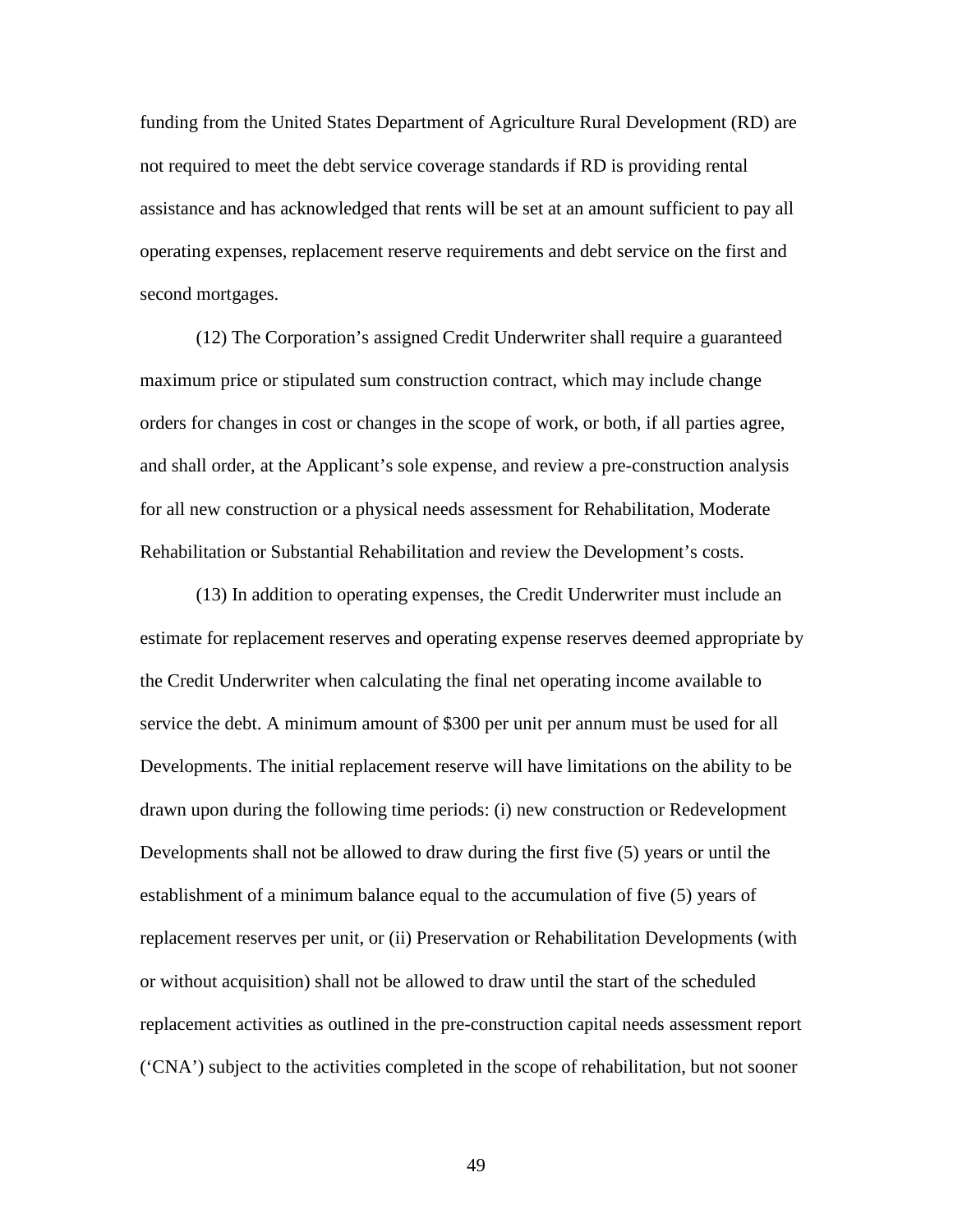than the  $3<sup>rd</sup>$  year. The amount established as a replacement reserve shall be adjusted based on a CNA to be received by the Corporation or its servicers, prepared by an independent third party and acceptable to the Corporation and its servicers at the time the CNA is required, beginning no later than the  $10<sup>th</sup>$  year after the first residential building in the development receives a certificate of occupancy, a temporary certificate of occupancy, or is placed in service, whichever is earlier ('Initial Replacement Reserve Date'). A subsequent CNA is required no later than the  $15<sup>th</sup>$  year after the Initial Replacement Reserve Date and subsequently every five (5) years thereafter. If the Applicant does not provide a copy of a CNA to the Corporation or its servicers, prepared by an independent third party and acceptable to the Corporation and its servicers within the stated time frames, then one shall be ordered by the Corporation or its servicers at the Applicant's expense. The only events allowed to drop the balance below the minimum are items related to life safety, structural and systems as approved by the Corporation and its servicers. In the event the first mortgage lender or a Housing Credit Syndicator requires replacement reserves with replacement reserve deposit requirements that include the same or higher deposits, the Corporation's rights to hold replacement reserves and to disburse such funds shall be subject to the first mortgage lender or the Housing Credit Syndicator, as applicable. The replacement reserve funds are not to be used by the Applicant for normal maintenance and repairs, but shall be used for structural building repairs, major building systems replacements and other items included on the Eligible Reserve for Replacement Items list, effective October 15, 2010, which is incorporated by reference and available on the Corporation's Website under the 2011 Universal Application link labeled Related References and Links or from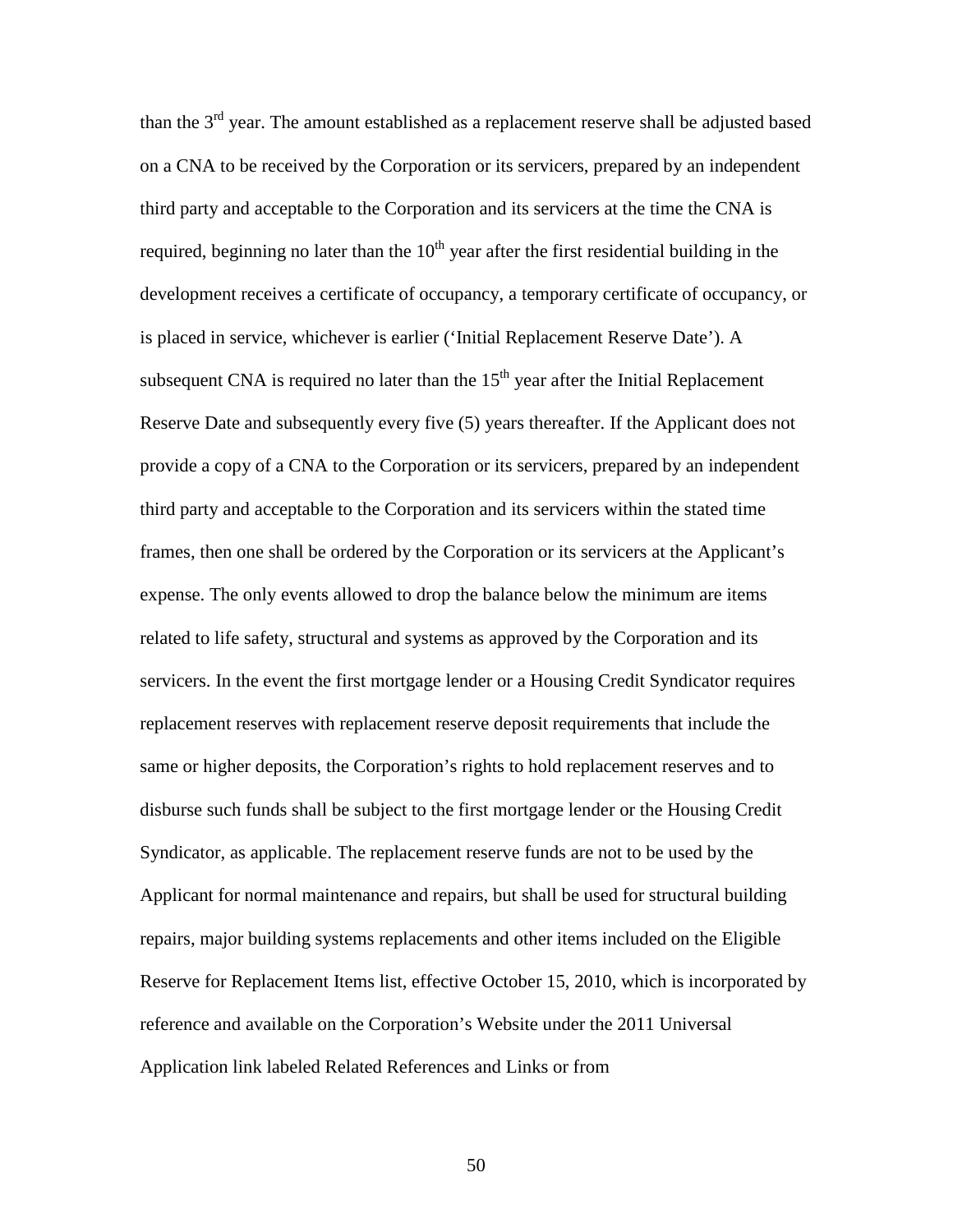[http://www.flrules.org/Gateway/reference.asp?No=Ref-00469.](https://www.flrules.org/Gateway/reference.asp?No=Ref-00469) An Applicant may choose to fund a portion of the replacement reserves at closing. The amount cannot exceed 50 percent of the required replacement reserves for two (2) years and must be placed in escrow at closing.

(14) For SAIL, HOME, and HC Applications, the Credit Underwriter may request additional information, but at a minimum for SAIL and HOME, the following will be required during the underwriting process:

(a) For credit enhancers, audited financial statements for their most recent fiscal year ended, if published; otherwise the previous year's audited statements will be provided until the current statements are published or credit underwriting is complete. The audited statements may be waived if the credit enhancer is rated at least "A-" by Moody's, Standard and Poor's or Fitch.

(b) For the Applicant, general partner(s), and guarantors, audited financial statements or financial statements compiled or reviewed by a licensed Certified Public Accountant for the most recent fiscal year ended, credit check, banking and trade references, and deposit verifications. If audited financial statements or financial statements compiled or reviewed by a licensed Certified Public Accountant are not available, unaudited financial statements prepared within the last 90 days and reviewed by the Credit Underwriter in accordance with Part III, Sections 604 through 607, of the Fannie Mae Multifamily Delegated Underwriting and Servicing (DUS) Guide, effective November 6, 2003, which is incorporated by reference and available on the Corporation's Website under the 2011 Universal Application link labeled Related References and Links or from [http://www.flrules.org/Gateway/reference.asp?No=Ref-00494,](https://www.flrules.org/Gateway/reference.asp?No=Ref-00494) and the two most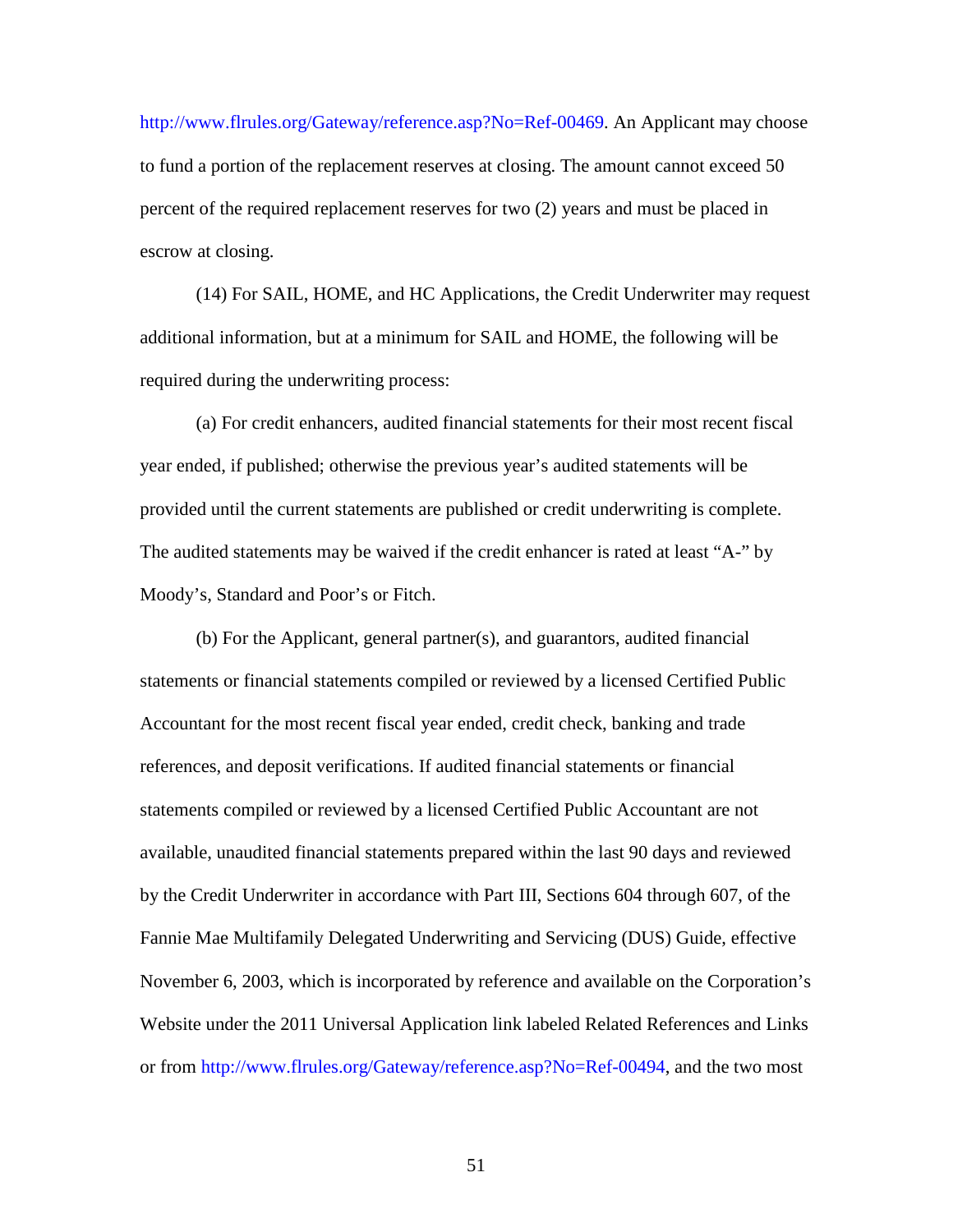recent years' tax returns. If the entities are newly formed (less than 18 months in existence as of the date that credit underwriting information is requested), a copy of any and all tax returns with related supporting notes and schedules.

(c) For the General Contractor, audited financial statements or financial statements compiled or reviewed by a licensed Certified Public Accountant for the most recent fiscal year ended, credit check, banking and trade references, and deposit verifications. The audited or compiled statements may be waived if a payment and performance bond equal to 100 percent of the total construction cost whose terms do not adversely affect the Corporation's interest, and is issued in the name of the General Contractor by a company rated at least "A-" by AMBest  $& Co.$ 

(15) The Credit Underwriter shall consider the following when determining the need for construction completion guarantees:

(a) Liquidity of the guarantor.

(b) Developer and General Contractor's history in successfully completing Developments of similar nature.

(c) Problems encountered previously with Developer or contractor.

(d) Exposure of Corporation funds compared to Total Development Cost.

At a minimum, the Credit Underwriter shall require a personal guarantee for completion of construction from the principal individual or the corporate general partner of the borrowing entity. In addition, a letter of credit or payment and performance bond whose terms do not adversely affect the Corporation's interest will be required if the Credit Underwriter determines after evaluation of paragraphs (a)-(d) in this subsection that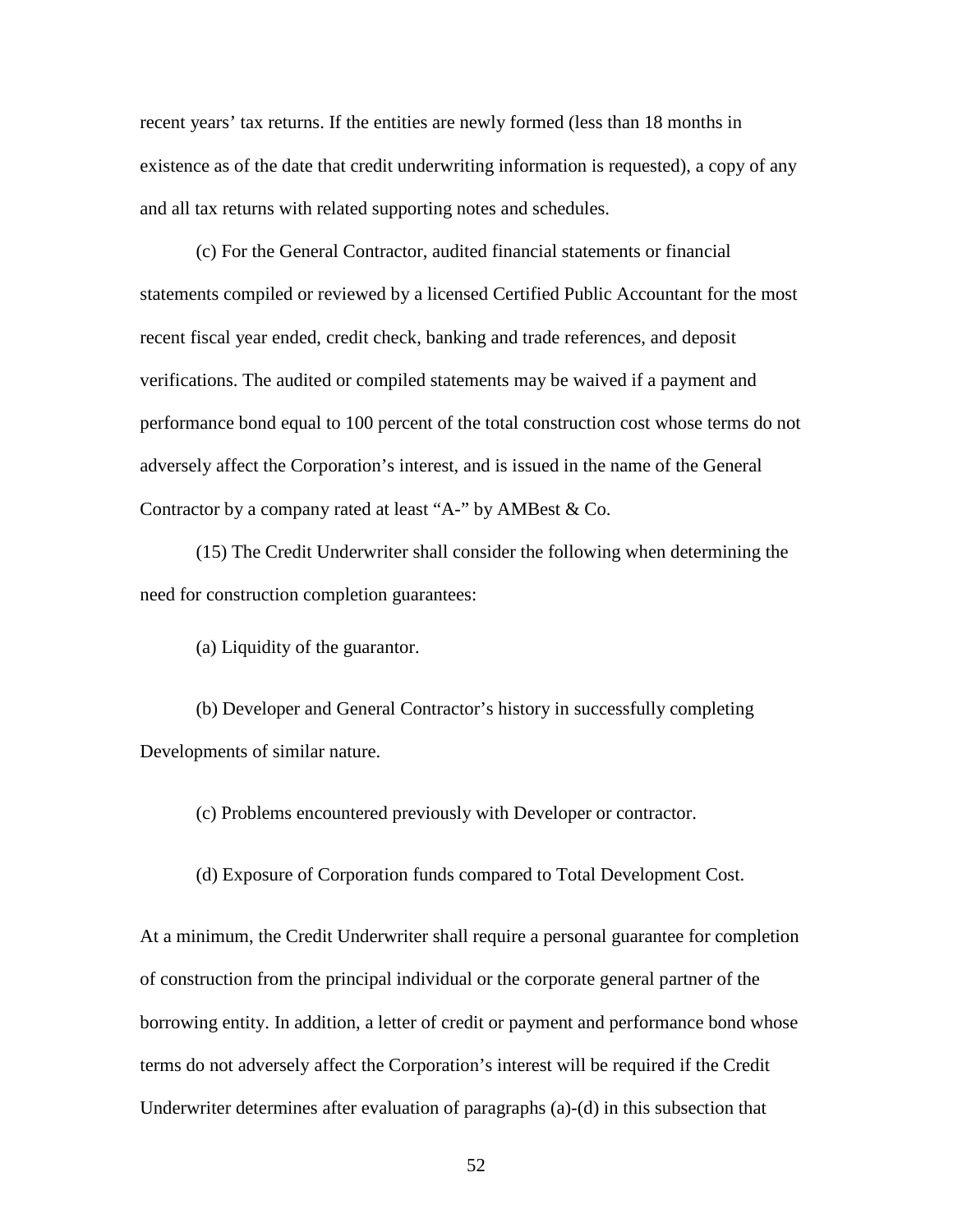additional surety is needed. However, a completion guarantee will not be required if SAIL funds are not drawn until evidence of lien free completion is provided.

(16) For all Developments, the Developer fee and General Contractor's fee shall be limited to:

(a) The Developer fee shall be limited to 16 percent of Development Cost, with the following exceptions:

1. A Developer fee of 18 percent of Development Cost shall be allowed if the proposed Development is qualified for Housing Credits pursuant to Rule 67-48.027, F.A.C., pertaining to Tax-Exempt Bond-Financed Developments; and

2. A Developer fee of 21 percent of Development Cost shall be allowed if the proposed Development is qualified for Competitive Housing Credits with a demographic commitment of Homeless; however, an amount equal to the difference between the Developer fee and an amount equal to 16 percent of Development Cost must be placed in an operating subsidy reserve account to be held by the Corporation or its servicer. Any disbursements from said operating subsidy reserve account shall be reviewed and approved by the Corporation or its servicer. Upon the expiration of the Compliance Period, any remaining balance may be drawn to pay down any outstanding SAIL or HOME debt on the proposed Development or such other Corporation loan debt on the proposed Development. If there is no Corporation loan debt on the proposed Development at the end of the Compliance Period, then any remaining balance in said operating subsidy reserve account shall be placed in a replacement reserve account for the proposed Development. In no event shall the remaining balance in said operating subsidy reserve account be paid to the Developer.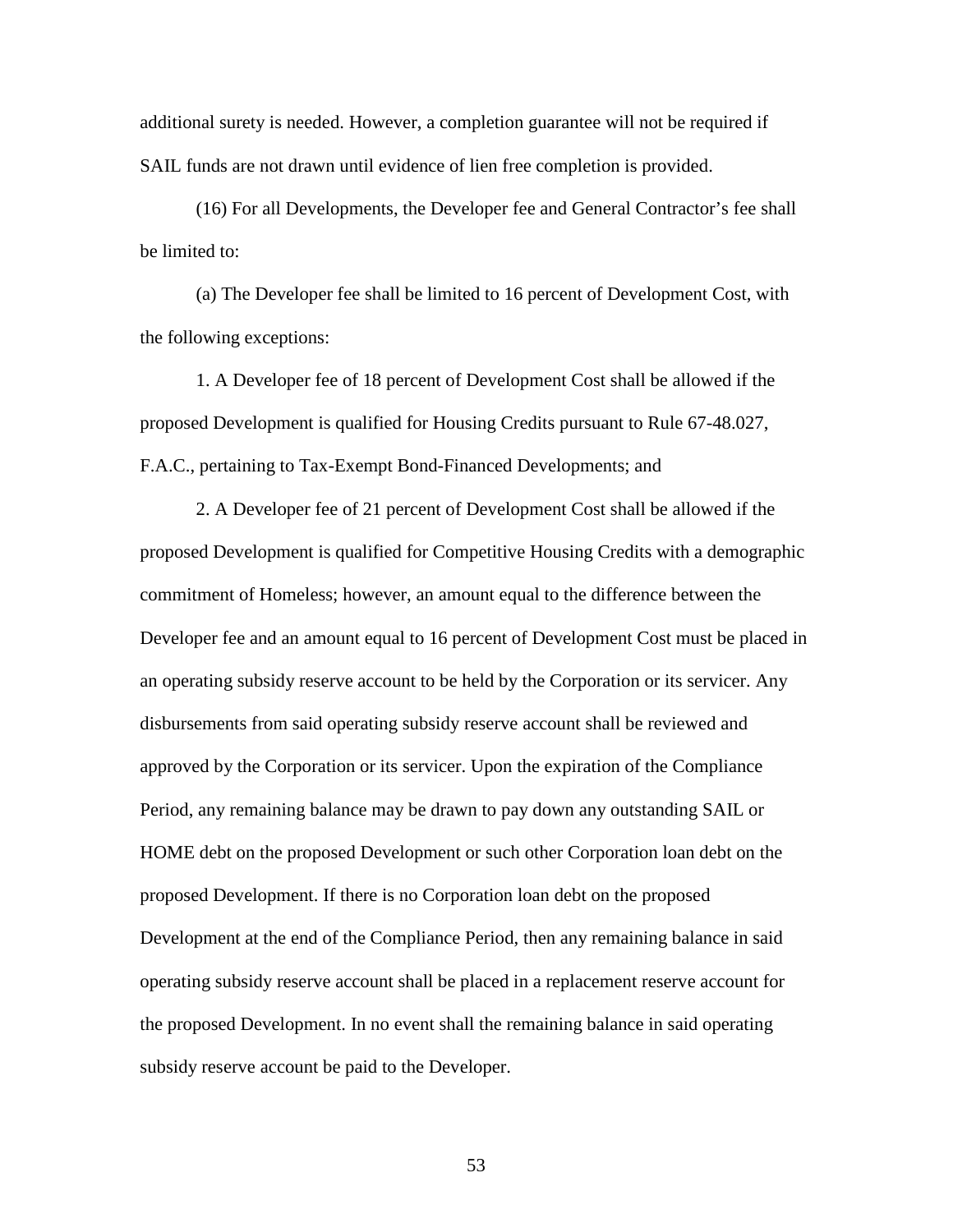(b) The General Contractor's fee shall be limited to a maximum of 14 percent of the actual construction cost.

(17) The General Contractor must meet the following conditions:

(a) Employ a Development superintendent and charge the costs of such employment to the general requirements line item of the General Contractor's budget;

(b) Charge the costs of the Development construction trailer, if needed, and other overhead to the general requirements line item of the General Contractor's budget;

(c) Secure building permits, issued in the name of the General Contractor;

(d) Secure a payment and performance bond whose terms do not adversely affect the Corporation's interest (or approved alternate security for General Contractor's performance, such as a letter of credit), issued in the name of the General Contractor, from a company rated at least "A-" by AMBest & Co.;

(e) Ensure that none of the General Contractor duties to manage and control the construction of the Development are subcontracted; and

(f) Ensure that not more than 20 percent of the construction cost is subcontracted to any one entity unless otherwise approved by the Board for a specific Development.

(18) For SAIL and HOME Applications, the Credit Underwriter shall require an operating deficit guarantee, to be released upon achievement of an average 1.15 debt service coverage for the combined permanent first mortgage and SAIL or HOME loan, as determined by the Corporation or its agent, and 90 percent occupancy, and 90 percent of the gross potential rental income, net of utility allowances, if applicable, for a period equal to 12 consecutive months, all as certified by an independent Certified Public Accountant. The calculation of the debt service coverage ratio shall be made by the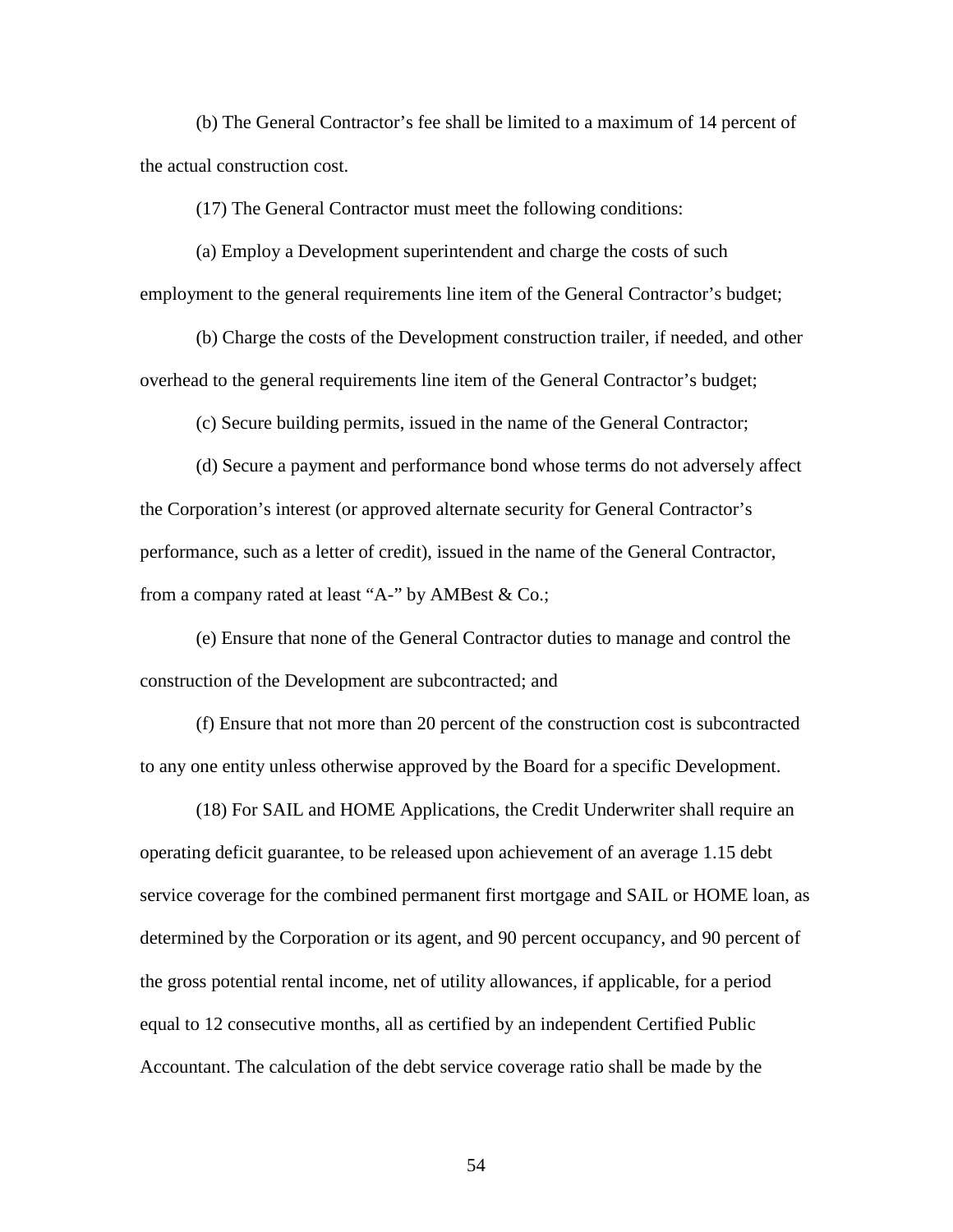Corporation or its agent. Notwithstanding the above, the operating deficit guarantee shall not terminate earlier than three (3) years following the final certificate of occupancy. An operating deficit guarantee, to be released upon achievement of 1.00 debt service coverage for a minimum of six (6) consecutive months for the combined permanent first mortgage and SAIL or HOME loan will be required for Developments receiving first mortgage funding from the United States Department of Agriculture Rural Development (RD) if RD is providing rental assistance and has acknowledged that rents will be set at an amount sufficient to pay all operating expenses, replacement reserve requirements and debt service on the SAIL or HOME loan and all superior mortgages.

(19) Contingency reserves which total no more than 5 percent of total actual construction costs (hard costs) and total general development costs (soft costs) for Redevelopment and Developments where 50 percent or more of the units are new construction may be included within the Total Development Cost for Application and underwriting purposes. Contingency reserves which total no more than 15 percent of total actual construction costs (hard costs) and total general development costs (soft costs) for Rehabilitation, Moderate Rehabilitation, Substantial Rehabilitation, and Preservation may be included within the Total Development Cost for Application and underwriting purposes. Contingency reserves shall not be paid from SAIL or HOME funds.

(20) The Credit Underwriter will review and determine if the number of loans and construction commitments of the Applicant and its Principals will impede its ability to proceed with the successful development of each proposed Corporation-funded Development.

(21) Information required by the Credit Underwriter shall be provided as follows: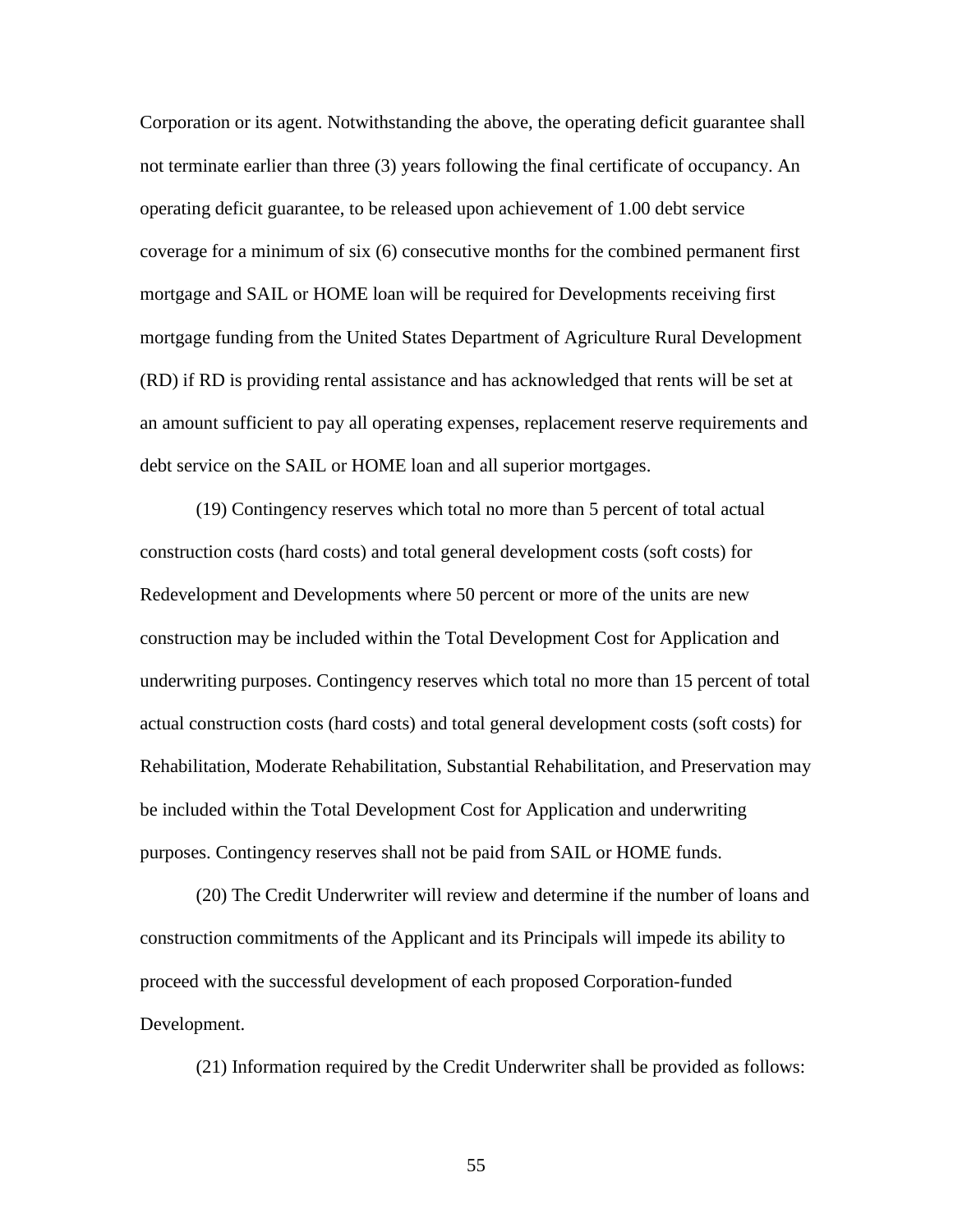(a) SAIL and HOME Applicants must provide the items required by the Credit Underwriter within 10 months of the Applicant's acceptance to enter credit underwriting. Unless an extension is approved by the Corporation in writing, failure to submit the required credit underwriting information by the specified deadline shall result in withdrawal of the preliminary commitment and the funds will be distributed as outlined in the Universal Application instructions. The Board shall consider the facts and circumstances of each Applicant's request and any credit underwriting report, if available, prior to determining whether to grant the requested extension.

(b) For Competitive HC Developments, all preliminary items required for the Credit Underwriter's preliminary HC allocation recommendation must be provided to the Credit Underwriter within 21 Calendar Days of the date of the invitation to enter credit underwriting. Unless an extension is approved by the Corporation in writing, failure to submit the required credit underwriting information by the specified deadline shall result in withdrawal of the HC invitation to enter credit underwriting and the funds will be distributed as outlined in the Universal Application instructions. The Board shall consider the facts and circumstances of each Applicant's request and any credit underwriting report, if available, prior to determining whether to grant the requested extension.

(22) If the Credit Underwriter requires additional clarifying materials in the course of the underwriting process, the Credit Underwriter shall request same from the Applicant and shall specify deadlines for the submission of same. Failure to submit required information by the specified deadline, unless a written extension of time has been approved by the Corporation, shall result in withdrawal of the preliminary commitment or the HC invitation to enter credit underwriting, or both, as applicable, and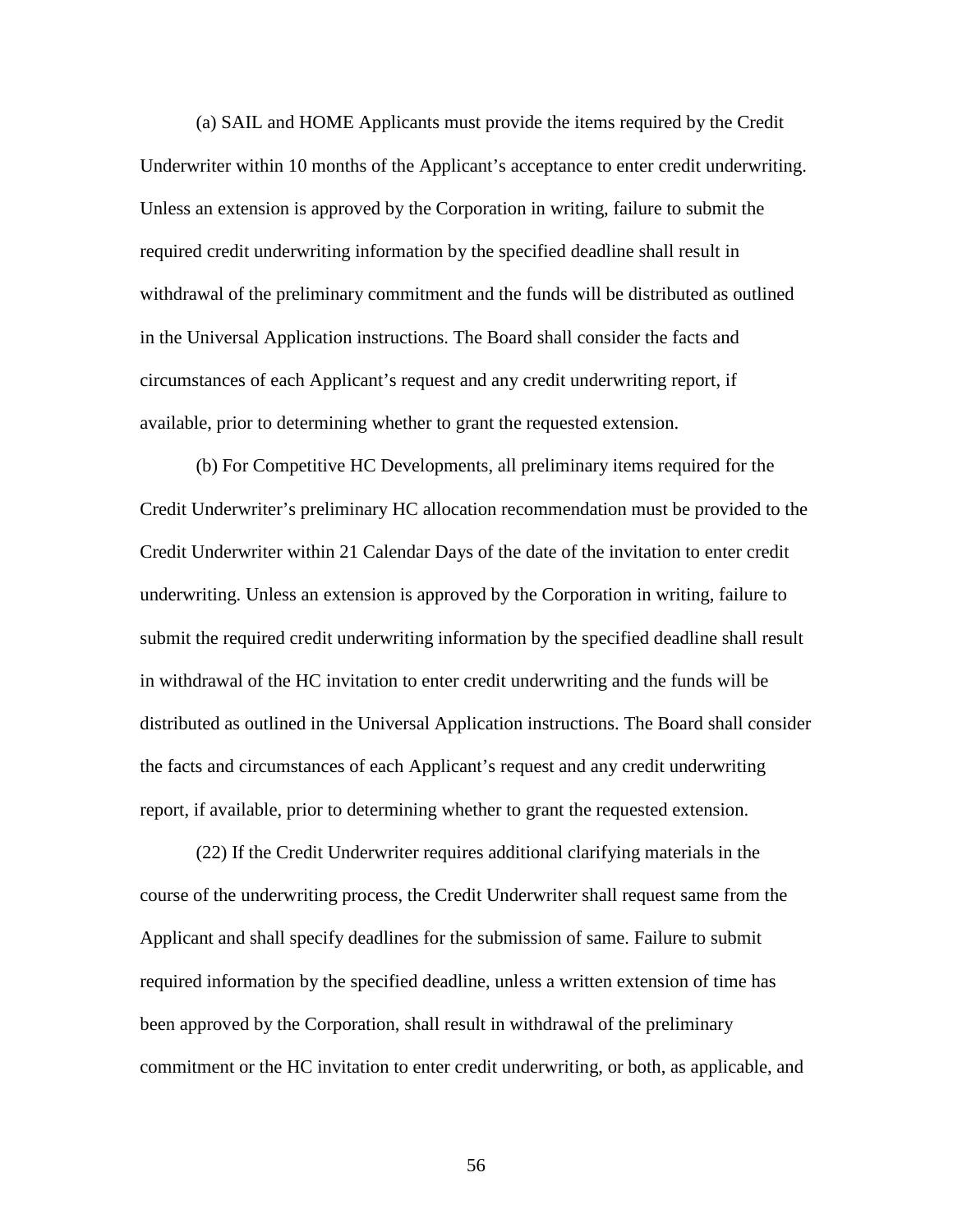the funds will be distributed as outlined in the Universal Application instructions. The Board shall consider the facts and circumstances of each Applicant's request and any credit underwriting report, if available, prior to determining whether to grant the requested extension.

(23) The Credit Underwriter shall complete its analysis and submit a written draft report and recommendation to the Corporation. Upon receipt, the Corporation shall provide to the Applicant the section of the written draft report consisting of supporting information and schedules. The Applicant shall review and provide written comments to the Corporation and Credit Underwriter within 48 hours of receipt. After the 48 hour period, the Corporation shall provide to the Credit Underwriter comments on the draft report and, as applicable, on the Applicant's comments. Then, the Credit Underwriter shall review and incorporate, if deemed appropriate, the Corporation's and Applicant's comments and release the revised report to the Corporation and the Applicant. Any additional comments from the Applicant shall be received by the Corporation and the Credit Underwriter within 72 hours of receipt of the revised report. Then, the Credit Underwriter will provide a final report, which will address comments made by the Applicant, to the Corporation.

(24) For SAIL and HOME Applications, the Credit Underwriter's loan recommendations will be sent to the Board for approval.

(25) For SAIL and HOME Applications, the Corporation shall issue a firm loan commitment within seven (7) Calendar Days after approval of the Credit Underwriter's recommendation for funding by the Board.

(26) For SAIL and HOME Applications, these loans and other mortgage loans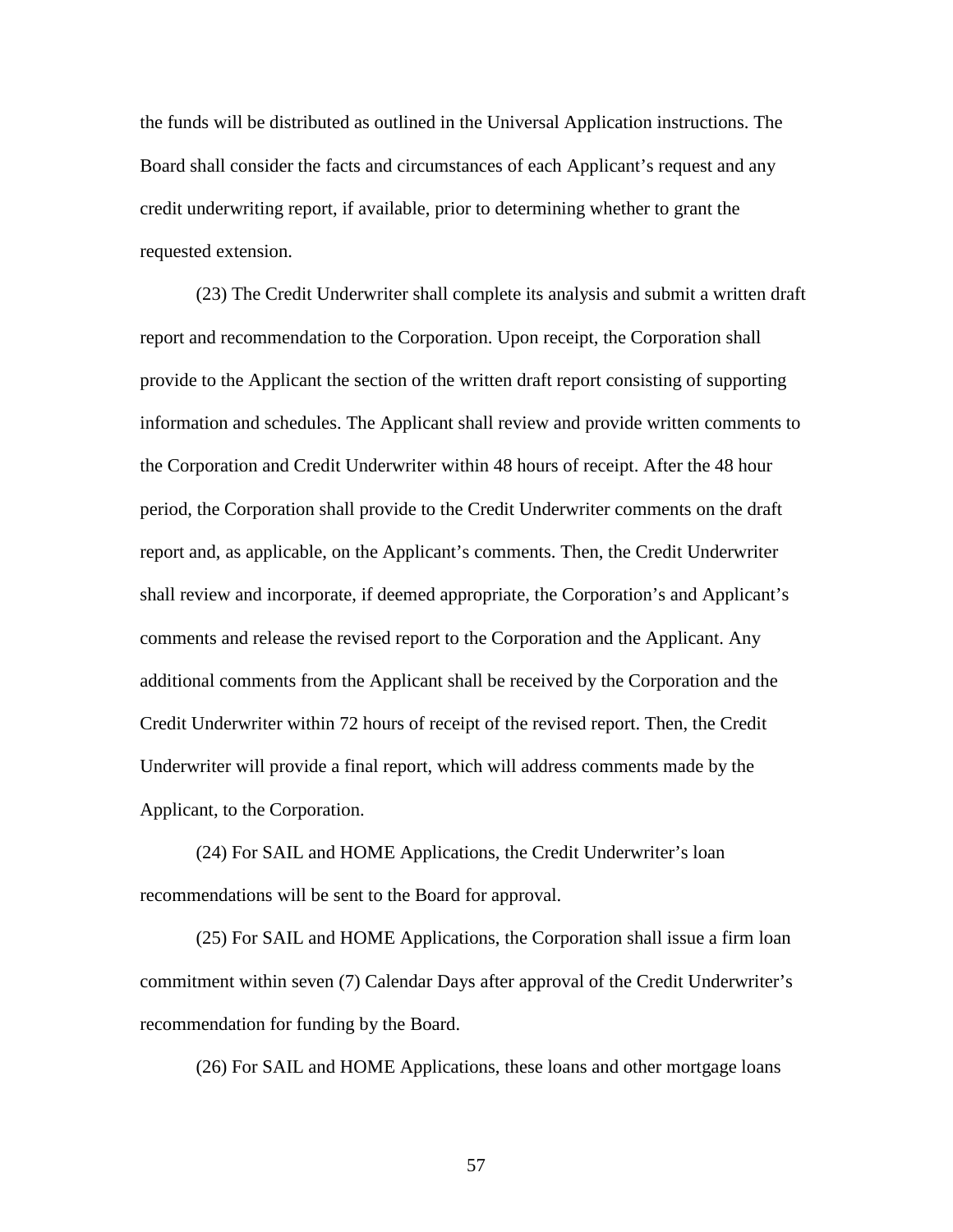related to the construction of the Development must close within 120 Calendar Days of the date of the firm loan commitment(s), unless the Development is a Tax-Exempt Bond-Financed Development which then the closing must occur within 180 Calendar Days (subject to the closing deadlines established by the invitation to credit underwriting). A request for an extension of the firm loan commitment(s) may be considered by the Board for an extension term of up to 90 Calendar Days (subject to the closing deadlines established by the invitation to credit underwriting). All extension requests must be submitted in writing to the program administrator and contain the specific reasons for requesting an extension and shall detail the time frame to close the loan. The Board shall consider the facts and circumstances of each Applicant's request and any credit underwriting report, if available, prior to determining whether to grant the requested extension. The Corporation shall charge an extension fee of one-half of one percent of the loan amount if the Board approves the request to extend the commitment beyond the period outlined in this rule chapter.

(27) At least five (5) Calendar Days prior to any loan closing:

(a) The Applicant must provide evidence of all necessary consents or required signatures from first mortgagees or subordinate mortgagees to the Corporation and its counsel, and

(b) The Credit Underwriter must have received all items necessary to release its letter confirming that all closing contingencies have been met, including the finalized sources and uses of funds and Draw schedule.

(28) For Housing Credit Applications, the Credit Underwriter shall use the following procedures during the credit underwriting evaluation: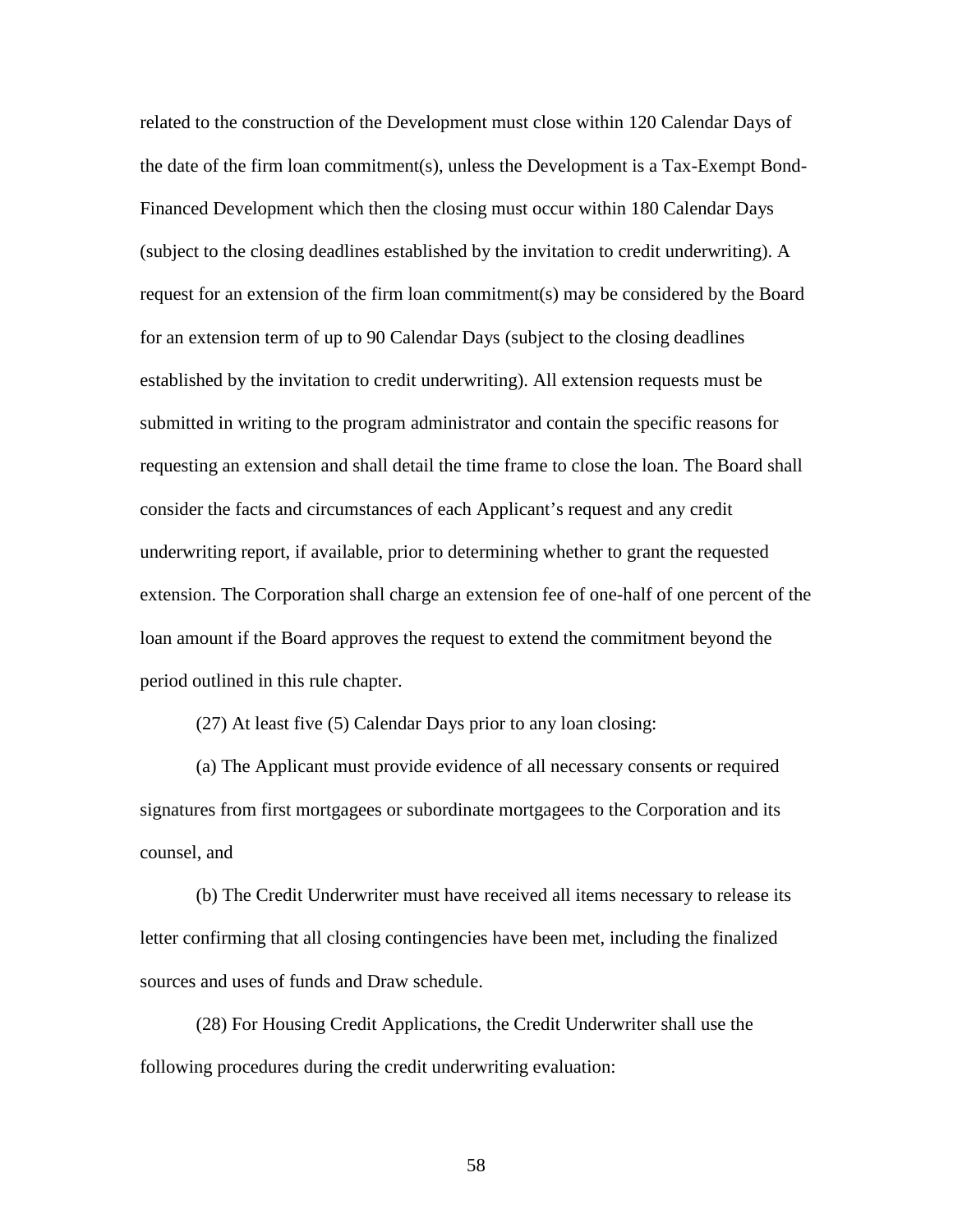(a) The Credit Underwriter, in determining the amount of Housing Credits a Development is eligible for when using the qualified basis calculation, shall use a Housing Credit percentage of:

1. Thirty (30) basis points over the percentage as of the date of invitation to credit underwriting up to 9 percent for 9 percent credits for new construction and Rehabilitation Developments;

2. Fifteen (15) basis points over the percentage as of the date of invitation to credit underwriting up to 4 percent for 4 percent credits for acquisition and federally subsidized Developments. A percentage of 15 basis points over the percentage as of the date of invitation to final credit underwriting up to 4 percent will be used for Developments receiving tax-exempt bonds.

(b) Costs such as syndication fees and brokerage fees cannot be included in eligible basis. All consulting fees must be paid out of the Developer fee. Consulting fees cannot cause the Developer fee to exceed the maximum allowable fee as set forth in subsection 67-48.0072(16), F.A.C.

(c) All contracts for hard or soft Development Costs must be itemized for each cost component.

(d) The allocation amount for acquisition Housing Credits shall be limited to the lesser of the sale price or the appraised value of the building(s).

(e) If the Credit Underwriter is to recommend a Competitive Housing Credit allocation, the recommendation will be the lesser of (i) the qualified basis calculation result, (ii) the gap calculation result, or (iii) the Applicant's request amount. In the event the Credit Underwriter is making a recommendation for non-competitive Housing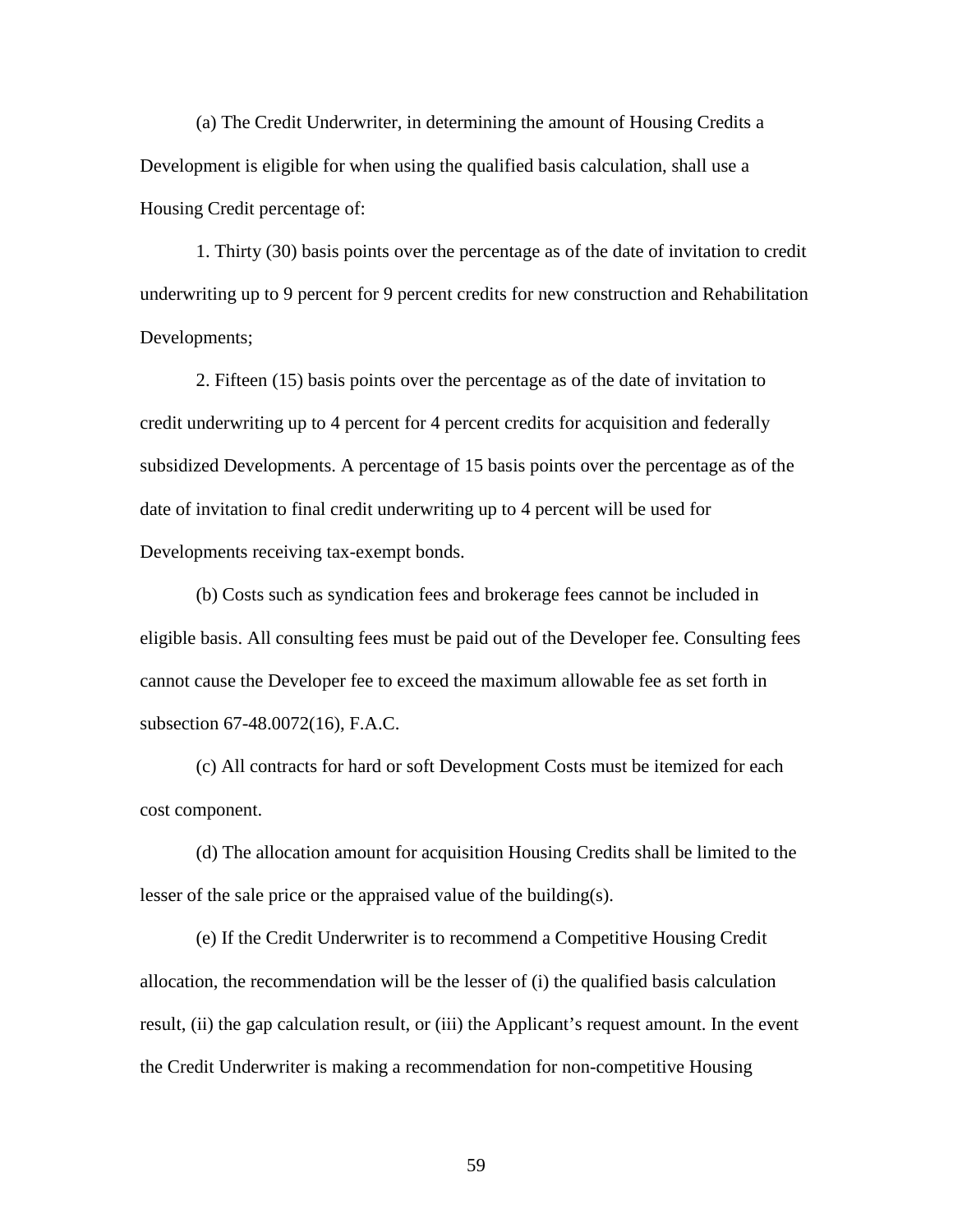Credits, the recommendation will be the lesser of the qualified basis calculation result or the gap calculation result.

(29) If the Credit Underwriter recommends that Housing Credits be allocated to the Development, the Corporation shall determine the credit amount, if any, necessary to make the Development financially feasible and viable throughout the Housing Credit Extended Use Period and shall issue a Preliminary Allocation certificate or a Preliminary Determination of Housing Credits in the case of Tax-Exempt Bond-Financed Developments. If the Credit Underwriter recommends that no credits be allocated to the Development and the Executive Director accepts the recommendation, the Applicant shall be notified that no Housing Credits will be allocated to the Development. All contingencies required in the Preliminary Allocation shall be met or satisfied by the Applicant within 45 Calendar Days from the date of issuance or as otherwise indicated on the certificate unless an extension of this deadline is requested in writing by the Applicant and is granted by the Corporation in writing for good cause.

(30) For Competitive HC, the credit underwriting report must be finalized no later than commencement of construction, unless extended as provided in the Carryover Allocation Agreement, or the Housing Credits will be deemed to be returned to the Corporation.

Rulemaking Authority 420.507 FS. Law Implemented 420.5087, 420.5089, 420.5099 FS. History–New 2-7-05, Amended 1-29-06, 4-1-07, 3-30-08, 8-6-09, \_\_\_.

## **67-48.0075 Miscellaneous Criteria.**

(1) In addition to the alteration, improvement or modification of an existing structure, Rehabilitation with respect to the HOME Program and Rehabilitation or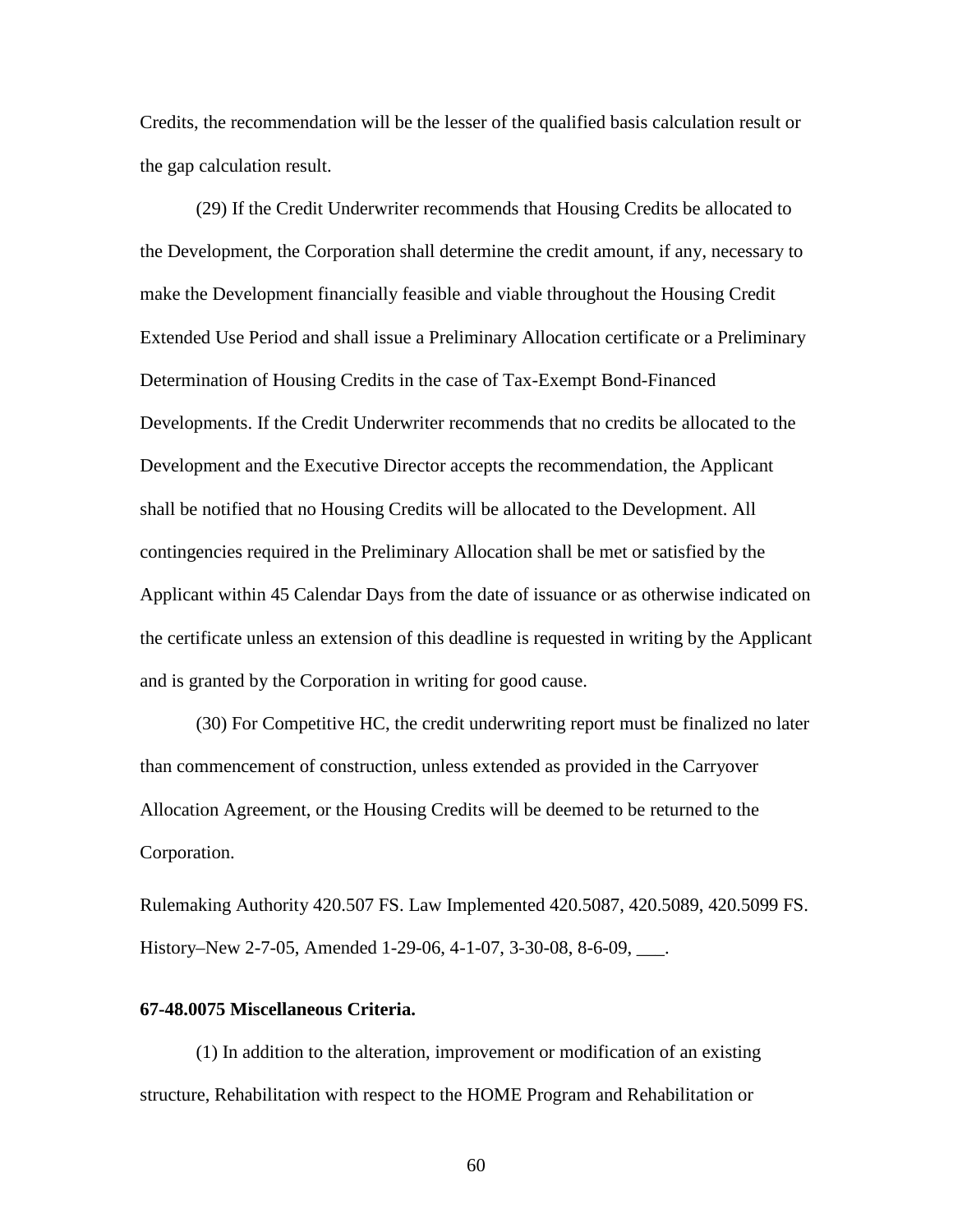Preservation with respect to the Housing Credit Program also includes:

(a) For HOME Developments, moving an existing structure to a foundation constructed with HOME funds. Rehabilitation may include adding rooms outside the existing walls of a structure, but adding a housing unit is considered new construction.

(b) For Housing Credit Developments, what is stated in Section 42(e) of the IRC, with the exception of Section  $42(e)(3)(A)(ii)(II)$ , which, for the purposes of Competitive HC, is changed to read: "II. The requirement of this subclause is met if the qualified basis attributable to such amount, when divided by the number of low-income units, in the building, is \$20,000 or more," and, for the purposes of all other HC, is changed to read: "II. The requirement of this subclause is met if the qualified basis attributable to such amount, when divided by the number of low-income units, in the building, is \$10,000 or more."

(2) For purposes of this rule chapter, in accordance with Section 42 of the IRC, a for-profit entity wholly owned by one or more qualified non-profit organizations will constitute a Non-Profit entity. The purpose of the Non-Profit must be, in part, to foster low-income housing and such purpose must be reflected in the Articles of Incorporation of the Non-Profit entity. To evidence its qualification as a Non-Profit entity, the Applicant must provide within its Application a written opinion from legal counsel. The total cost of securing this written legal opinion will be borne entirely by the Applicant. A Non-Profit entity shall own an interest in the Development, either directly or indirectly; shall not be affiliated with or controlled by a for-profit Corporation; and shall materially participate in the development and operation of the Development throughout the total affordability period as stated in the Land Use Restriction Agreement and the Extended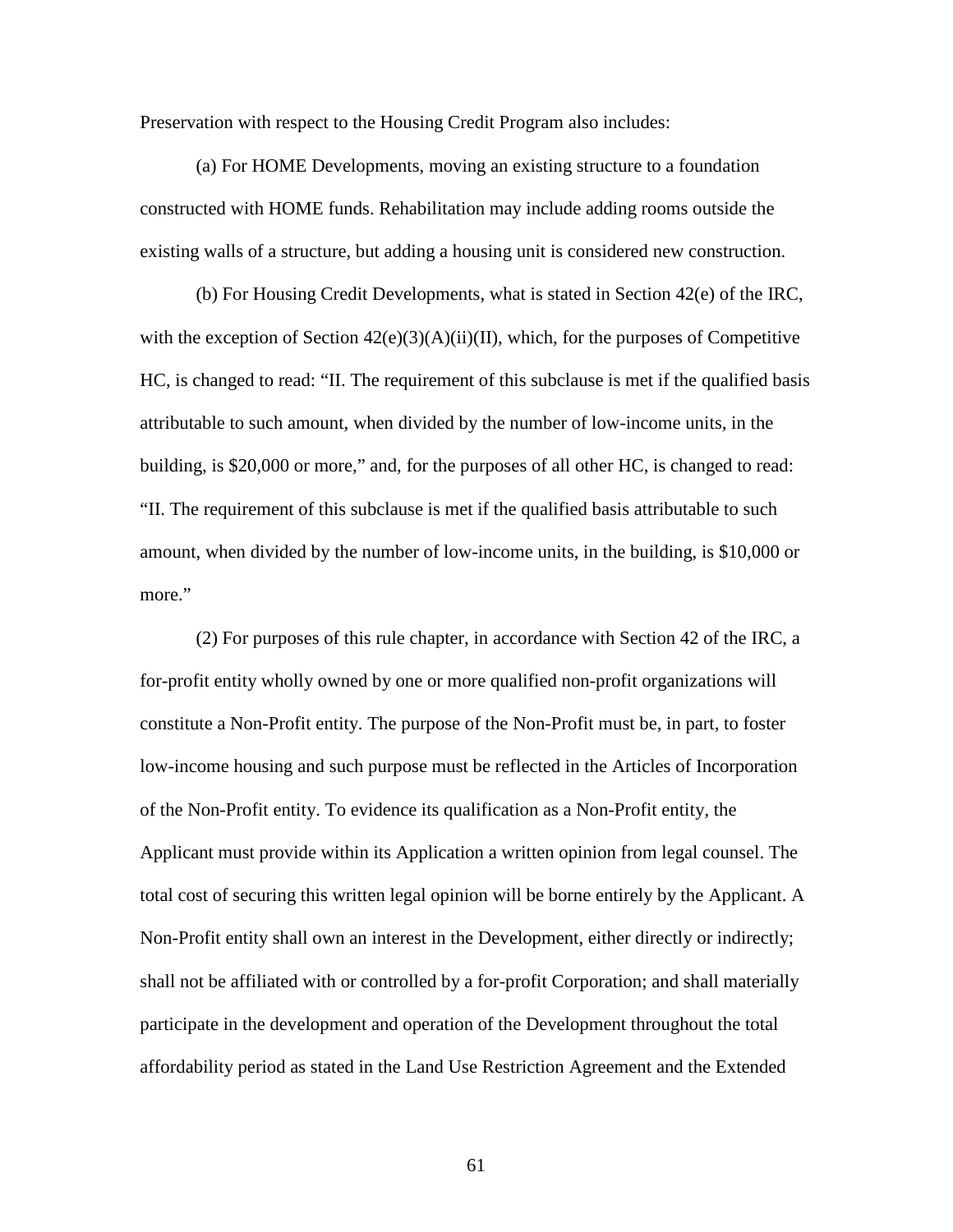Use Agreement. If an Applicant applies to the Corporation as a Non-Profit entity but does not qualify as such, the Application will fail threshold.

(3) Total Development Cost includes the following:

(a) The cost of acquiring real property and any buildings thereon, including payment for options, deposits, or contracts to purchase properties.

(b) The cost of site preparation, demolition, and development.

(c) Any expenses relating to the issuance of tax-exempt bonds or taxable bonds, if any, related to the particular Development.

(d) Fees in connection with the planning, execution, and financing of the Development, such as those of architects, engineers, attorneys, accountants, Developer fee, and the Corporation.

(e) The cost of studies, surveys, plans, permits, insurance, interest, financing, tax and assessment costs, and other operating and carrying costs during construction, rehabilitation, or reconstruction of the Development.

(f) The cost of the construction, rehabilitation, and equipping of the Development.

(g) The cost of land improvements, such as landscaping and offsite improvements related to the Development, whether such costs are paid in cash, property, or services. However, offsite improvements are not eligible to be paid with HOME funds.

(h) Expenses in connection with initial occupancy of the Development.

(i) Allowances for contingency reserves and reserves for any anticipated operating deficits during the first two (2) years after completion of the Development.

(j) The cost of such other items, including relocation costs, indemnity and surety bonds, premiums on insurance, and fees and expenses of trustees, depositories, and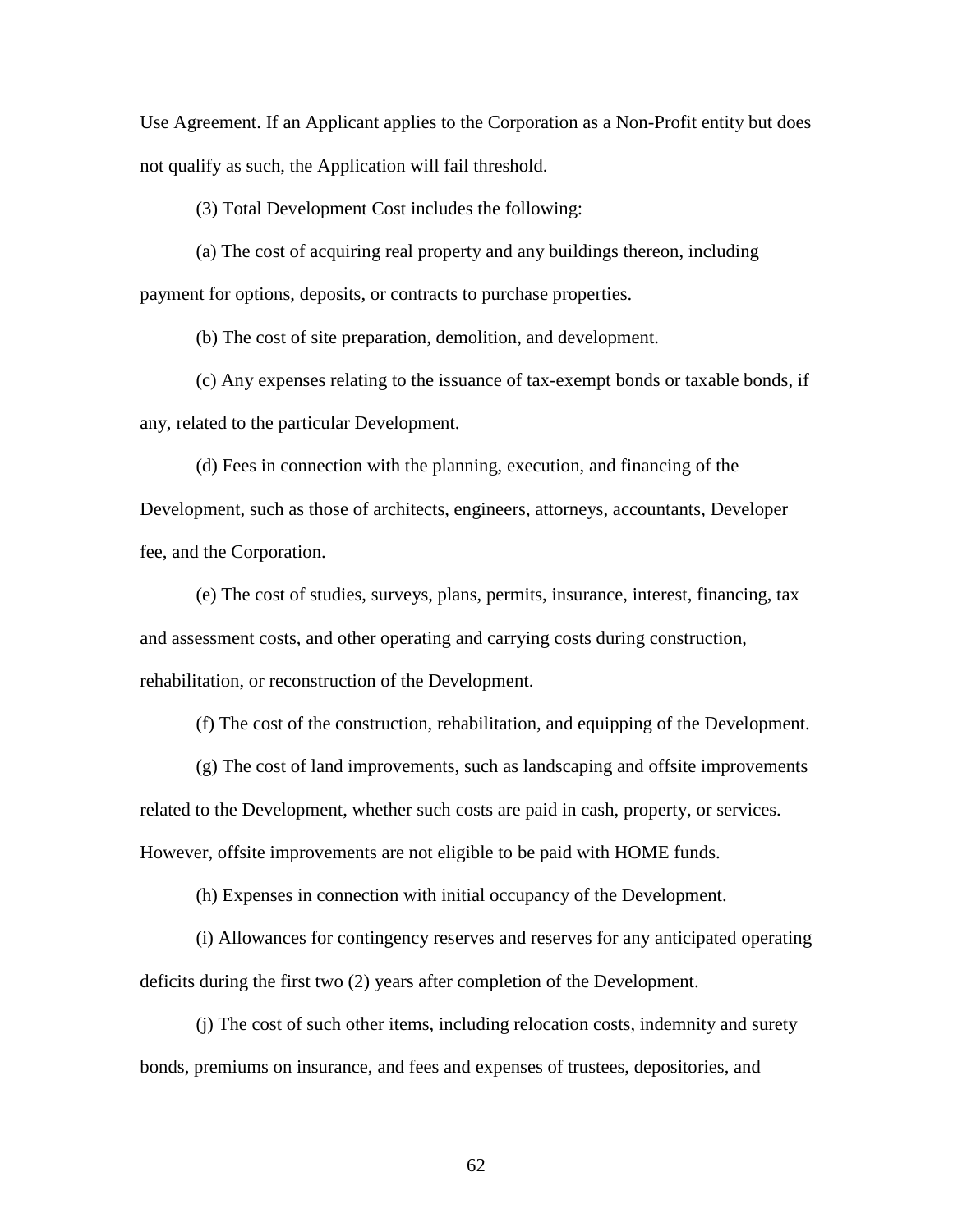paying agents for the Corporation's bonds, for the construction or Rehabilitation/Moderate Rehabilitation/Substantial Rehabilitation of the Development.

(4) In determining the income standards of Eligible Persons for its various programs, the Corporation shall take into account the following factors:

(a) Requirements mandated by federal law.

(b) Variations in circumstances in the different areas of the state.

(c) Whether the determination is for rental housing.

(d) The need for family size adjustments to accomplish the purposes set forth in this rule chapter.

With respect to the HC Program, an Eligible Person shall mean a Family having a combined income which meets the income eligibility requirements of the HC Program and Section 42 of the IRC.

(5) Financial Beneficiary and Affiliate, as defined in Rule 67-48.002, F.A.C., do not include third party lenders, third party management agents or companies, third party service providers, Housing Credit Syndicators, credit enhancers regulated by a state or federal agency, or contractors whose total fees are within the limit described in Rule 67- 48.0072, F.A.C., provided such parties do not share in the profits of the Development.

(6) For computing any period of time allowed by this rule chapter, the day of the event from which the designated period of time begins to run shall not be included. The last day of the period so computed shall be included unless it is a Saturday, Sunday or legal holiday, in which event the period shall run until the end of the next day which is neither a Saturday, Sunday or legal holiday.

(7) For purposes of this rule chapter, rent controls for ELI Households shall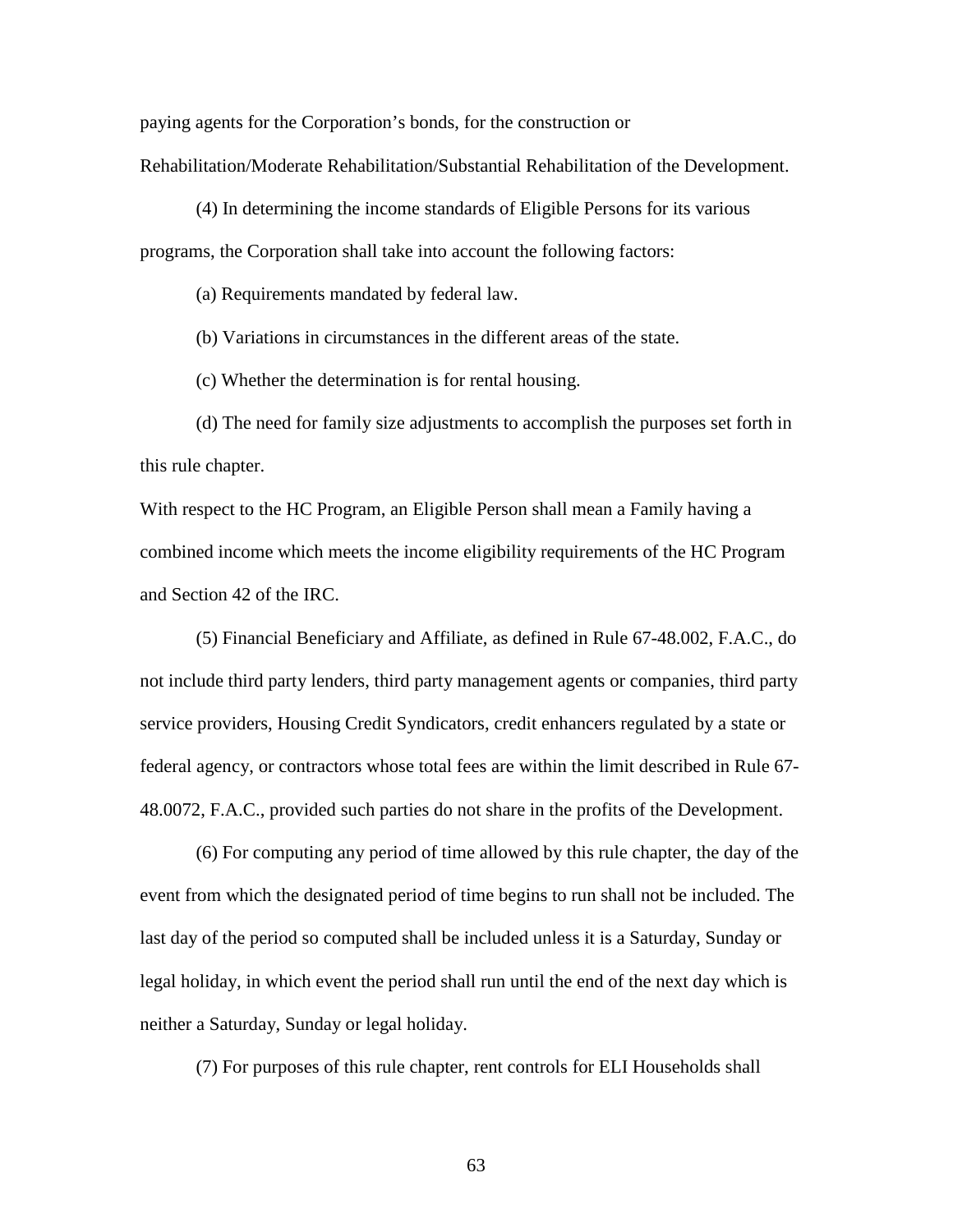consist of the Gross Rent Floor, as defined in Section  $42(g)(2)(A)$  of the IRC and in accordance with IRS Revenue Procedure 94-57, minus the lesser of (i) the utility allowance in effect by the applicable local Public Housing Authority (PHA) at the date the last building in the Development is placed-in-service or (ii) the current utility allowance applicable to the building (as outlined in 26 CFR 1.42-10, this may include either the local utility company estimate or the applicable PHA utility allowance). Notwithstanding the preceding sentence, the rent charged to any ELI Household may not exceed the maximum rent level permitted under Section  $42(g)(2)(A)$  IRC for the applicable unit occupied by such household. IRS Revenue Procedure 94-57 and 26 CFR 1.42-10 are incorporated by reference and are available on the Corporation's Website under the 2011 Universal Application link labeled Related References and Links or from [http://www.flrules.org/Gateway/reference.asp?No=Ref-00490](https://www.flrules.org/Gateway/reference.asp?No=Ref-00490) and [http://www.flrules.org/Gateway/reference.asp?No=Ref-00503.](https://www.flrules.org/Gateway/reference.asp?No=Ref-00503)

Rulemaking Authority 420.507 FS. Law Implemented 420.5087, 420.5089, 420.5099 FS. History–New 2-7-05, Amended 1-29-06, 4-1-07, 3-30-08, 8-6-09, \_\_\_.

# **67-48.009 SAIL General Program Procedures and Restrictions.**

(1) Loans shall be in an amount not to exceed 25 percent of the Total Development Cost except as described in subsections (2) and (3) below, or the minimum amount required to make the Development economically feasible, whichever is less, as determined by the Credit Underwriter.

(2) The following types of Sponsors are eligible to apply for loans in excess of 25 percent of Total Development Cost pursuant to Section 420.507(22), F.S.: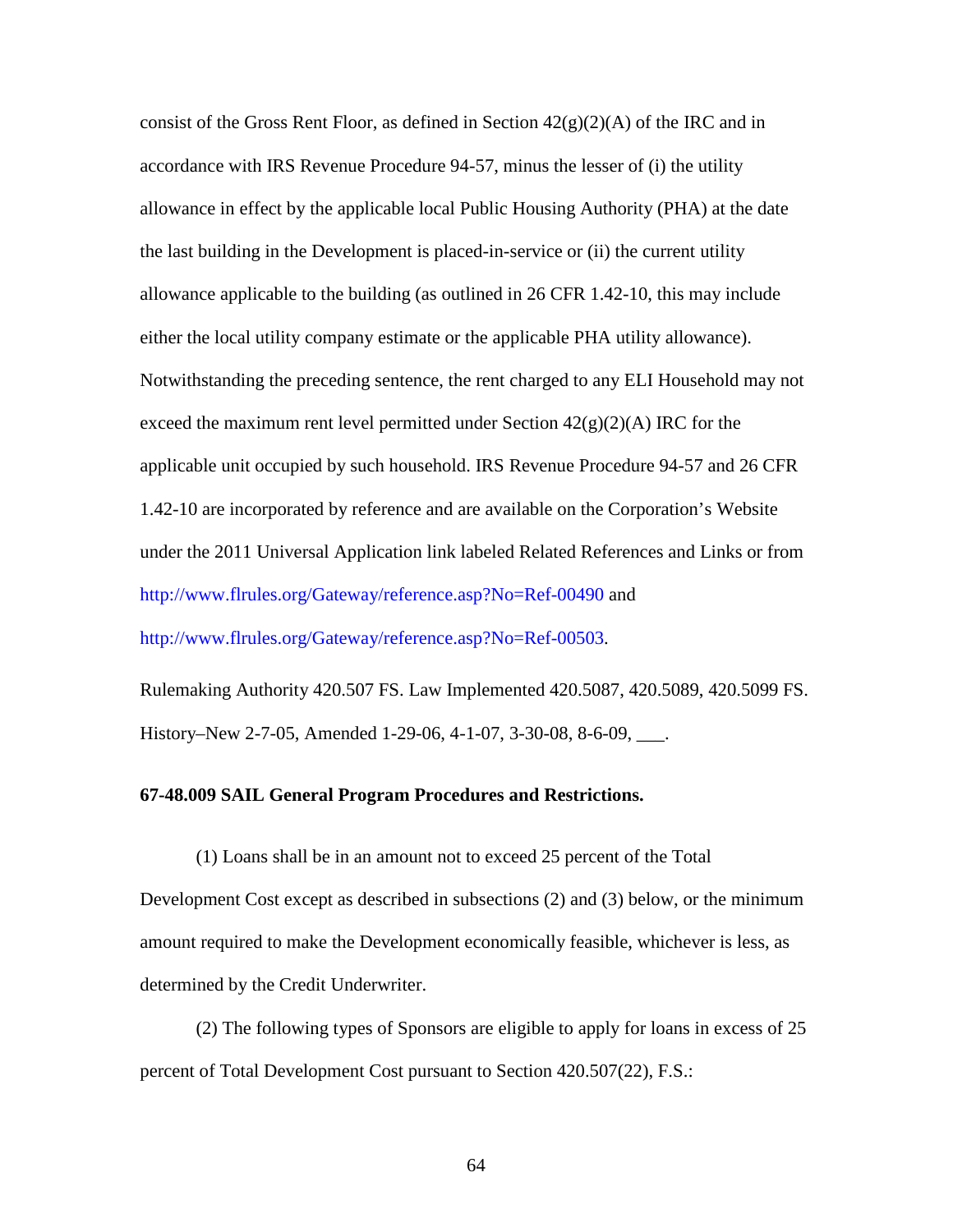(a) Non-Profit and public Sponsors which are able to secure grants, donations of land, or contributions from other sources collectively totaling at least 10 percent of Total Development Cost; and

(b) Sponsors that set aside at least 80 percent of their total units for residents qualifying as Farmworkers as defined in Section 420.503, F.S., Commercial Fishing Workers as defined in Section 420.503, F.S., or the Homeless as defined in Section 420.621, F.S., over the life of the loan.

(3) The following types of Sponsors are eligible to apply for loans that do not exceed 35 percent of Total Development Cost:

(a) Applicants requesting both SAIL and Competitive HC that commit to set aside more than 10 percent of the total units for ELI Households; and

(b) Applicants requesting SAIL without Competitive HC that commit to set aside at least 5 percent of the total units for ELI Households.

(4) At a minimum, the percentage of set-aside units committed to in the Application must be held for Very Low-Income persons or households for a period of time equal to the greater of the following:

(a) The term of the SAIL loan; or

(b) 12 years; or

(c) Such longer term agreed to by the Applicant in the Application.

(5) Unless the Board approves a competitive allocation process outside the Universal Cycle, an Applicant is not eligible to apply for SAIL Program funding if any of the following pertain to the proposed Development: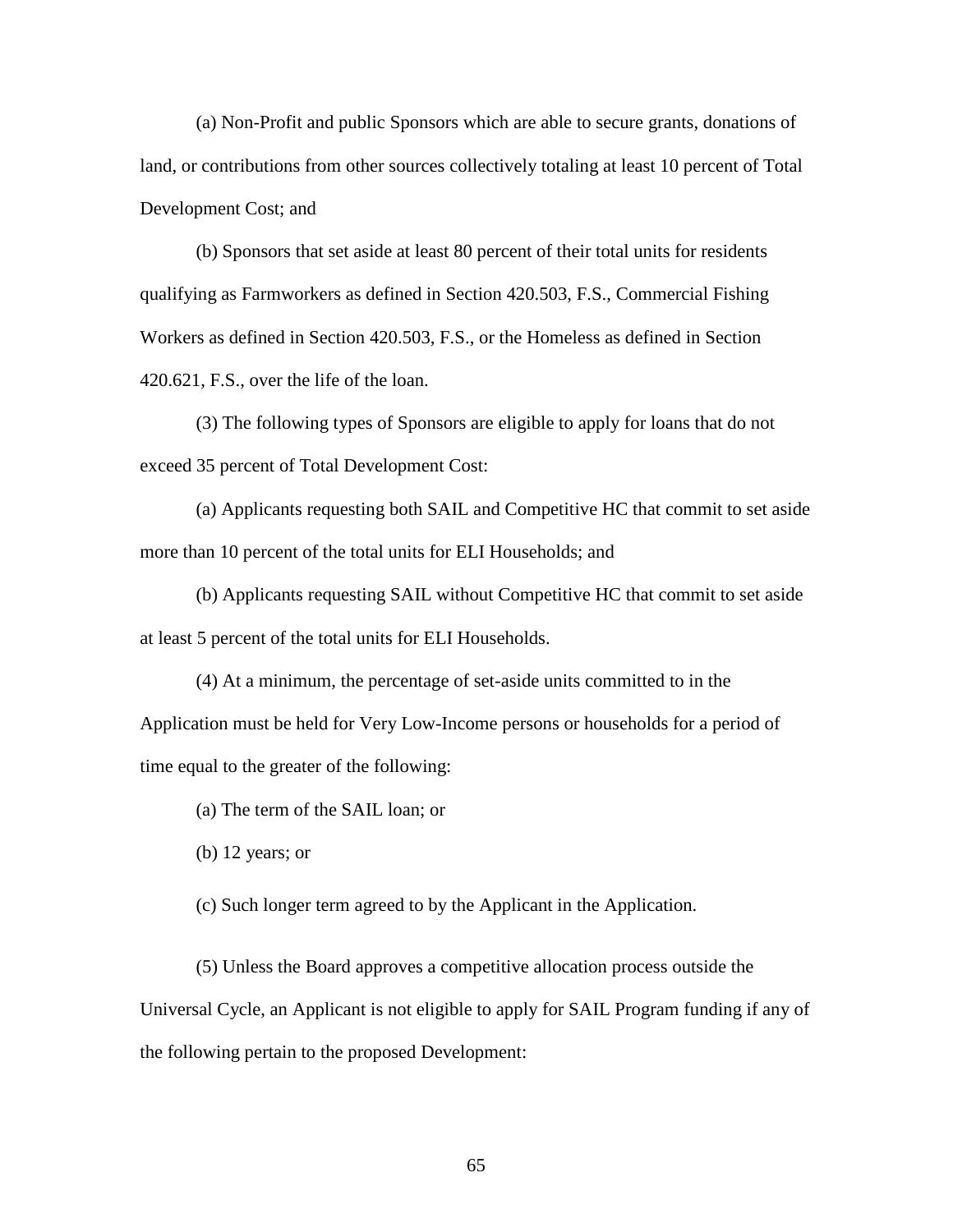(a) Construction or construction-permanent financing of the costs associated with construction, Moderate Rehabilitation or Substantial Rehabilitation of the Development, including tax-exempt bonds or conventional financing with conversion clauses, has closed as of January 1, 2009.

(b) The proposed Development has received an allocation of Housing Credits or a Competitive Housing Credit commitment, unless (i) the Applicant is also applying for Corporation-issued tax exempt bonds in the current Application cycle or provides evidence of a non-Corporation-issued tax exempt bond commitment as stated in the Universal Application Instructions, or (ii) written notice has been provided to the Corporation prior to the Application Deadline for the current cycle withdrawing acceptance of such allocation or commitment and returning the HC funding from the prior cycle.

(c) A preliminary commitment of funding for the proposed Development through the SAIL Program has already been accepted, unless written notice has been provided to the Corporation prior to the Application Deadline for the current cycle withdrawing such acceptance and returning the prior SAIL funding.

(d) A preliminary commitment of funding for the proposed Development through the 2005 or 2006 RRLP Program has already been accepted, unless written notice has been provided to the Corporation prior to the Application Deadline for the current cycle withdrawing such acceptance and returning the RRLP funding.

(e) The proposed Development site or any part thereof is subject to any Land Use Restriction Agreement or Extended Use Agreement, or both, in conjunction with any Corporation affordable housing financing intended to foster the development or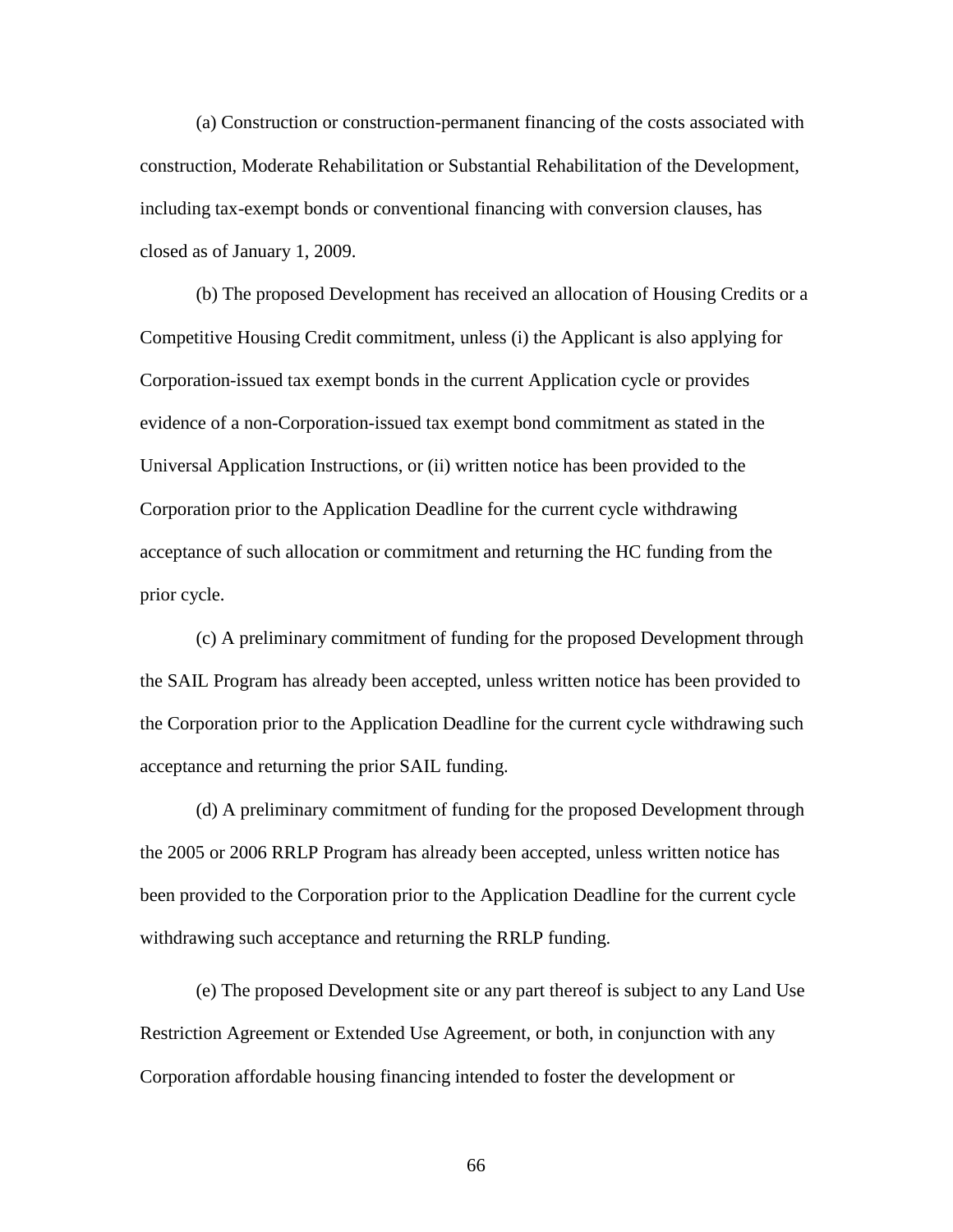maintenance of affordable housing, with the following exceptions. Those exceptions being (i) a LURA recorded in conjunction with the Predevelopment Loan Program or the Elderly Housing Community Loan Program, and (ii) a LURA recorded in conjunction with a Multifamily Mortgage Revenue Bond Program loan closed after January 1, 2009, and (iii) a LURA or EUA, or both, for an existing building or buildings, originally constructed at least 25 years prior to the Application Deadline for the current Funding Cycle, where, in the current Application, the Applicant has selected and qualified for the Homeless demographic commitment with a Development category of Rehabilitation/Substantial Rehabilitation, Acquisition and Rehabilitation/Substantial Rehabilitation, Preservation, or Acquisition and Preservation.

(6) The SAIL Minimum Set-Aside Requirement is:

(a) 20 percent of the SAIL Development's units set-aside for residents with annual household incomes at or below 50 percent of the area, metropolitan statistical area ("MSA") or state or county median income, whichever is higher, adjusted for family size, or

(b) 40 percent of the SAIL Development's units set-aside for residents with annual household incomes at or below 60 percent of the area, MSA or state or county median income, whichever is higher, adjusted for family size. Sponsors of SAIL-funded Developments shall have the option of selecting this minimum set-aside only if the SAIL Development is scheduled to be assisted with Housing Credits, in addition to the SAIL loan.

Rulemaking Authority 420.507 FS. Law Implemented 420.5087 FS. History–New 7-22-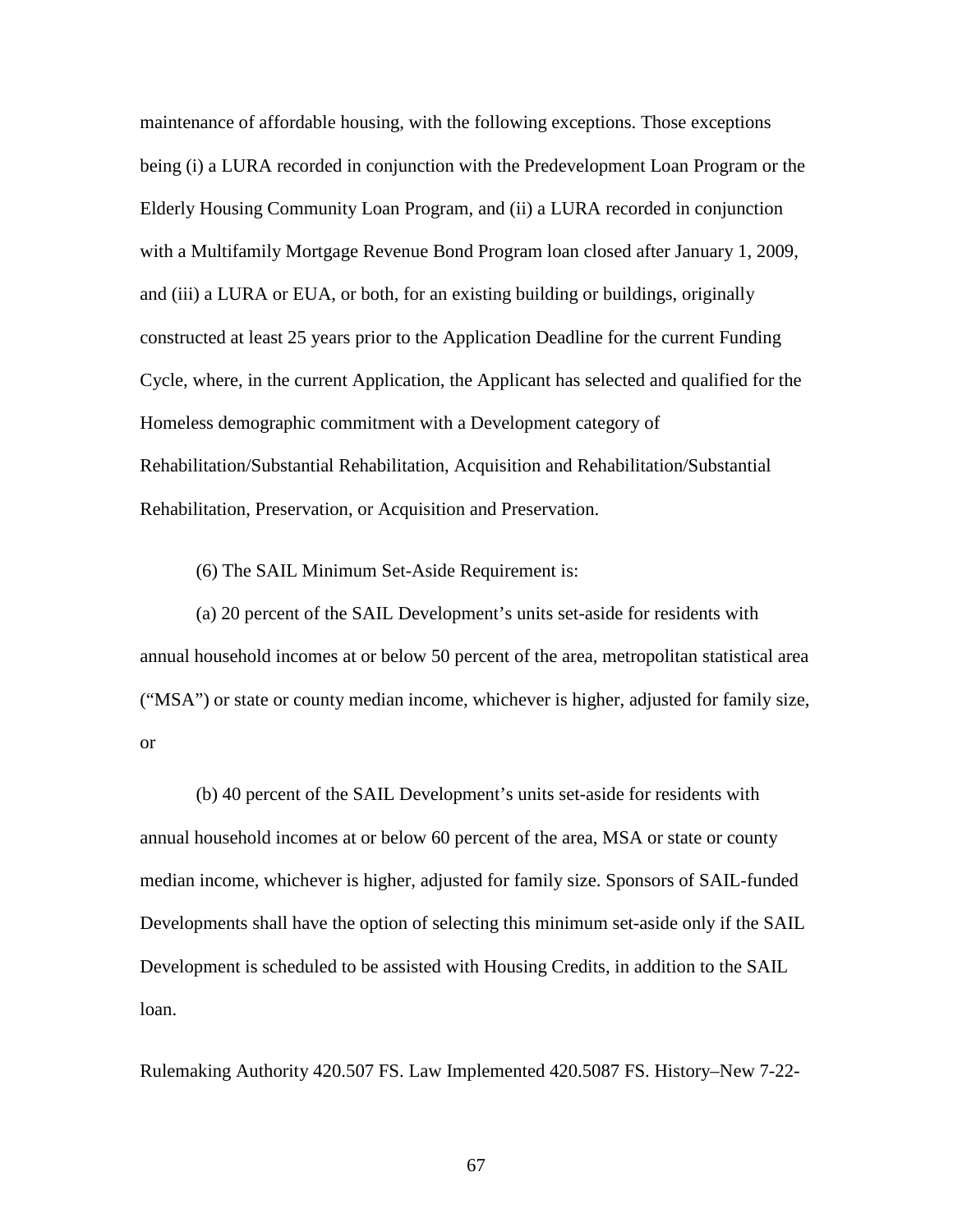96, Amended 12-23-96, 7-10-97, 1-6-98, Formerly 9I-48.009, Amended 11-9-98, 2-24- 00, 2-22-01, 3-17-02, 4-6-03, 3-21-04, 2-7-05, 1-29-06, 4-1-07, 3-30-08, 8-6-09, \_\_\_.

## **67-48.0095 Additional SAIL Application Ranking and Selection Procedures.**

(1) During the first six (6) months following the publication date of the first Notice of Funding Availability published each year within the state of Florida, SAIL funds shall be allocated in accordance with the ranking and selection process set forth in the Universal Application Package and based upon the requirements specified in Section 420.5087(3), F.S., which specifies the required funding within the four demographic categories of:

- (a) Family;
- (b) Elderly;
- (c) Homeless; and
- (d) Commercial Fishing Workers and Farmworkers.

(2) 10 percent of the funds reserved for Applicants in the Elderly category shall be reserved to provide loans to Sponsors of housing for the Elderly for the purpose of making life-safety or security-related repairs or improvements to such housing which are required by federal, state or local regulation, as further specified in Section 420.5087, F.S.

(3) Program funds designated for Commercial Fishing Workers and Farmworkers will be allocated through a request for proposal (RFP), the Universal Application Package, or both.

(4) The Corporation shall assign, in order of ranking, tentative loan amounts to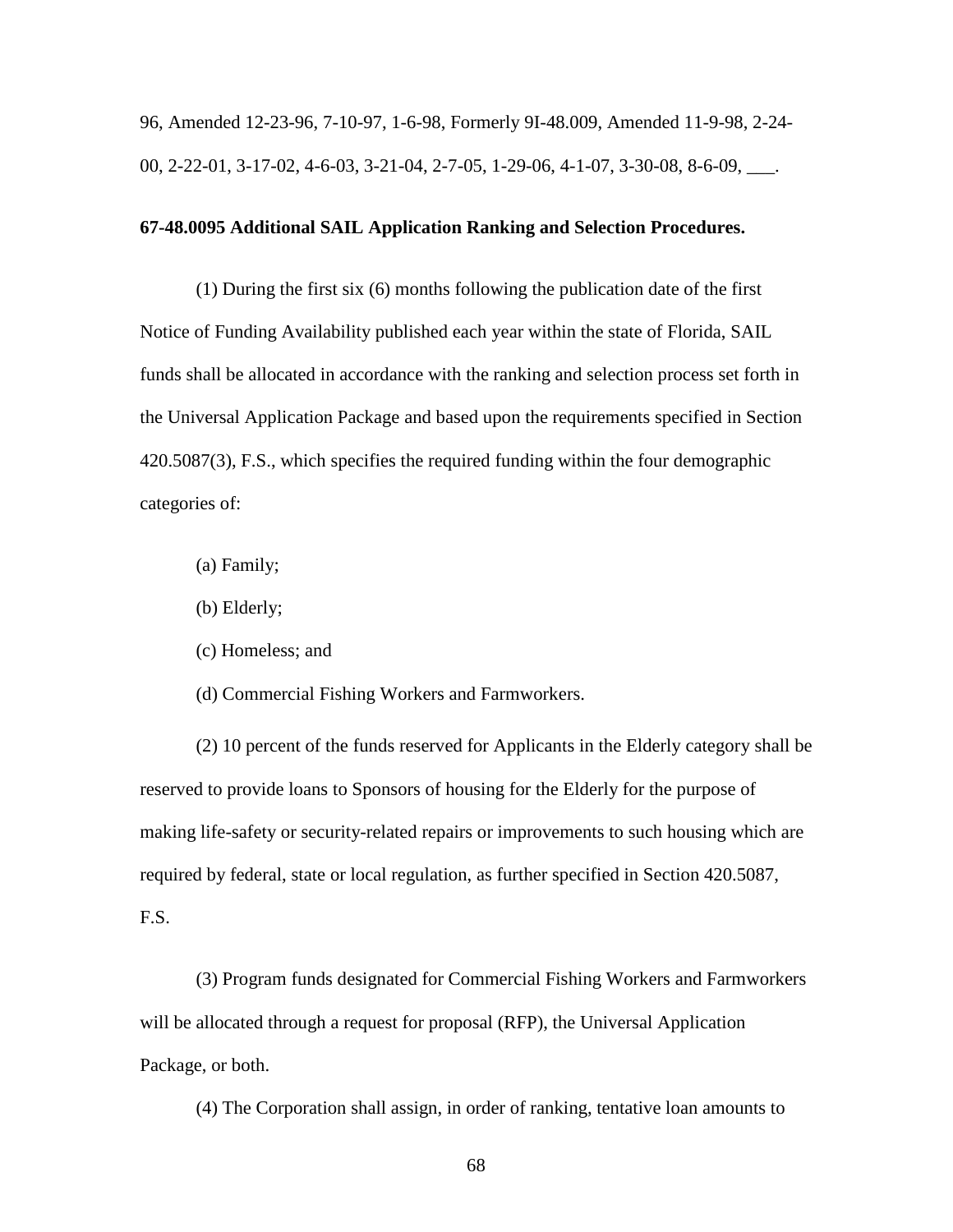the Applications in each demographic and geographic category, up to the total amount available. However, the Corporation shall make adjustments to ensure that minimum funding distribution levels by geographic category are met, as required by Section 420.5087(1), F.S., and further described in the SAIL Notice of Funding Availability.

(5) In the event that the 10 percent of program funds required to be allocated to counties with a population of 100,000 or less remains unallocated at the conclusion of a successive three-year cycle, the unallocated funds shall be equitably distributed pursuant to the instructions included in the Universal Application Package.

(6) Selection for SAIL Program participation is contingent upon fund availability at the conclusion of the appeals process as set forth in Rule 67-48.005, F.A.C.

Rulemaking Authority 420.507 FS. Law Implemented 420.5087 FS. History–New 12-23- 96, Amended 1-6-98, Formerly 9I-48.0095, Amended 11-9-98, 2-24-00, 2-22-01, 3-17- 02, 4-6-03, 3-21-04, 2-7-05, 1-29-06, 4-1-07, Repromulgated 3-30-08, 8-6-09, \_\_\_.

## **67-48.010 Terms and Conditions of SAIL Loans.**

(1) The proceeds of all SAIL loans shall be used for new construction, Moderate Rehabilitation, or Substantial Rehabilitation which creates or preserves affordable, safe and sanitary multifamily rental housing units.

(2) The SAIL loan may be in a first, second, or other subordinated lien position. For purposes of this rule, mortgages securing a letter of credit as credit enhancement for the bonds financing the first mortgage shall be considered a contingent liability and part of the first mortgage lien, provided that the Applicant's counsel furnishes an opinion regarding the contingent nature of such mortgage satisfactory to the Corporation and its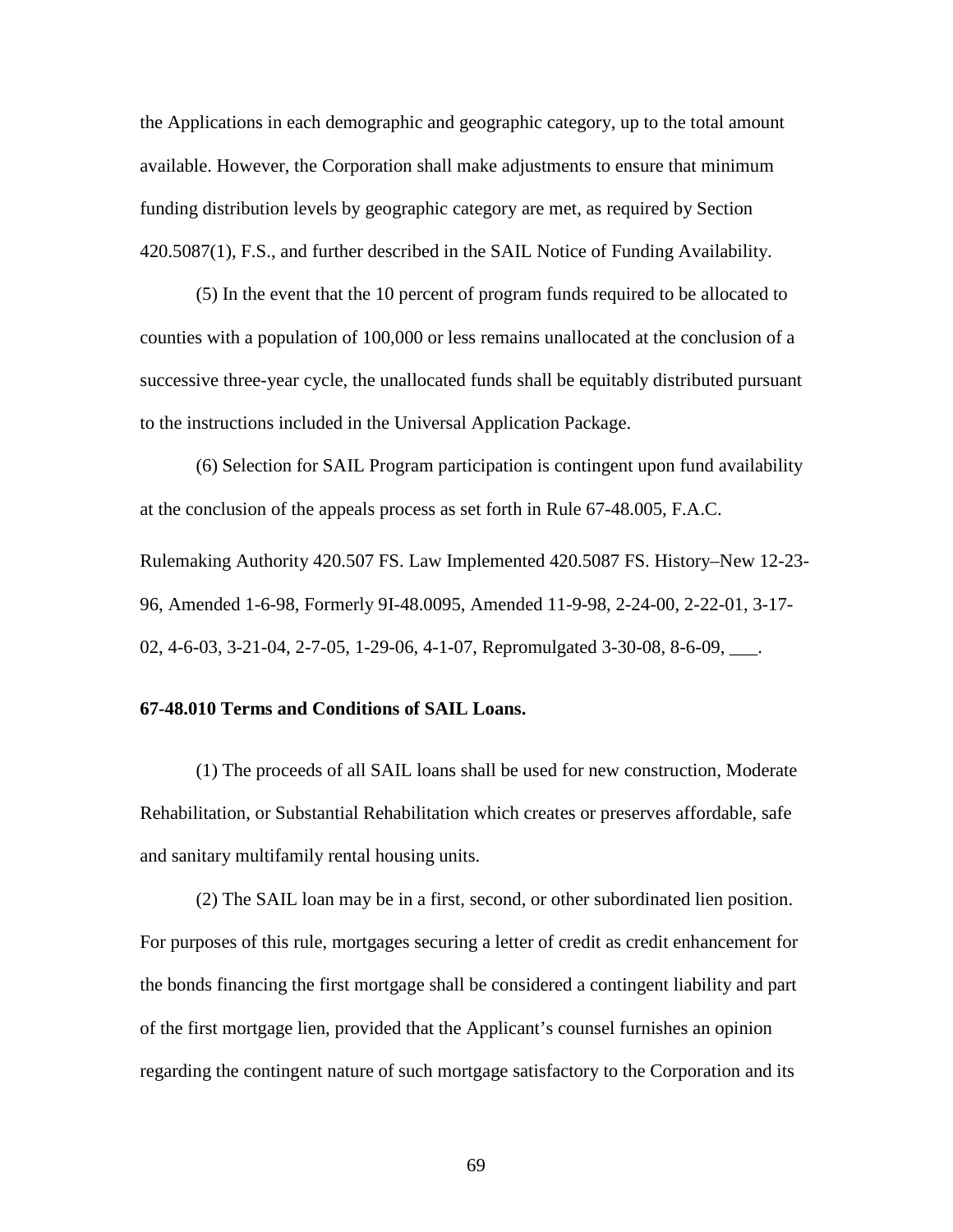counsel.

(3) The loans shall be non-amortizing and shall have interest rates as follows:

(a) Zero percent simple interest per annum on loans to Developments that set aside at least 80 percent of their total units for residents qualifying as Farmworkers, Commercial Fishing Workers or Homeless, over the life of the loan;

(b) Zero percent simple interest per annum on loans based on the pro rata share of units set aside for Homeless residents if the total of such units is less than 80 percent of the units and 1 percent simple interest per annum on the remaining units;

(c) One percent simple interest per annum on loans to Developments other than those identified in paragraphs (a) and (b) above;

(4) Except as provided in Section 420.5087(5), F.S., the amount of any superior mortgages combined with the SAIL mortgage shall be less than the appraised value of the Development. Any debt service reserve requirement associated with a superior mortgage shall be excluded from the amount of the superior mortgage for purposes of this calculation.

(5) Payment on the loans shall be based upon the Development Cash Flow, as determined pursuant to the Financial Reporting Form SR-1, or shall be due annually as determined by the Corporation's Board of Directors. Such determination by the Board shall be based upon a written recommendation by the Credit Underwriter which has considered the economic and financial viability of the Development as well as the protection of the Corporation's repayment of principal and interest. Any distribution or payment to the Principal(s) of the Applicant or Developer or any Affiliate of the Principal of the Applicant or Developer or any Affiliate of the Applicant or Developer, whether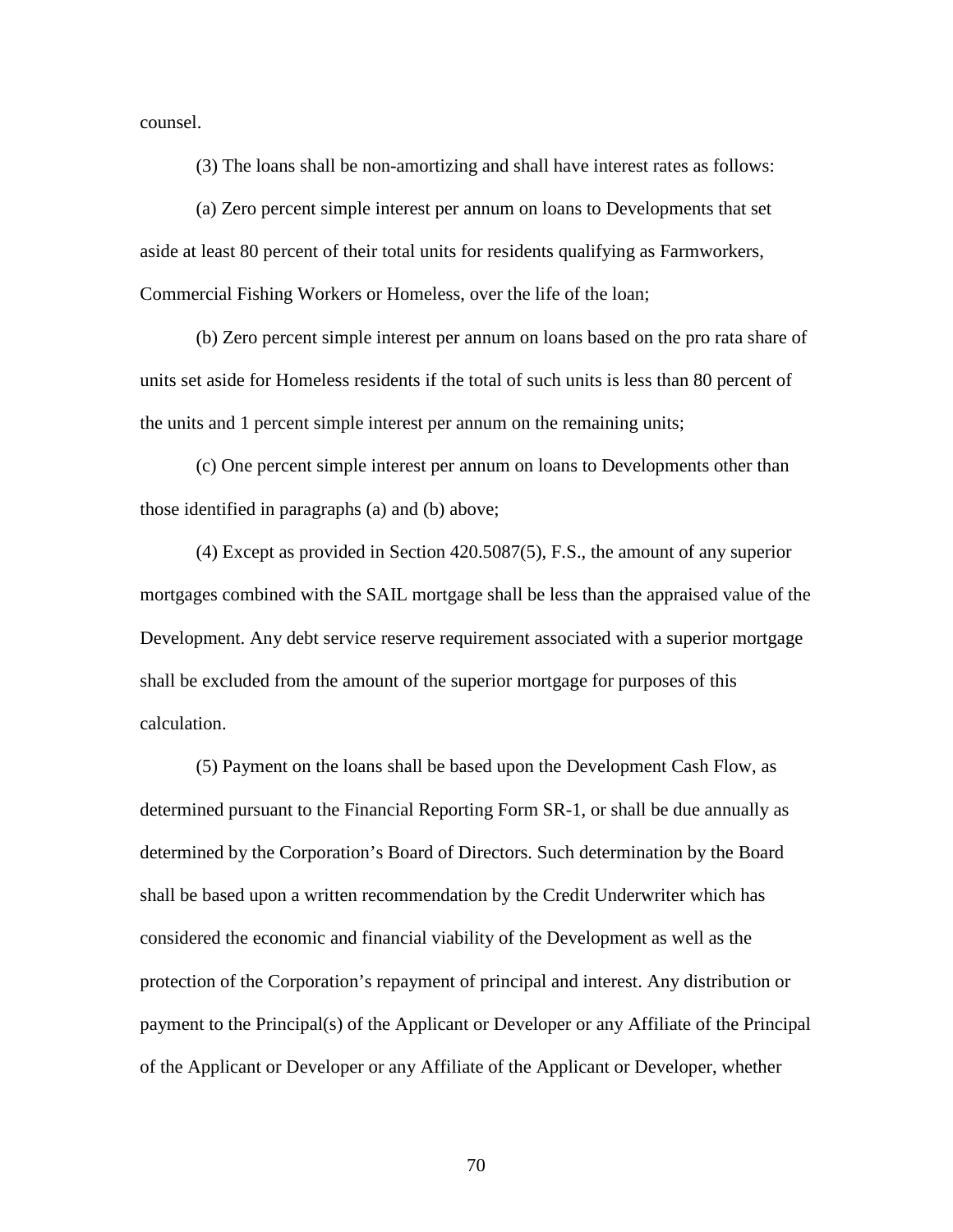paid directly or indirectly, which was not expressly disclosed in determining debt service coverage in the Board approved final credit underwriting report, will be added back to the amount of cash available for the SAIL loan interest payment, as calculated in the Financial Reporting Form SR-1, for the purpose of determining interest due. Interest may be deferred as set forth in subsection 67-48.010(8), F.A.C., without constituting a default on the loan.

(6) The loans described in subsection 67-48.010(3), F.A.C., above shall be repaid from all Development Cash Flow, and if the SAIL loan is not a first mortgage loan, each year, subject to the provisions of subsection 67-48.010(8), F.A.C., below, Development Cash Flow shall be applied to pay the following items in order of priority:

(a) All superior mortgage fees and debt service;

(b) Development Expenses on the SAIL loan, including up to 20 percent of total Developer fees per year;

(c) Interest payment on SAIL loan balance equal to 1 percent as stated in paragraphs 67-48.010(3)(b) and (c), F.A.C., above over the life of the SAIL loan;

(d) Interest payments on the SAIL loan deferred from previous years;

(e) Mandatory payment on subordinate mortgages.

After the full SAIL loan interest has been paid, the Applicant shall retain all remaining monies, unless the Applicant chooses to prepay a portion of the loan balance.

(7) If the SAIL loan is secured by a first mortgage lien, each year, subject to the provisions of subsection 67-48.010(8), F.A.C., below, Development Cash Flow shall be applied to pay the following items in order of priority:

(a) First mortgage fees and interest payment on the SAIL loan balance equal to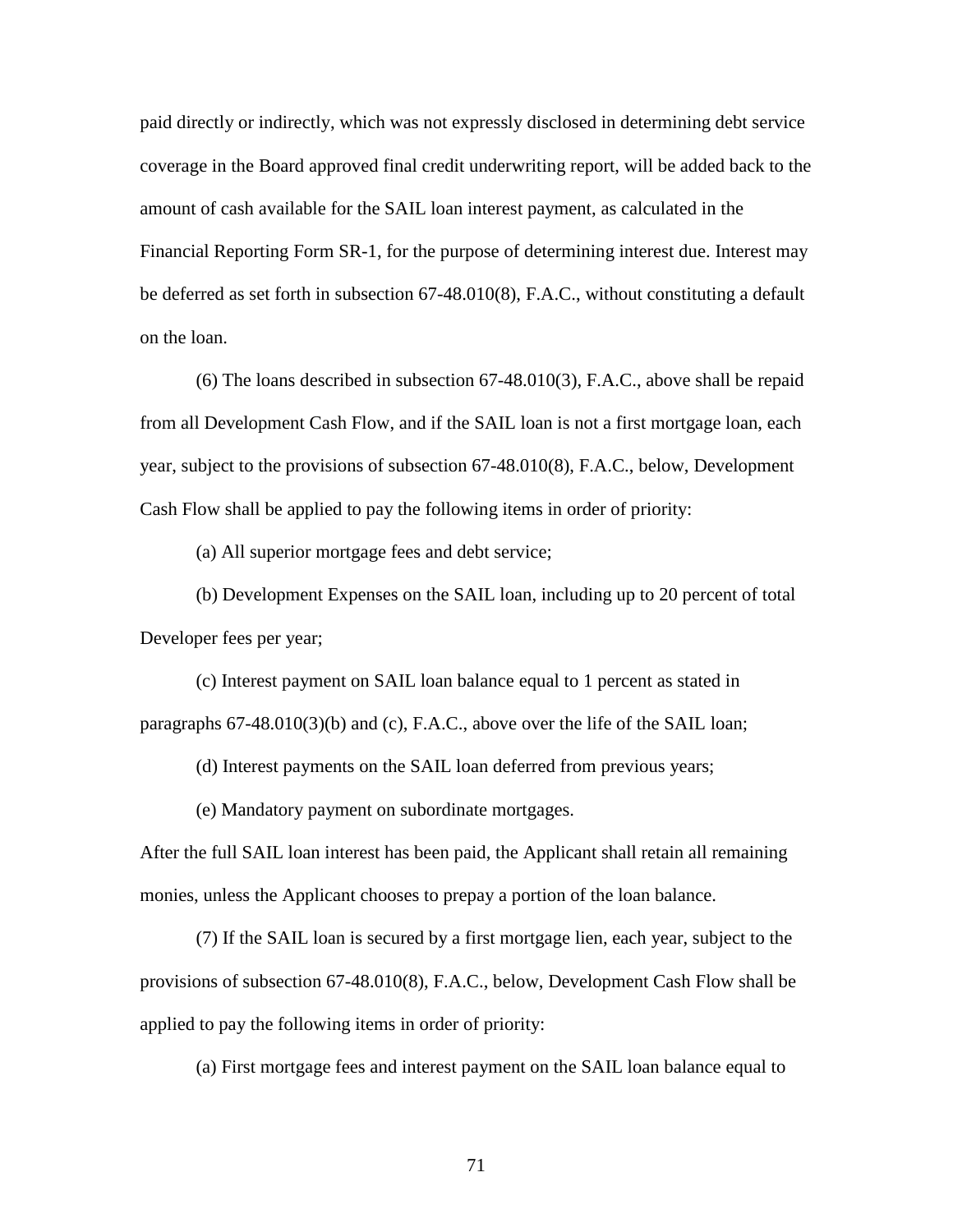the percentages stated in subsection 67-48.010(3), F.A.C., above over the life of the SAIL loan;

(b) Development Expenses on the SAIL loan including up to 20 percent of total Developer fees per year;

(c) Interest payments on the SAIL loan deferred from previous years;

(d) Mandatory payment on subordinate mortgages.

After the full SAIL loan interest has been paid, the Applicant shall retain all remaining monies, unless the Applicant chooses to prepay a portion of the loan balance.

(8) The determination of Development Cash Flow, determination of payment priorities, and payment of interest on SAIL loans shall occur annually. Any payments of accrued and unpaid interest due annually on SAIL loans shall be deferred to the extent that Development Cash Flow is insufficient to make said payments pursuant to the payment priority schedule established in this rule chapter. If Development Cash Flow is under-reported and such report causes a deferral of SAIL interest, such under-reporting shall constitute an event of default on the SAIL loan. A penalty of 5 percent of any required payment shall be assessed.

(a) By the date that is 151 Calendar Days after the Applicant's fiscal year end of each year of the SAIL loan term, the Applicant shall provide the Corporation's servicer with audited financial statements and a certification detailing the information needed to determine the annual payment to be made. However, this certification requirement will be waived until 151 Calendar Days after the Applicant's fiscal year end following the fiscal year within which the first unit is occupied. In the case where the SAIL Development contained occupied units at the time of acquisition, the initial submission will be due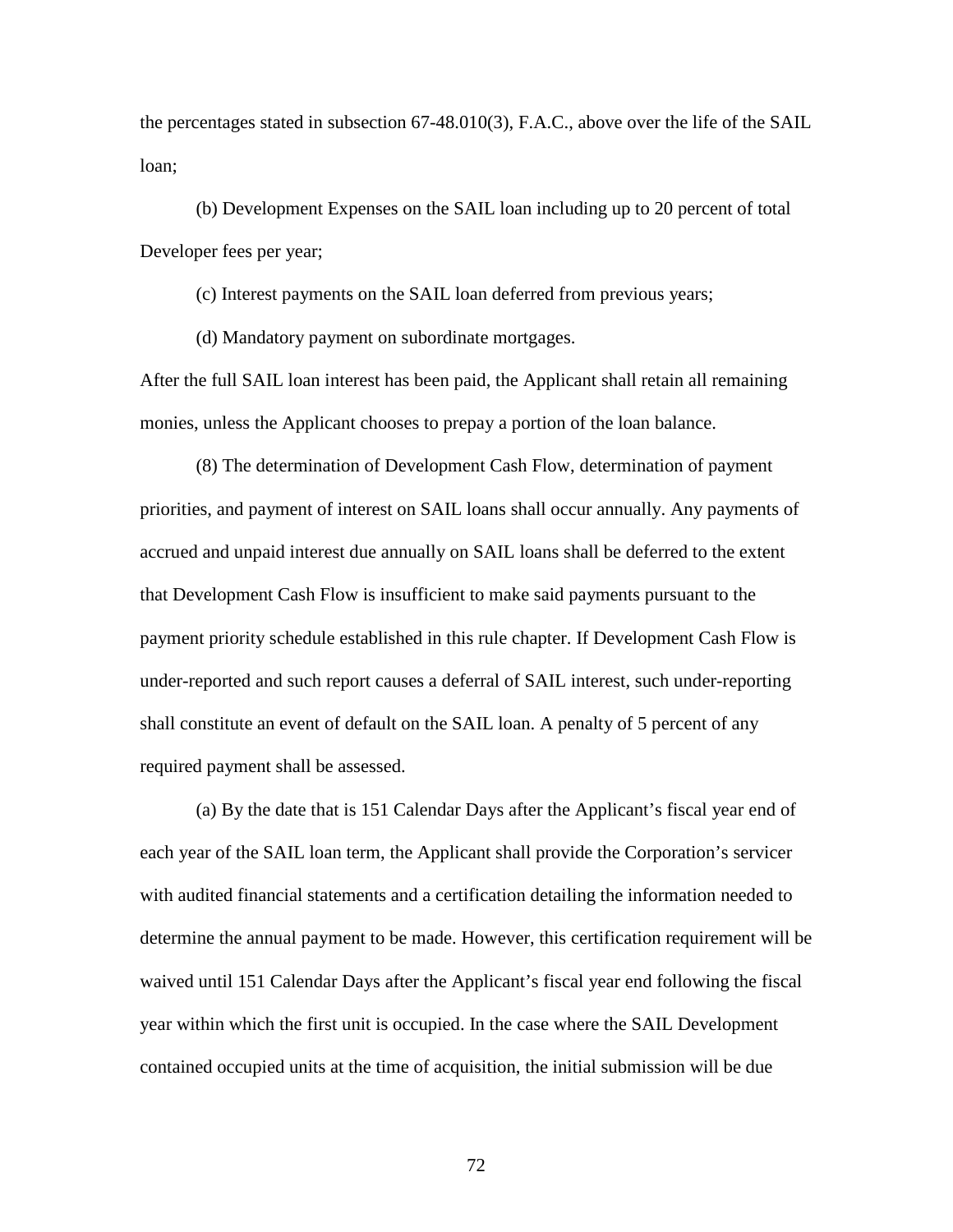following the fiscal year within which the 12 month anniversary of the SAIL loan closing is observed. The certification shall require submission of audited financial statements and the fully completed and executed annual reporting form, Financial Reporting Form SR-1. The SR-1 form, Rev. 01-11, which is incorporated by reference and available on the Corporation's Website under the 2011 Universal Application link labeled Related References and Links or from [http://www.flrules.org/Gateway/reference.asp?No=Ref-](https://www.flrules.org/Gateway/reference.asp?No=Ref-00481)[00481,](https://www.flrules.org/Gateway/reference.asp?No=Ref-00481) shall be submitted to the Corporation's servicer in both PDF format and in electronic form as a Microsoft Excel spreadsheet. The audited financial statements are to be prepared in accordance with accounting principles generally accepted in the United States of America and audited in accordance with auditing standards generally accepted in the United States of America for the 12 month fiscal year period just ended and shall include:

- 1. Comparative Balance Sheet with prior year and current year balances;
- 2. Statement of revenue and expenses;
- 3. Statement of changes in fund balances or equity;
- 4. Statement of cash flows; and
- 5. Notes to financial statements.

The financial statements referenced above should also be accompanied by a certification of the Applicant as to the accuracy of such financial statements. A late fee of \$500 will be assessed by the Corporation for failure to submit the required audited financial statements and certification by 151 Calendar Days after the Applicant's fiscal year end of each year of the SAIL loan term. If the Applicant has not submitted the required audited financial statements, the Corporation servicer shall deem the Development Cash Flow sufficient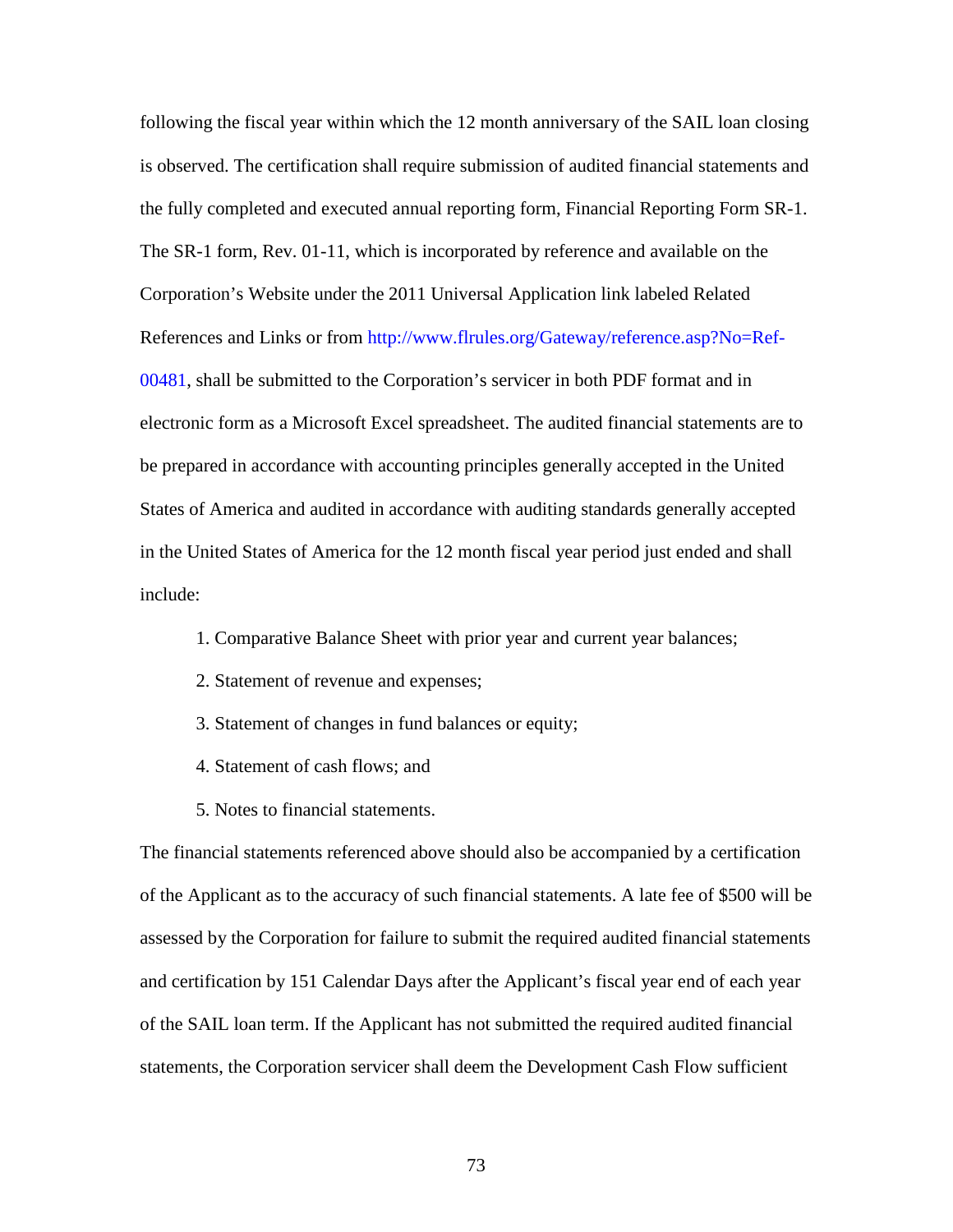and issue a billing for interest due on the SAIL loan for the Applicant's immediately preceding fiscal year by 212 Calendar Days after the Applicant's fiscal year end. After receipt of the audited financial statements, the Corporation servicer shall issue revised billing, if necessary. Failure to submit the required audited financial statements and certification by 151 Calendar Days after the Applicant's fiscal year end of each year of the SAIL loan term shall constitute an event of default on the SAIL loan. The Applicant shall furnish to the Corporation or its servicer, unaudited statements, certified by the Applicant's principal financial or accounting officer, covering such financial matters as the Corporation or its servicer may reasonably request, including without limitation, monthly statements with respect to the Development.

For SAIL loans applied for prior to February 22, 2001, the Corporation will extend the annual filing deadline for submission of the audited financial statements and certification detailing the information needed to determine the annual payment to be made, pursuant to subsection 67-48.010(8), F.A.C., to May 31 of each year of the SAIL loan term. The Corporation servicer shall issue a billing for interest due on the SAIL loan for the immediately preceding calendar year by July 31 of each calendar year of the SAIL loan. In addition, for SAIL loans applied for prior to December 23, 1996, so long as the executed loan agreements contain a provision to assess a late fee for failure to provide the audited financial statement and certification detailing the information needed to determine the annual payment due, such fee will be assessed by the Corporation as outlined above.

(b) The Corporation servicer shall issue a billing for interest due on the SAIL loan for the Applicant's immediately preceding fiscal year by 212 Calendar Days after the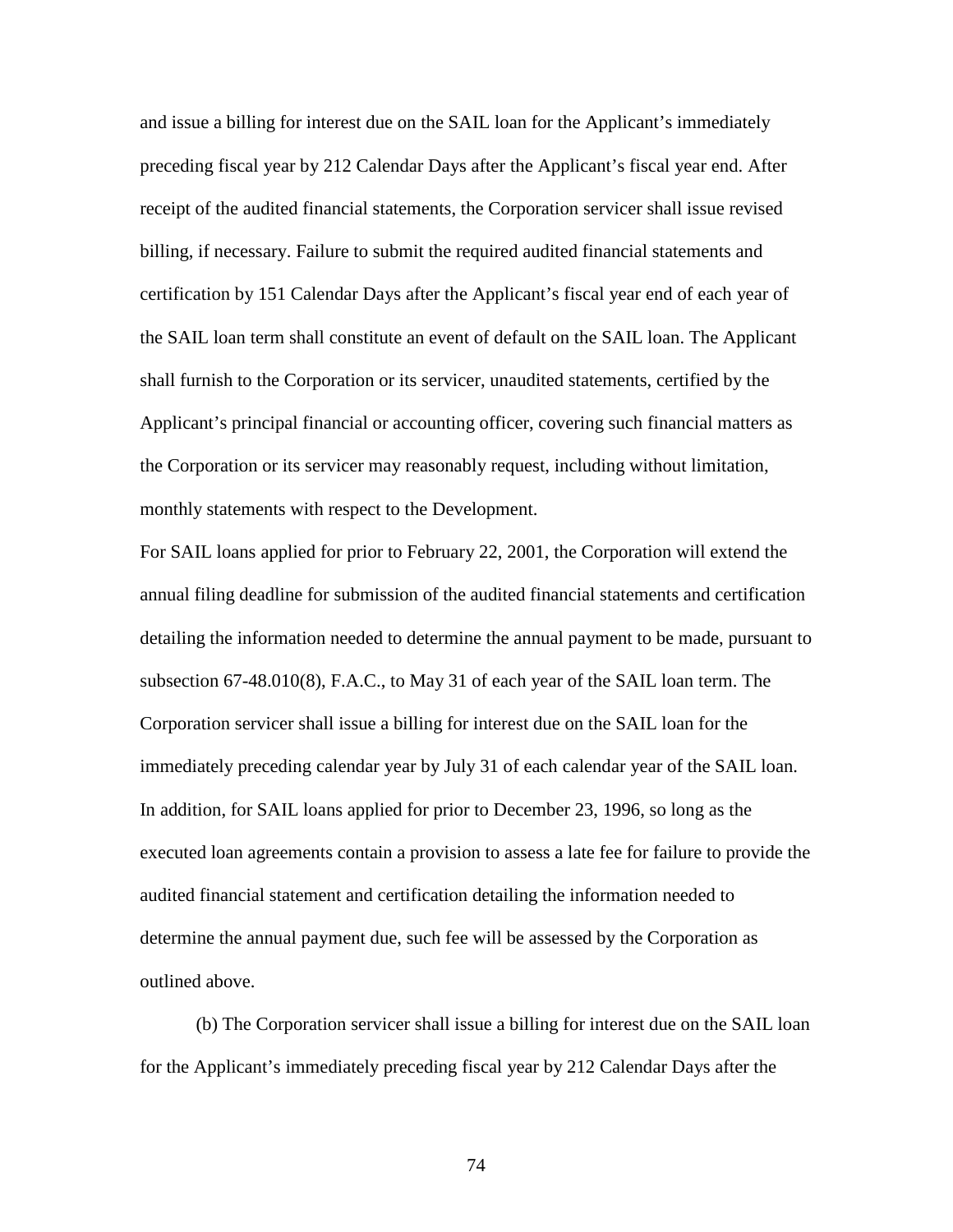Applicant's fiscal year end of each year of the SAIL loan term.

(c) The Applicant shall remit the interest due to the Corporation servicer no later than 243 Calendar Days after the Applicant's fiscal year end of each year of the SAIL loan term. The first payment of SAIL interest will be due no later than 243 Calendar Days after the Applicant's fiscal year end following the fiscal year within which the first unit is occupied. The first payment of interest shall include all interest for the period which begins accruing on the date of the first Draw and ends on the date of the Applicant's fiscal year end of the fiscal year during which the first unit is occupied.

(9) After maturity or acceleration, the Note shall bear interest at the Default Interest Rate from the due date until paid. Unless the Corporation has accelerated the SAIL loan, the Applicant shall pay the Corporation a late charge of 5 percent of any required payment that is not received by the Corporation within 15 days of the due date.

(10) The final billing for the purpose of payoff of the SAIL loan shall also include a billing for compliance fees to cover monitoring of SAIL Program requirements beyond the maturity date of the Note. Such fees shall be computed by determining the present value of the annual compliance monitoring fee and multiplying that by the number of years for which the Development will have a set-aside for Very Low-Income persons or households beyond the repayment date. The present value discount rate shall be 2 percent per annum. Such amount shall be reduced by the amount of any compliance monitoring fees for other programs collected by the Corporation for the Development provided:

(a) The compliance monitoring fee covers some or all of the period following the anticipated SAIL loan repayment date; and

(b) The Development has substantially equivalent set-asides for Very Low-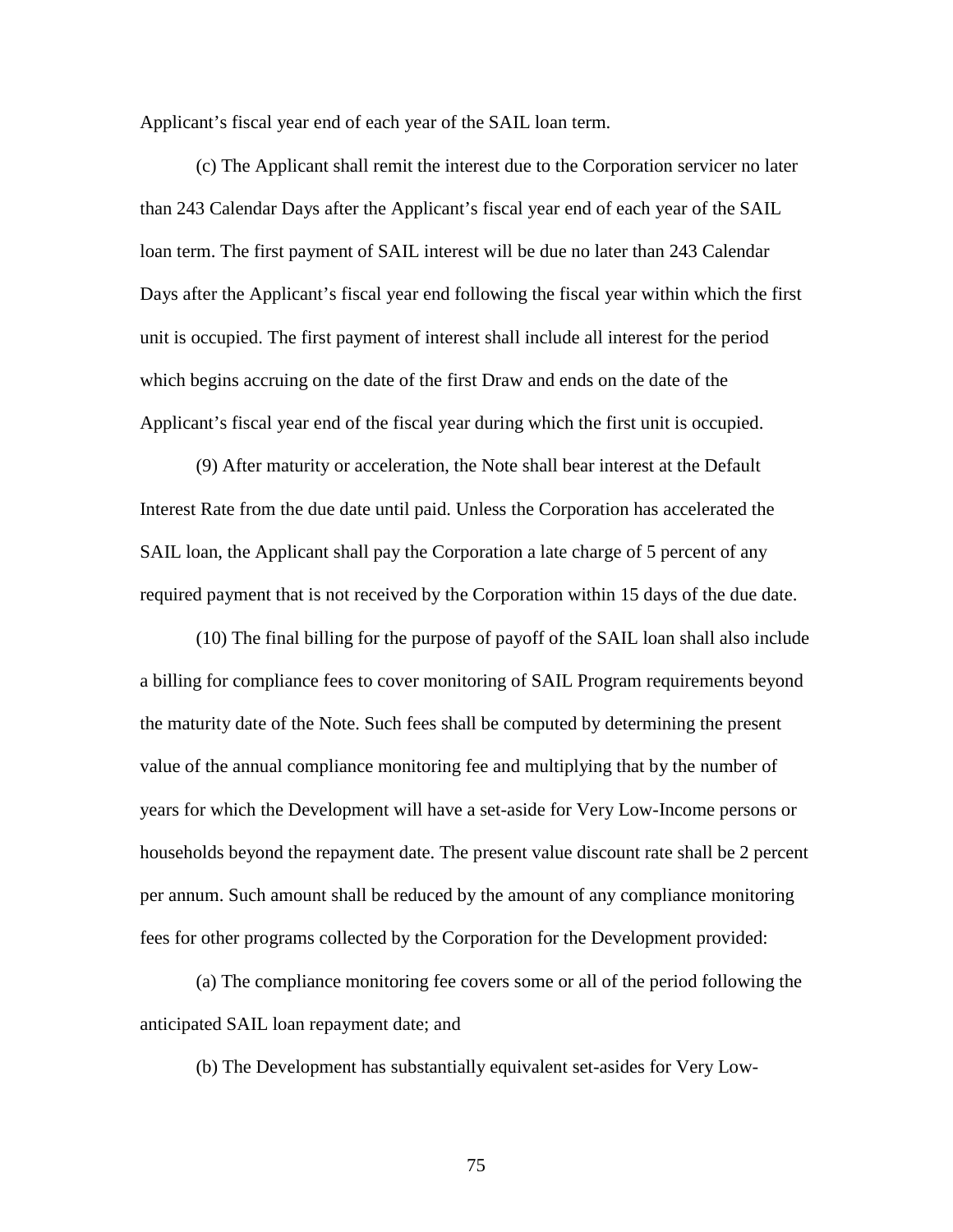Income persons or households mandated through another Corporation program for which the compliance monitoring fee was collected.

(11) The SAIL loans shall be serviced either directly by the Corporation or by the servicer on behalf of the Corporation.

(12) The Corporation shall monitor compliance of all terms and conditions of the SAIL loan and shall require that certain terms and conditions be embodied in the Land Use Restriction Agreement and recorded in the public records of the county wherein the Development is located. Violation of any material term or condition of the documents evidencing or securing the SAIL loan shall constitute a default during the term of the SAIL loan. The Corporation shall take appropriate legal action to effect compliance if a violation of any material term or condition relative to the set-asides of units for Very Low-Income persons or households is discovered during the course of compliance monitoring or by any other means.

(13) The Corporation shall require adequate insurance to be maintained on the Development as determined by the first mortgage lender or the Corporation's servicer, but which shall, in any case, include fire, hazard and other insurance sufficient to meet the standards established in Part V, Section 106 of the Fannie Mae DUS Guide, effective August 16, 2007, which is adopted and incorporated herein by reference and available on the Corporation's Website under the 2011 Universal Application link labeled Related References and Links or from [http://www.flrules.org/Gateway/reference.asp?No=Ref-](https://www.flrules.org/Gateway/reference.asp?No=Ref-00495)[00495.](https://www.flrules.org/Gateway/reference.asp?No=Ref-00495)

(14) The SAIL loan term shall be for a period of not more than 15 years. However, if both a SAIL loan and federal Housing Credits are to be used to assist a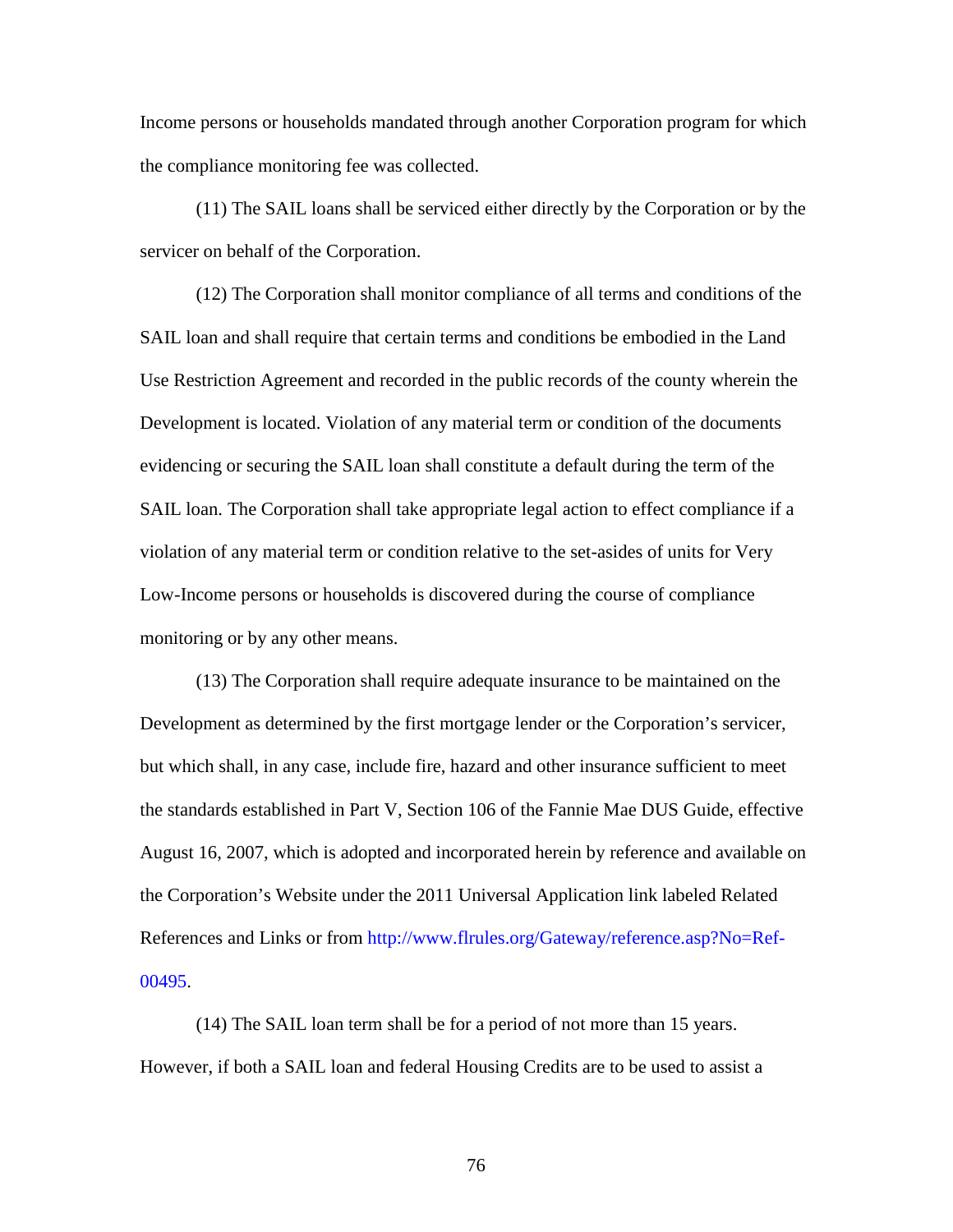Development, the Corporation may set the SAIL loan term for a period commensurate with the investment requirements associated with the Housing Credit syndication. The term of the loan may also exceed 15 years if the lien of the Corporation's encumbrance is subordinate to the lien of another mortgagee, in which case the term may be made coterminous with the longest term of the superior loan.

(15) After accepting a preliminary commitment, the Applicant shall not refinance, increase the principal amount, or alter any terms or conditions of any mortgage superior or inferior to the SAIL mortgage without prior approval of the Corporation's Board of Directors. However, an Applicant may reduce the interest rate on any superior or inferior mortgage loan without the Board's permission, provided that no other terms of the loan are changed. The Corporation must be notified in writing of any such change. Following construction completion, the Board shall deny requests to increase the amount of any superior mortgage, unless the criteria outlined in subsection 67-48.0105(5), F.A.C., are met, the original combined loan to value ratio for the superior mortgage and the SAIL mortgage is maintained or improved, and a proportionate amount of the increase in the superior mortgage is used to reduce the outstanding SAIL loan balance. To calculate the proportionate amount of the increase in the superior mortgage which must be paid toward the reduction of the SAIL loan balance, the following calculation shall be used: divide the amount of the original SAIL mortgage by the combined amount of the original SAIL mortgage and the original superior mortgage; then multiply the quotient by the amount of the increase in the superior mortgage from the current balance after deducting refinancing costs. For example, if the amount of the original SAIL mortgage is \$2,000,000, the original superior mortgage is \$4,000,000, with a current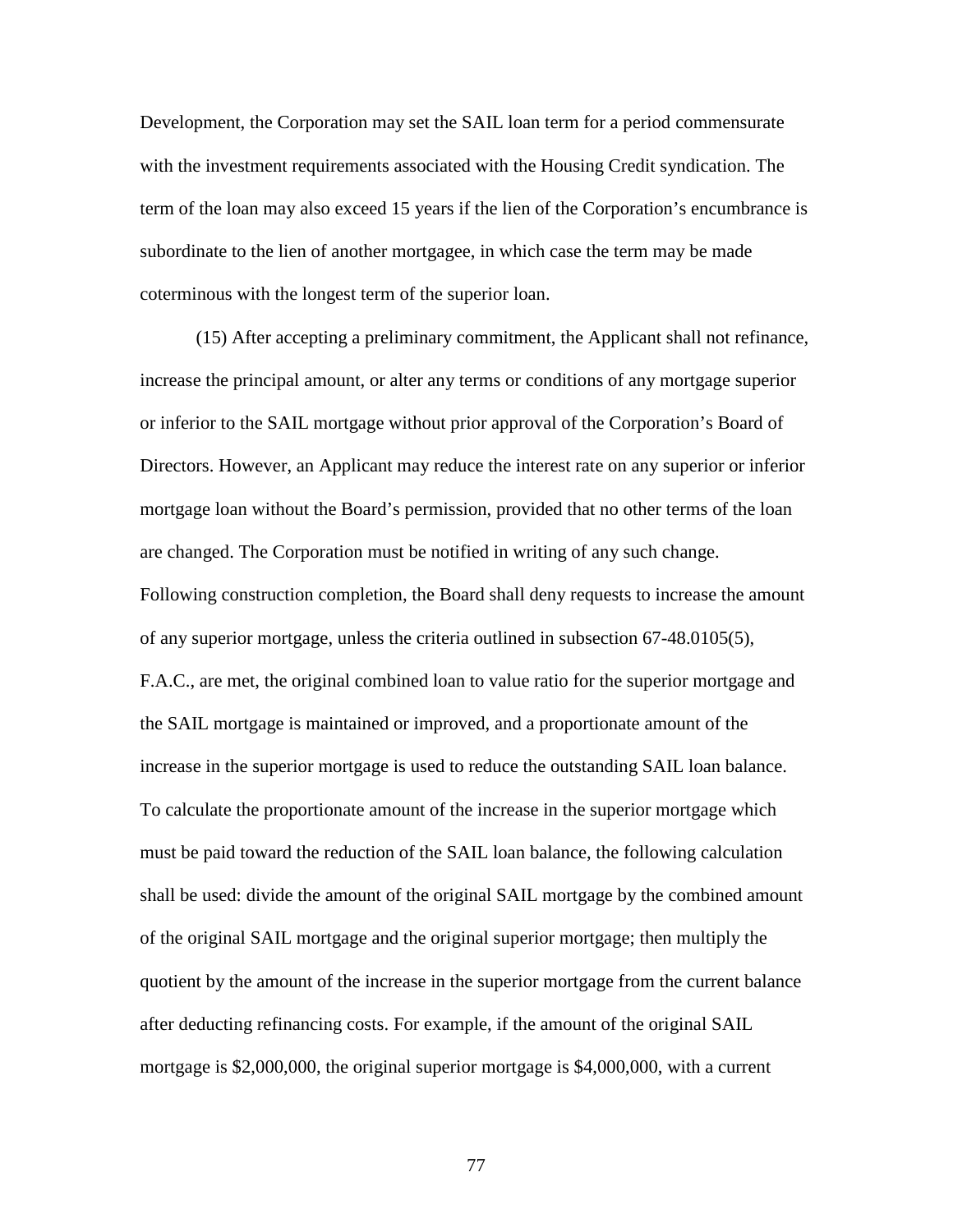balance of \$3,000,000, a proposed new superior mortgage of \$5,000,000, and refinancing costs of \$200,000, then the amount of the increase in the superior mortgage after deducting refinancing costs would be \$1,800,000, and the proportionate amount of the increase in the superior mortgage which must be paid toward the reduction of the SAIL loan balance would be \$594,000. This \$594,000 would be applied first to accrued interest and then to principal.

(16) All SAIL loans shall be in conformance with applicable federal and state statutes, including the Fair Housing Act as implemented by 24 CFR Part 100, which is adopted and incorporated herein by reference, and Titles II and III of the Americans with Disabilities Act of 1990 as implemented by 28 CFR Part 35, which is adopted and incorporated herein by reference. These provisions are available on the Corporation's Website under the 2011 Universal Application link labeled Related References and Links or from [http://www.flrules.org/Gateway/reference.asp?No=Ref-00478](https://www.flrules.org/Gateway/reference.asp?No=Ref-00478) and [http://www.flrules.org/Gateway/reference.asp?No=Ref-00502.](https://www.flrules.org/Gateway/reference.asp?No=Ref-00502) The Corporation shall allow units dedicated to occupancy by the Elderly in a Development designed for occupancy by elderly households pursuant to authorization by HUD under the Fair Housing Amendments of 1988 as implemented by 24 CFR Part 100.

(17) Rent controls shall not be allowed on any Development except (i) as required in conjunction with the issuance of tax-exempt bonds or federal Housing Credits and (ii) when the Sponsor has committed to set aside units for ELI Persons, in which case rents for such units shall be restricted at the level applicable for federal Housing Credits.

(18) The documents creating, evidencing or securing each SAIL loan must provide that any violation of the terms and conditions described in Rule Chapter 67-48,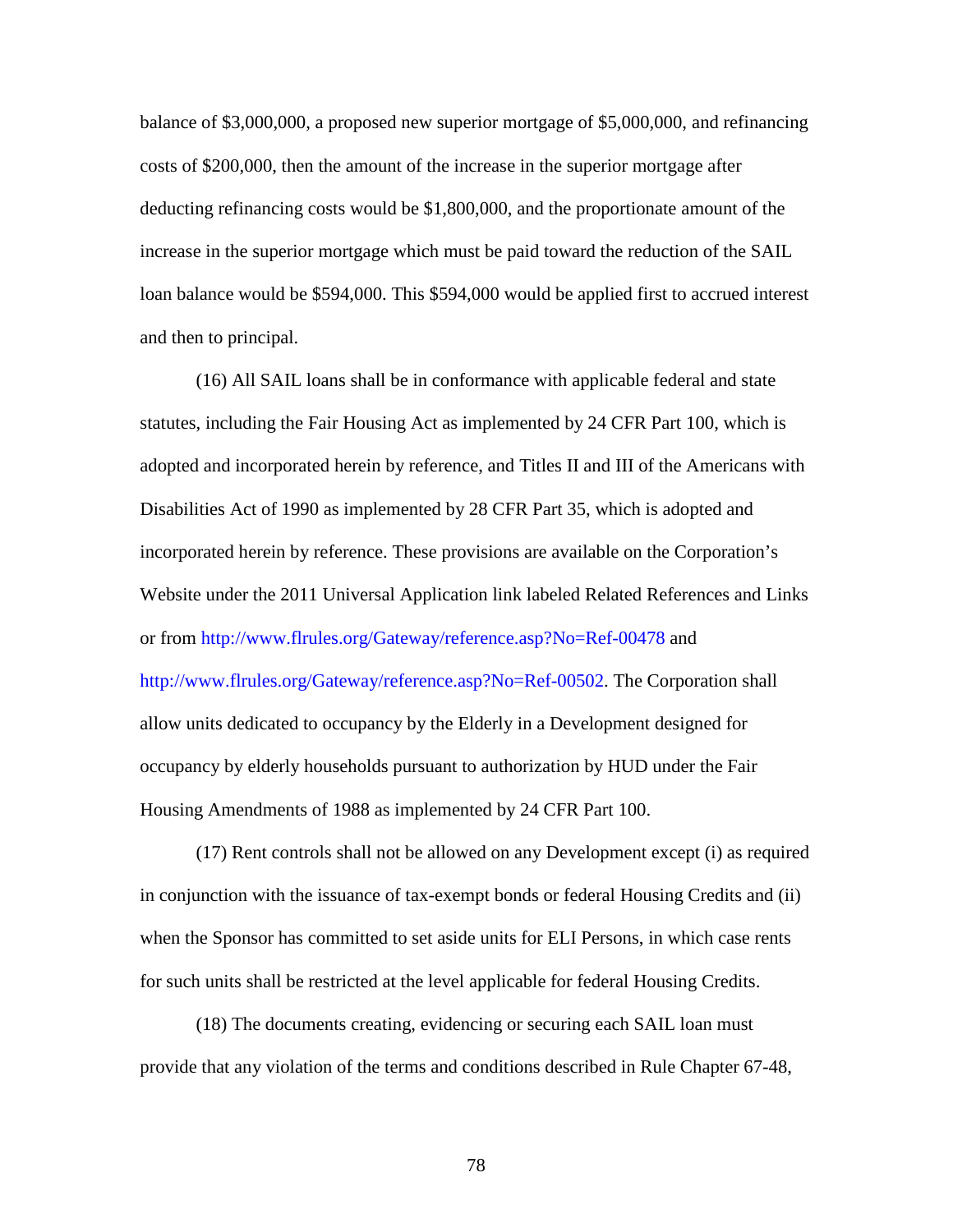F.A.C., constitutes a default under the SAIL loan documents allowing the Corporation to accelerate its loan and to seek foreclosure as well as any other remedies legally available to it.

(19) A failure to pay any principal or interest due under the terms of this section shall constitute a default on the SAIL loan.

(20) If, after a four-month rent-up period commencing after issuance of the last certificate of occupancy on the units, an Applicant is unable to meet the agreed-upon demographic commitment for Elderly, Homeless, Farmworker or Commercial Fishing Worker, the Applicant may request to rent such units to Very Low-Income persons or households without demographic restriction.

(a) The written request must provide documentation of marketing efforts implemented over the past four-month period which demonstrate the inclusion of sources of potential residents, advertising to be used, other means of encouraging residents to rent at the Development, and priority to the original targeted group of residents. If the Corporation determines that prior marketing efforts were insufficient, a revised plan which is satisfactory to the Corporation must be submitted and implemented for a fourmonth period prior to reconsideration.

(b) The Board will require Applicants to provide additional amenities or resident programs suitable for the proposed resident population.

(c) The Board will require Applicants with 0 percent loans, as described in paragraphs 67-48.010(3)(a) and (b), F.A.C., to modify loan documents to conform to the terms and conditions of 1 percent loans, as described in paragraphs 67-48.010(3)(b) and (c), F.A.C., or to accelerate payments of SAIL loan principal or interest.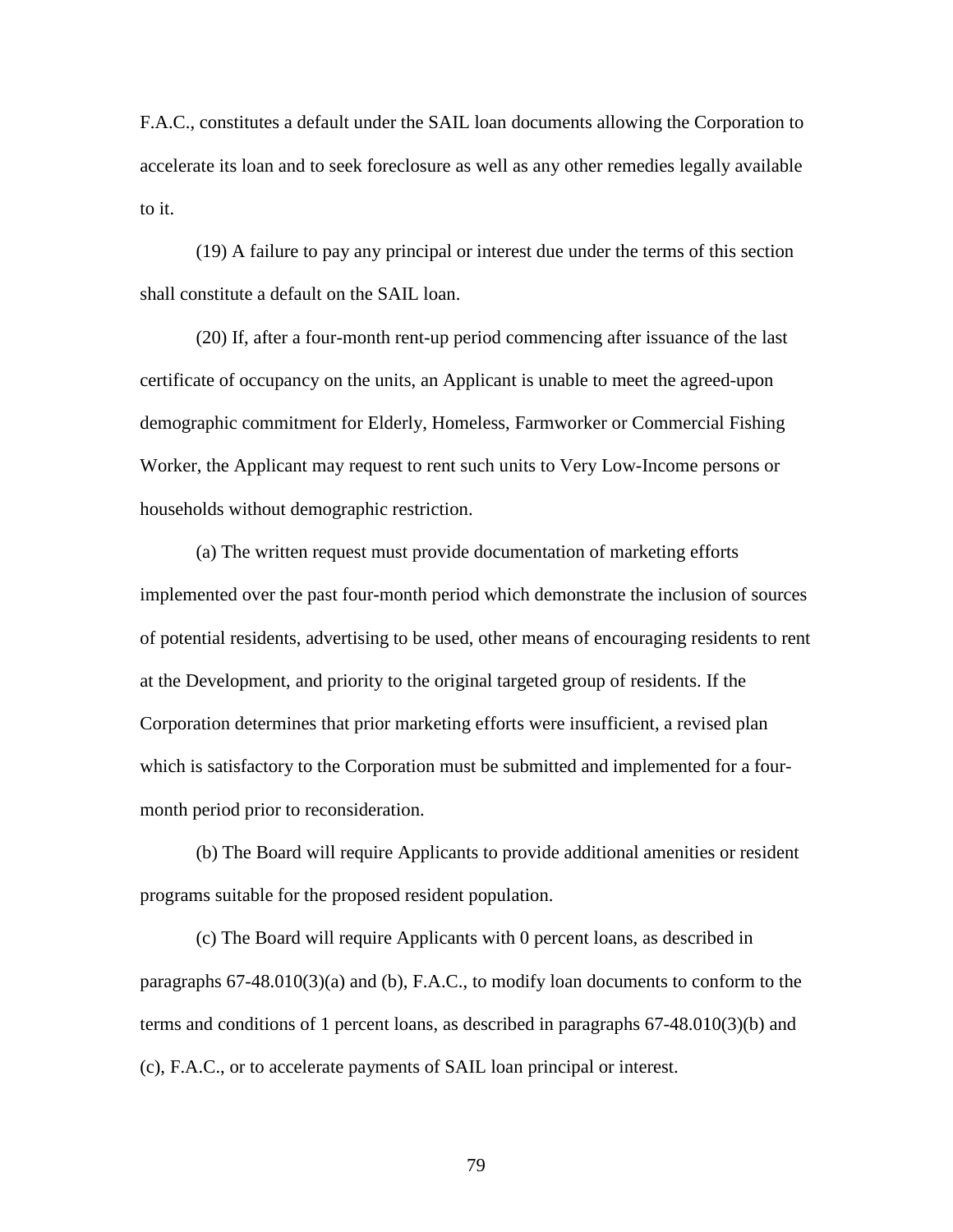(21) The Applicant shall provide to the Corporation an annual budget of income and expenses for the Development, certified as accurate by an officer of the Development, no later than 30 days prior to the beginning of the Development's fiscal year.

(22) Failure to provide the Corporation and its servicer with the Form SR-1 detailing the information needed to determine the annual payment to be made pursuant to this rule chapter shall constitute a default on the SAIL loan.

(23) For SAIL loans applied for prior to March 17, 2002, at the borrower's request, the Corporation will include up to 20 percent of total Developer fees per year as a Development Expense when calculating the interest due on the SAIL loan for the 2003 calendar year for the billing issued in 2004 pursuant to paragraph 67-48.010(8)(b), F.A.C., and for the billing for interest due each calendar year thereafter. Development Expense will not include Developer fees for determination of payment of interest on SAIL loans applied for prior to March 17, 2002 for the 2002 calendar year or any previous calendar year. For purposes in this paragraph, Development Expense has the same meaning as Project Expense and Eligible Project Expense as those terms are used in SAIL loans applied for prior to March 17, 2002.

(24) The Compliance Period for a SAIL Development shall be, at a minimum, a period of 12 years from the date the first residential unit is occupied. For SAIL Developments that contain occupied units at the time of closing, the Compliance Period shall begin not later than the termination of the last lease executed prior to closing of the SAIL loan.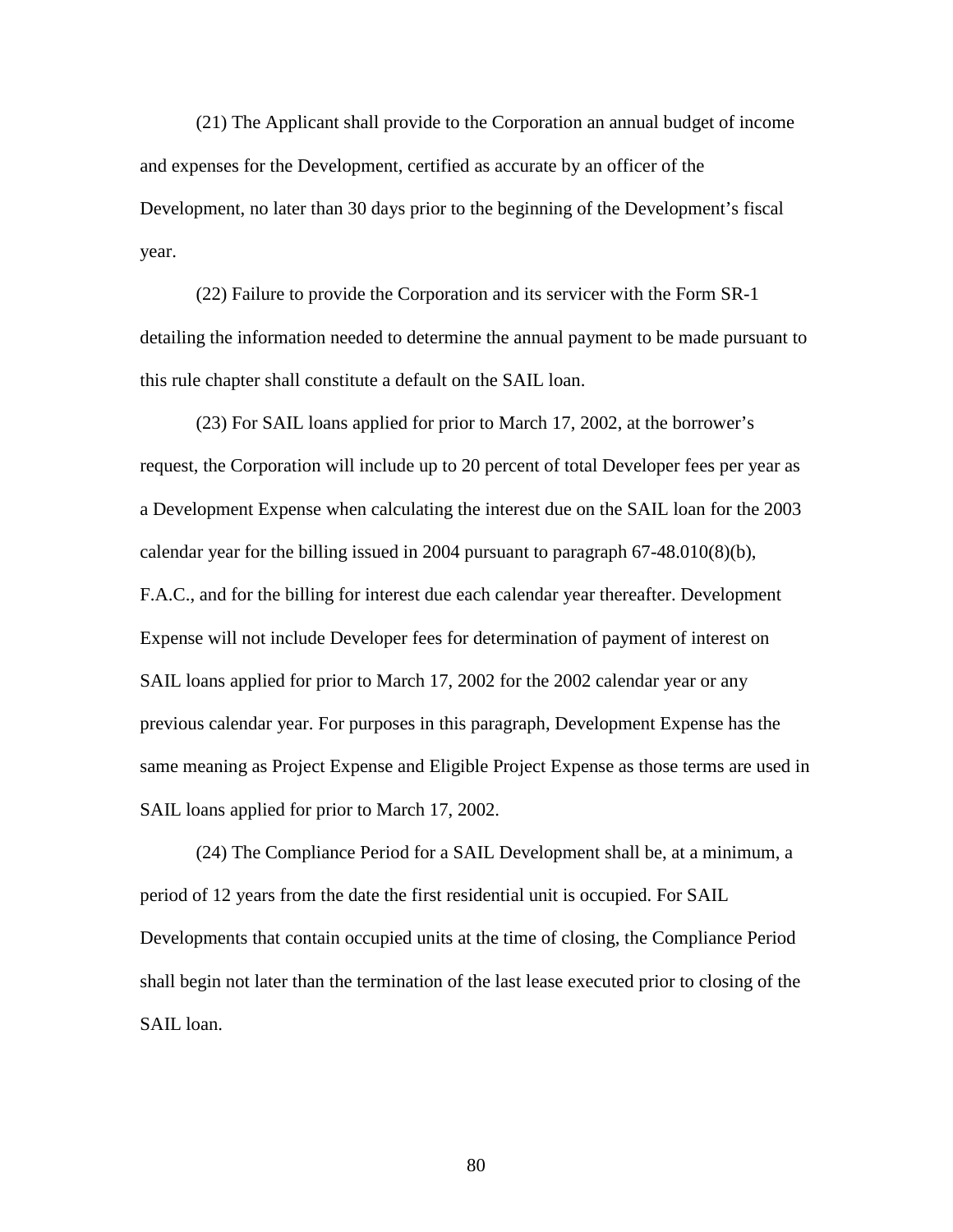(25) Unless and until a guarantor's obligations for a SAIL loan are terminated as approved in writing by the Corporation or its servicer, each guarantor shall furnish to the Corporation or its servicer financial statements as provided in paragraphs (a) through (c) below as the Corporation or its servicer may reasonably request.

(a) The audited financial statements are to be prepared in accordance with accounting principles generally accepted in the United States of America and audited in accordance with auditing standards generally accepted in the United States of America for the 12 month fiscal year period just ended and shall include:

1. Comparative Balance Sheet with prior year and current year balances;

- 2. Statement of revenue and expenses;
- 3. Statement of changes in fund balances or equity;
- 4. Statement of cash flows; and
- 5. Notes to financial statements.

The financial statements referenced above should also be accompanied by a certification of the guarantor(s) as to the accuracy of such financial statements; or

(b) If an audited financial statement has not been prepared, a federal income tax return filed for the most recently completed year; or

(c) For individual guarantors, if an audited financial statement is not available a financial statement certified as true and complete without qualification by such guarantor and a copy of the most recently filed individual federal income tax return.

Rulemaking Authority 420.507 FS. Law Implemented 420.5087 FS. History–New 7-22- 96, Amended 12-23-96, 7-10-97, 1-6-98, Formerly 9I-48.010, Amended 11-9-98, 2-24- 00, 2-22-01, 3-17-02, 4-6-03, 3-21-04, 2-7-05, 1-29-06, 4-1-07, 3-30-08, 8-6-09, \_\_\_.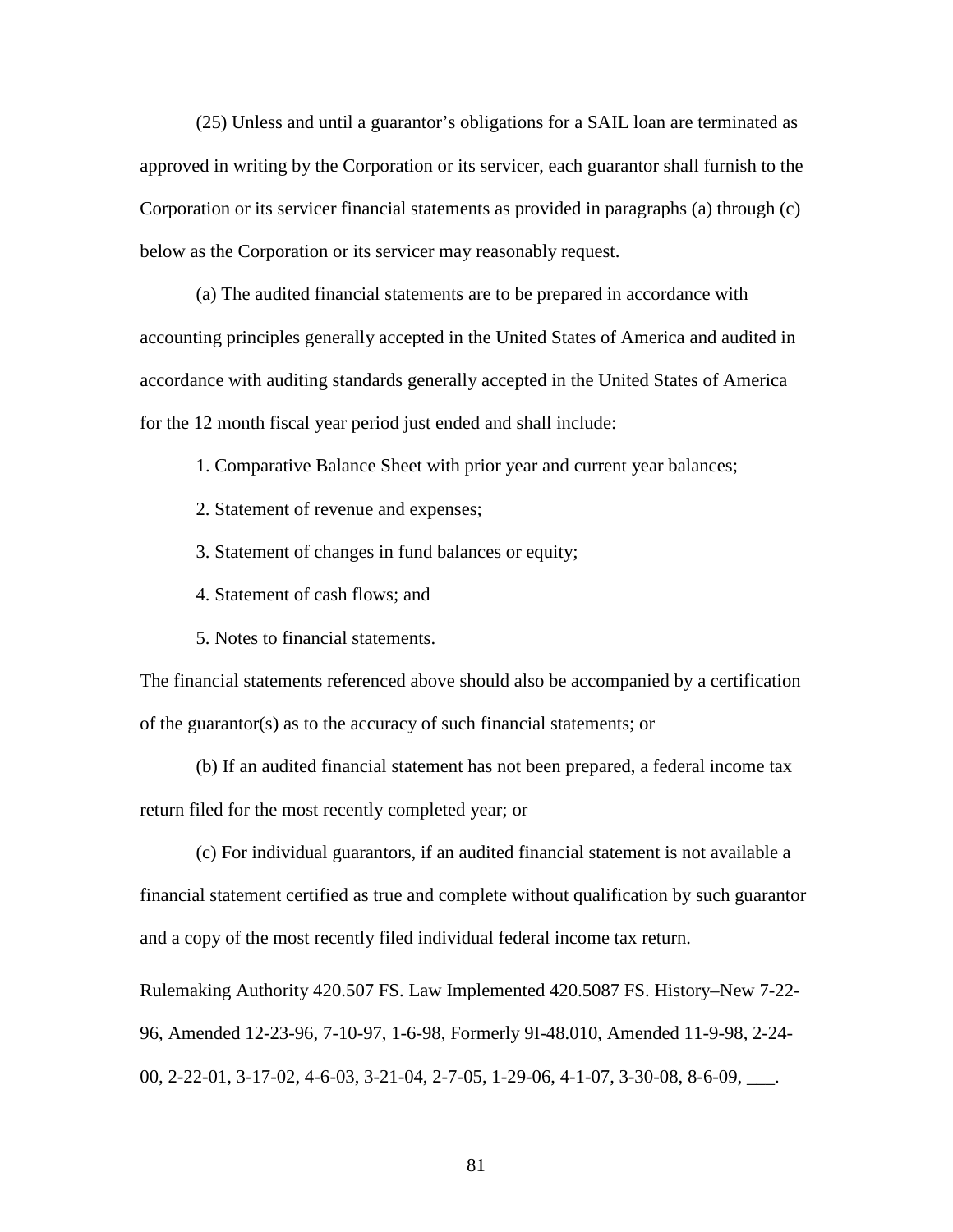#### **67-48.0105 Sale, Transfer or Refinancing of a SAIL Development.**

(1) Any sale, conveyance, assignment, or other transfer of interest or the grant of a security interest in all or any part of the title to the Development other than a superior mortgage shall be subject to the Corporation's prior written approval. The Board shall consider the facts and circumstances of each Applicant's request and any credit underwriting report, if available, prior to determining whether to grant such request.

(2) The SAIL loan shall be assumable upon sale or transfer of the Development if the following conditions are met:

(a) The proposed transferee meets all specific Applicant identity criteria which were required as conditions of the original loan;

(b) The proposed transferee agrees to maintain all set-asides and other requirements of the SAIL loan for the period originally specified or longer; and

(c) The proposed transferee and release of transferor receives a favorable recommendation from the Credit Underwriter and approval by the Board of Directors of the Corporation.

All assumption requests must be submitted in writing to the Director of Special Assets and contain the specific details of the transfer and assumption. In addition to any related professional fees, the Corporation shall charge a non-refundable assumption fee as outlined in the Universal Application instructions.

(3) If the SAIL loan is not assumed since the buyer does not meet the criteria for assumption of the SAIL loan, the SAIL loan (principal and any outstanding interest) shall be repaid from the proceeds of the sale in the following order of priority:

(a) First mortgage debt service, first mortgage fees;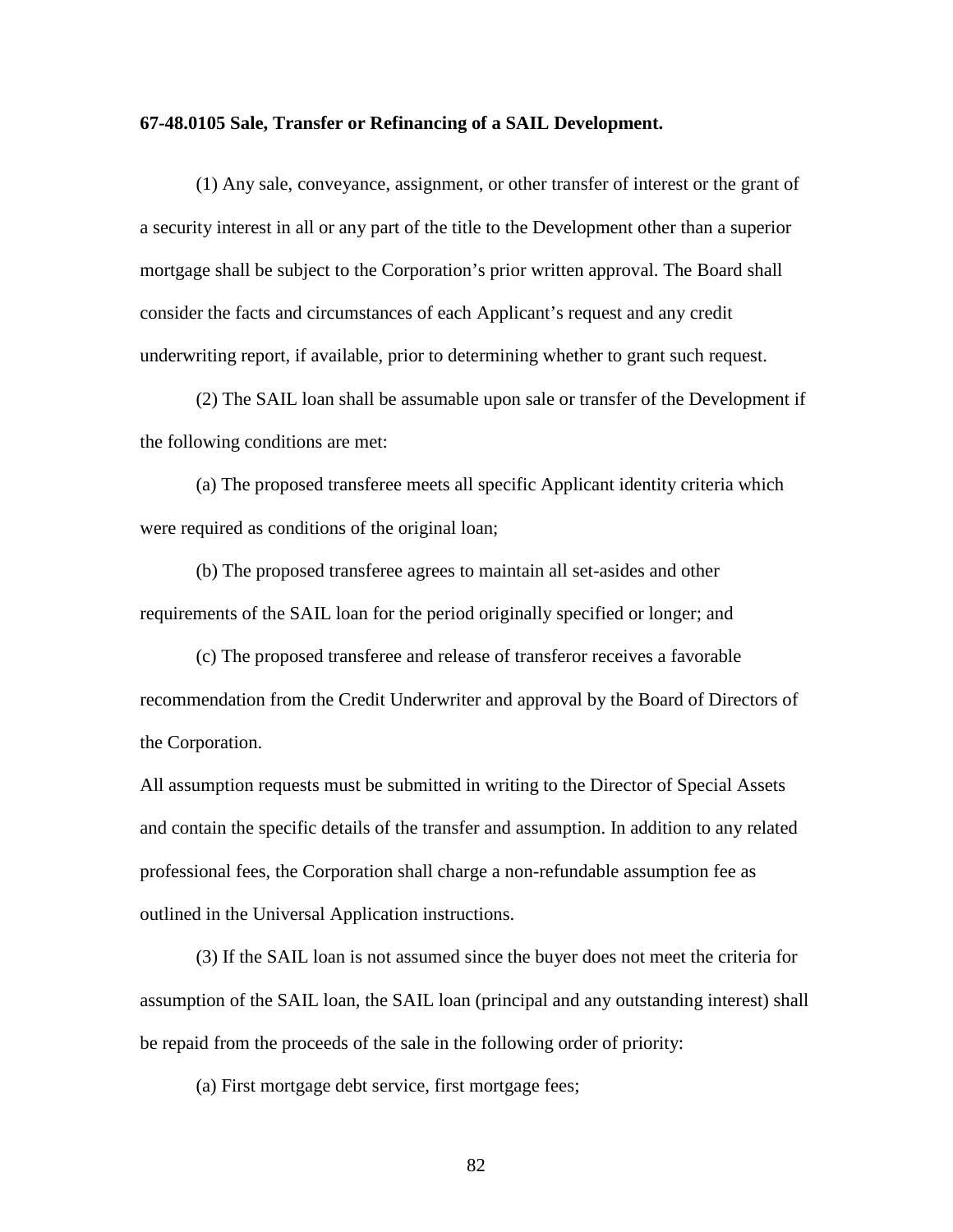(b) SAIL compliance and loan servicing fees;

(c) An amount equal to the present value of the compliance monitoring fee, as computed by the Corporation and its servicer, times the number of payment periods for which the Development will have a set-aside for Very Low-Income persons or households beyond the repayment date. The present value discount rate shall be 2 percent per annum. Such amount shall be reduced by the amount of any compliance monitoring fees collected by the Corporation for the Development, provided:

1. The compliance monitoring fee covers some or all of the period following the anticipated SAIL repayment date; and

2. The Development has substantially equivalent set-asides for Very Low-Income persons or households mandated through another program of the Corporation for which the compliance monitoring fee was collected.

(d) Unpaid principal balance of the SAIL loan;

(e) Any interest due on the SAIL loan;

(f) Expenses of the sale;

(g) If there will be insufficient funds available from the proposed sale of the Development to satisfy paragraphs  $(3)(a)-(f)$  above, the SAIL loan shall not be satisfied until the Corporation has received:

1. An appraisal prepared by an appraiser selected by the Corporation or the Credit Underwriter indicating that the purchase price for the Development is reasonable and consistent with existing market conditions;

2. A certification from the Applicant that the purchase price reported is the actual price paid for the Development and that no other consideration passed between the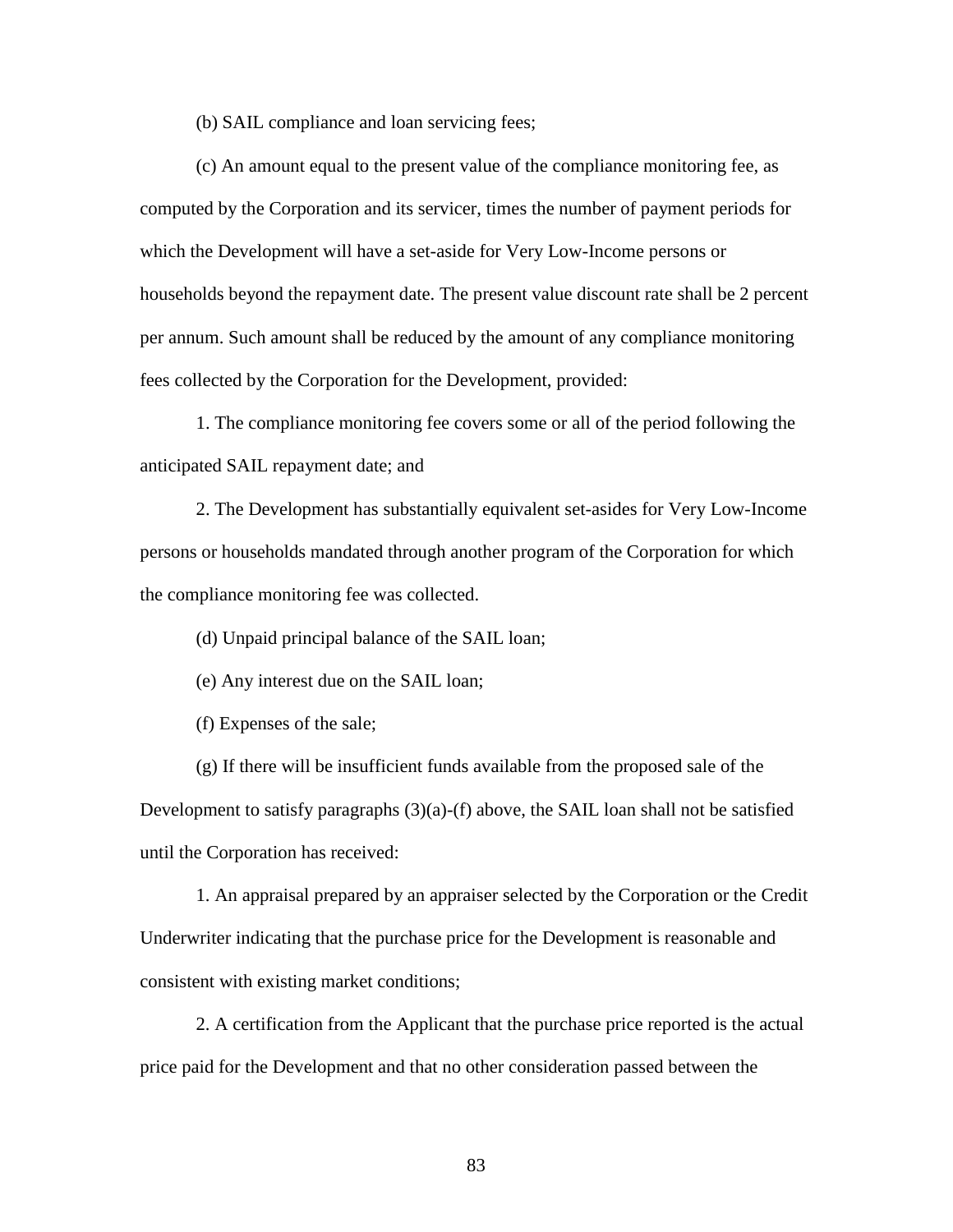parties and that the Development Cash Flow reported to the Corporation during the term of the SAIL loan was true and accurate;

3. A certification from the Applicant that there are no Development funds available to repay the SAIL loan, including any interest due, and the Applicant knows of no source from which funds could or would be forthcoming to pay the SAIL loan; and

4. A certification from the Applicant detailing the information needed to determine the final billing for SAIL loan interest. Such certification shall require submission of financial statements and other documents that may be required by the Corporation and its servicer.

(4) The Corporation may renegotiate and extend the loan in order to extend or retain the availability of housing for the target population. Such renegotiations shall be based upon:

(a) Performance of the Applicant during the SAIL loan term;

(b) Availability of similar housing stock for the target population in the area;

(c) Documentation and certification by the Applicant that funds are not available to repay the Note upon maturity;

(d) A plan for the repayment of the loan at the new maturity date;

(e) Assurance that the security interest of the Corporation will not be jeopardized by the new term(s); and

(f) Industry standard terms which may include amortizing loans requiring regularly scheduled payments of principal and interest.

All loan renegotiation requests, including requests for extension, must be submitted in writing to the Director of Special Assets and contain the specific details of the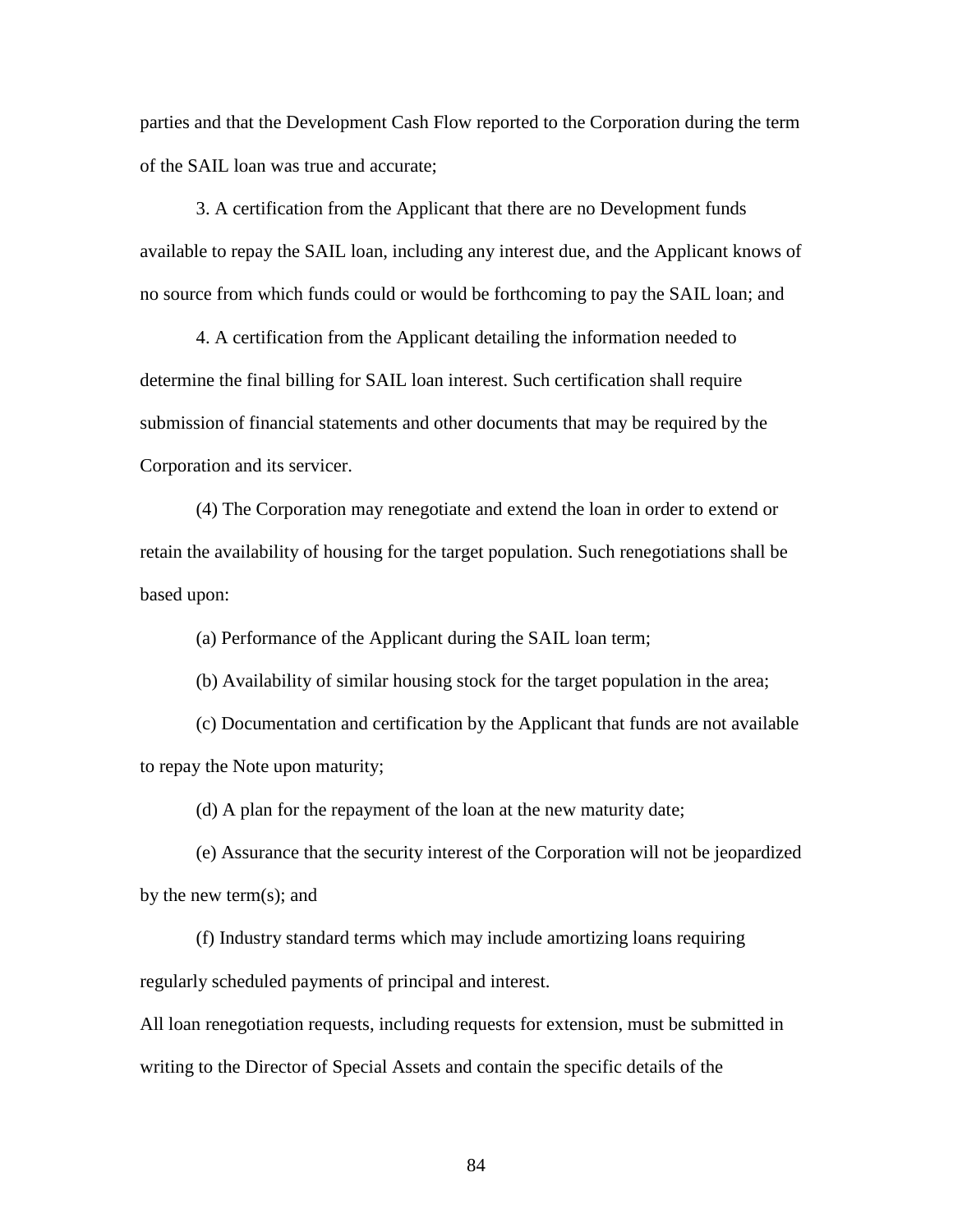renegotiation. In addition to any related professional fees, the Corporation shall charge a non-refundable renegotiation fee as outlined in the Universal Application instructions.

(5) The Board shall approve requests for mortgage loan refinancing only if Development Cash Flow is improved, the Development's economic viability is maintained, the security interest of the Corporation is not adversely affected, and the Credit Underwriter provides a positive recommendation.

(6) The Board shall deny requests for mortgage loan refinancing which require extension of the SAIL loan term or otherwise adversely affect the security interest of the Corporation, unless the criteria outlined in subsection 67-48.0105(5), F.A.C., are met, the Credit Underwriter recommends that the approval of such a request is crucial to the economic survival of the Development, or unless the Board determines that public policy will be better served by the extension as a result of the Applicant agreeing to further extend the Compliance Period or provide additional amenities or resident programs suitable for the resident population. Further, the Board shall limit any approved extension to a minimum term which makes the Development feasible and which does not exceed an industry standard term.

The Board shall deny requests to increase the amount of any superior mortgage, unless the criteria outlined in subsection 67-48.010(15), F.A.C., are met, the original combined loan to value ratio for the superior mortgage and the SAIL mortgage is maintained or improved, and a proportionate amount of the increase in the superior mortgage is used to reduce the outstanding SAIL loan balance.

Rulemaking Authority 420.507 FS. Law Implemented 420.5087 FS. History–New 12-23- 96, Amended 1-6-98, Formerly 9I-48.0105, Amended 11-9-98, Repromulgated 2-24-00,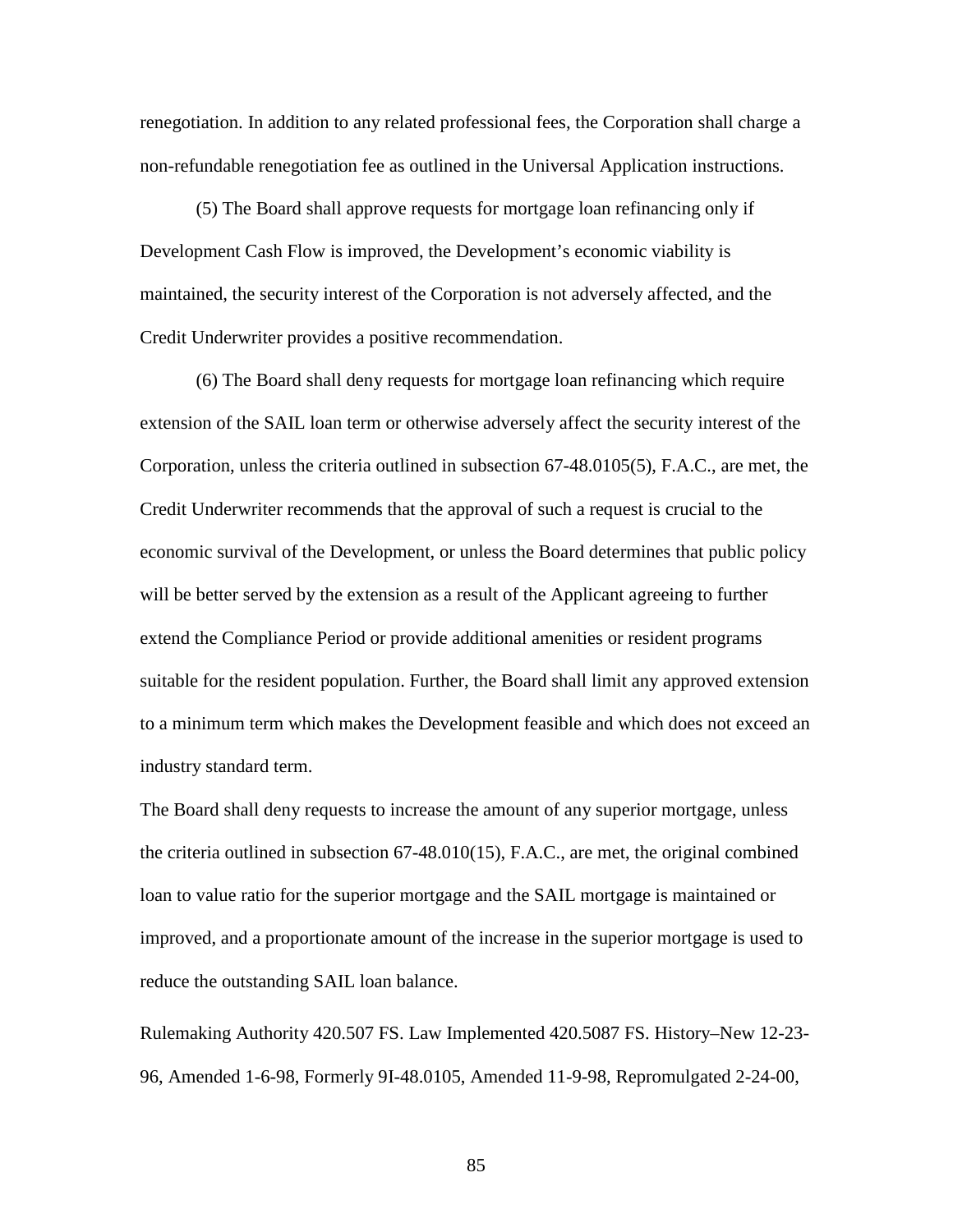Amended 2-22-01, 3-17-02, Repromulgated 4-6-03, Amended 3-21-04, Repromulgated 2-7-05, Amended 1-29-06, 4-1-07, Repromulgated 3-30-08, Amended 8-6-09, Repromulgated \_\_\_.

### **67-48.013 SAIL Construction Disbursements and Permanent Loan Servicing.**

(1) SAIL loan proceeds shall be disbursed during the construction phase in an amount per Draw which does not exceed the ratio of the SAIL loan to the Total Development Cost, unless approved by the Credit Underwriter.

(2) Ten (10) business days prior to each Draw, the Applicant shall supply the Corporation's servicer, as agent for the Corporation, with a written request executed by the Applicant for a Draw. The request shall set forth the amount to be paid and shall be accompanied by documentation specified by the Corporation's servicer including claims for labor and materials to date of the last inspection.

(3) The Corporation and its servicer shall review the request for a Draw, and the servicer shall provide the Corporation with approval of the request or an alternative recommendation, after the title insurer provides an endorsement to the policy of title insurance updating the policy to the date of the current Draw and increasing the insurance coverage to an amount equal to the sum of all prior Draws and the current Draw, without additional exceptions, except those specifically approved in writing by the Corporation.

(4) The Corporation shall disburse construction Draws through Automated Clearing House (ACH). The Applicant may request disbursement of construction Draws via a wire transfer. The Applicant will be charged a fee of \$10 for each wire transfer requested. This charge will be netted against the Draw amount.

(5) The Corporation shall elect to withhold any Draw or portion of any Draw,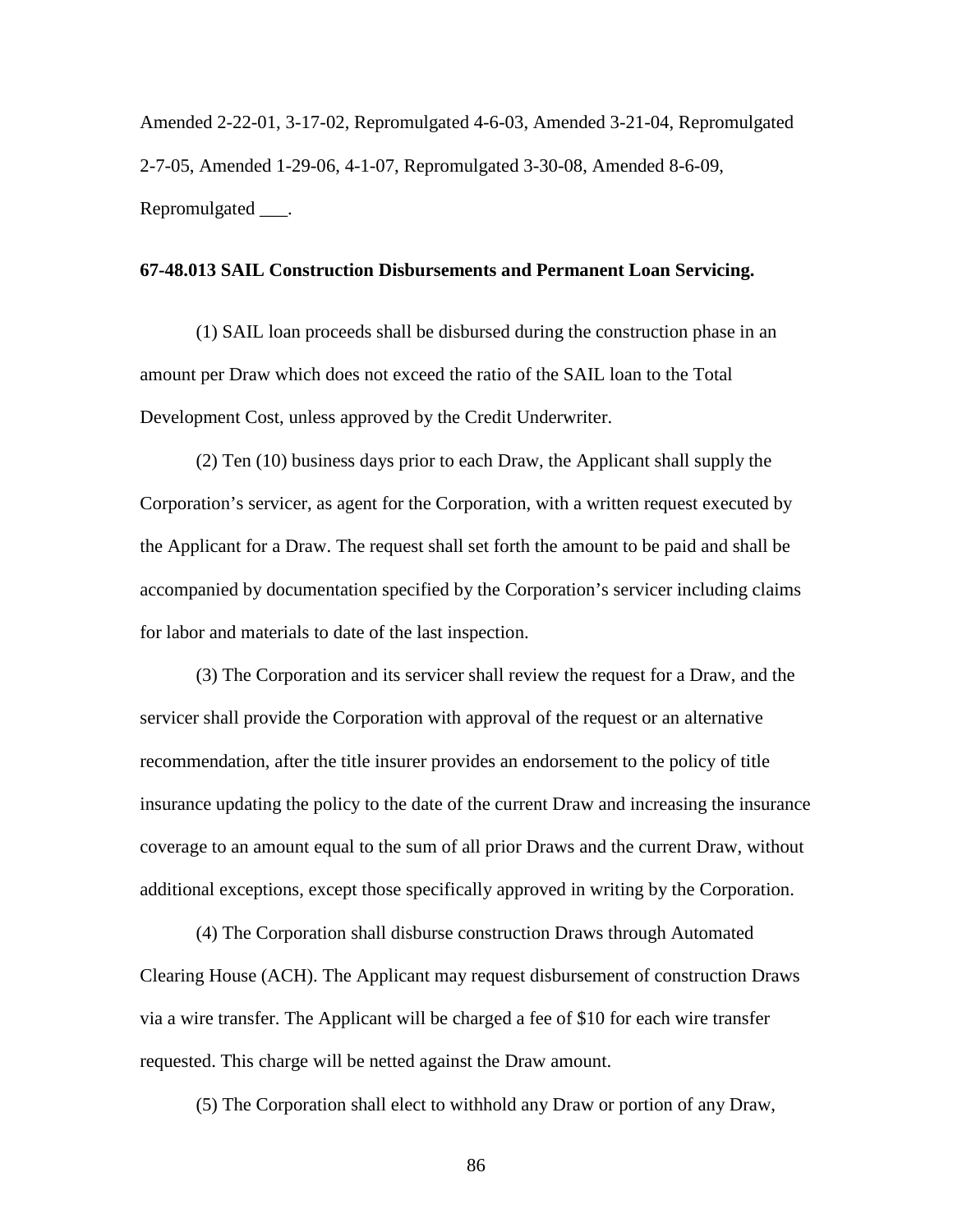notwithstanding any documentation submitted by the Applicant in connection with the request for a Draw, if

(a) The Corporation or the Corporation's servicer determines at any time that the actual cost budget or progress of construction differs from that as shown on the loan documents; or

(b) The percentage of progress of construction of the improvements differs from that shown on the request for a Draw.

(6) The servicer may request submission of revised construction budgets.

(7) Based on the Applicant's progress of construction, if the Corporation determines that further analysis by the Credit Underwriter is required prior to the release of the final Draw, the Applicant shall pay to the Credit Underwriter a fee based on an hourly rate determined pursuant to the contract between the Corporation and the Credit Underwriter.

(8) Retainage in the amount of 10 percent per Draw shall be held by the servicer during construction until the Development is 50 percent complete. At 50 percent completion, no additional retainage shall be held from the remaining Draws. Release of funds held by the Corporation's servicer as retainage shall occur pursuant to the SAIL loan agreement.

Rulemaking Authority 420.507 FS. Law Implemented 420.5087 FS. History–New 7-22- 96, Amended 12-23-96, 7-10-97, 1-6-98, Formerly 9I-48.013, Amended 11-9-98, 2-24- 00, 2-22-01, 3-17-02, Repromulgated 4-6-03, 3-21-04, 2-7-05, 1-29-06, Amended 4-1-07, Repromulgated 3-30-08, 8-6-09, \_\_\_.

# **67-48.014 HOME General Program Procedures and Restrictions.**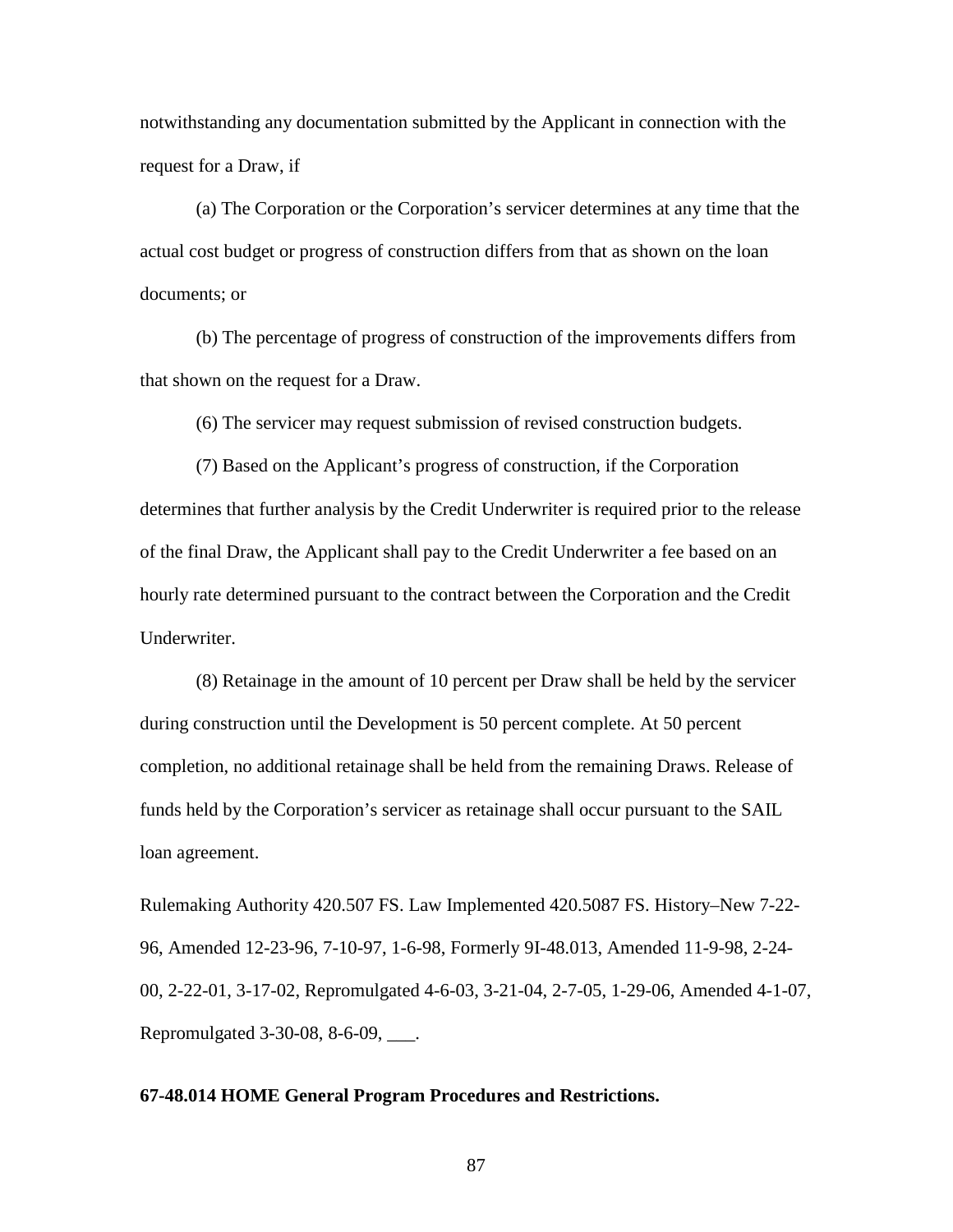(1) Unless otherwise provided in the Application instructions, the Corporation shall utilize up to 10 percent of the HOME allocation for administrative costs pursuant to 24 CFR Part 92.

(2) The Corporation shall utilize at least 15 percent of the HOME allocation for CHDOs pursuant to 24 CFR Part 92. In order to apply under the CHDO set-aside, the CHDO must have at least 51 percent ownership interest in the Development held by the General Partner entity and meet all other CHDO requirements as defined by HUD in 24 CFR Part 92 and other Corporation requirements identified in the CHDO Checklist. The CHDO Checklist is adopted and incorporated herein by reference, effective 10-17-06, and is available on the Corporation's Website under the 2011 Universal Application link labeled Related References and Links or from

<http://www.flrules.org/Gateway/reference.asp?No=Ref-00456>

or by contacting the HOME-Rental Program at 227 North Bronough Street, Suite 5000, Tallahassee, Florida 32301-1329.

(3) Within the rental cycle administered pursuant to Rule Chapter 67-48, F.A.C., the Corporation will distribute funds as provided in the Universal Application instructions, through a competitive request for proposal (RFP) process, or both.

(4) The maximum per-unit subsidy amount of HOME funds that the Corporation shall invest on a per-unit basis in affordable housing shall not exceed the per-unit dollar limits established by the Corporation as identified in the current Application instructions and included on the HOME Rental FHFC Subsidy Limits chart, which is adopted and incorporated by reference, effective 7-9-09. A copy of such chart is available on the Corporation's Website under the 2011 Universal Application link labeled Related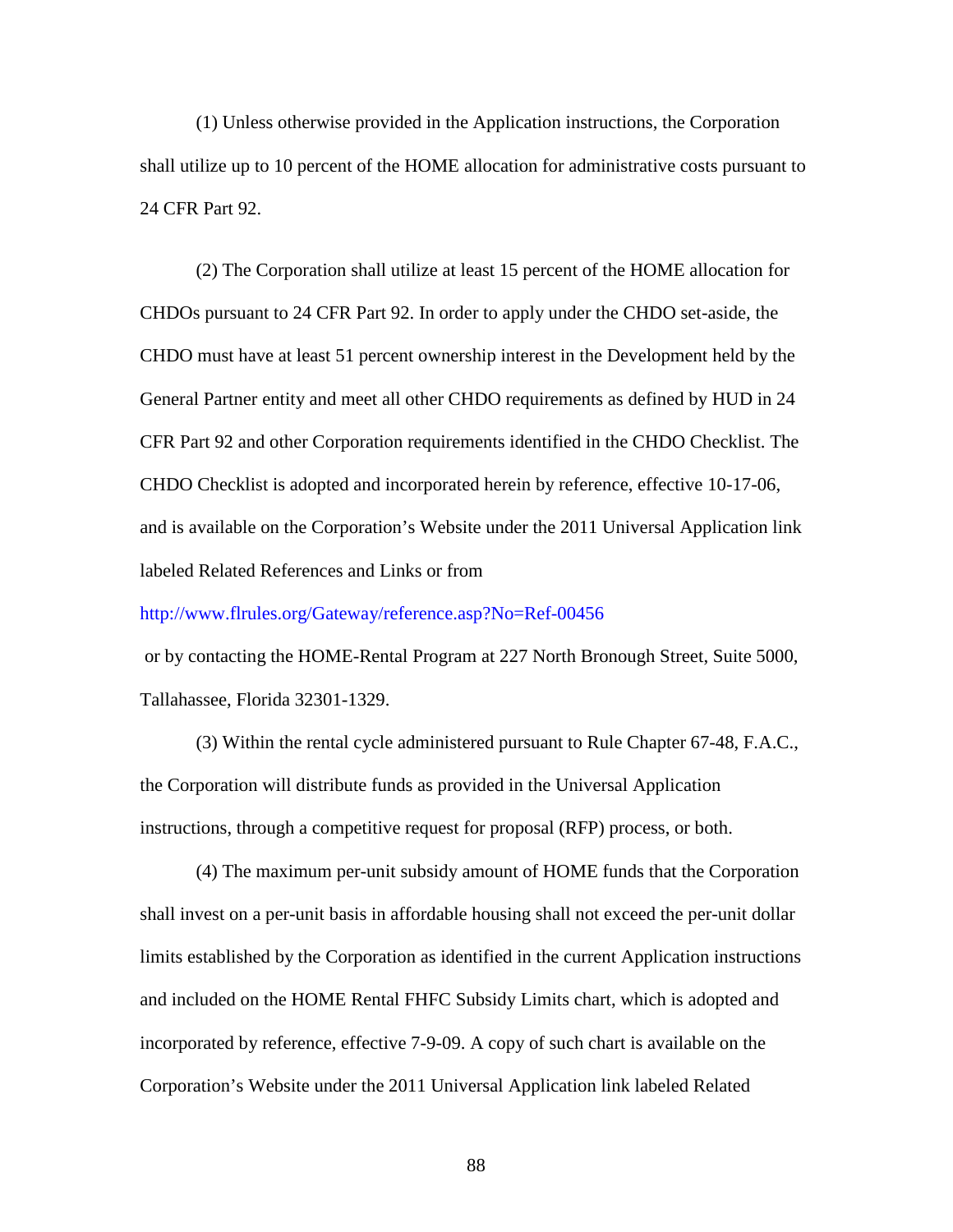References and Links or from [http://www.flrules.org/Gateway/reference.asp?No=Ref-](https://www.flrules.org/Gateway/reference.asp?No=Ref-00485)[00485](https://www.flrules.org/Gateway/reference.asp?No=Ref-00485) or by contacting the HOME-Rental Program at 227 North Bronough Street, Suite 5000, Tallahassee, Florida 32301-1329.

(5) The minimum amount of HOME funds that must be invested in a Rental Development is \$1,000 times the number of HOME-Assisted Units in the Development.

(6) A Development qualifies as affordable housing and for HOME funds if, with respect to income and occupancy:

(a) 80 percent of the HOME-Assisted Units are occupied by families whose annual income does not exceed 60 percent of the median family income for the area, as determined by HUD, with adjustments for family size, and

(b) 20 percent of the HOME-Assisted Units are occupied by families whose annual income does not exceed 50 percent of the median family income for the area, as determined by HUD, with adjustments for family size.

(c) When the income of a resident increases above 80 percent of area median income, the next unit that becomes available in the Development must be rented to a HOME income-eligible resident. If the income of a Very Low-Income household increases above the limits for a Very Low-Income household, then the Developer must rent the next available unit to a Very Low-Income household. The amount of rent the resident whose income has increased must pay is the lesser of the amount payable by resident under state or local law or 30 percent of the adjusted monthly income for rent and utilities.

(d) High HOME rent means 80 percent of the HOME-Assisted Units in a Development must have rents set at no more than the lesser of the Section 8 Fair Market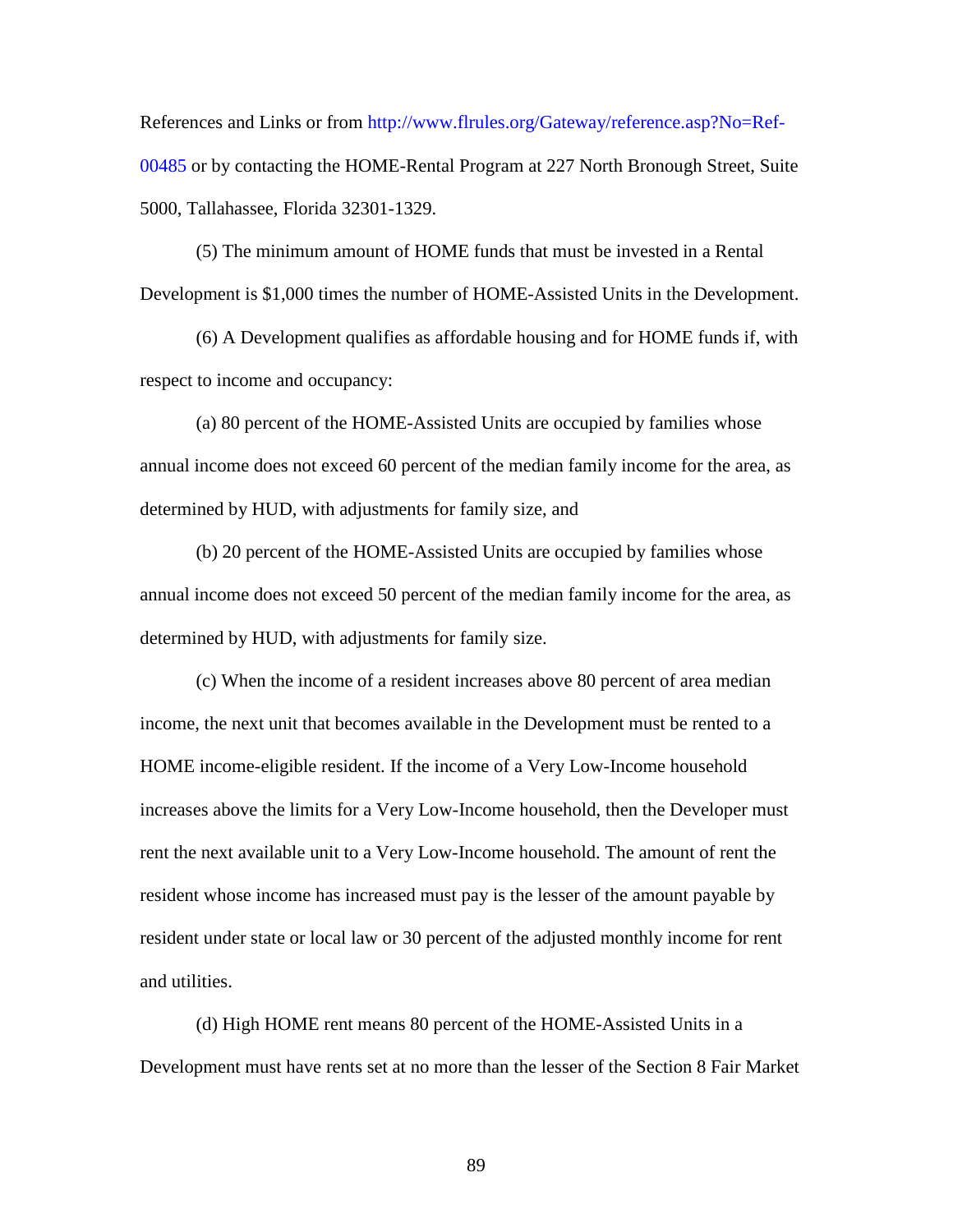Rent (FMRs) or rents that are 30 percent for a Family at 65 percent of median income limit, minus resident-paid utilities. Low HOME rent means 20 percent of the HOME-Assisted Units in a Development must have rents set at no more than the lesser of the Section 8 Fair Market Rent (FMRs), or 30 percent of the gross income of a Family at 50 percent of the area median income, minus resident-paid utilities. With respect to rent limits, the HOME Rent Chart at 65 percent or 50 percent, or the Fair Market Rent, less the applicable utility allowance, is the maximum rent that can be charged for a HOME Rent-Restricted Unit. HOME-Assisted Units with Section 8 subsidy must compare the Section 8 gross rent (resident rent, subsidy amount, and utility allowance) to the maximum applicable HOME high or low rent limit minus utilities. However, Developments with project-based rental assistance may utilize the project-based rents as compared to the HOME High and Low rents. Compliance with the HOME rent restrictions will take precedence over the Developer's acceptance of a full Section 8 (resident-based) subsidy for the HOME-Assisted Units. However, if a HOME Rent-Restricted Unit receives federal or state project-based rental subsidy and the Family's contribution toward rent does not exceed 30 percent of the Family's adjusted income, then the maximum rent (i.e., tenant contribution plus project-based rental subsidy) is the rent allowable under the federal or state project-based rental subsidy program.

(e) The minimum Compliance Period for Rehabilitation Developments is 15 years from the date the first residential unit is occupied. For Developments that contain occupied units at the time of closing, the Compliance Period shall begin the earlier of (i) the termination of the last lease executed prior to closing of the HOME loan or (ii) at project completion as defined in 24 CRF § 92.2. The Compliance Period will be extended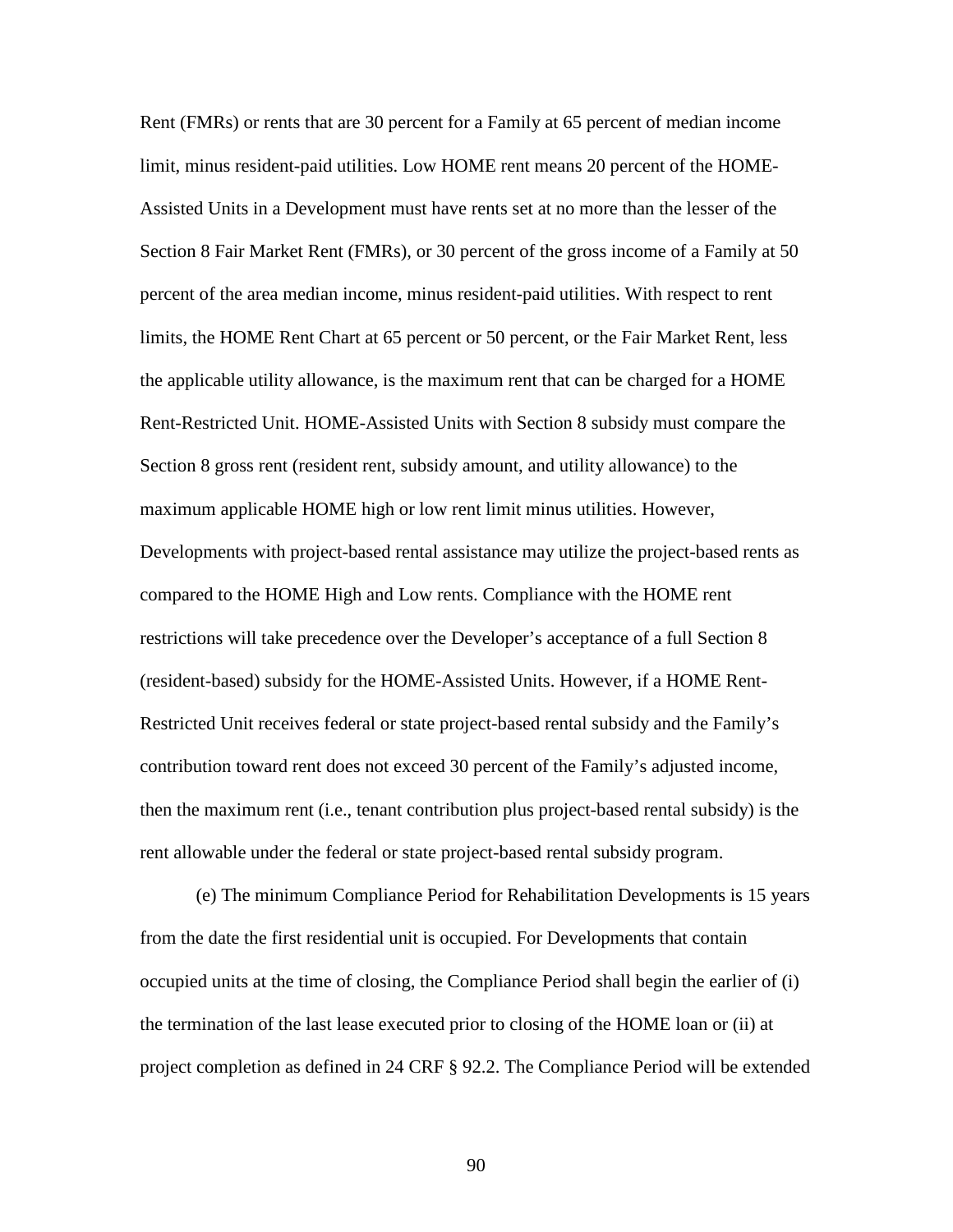until the loan is repaid as enumerated in subsection 67-48.020(1), F.A.C.

(f) The minimum Compliance Period for newly-constructed rental housing is 20 years from the date the first residential unit is occupied. The Compliance Period will be extended until the loan is repaid as enumerated in subsection 67-48.020(1), F.A.C.

(g) The minimum percentage of HOME-Assisted Units within a Development must be at least equal to the percentage (ratio) calculated by dividing the HOME loan amount by the Total Development Cost. This percentage will be utilized to determine the minimum number of HOME-Assisted Units required within a Development. HOME-Assisted Units must be identified at the time of Application. For purposes of meeting affordable housing requirements for a Development, the HOME-Assisted Units counted may be changed over the Compliance Period, so long as the total number of HOME-Assisted Units remains the same, and the substituted units are, at a minimum, comparable in terms of size, features, and number of bedrooms to the original HOME-Assisted Units.

(h) The Development will remain affordable, pursuant to commitments documented within the executed Land Use Restriction Agreement without regard to the term of the mortgage or to transfer of ownership.

(7) The Development must comply with all applicable provisions of 24 CFR Part 92 and Rule Chapter 67-48, F.A.C.

(8) A Development that is under construction may be eligible to apply for HOME funds only if the final building permit is dated no earlier than six (6) months prior to the Application Deadline, the Development is able to provide evidence of compliance with federal labor standards (if 12 or more HOME-Assisted Units are developed under a single contract) for any work already completed, and the Development is able to provide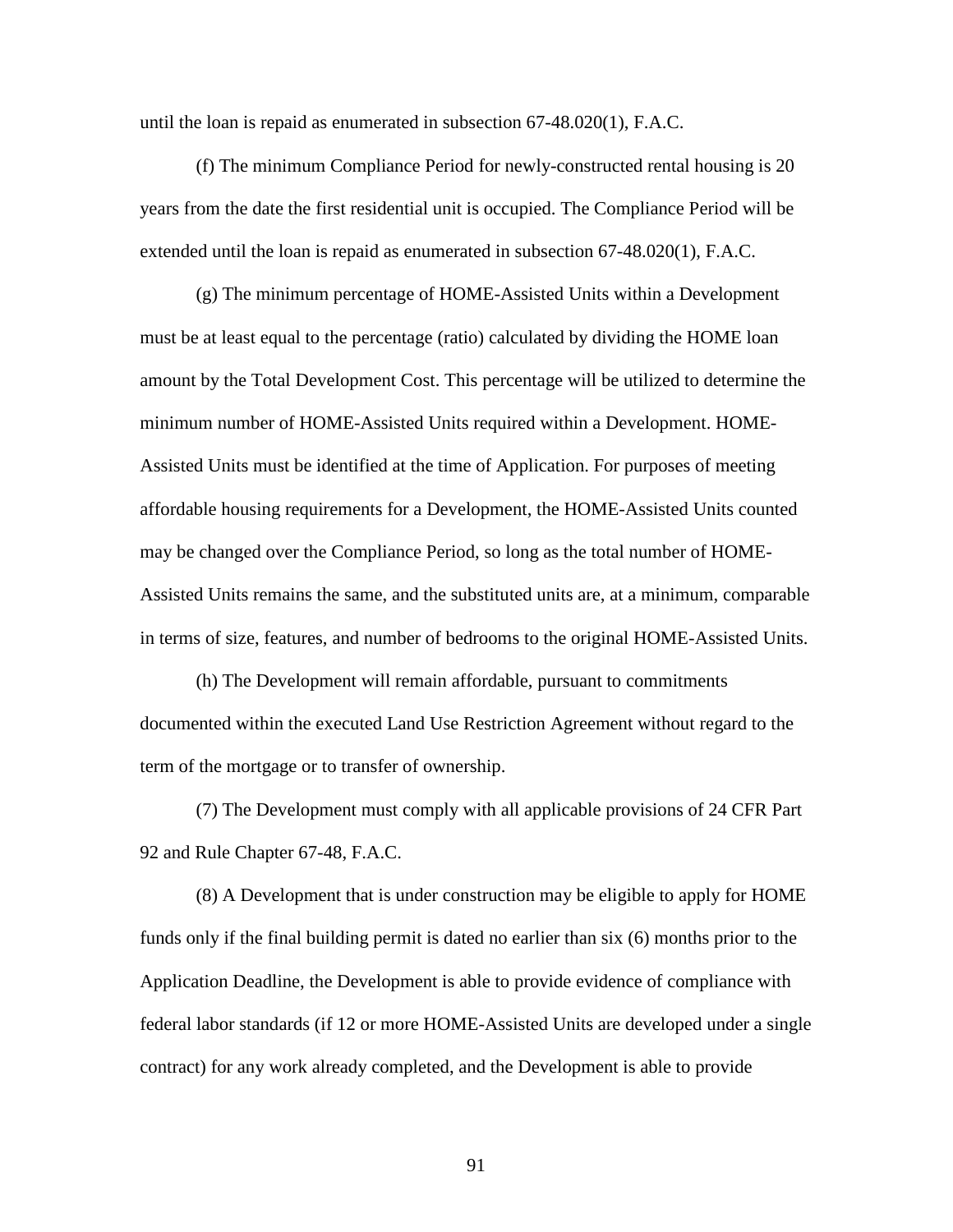evidence of compliance with HUD environmental requirements as well as all other federal HOME regulations as listed in Rule 67-48.014, F.A.C., and 24 CFR Part 92. The federal requirements may require completion of activities prior to submission of an Application for HOME funding.

(9) Any single contract for the development (rehabilitation or new construction) of affordable housing with 12 or more HOME-Assisted Units under the HOME Program must contain a provision requiring that not less than the wages prevailing in the locality, as predetermined by the United States Secretary of Labor pursuant to the Davis-Bacon Act, 40 U.S.C. § § 3142 – 3144, 3146 and 3147 (2002), which is adopted and incorporated herein by reference and available at

[http://www.flrules.org/Gateway/reference.asp?No=Ref-00461,](https://www.flrules.org/Gateway/reference.asp?No=Ref-00461) 24 CFR § 92.354, 24 CFR Part 70 (volunteers), which is adopted and incorporated herein by reference and available at [http://www.flrules.org/Gateway/reference.asp?No=Ref-00448,](https://www.flrules.org/Gateway/reference.asp?No=Ref-00448) and 40 U.S.C. § 3145 (2002), which is adopted and incorporated herein by reference and available at [http://www.flrules.org/Gateway/reference.asp?No=Ref-00460,](https://www.flrules.org/Gateway/reference.asp?No=Ref-00460) will be paid to all laborers and mechanics employed for the construction or rehabilitation of the Development, and such contracts must also be subject to the overtime provisions of the Contract Work Hours and Safety Standards Act, 40 U.S.C. § § 3701 – 3706 and 3708 (2002), which is adopted and incorporated herein by reference and available at [http://www.flrules.org/Gateway/reference.asp?No=Ref-00459,](https://www.flrules.org/Gateway/reference.asp?No=Ref-00459) the Copeland Act (Anti-

Kickback Act), 40 U.S.C. § 3145 (2002), and the Fair Labor Standards Act of 1938, as amended (29 U.S.C. § 201 et seq.), which is adopted and incorporated herein by reference and available at [http://www.flrules.org/Gateway/reference.asp?No=Ref-00479.](https://www.flrules.org/Gateway/reference.asp?No=Ref-00479)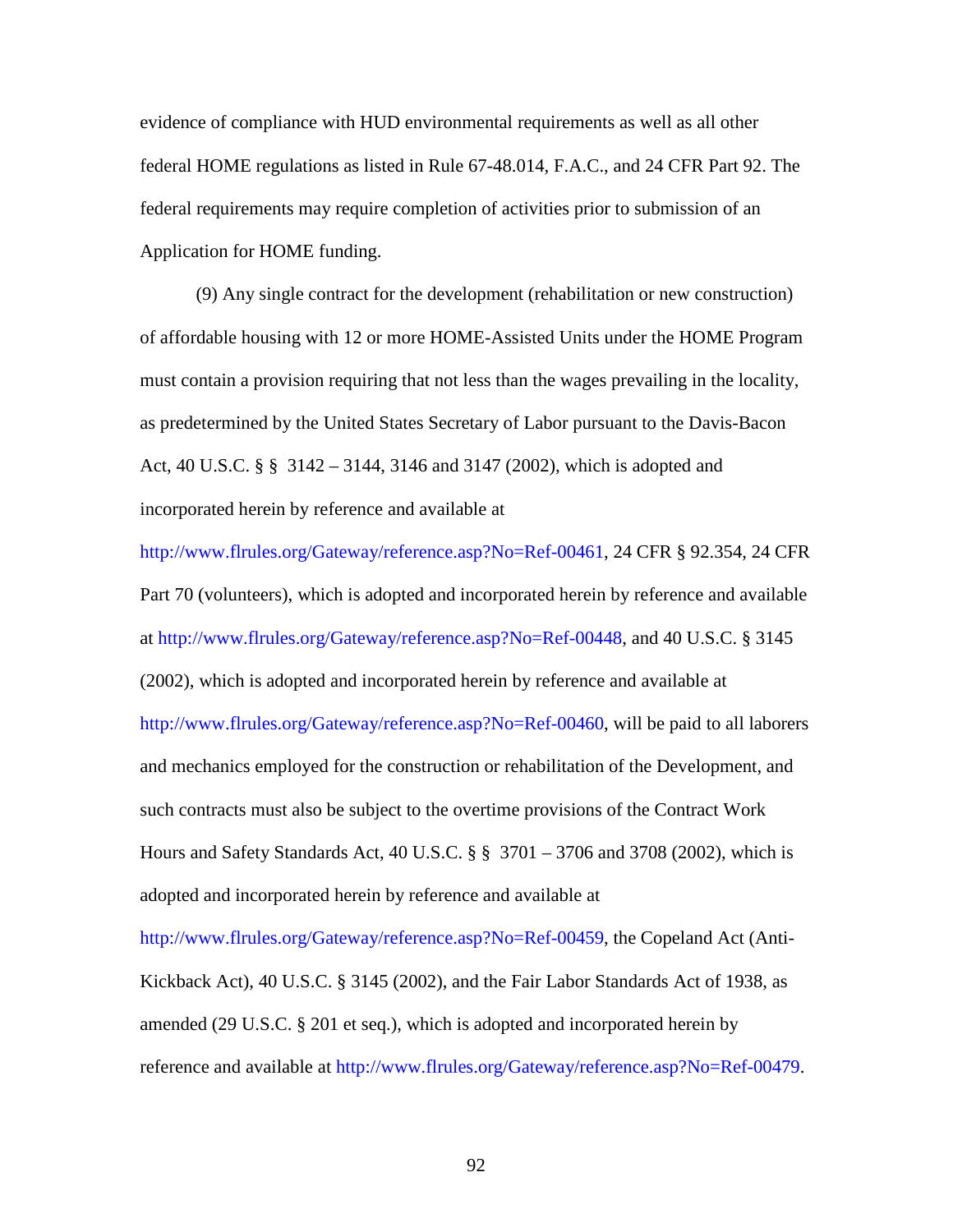The foregoing provisions are also available on the Corporation's Website under the 2011 Universal Application link labeled Related References and Links.

(10) All HOME Developments must conform to the following federal requirements which are available on the Corporation's Website under the 2011 Universal Application link labeled Related References and Links or from the web links listed below:

(a) Equal Opportunity and Fair Housing as enumerated in 24 CFR § 92.202 and 92.250, Title VI of the Civil Rights Act of 1964 (42 U.S.C. § 2000d et seq.), which is adopted and incorporated herein by reference and available at [http://www.flrules.org/Gateway/reference.asp?No=Ref-00476,](https://www.flrules.org/Gateway/reference.asp?No=Ref-00476) Fair Housing Act (42 U.S.C. § § 3601-3619), which is adopted and incorporated herein by reference and available at [http://www.flrules.org/Gateway/reference.asp?No=Ref-00475,](https://www.flrules.org/Gateway/reference.asp?No=Ref-00475) Age Discrimination Act of 1975, as amended (42 U.S.C. §6101), which is adopted and incorporated herein by reference and available at

[http://www.flrules.org/Gateway/reference.asp?No=Ref-00474,](https://www.flrules.org/Gateway/reference.asp?No=Ref-00474) Executive Order 11063 (amended by Executive Order 12259), which is adopted and incorporated herein by reference and available at [http://www.flrules.org/Gateway/reference.asp?No=Ref-00472,](https://www.flrules.org/Gateway/reference.asp?No=Ref-00472) and 24 CFR § 5.105(a), which is adopted and incorporated herein by reference and available at [http://www.flrules.org/Gateway/reference.asp?No=Ref-00473.](https://www.flrules.org/Gateway/reference.asp?No=Ref-00473)

(b) Affirmative Marketing as enumerated in 24 CFR § 92.351.

(c) Environmental Review as enumerated in 24 CFR § 92.352, 24 CFR Part 58, which is adopted and incorporated herein by reference and available at [http://www.flrules.org/Gateway/reference.asp?No=Ref-00470,](https://www.flrules.org/Gateway/reference.asp?No=Ref-00470) and National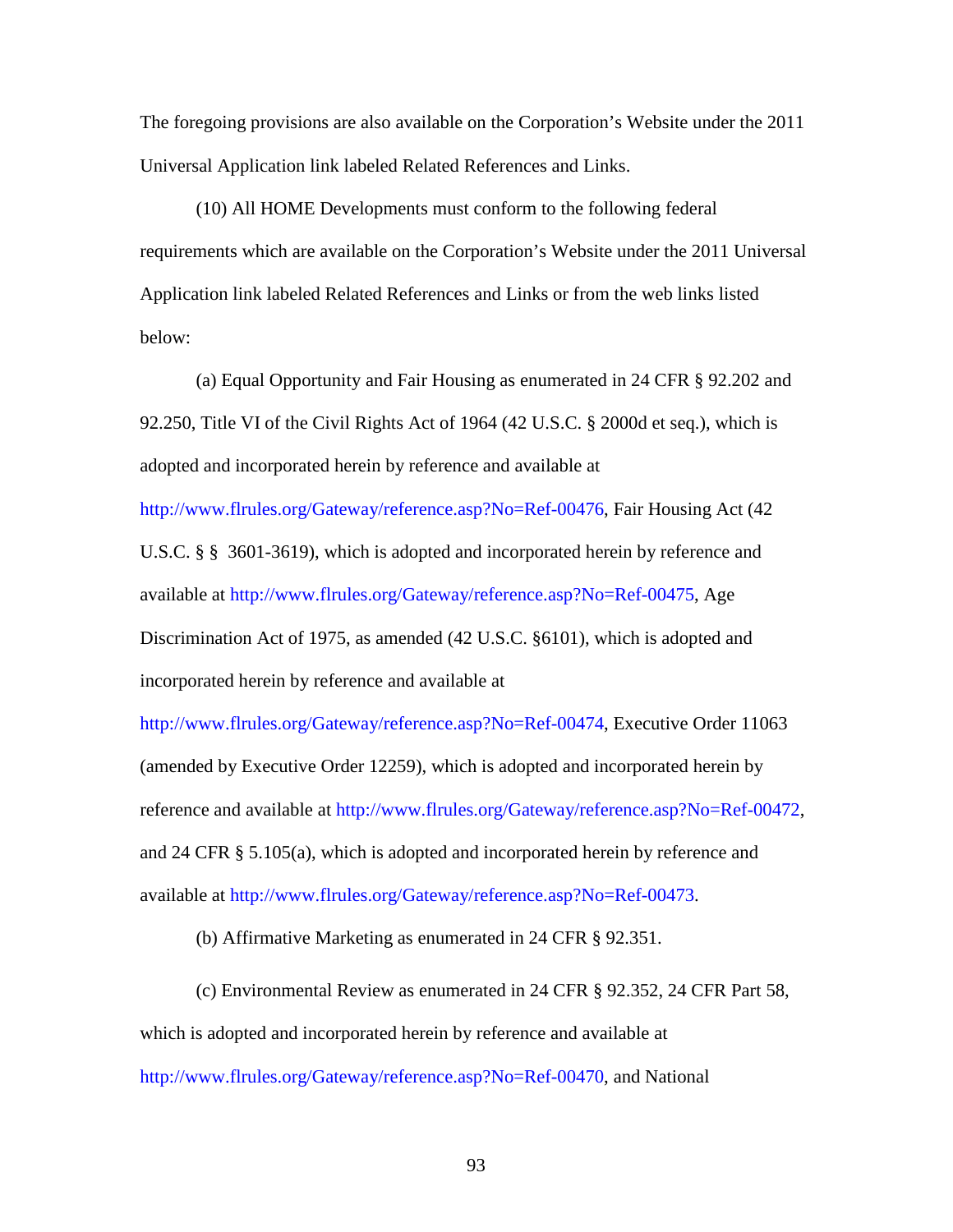Environmental Policy Act of 1969, which is adopted and incorporated herein by reference and available at [http://www.flrules.org/Gateway/reference.asp?No=Ref-00471.](https://www.flrules.org/Gateway/reference.asp?No=Ref-00471)

(d) Displacement, Relocation, and Acquisition as enumerated in 24 CFR § 92.353, Uniform Relocation Assistance and Real Property Acquisition Policies Act of 1970 (42 U.S.C. §§ 4201-4655), which is adopted and incorporated herein by reference and available at [http://www.flrules.org/Gateway/reference.asp?No=Ref-00467,](https://www.flrules.org/Gateway/reference.asp?No=Ref-00467) 49 CFR Part 24, which is adopted and incorporated herein by reference and available at [http://www.flrules.org/Gateway/reference.asp?No=Ref-00465,](https://www.flrules.org/Gateway/reference.asp?No=Ref-00465) 24 CFR Part 42 (Subpart C), which is adopted and incorporated herein by reference and available at [http://www.flrules.org/Gateway/reference.asp?No=Ref-00463,](https://www.flrules.org/Gateway/reference.asp?No=Ref-00463) and Section 104(d) "Barney Frank Amendments," which is adopted and incorporated herein by reference and available at [http://www.flrules.org/Gateway/reference.asp?No=Ref-00463.](https://www.flrules.org/Gateway/reference.asp?No=Ref-00463)

(e) Lead-based Paint as enumerated in 24 CFR § 92.355, and 24 CFR Part 35, which is adopted and incorporated herein by reference and available at [http://www.flrules.org/Gateway/reference.asp?No=Ref-00491.](https://www.flrules.org/Gateway/reference.asp?No=Ref-00491)

(f) Conflict of Interest as enumerated in 24 CFR § 92.356, 24 CFR §§ 85.36 and 84.42, which are adopted and incorporated herein by reference and available at [http://www.flrules.org/Gateway/reference.asp?No=Ref-00458](https://www.flrules.org/Gateway/reference.asp?No=Ref-00458) and [http://www.flrules.org/Gateway/reference.asp?No=Ref-00457.](https://www.flrules.org/Gateway/reference.asp?No=Ref-00457)

(g) Debarment and Suspension as enumerated in 24 CFR Part 24, which is adopted and incorporated herein by reference and available at [http://www.flrules.org/Gateway/reference.asp?No=Ref-00462.](https://www.flrules.org/Gateway/reference.asp?No=Ref-00462)

(h) Flood Insurance as enumerated in Section 202 of the Flood Disaster Protection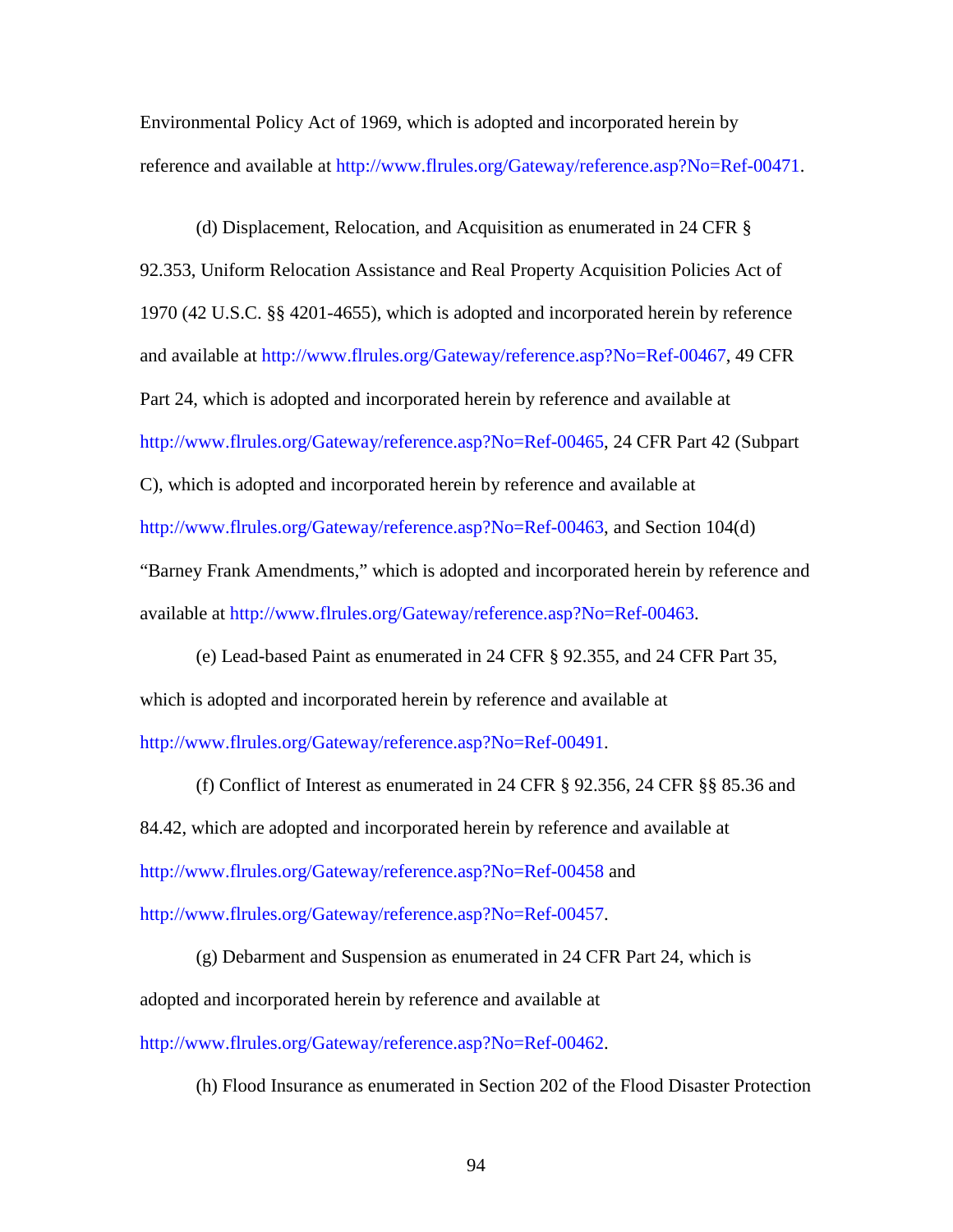Act of 1973 (42 U.S.C. § 4106), which is adopted and incorporated herein by reference and available at [http://www.flrules.org/Gateway/reference.asp?No=Ref-00482.](https://www.flrules.org/Gateway/reference.asp?No=Ref-00482)

(i) Handicapped Accessibility as enumerated in Section 504 of the Rehabilitation Act of 1973 (implemented in 24 CFR Part 8) and 24 CFR § 100.205, which are adopted and incorporated herein by reference and available at

[http://www.flrules.org/Gateway/reference.asp?No=Ref-00483](https://www.flrules.org/Gateway/reference.asp?No=Ref-00483) and

[http://www.flrules.org/Gateway/reference.asp?No=Ref-00478.](https://www.flrules.org/Gateway/reference.asp?No=Ref-00478)

(j) Americans with Disabilities Act as enumerated in 42 U.S.C. § 12131; and 47 U.S.C. §§ 155, 201, 218 and 225, which are adopted and incorporated herein by reference and available at [http://www.flrules.org/Gateway/reference.asp?No=Ref-00453](https://www.flrules.org/Gateway/reference.asp?No=Ref-00453) and [http://www.flrules.org/Gateway/reference.asp?No=Ref-00454.](https://www.flrules.org/Gateway/reference.asp?No=Ref-00454)

(k) Equal Opportunity Employment as enumerated in Executive Order 11246 (implemented in 41 CFR Part 60), which is adopted and incorporated herein by reference and available at [http://www.flrules.org/Gateway/reference.asp?No=Ref-00477.](https://www.flrules.org/Gateway/reference.asp?No=Ref-00477)

(l) Economic Opportunity for Low- and Very Low-Income Persons as implemented in 24 CFR Part 135, which is adopted and incorporated herein by reference and available at [http://www.flrules.org/Gateway/reference.asp?No=Ref-00468.](https://www.flrules.org/Gateway/reference.asp?No=Ref-00468)

(m) Minority/Women Employment as enumerated in 24 CFR § 85.36(e) and Executive Orders 11625, 12432, and 12138, which are adopted and incorporated herein by reference and available at [http://www.flrules.org/Gateway/reference.asp?No=Ref-](https://www.flrules.org/Gateway/reference.asp?No=Ref-00492)[00492](https://www.flrules.org/Gateway/reference.asp?No=Ref-00492) and [http://www.flrules.org/Gateway/reference.asp?No=Ref-00493.](https://www.flrules.org/Gateway/reference.asp?No=Ref-00493)

(n) Site and Neighborhood Standards as enumerated in 24 CFR § 983.6(b), which is adopted and incorporated herein by reference and available at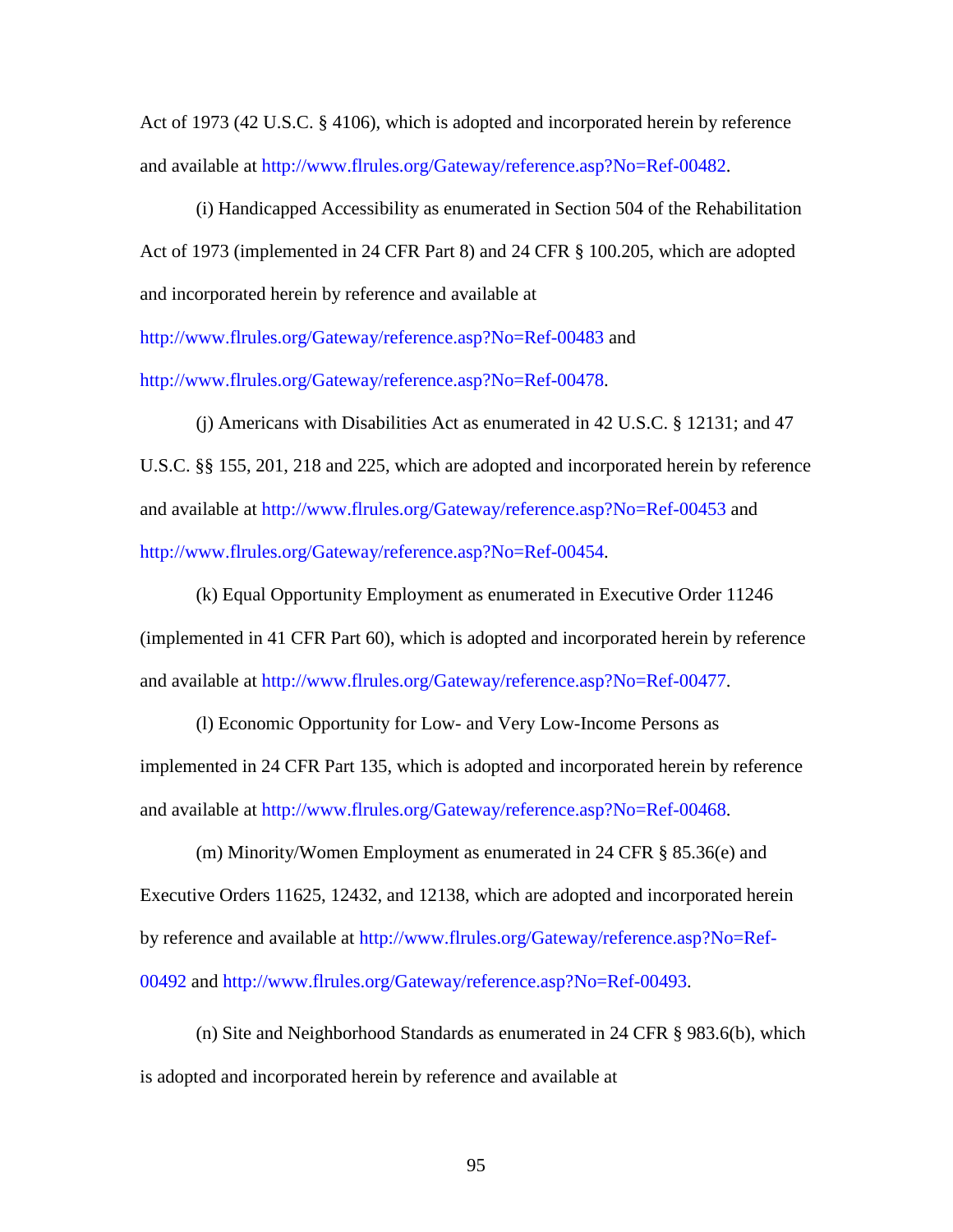[http://www.flrules.org/Gateway/reference.asp?No=Ref-00499.](https://www.flrules.org/Gateway/reference.asp?No=Ref-00499)

Rulemaking Authority 420.507(12) FS. Law Implemented 420.5089(2) FS. History–New 7-22-96, Amended 12-23-96, 1-6-98, Formerly 9I-48.014, Amended 11-9-98, Repromulgated 2-24-00, Amended 2-22-01, 3-17-02, 4-6-03, 3-21-04, 2-7-05, 1-29-06, 4-1-07, 3-30-08, 8-6-09, \_\_\_.

## **67-48.015 Match Contribution Requirement for HOME Allocation.**

(1) The Corporation is required by HUD to match non-federal funds to the HOME allocation as specified in 24 CFR Part 92.

(2) A Match Credit Fund funded by the state of Florida has been appropriated to the Corporation. The funds are to be used for demonstration Developments, pilot programs, or other Developments selected and approved by the Corporation's Board of Directors. Such pilot programs or Developments shall be counted as the Corporation's required match for HUD purposes and may be any eligible activity acceptable to 24 CFR Part 92 and approved by the Corporation's Board of Directors.

Rulemaking Authority 420.507(12) FS. Law Implemented 420.5089(4) FS. History–New 7-22-96, Amended 12-23-96, 1-6-98, Formerly 9I-48.015, Amended 11-9-98, Repromulgated 2-24-00, Amended 2-22-01, 3-17-02, 4-6-03, Repromulgated 3-21-04, Amended 2-7-05, Repromulgated 1-29-06, 4-1-07, 3-30-08, 8-6-09, \_\_\_.

# **67-48.017 Eligible HOME Activities.**

HOME funds may be used for acquisition (must include new construction and/or Rehabilitation), new construction, reconstruction, or moderate or substantial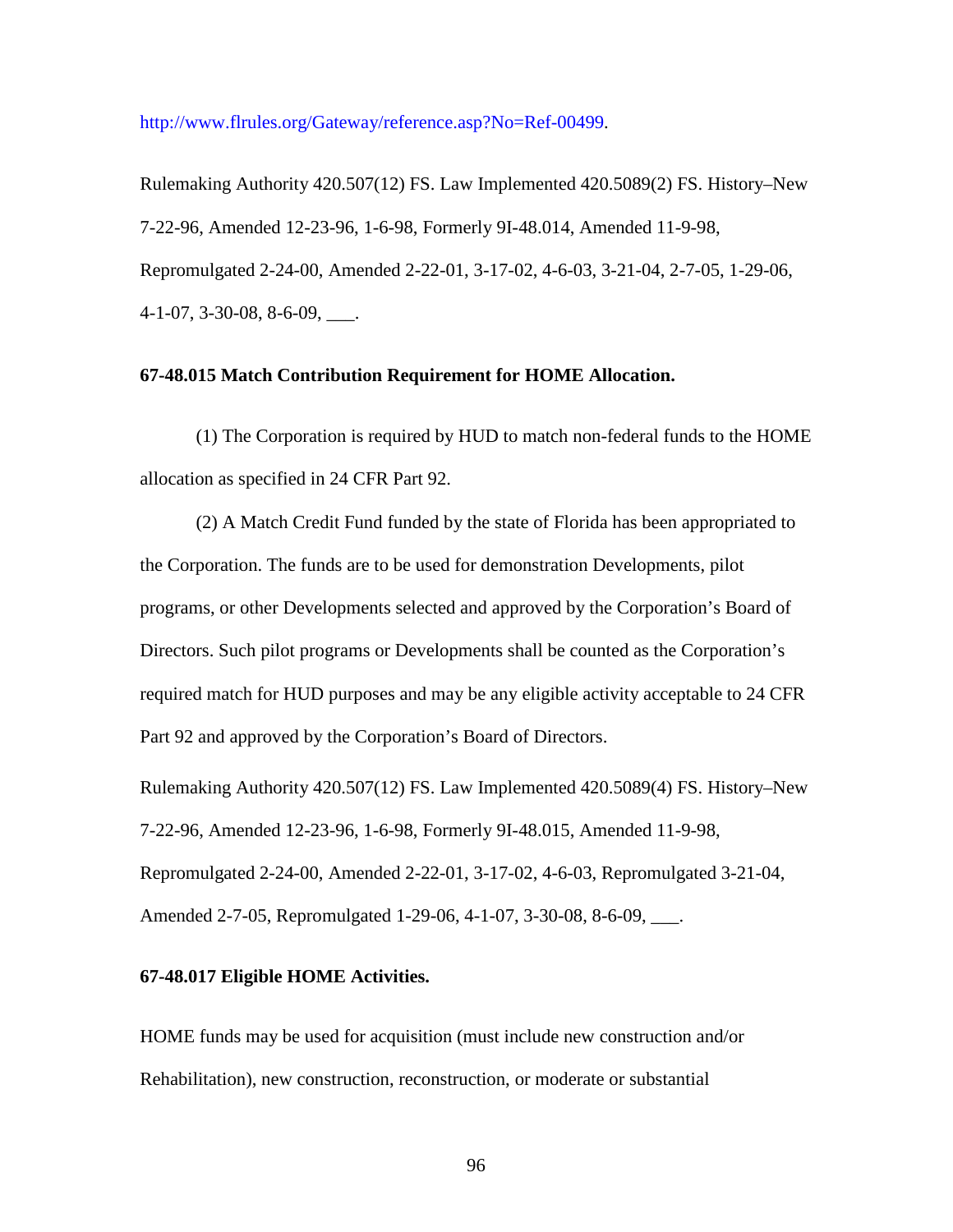rehabilitation of non-luxury housing with suitable amenities or for tenant based rental assistance pursuant to 24 CFR Part 92.

Rulemaking Authority 420.507(12) FS. Law Implemented 420.5089(3) FS. History–New 7-22-96, Repromulgated 12-23-96, 1-6-98, Formerly 9I-48.017, Amended 11-9-98, Repromulgated 2-24-00, 2-22-01, 3-17-02, Amended 4-6-03, Repromulgated 3-21-04, Amended 2-7-05, Repromulgated 1-29-06, 4-1-07, 3-30-08, 8-6-09, \_\_\_.

## **67-48.018 Eligible HOME Applicants.**

(1) Unless the Board approves a competitive allocation process outside the Universal Cycle, an Applicant is not eligible to apply for HOME Program funding if any of the following pertain to the proposed Development:

(a) The proposed Development has received an allocation of Housing Credits or a Competitive Housing Credit commitment, unless written notice has been provided to the Corporation prior to the Application Deadline for the current cycle withdrawing acceptance of such allocation or commitment and returning the HC funding from a prior cycle;

(b) A preliminary commitment of funding for the proposed Development through the HOME Program, the SAIL Program, or the RRLP Program has already been accepted, unless written notice has been provided to the Corporation prior to the Application Deadline for the current cycle withdrawing such acceptance and returning the prior HOME Program, SAIL Program, or RRLP Program funding.

(c) The proposed Development site or any part thereof is subject to any Land Use Restriction Agreement or Extended Use Agreement, or both, in conjunction with any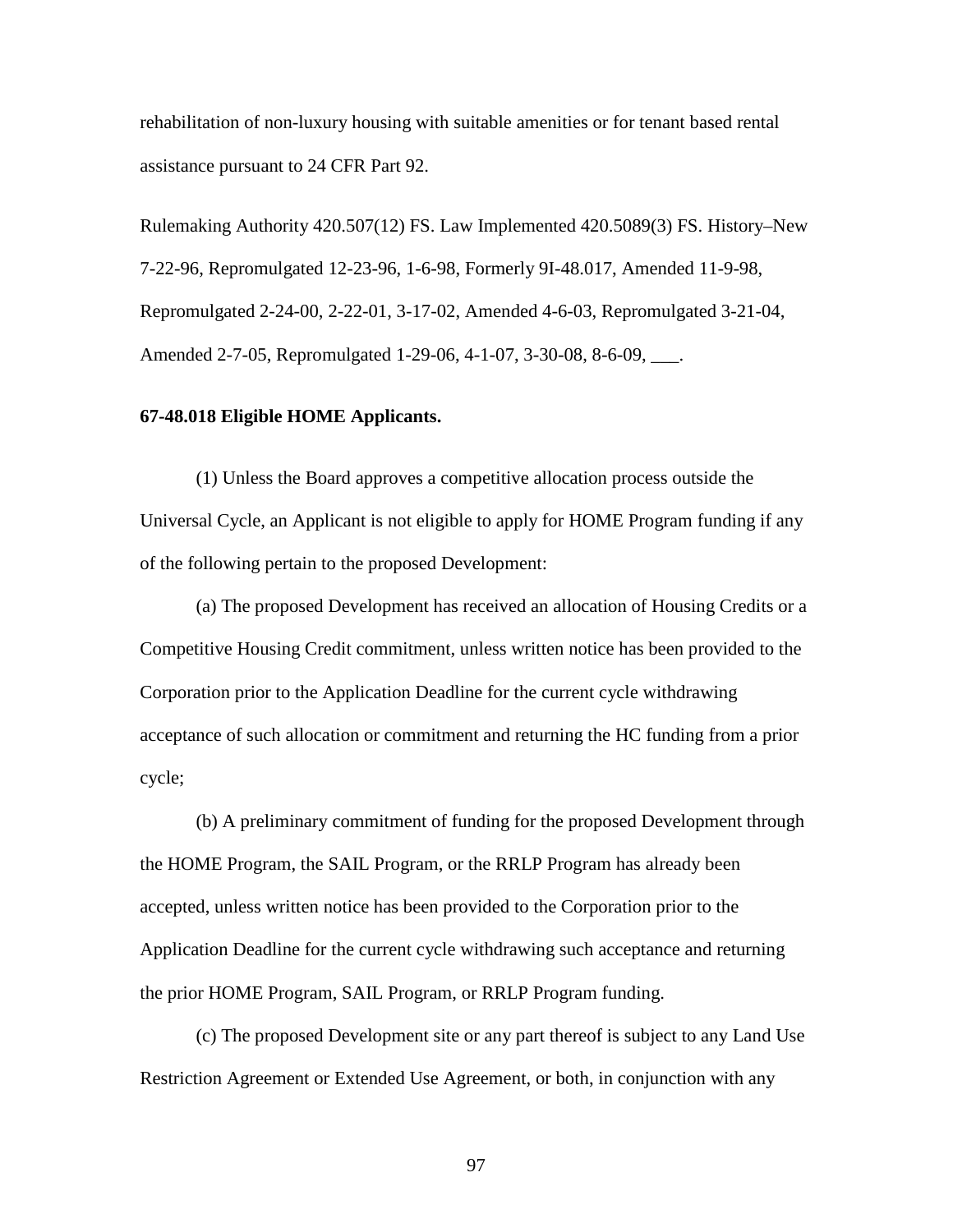Corporation affordable housing financing intended to foster the development or maintenance of affordable housing, with the following exceptions. Those exceptions being (i) a LURA recorded in conjunction with the Predevelopment Loan Program or the Elderly Housing Community Loan Program and (ii) a LURA or EUA, or both, for an existing building or buildings, originally constructed at least 25 years prior to the Application Deadline for the current Funding Cycle, where, in the current Application, the Applicant has selected and qualified for the Homeless demographic commitment with a Development category of Rehabilitation, Acquisition and Rehabilitation.

(2) Applicants for HOME loans may include CHDOs, Public Housing Authorities, Local Governments, Non-Profit organizations, and private for-profit organizations. The Applicant must be a legally-formed, existing entity at the time of Application Deadline. Pursuant to 24 CFR Part 92, Applicants may not request additional HOME funding during the period of affordability.

(3) For tenant based rental assistance, eligible Public Housing Authorities shall be limited to those Public Housing Authorities that provide a copy of their most recent Section Eight Management Assessment Program (SEMAP) and can demonstrate compliance with 24 CFR § 982.401, which is incorporated by reference and available on the Corporation's Website under the 2011 Universal Application link labeled Related References and Links or from [http://www.flrules.org/Gateway/reference.asp?No=Ref-](https://www.flrules.org/Gateway/reference.asp?No=Ref-00486)[00486.](https://www.flrules.org/Gateway/reference.asp?No=Ref-00486)

(a) Eligible Public Housing Authorities shall use the HOME Investment Partnership Program, state of Florida, TBRA Agreement (Rev. 09/06), which is incorporated herein by reference and available on the Corporation's Website under the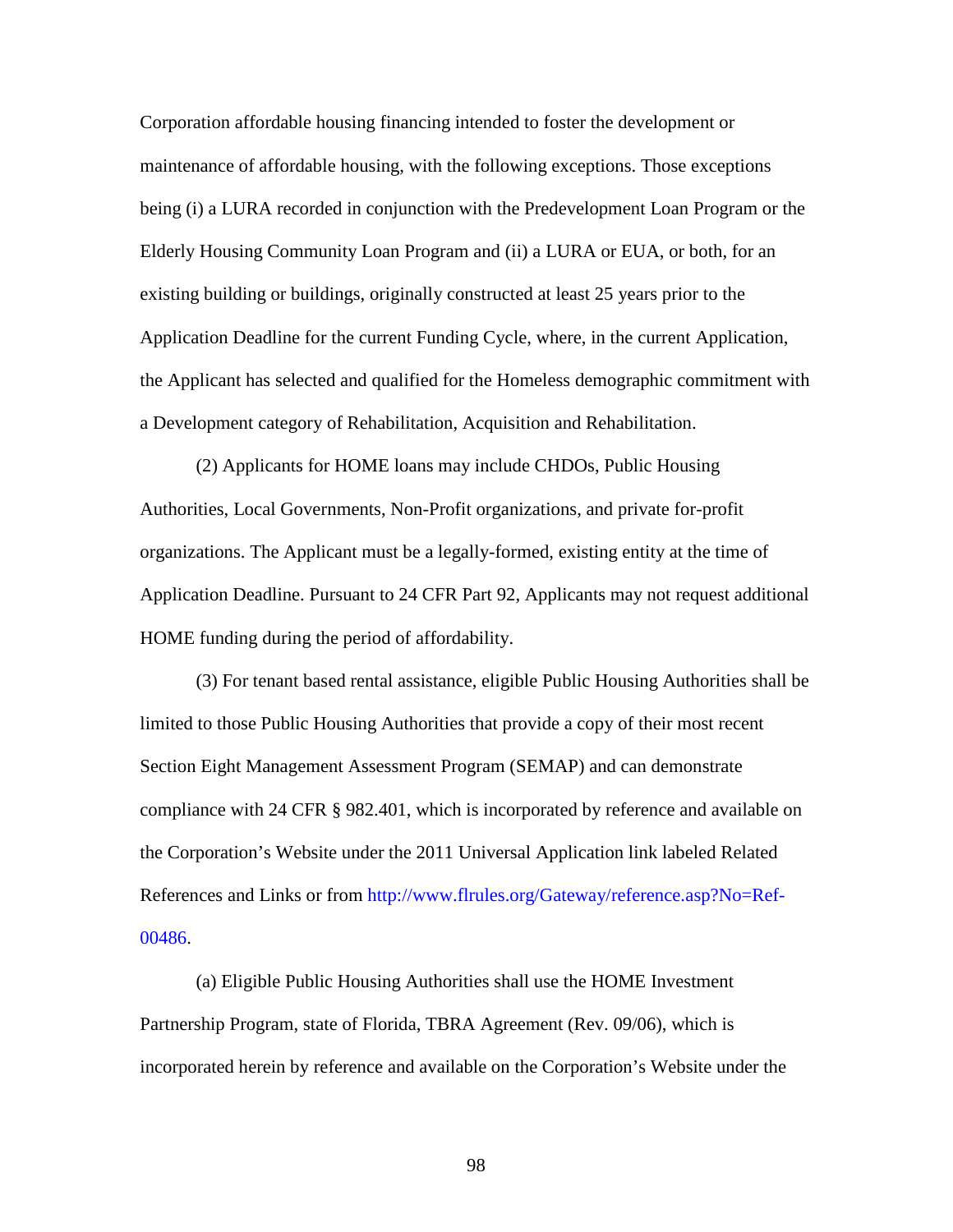2011 Universal Application link labeled Related References and Links or from [http://www.flrules.org/Gateway/reference.asp?No=Ref-00501.](https://www.flrules.org/Gateway/reference.asp?No=Ref-00501)

(b) An eligible Public Housing Authority's request for funding shall be based upon demonstration of recipient need.

Rulemaking Authority 420.507(12) FS. Law Implemented 420.5089(3) FS. History–New 7-22-96, Amended 12-23-96, 1-6-98, Formerly 9I-48.018, Amended 11-9-98, Repromulgated 2-24-00, 2-22-01, Amended 3-17-02, 4-6-03, Repromulgated 3-21-04, Amended 2-7-05, 1-29-06, 4-1-07, 3-30-08, 8-6-09, \_\_\_.

### **67-48.019 Eligible and Ineligible HOME Development Costs.**

(1) HOME funds may be used to pay for the following eligible costs as enumerated in 24 CFR Part 92:

(a) Development hard costs as they directly relate to the identified HOME Assisted Units only for:

1. New construction, the costs necessary to meet local and state of Florida building codes and the Model Energy Code referred to in 24 CFR Part 92;

2. Rehabilitation, the costs necessary to meet local and state of Florida rehabilitation building codes and at a minimum, the Section 8 Housing Quality Standards under 24 CFR Part 92;

3. Both new construction and rehabilitation, costs to demolish existing structures, improvements to the Development site and utility connections;

(b) The cost of acquiring improved or unimproved real property. A HOME Development and HOME loan that involves acquisition must include Rehabilitation or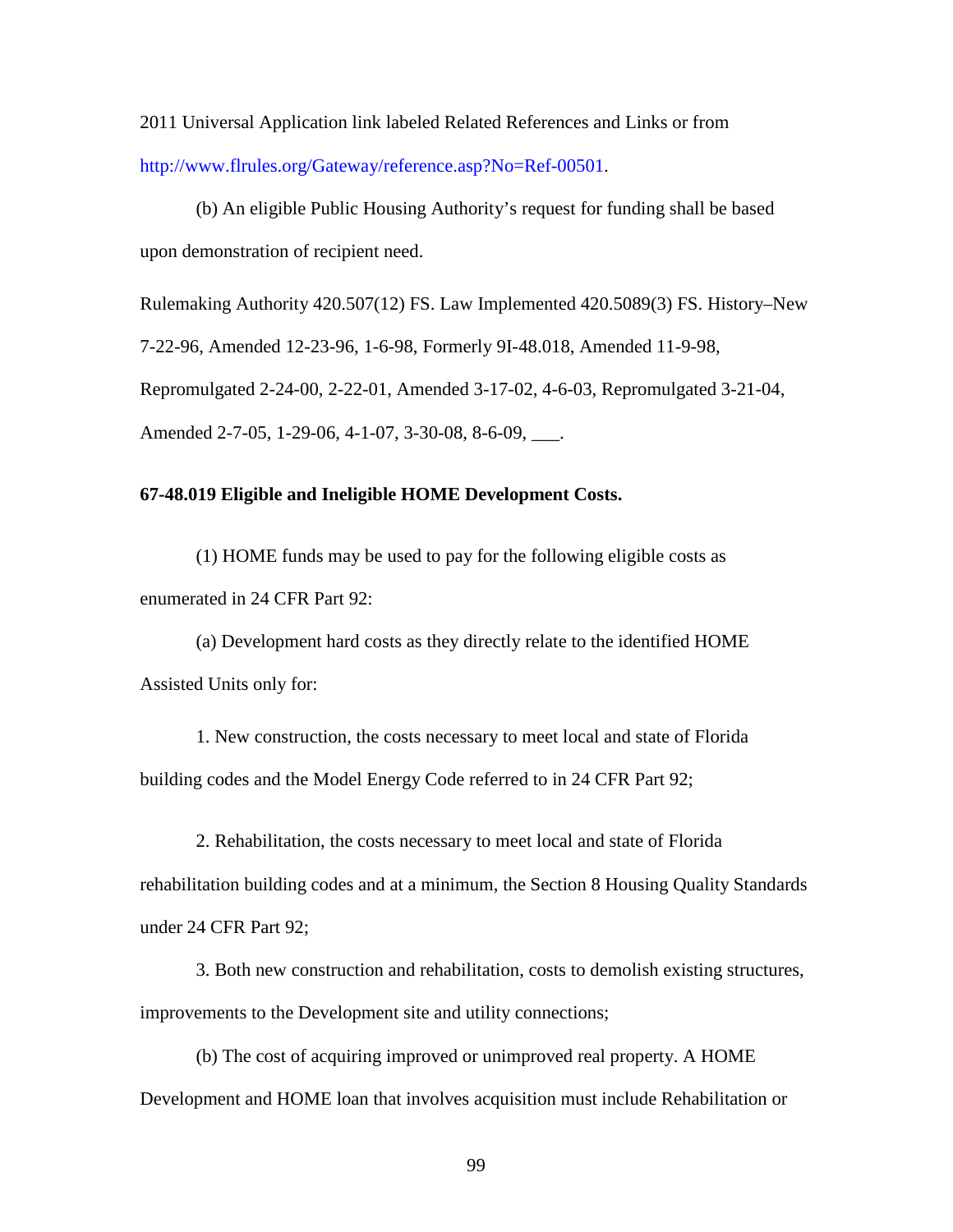new construction in order to be an eligible Development.

(c) Soft costs as they relate to the identified HOME-Assisted Units. The costs must be reasonable, as determined by the Corporation and the Credit Underwriter, and associated with the financing, development, or both. These costs may include:

1. Architectural, engineering or related professional services required to prepare plans, drawings, specifications or work write-ups;

2. Costs to process and settle the HOME financing for a Development, such as credit reports, fees for evidence of title, recordation, building permits, attorney fees, cost certifications, and estimates;

3. Developer's and General Contractor's fees as described in Rule 67-48.0072,  $F.A.C.:$ 

4. Impact fees;

5. Costs of Development audits required by the Corporation;

6. Affirmative marketing and fair housing costs;

7. Temporary relocation costs as required under 24 CFR Part 92;

(2) HOME funds shall not be used to pay for the following ineligible costs:

(a) Development reserve accounts for replacements, unanticipated increases in

operating costs, or operating subsidies, except as described in 24 CFR § 92.206(d)(5);

(b) Public housing;

(c) Administrative costs;

(d) Developer fees unless the HOME funds include Rehabilitation or new construction; or

(e) Any other expenses not allowed under 24 CFR Part 92.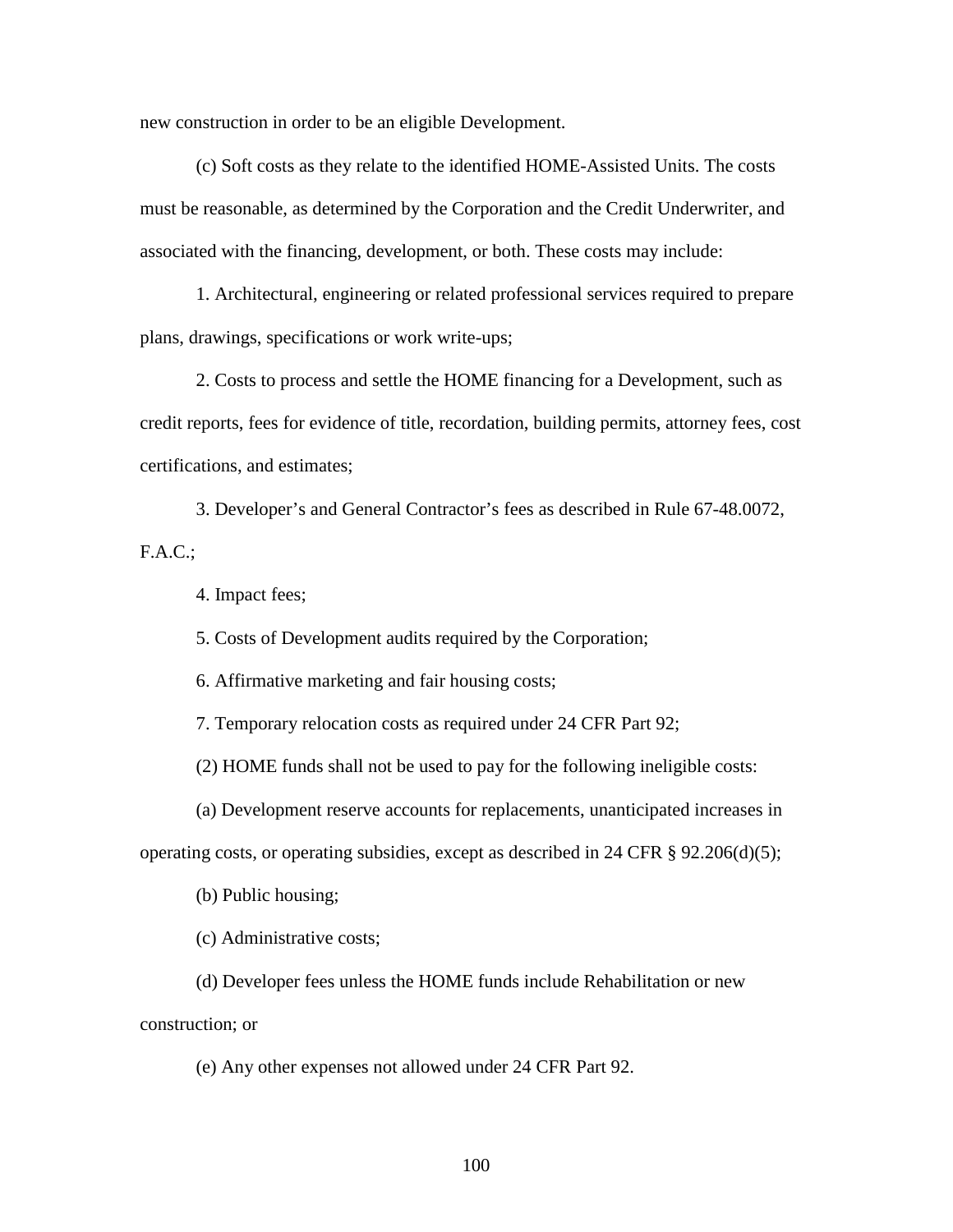Rulemaking Authority 420.507(12) FS. Law Implemented 420.5089(3) FS. History–New 7-22-96, Amended 12-23-96, 7-10-97, 1-6-98, Formerly 9I-48.019, Amended 11-9-98, 2- 24-00, Repromulgated 2-22-01, Amended 3-17-02, 4-6-03, Repromulgated 3-21-04, Amended 2-7-05, Repromulgated 1-29-06, 4-1-07, 3-30-08, 8-6-09, \_\_\_.

## **67-48.020 Terms and Conditions of Loans for HOME Rental Developments.**

All HOME Rental Development loans shall be in compliance with the Act, 24 CFR Part 92 and, at a minimum, contain the following terms and conditions:

(1) The HOME loan may be in a first, second, or subordinated lien position. The term of the loan shall be for a minimum period of 15 years for Rehabilitation Developments and 20 years for new construction Developments. The term of the HOME loan may be extended to coterminate with the first mortgage term upon the recommendation of the Credit Underwriter and approval by the Corporation.

(2) The annual interest rate will be determined by the following:

(a) All for-profit Applicants that own 100 percent of the ownership interest in the Development held by the general partner or managing member entity will receive a 1.5 percent per annum interest rate loan.

(b) All qualified non-profit Applicants that own 100 percent of the ownership interest in the Development held by the general partner or managing member entity will receive a 0 percent interest rate loan. For purposes of determining the annual HOME interest rate, the definition of Non-Profit found at Rules 67-48.002 and 67-48.0075, F.A.C., shall not apply; instead, qualified non-profit Applicants shall be those entities defined in 24 CFR Part 92, Section  $42(h)(5)(c)$ , subsection  $501(c)(3)$  or  $501(c)(4)$  of the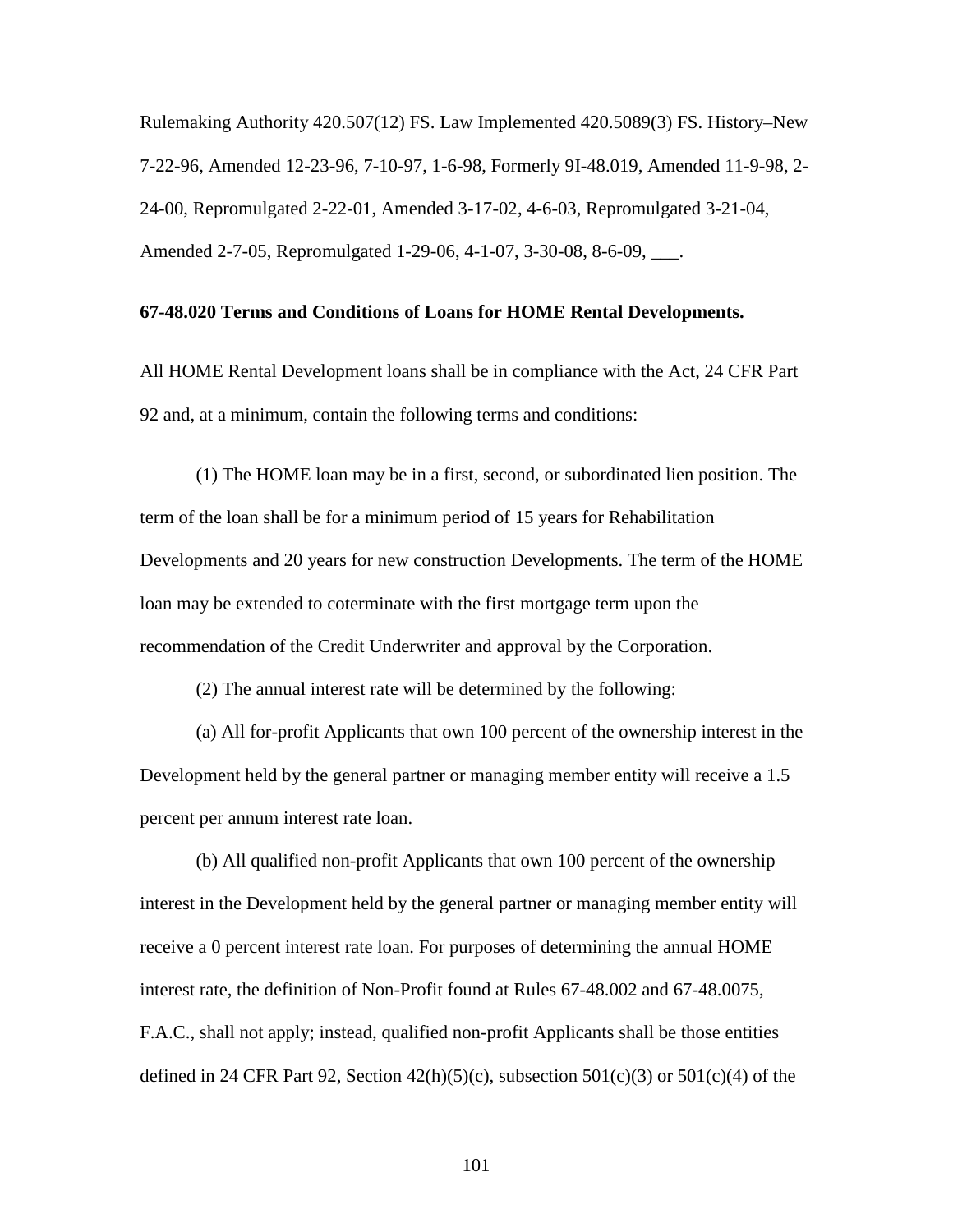IRC and organized under Chapter 617, F.S., if a Florida corporation, or organized under similar state law if organized in a jurisdiction other than Florida.

(c) If the Applicant is a Public Housing Authority, or if the Applicant is an entity created by a Public Housing Authority under Section 421.08, F.S., and such Public Housing Authority owns 100 percent of the ownership interest in the Development held by the general partner or managing member of such Applicant entity, the loans funded after February 20, 2011 will receive a 0 percent interest rate.

(d) An Applicant owned in part by a qualified non-profit or a Public Housing Authority, but which does not meet the requirements of (b) or (c) above, will, for loans funded after February 20, 2011, receive a 0 percent interest rate loan on the portion of the loan amount equal to the qualified non-profit's or Public Housing Authority's ownership interest in the Development held by the general partner or managing member of such Applicant entity. A 1.5 percent interest rate shall be charged on the balance of the loan amount. The interest rate charged on the total loan amount shall be determined by blending the rates proportionately. After closing, should the Applicant sell any portion of the Development ownership, the loan interest rate ratio will be adjusted to conform to the new percentage of ownership.

(e) Notwithstanding the provisions of paragraphs (a) through (d) above, the annual interest rate for those HOME loans closed after February 20, 2011 where the HOME Developments are at least partially financed with a MMRB Loan (as defined in Rule Chapter 67-21, F.A.C.) shall be as determined by the Corporation's Board of Directors.

(3) The loans shall be non-amortizing and repayment of principal shall be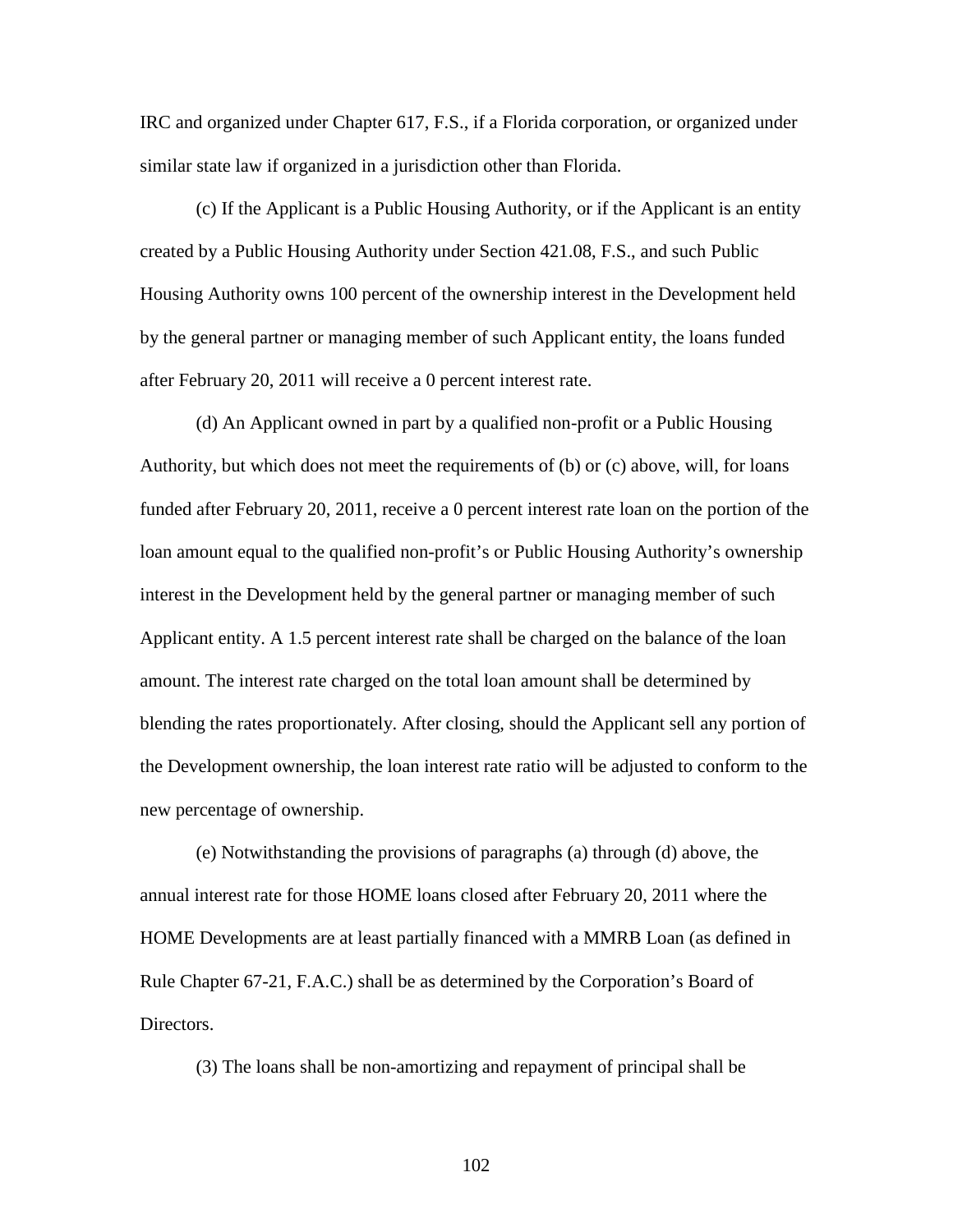deferred until maturity, unless otherwise recommended by the Credit Underwriter and approved by the Corporation.

(a) For HOME Developments that are not at least partially financed with a MMRB Loan (as defined in Rule Chapter 67-21, F.A.C.), interest payments on the loan shall be paid to the Corporation's servicer annually on the date specified in the Note.

(b) For HOME Developments that are at least partially financed with a MMRB Loan (as defined in Rule Chapter 67-21, F.A.C.) where the HOME loan closed after February 20, 2011:

1. Payment on the loans shall be based upon the Development Cash Flow as determined pursuant to the Financial Reporting Form SR-1, or shall be due annually as determined by the Corporation's Board of Directors. Such determination by the Board shall be based upon a written recommendation by the Credit Underwriter which has considered the economic and financial viability of the Development as well as the protection of the Corporation's repayment of principal and interest. Any distribution or payment to the Principal(s) of the Applicant or Developer or any Affiliate of the Principal of the Applicant or Developer or any Affiliate of the Applicant or Developer, whether paid directly or indirectly, which was not expressly disclosed in determining debt service coverage in the Board approved final credit underwriting report, will be added back to the amount of cash available for the HOME loan interest payment, as calculated in the Financial Reporting Form SR-1, for the purpose of determining interest due. Interest may be deferred as set forth in subparagraph 3. below, without constituting a default on the loan.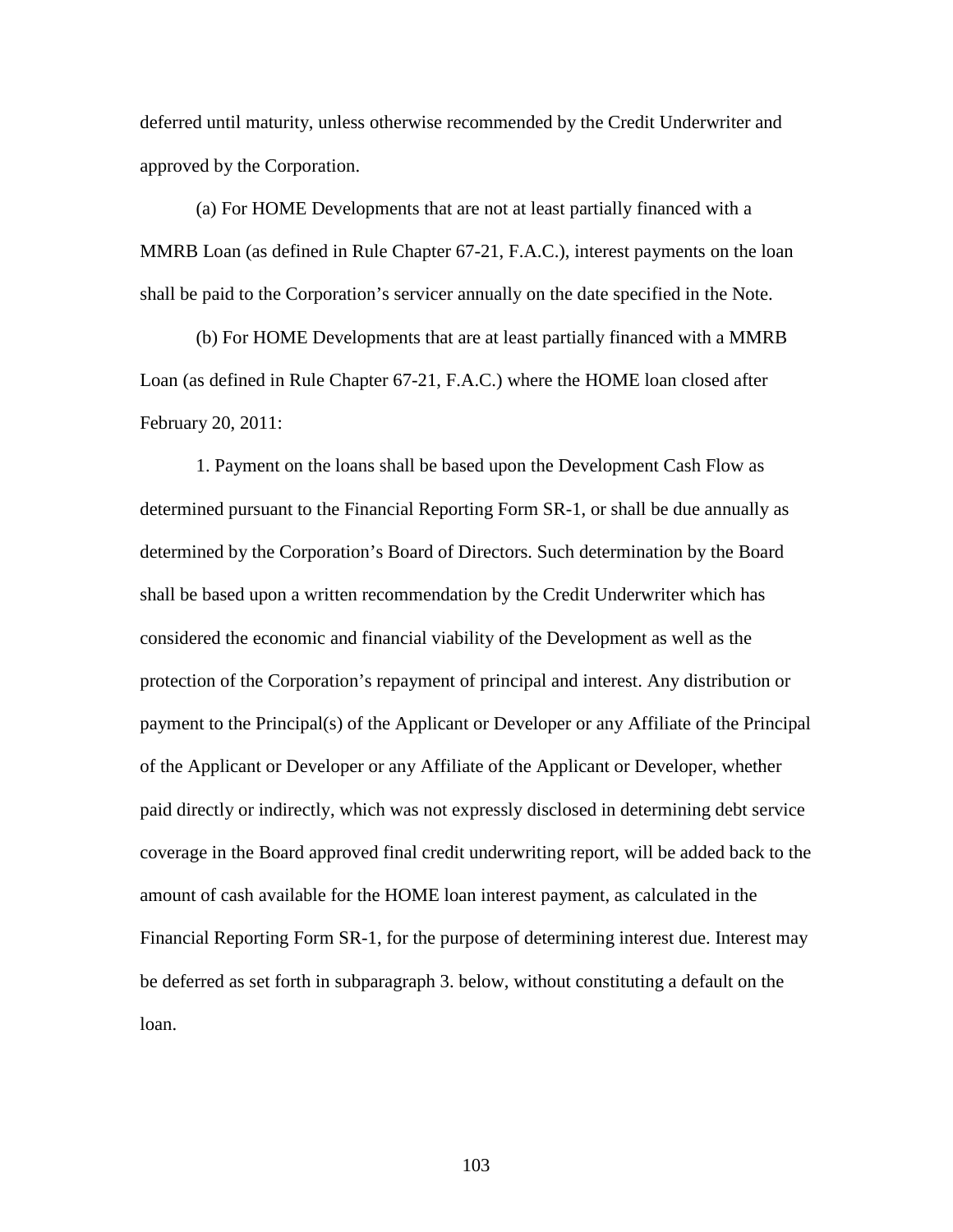2. The HOME loans shall be repaid from all Development Cash Flow, and

Development Cash Flow shall be applied to pay the following items in order of priority:

a. All superior mortgage fees and debt service;

b. Development Expenses on the HOME loan, including up to 20 percent of total Developer fees per year;

c. Interest payment on HOME loan balance as stated in paragraph 67-

48.020(2)(e), F.A.C., over the life of the HOME loan;

d. Interest payments on the HOME loan deferred from previous years;

e. Mandatory payment on subordinate mortgages.

After the full HOME loan interest has been paid, the Applicant shall retain all remaining monies, unless the Applicant chooses to prepay a portion of the loan balance.

3. The determination of Development Cash Flow, determination of payment priorities, and payment of interest on HOME loans shall occur annually. Any payments of accrued and unpaid interest due annually on HOME loans shall be deferred to the extent that Development Cash Flow is insufficient to make said payments pursuant to the payment priority schedule established in this rule chapter. If Development Cash Flow is under-reported and such report causes a deferral of HOME interest, such under-reporting shall constitute an event of default on the HOME loan. A penalty of 5 percent of any required payment shall be assessed.

(4) As approved by the Board of Directors, loans which finance demonstration Developments or Developments located in a state or federally declared disaster area may be provided with forgivable terms.

(5) The accumulation of all Development financing, including the HOME loan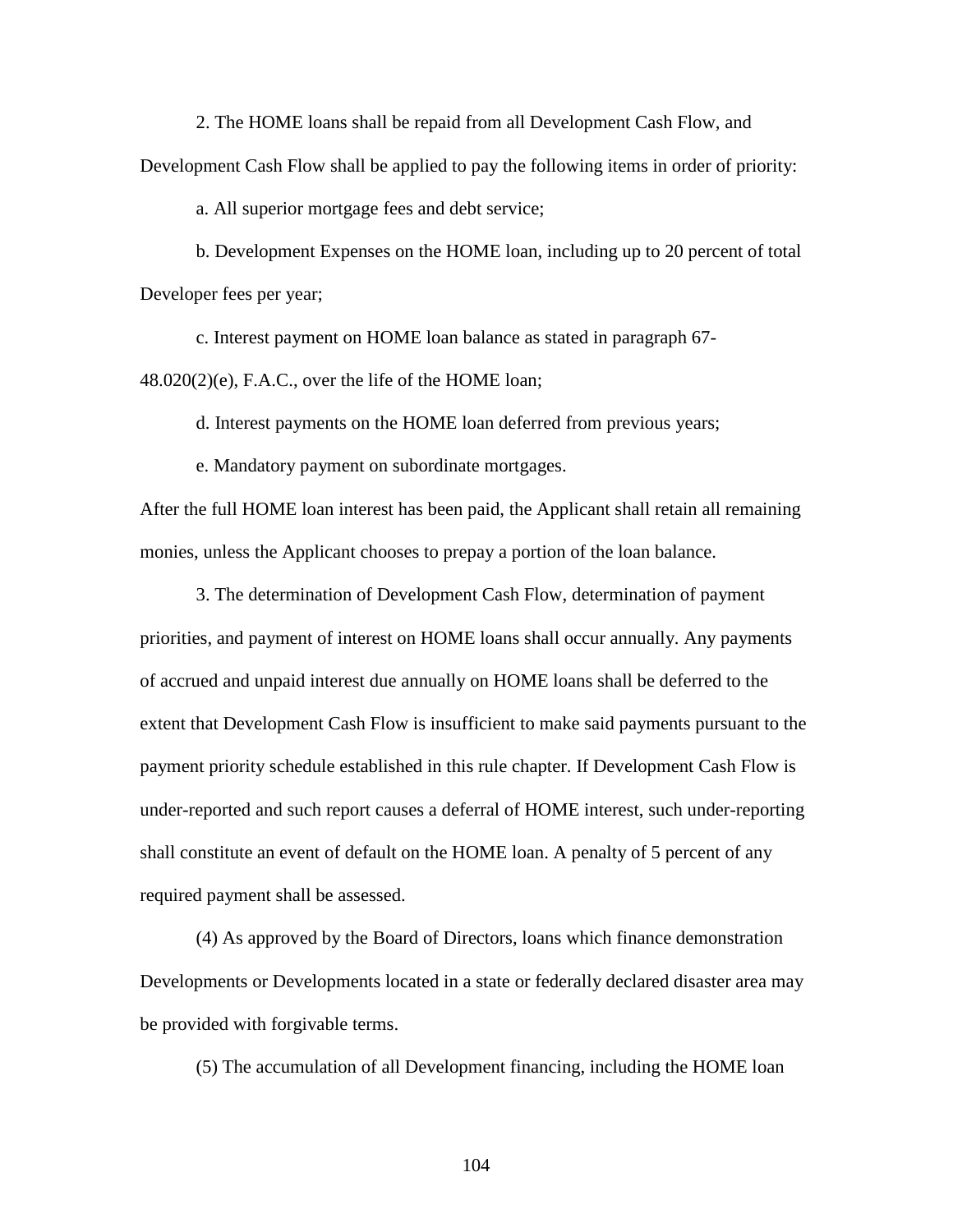and all existing debt within a Development, may not exceed the Total Development Cost, as determined and certified by the Credit Underwriter.

(6) Before disbursing any HOME funds, there must be a written agreement with the Applicant ensuring compliance with the requirements of the HOME Program pursuant to this rule chapter and 24 CFR Part 92.

(7) A representative of the Applicant and the managing agent of the Development must attend a Corporation-sponsored training session on income certification and compliance procedures.

(8) If the Development has 12 or more HOME-Assisted Units to be developed under a single contract, the General Contractor and all available subcontractors shall attend a Corporation-sponsored preconstruction conference regarding federal labor standards provisions.

(9) The Corporation shall require adequate insurance to be maintained on the Development as determined by the first mortgage lender or the Corporation's servicer, but which shall, in any case, include fire, hazard and other insurance sufficient to meet the standards established in Part V, Section 106 of the Fannie Mae DUS Guide, effective August 16, 2007, which is adopted and incorporated herein by reference and available on the Corporation's Website under the 2011 Universal Application link labeled Related References and Links or from [http://www.flrules.org/Gateway/reference.asp?No=Ref-](https://www.flrules.org/Gateway/reference.asp?No=Ref-00547)[00547.](https://www.flrules.org/Gateway/reference.asp?No=Ref-00547)

(10) All loans must provide that any violation of the terms and conditions described in this rule chapter or 24 CFR Part 92 constitute a default under the HOME loan documents allowing the Corporation to accelerate its loan and seek foreclosure as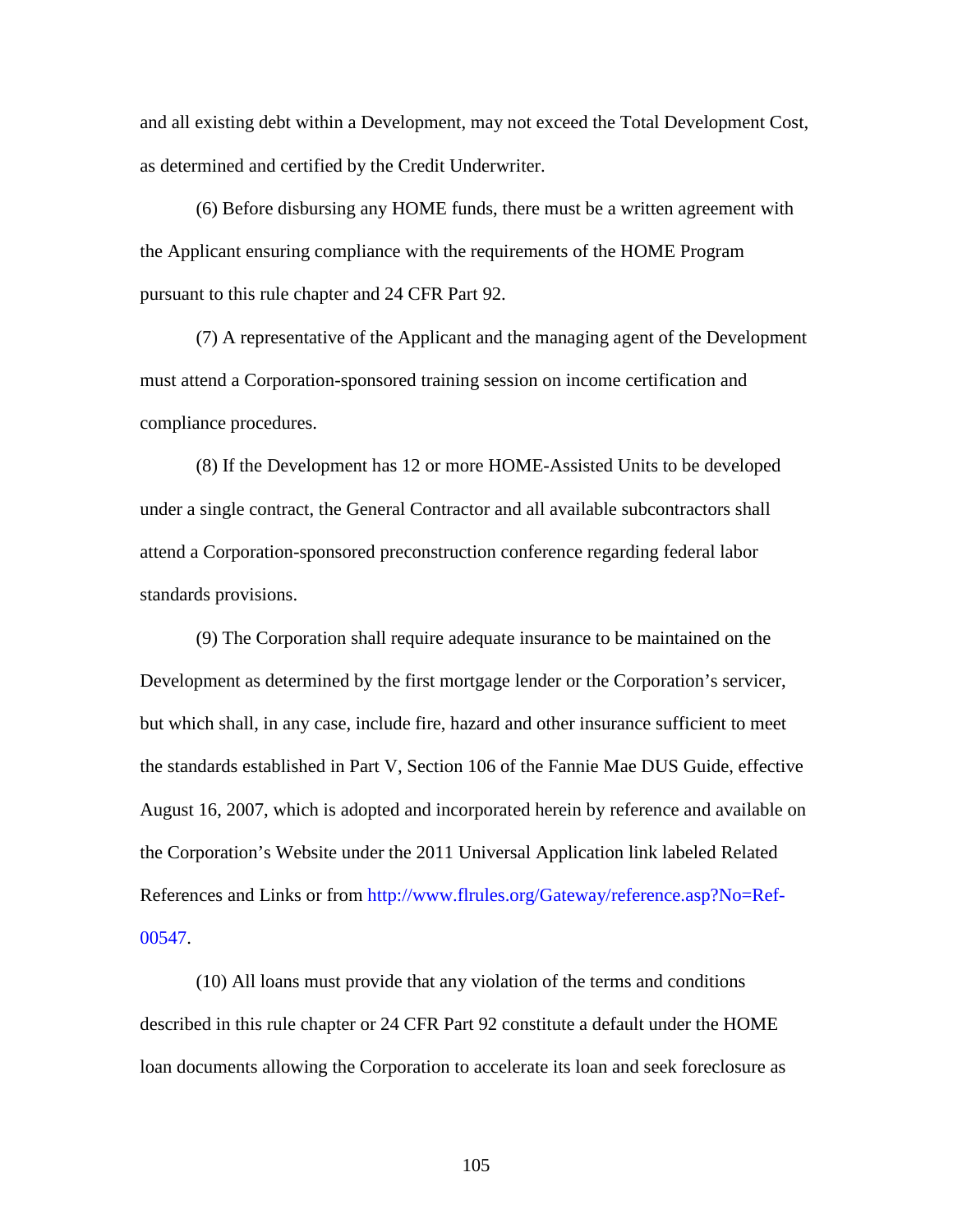well as any other remedies legally available to it.

(11) If a default on a HOME loan occurs, the Corporation will commence legal action to protect the interest of the Corporation. The Corporation shall acquire real and personal property or any interest in the Development if that acquisition is necessary to protect any HOME loan; sell, transfer, and convey any such property to a buyer without regard to the provisions of Chapters 253 and 270, F.S.; and, if that sale, transfer, or conveyance cannot be consummated within a reasonable time, lease the Development for occupancy by Eligible Persons.

(12) The Corporation or its servicer shall monitor the compliance of each Development with all terms and conditions of the HOME loan and shall require that such terms and conditions be recorded in the public records of the county where the Development is located. Violation of any term or condition shall constitute a default during the term of the HOME loan.

(13) The Applicant shall not refinance, increase the principal amount, or alter any terms or conditions of any mortgage superior or inferior to the HOME mortgage without prior approval of the Corporation's Board of Directors. However, an Applicant may reduce the interest rate on any superior or inferior mortgage loan without the Board's permission, provided that no other terms of the loan are changed. The Corporation must be notified of any such change.

Following construction completion, the Board shall deny requests to increase the amount of any superior mortgage, unless the criteria outlined in subsection 67-48.0205(3), F.A.C., are met, the original combined loan to value ratio for the superior mortgage and the HOME mortgage is maintained or improved, and a proportionate amount of the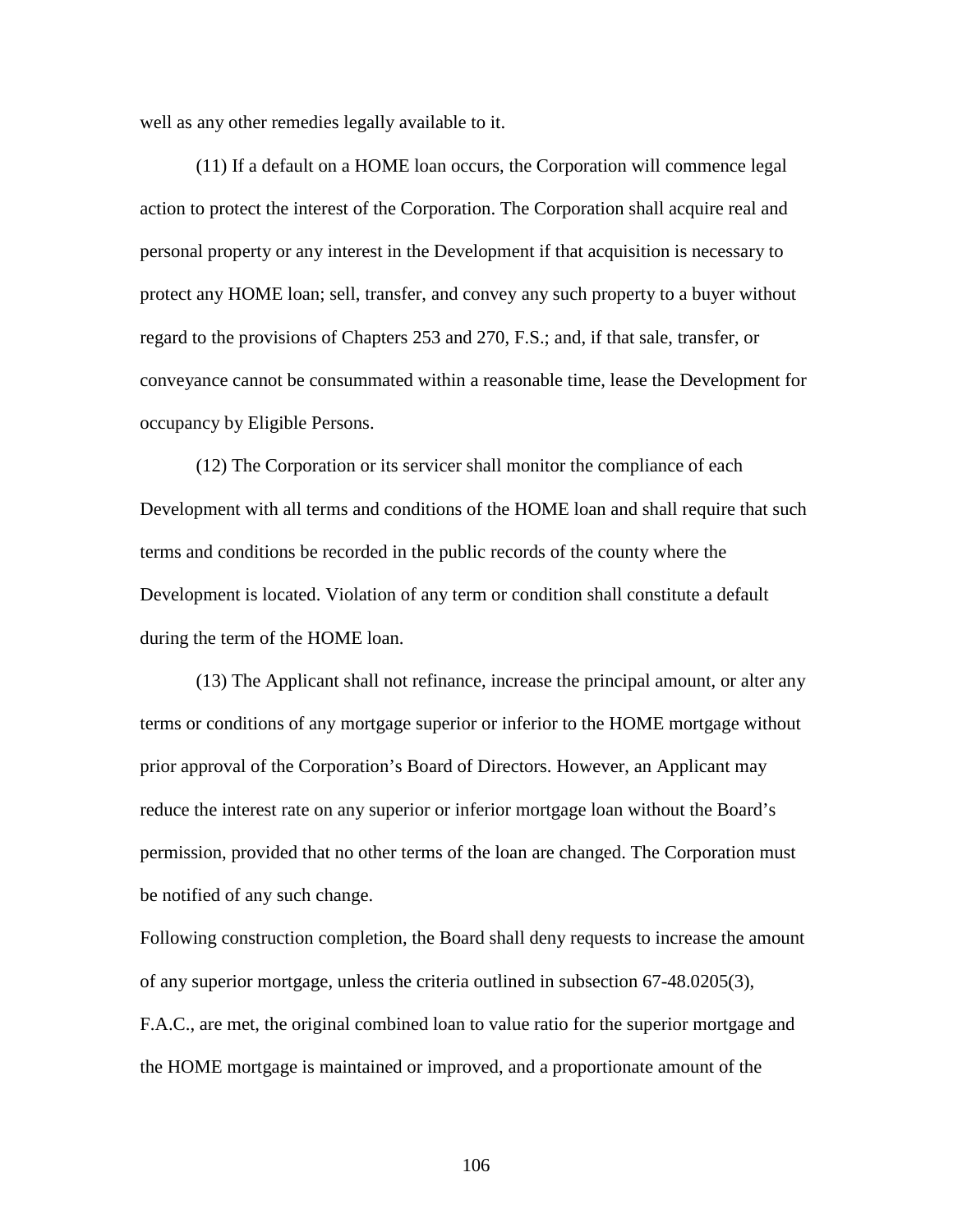increase in the superior mortgage is used to reduce the outstanding HOME loan balance. To calculate the proportionate amount of the increase in the superior mortgage which must be paid toward the reduction of the HOME loan balance, the following calculation shall be used: divide the amount of the original HOME mortgage by the combined amount of the original HOME mortgage and the original superior mortgage; then multiply the quotient by the amount of the increase in the superior mortgage from the current balance after deducting refinancing costs. For example, if the amount of the original HOME mortgage is \$2,000,000, the original superior mortgage is \$4,000,000, with a current balance of \$3,000,000, a proposed new superior mortgage of \$5,000,000, and refinancing costs of \$200,000, then the amount of the increase in the superior mortgage after deducting refinancing costs would be \$1,800,000, and the proportionate amount of the increase in the superior mortgage which must be paid toward the reduction of the HOME loan balance would be \$594,000. This \$594,000 would be applied first to accrued interest and then to principal.

(14) Annually, within 151 Calendar Days following the Applicant's fiscal year end, the Applicant shall provide the Corporation with an audited financial statement and an executed Financial Reporting Form SR-1, Rev. 01-11, which is incorporated by reference and available on the Corporation's Website under the 2011 Universal Application link labeled Related References and Links or from [http://www.flrules.org/Gateway/reference.asp?No=Ref-00550.](https://www.flrules.org/Gateway/reference.asp?No=Ref-00550) The audited financial statement and a copy of the signed Form SR-1, with Parts 1, 2, and 5 completed, shall be submitted in both PDF format and in electronic form as a Microsoft Excel spreadsheet to the Corporation at the following web address: financial.reporting@floridahousing.org.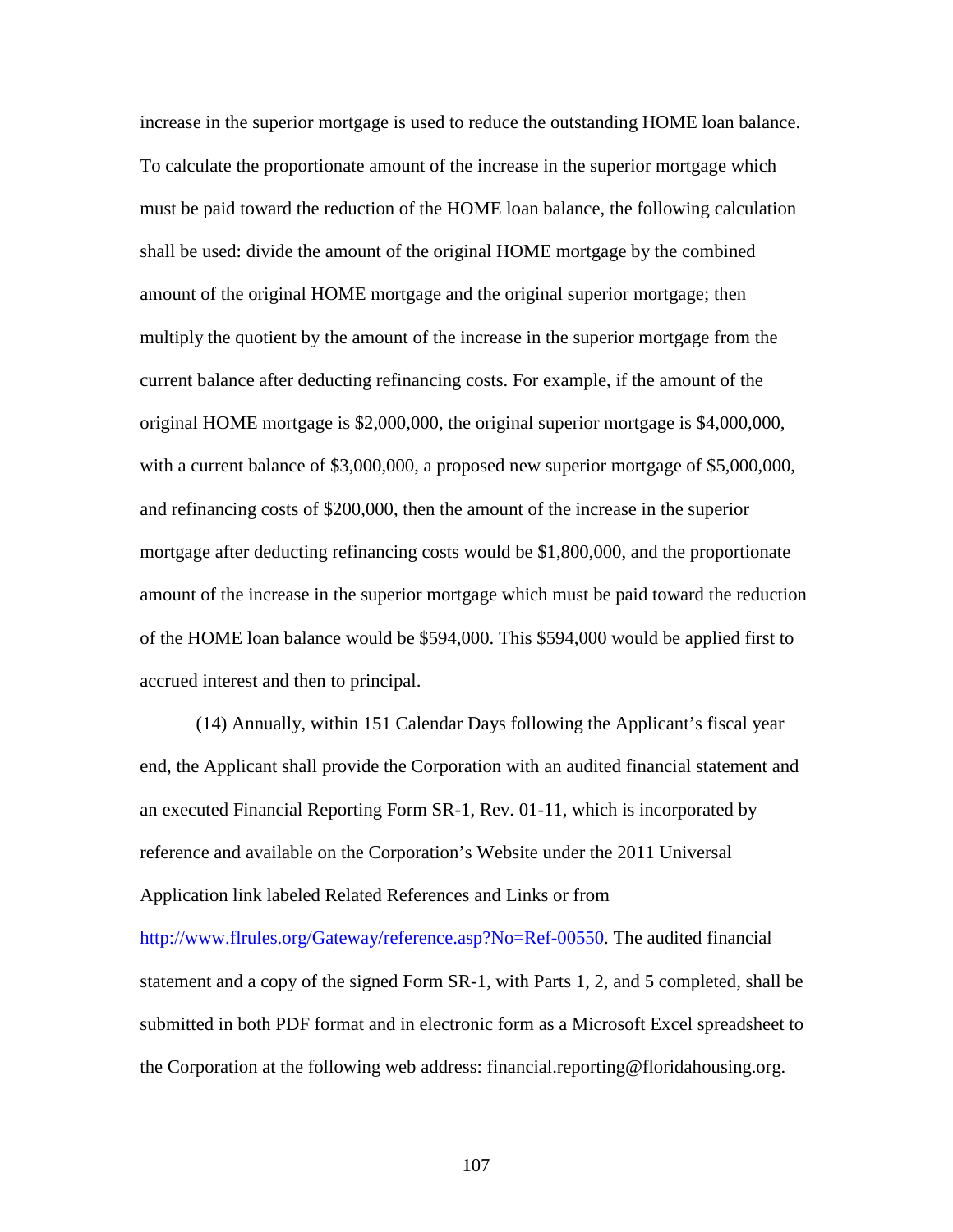The initial submission will be due following the fiscal year within which the first unit is occupied. In the case where the HOME Development contained occupied units at the time of acquisition, the initial submission will be due following the fiscal year within which the 12 month anniversary of the HOME loan closing is observed. The audited financial statement is to be prepared in accordance with accounting principles generally accepted in the United States of America and audited in accordance with auditing standards generally accepted in the United States of America for the 12 month fiscal year period just ended and shall include:

- (a) Comparative Balance Sheet with prior year and current year balances;
- (b) Statement of revenue and expenses;
- (c) Statement of changes in fund balances or equity;
- (d) Statement of cash flows; and
- (e) Notes to financial statements.

The financial statements referenced above should also be accompanied by a certification of the Applicant as to the accuracy of such financial statements. A late fee of \$500 will be assessed by the Corporation for failure to submit the above documents by the stated deadline.

(15) Unless and until a guarantor's obligations for a HOME loan are terminated as approved in writing by the Corporation or its servicer, each guarantor shall furnish to the Corporation or its servicer financial statements as provided in paragraphs (a) through (c) below as the Corporation or its servicer may reasonably request.

(a) The audited financial statements are to be prepared in accordance with accounting principles generally accepted in the United States of America and audited in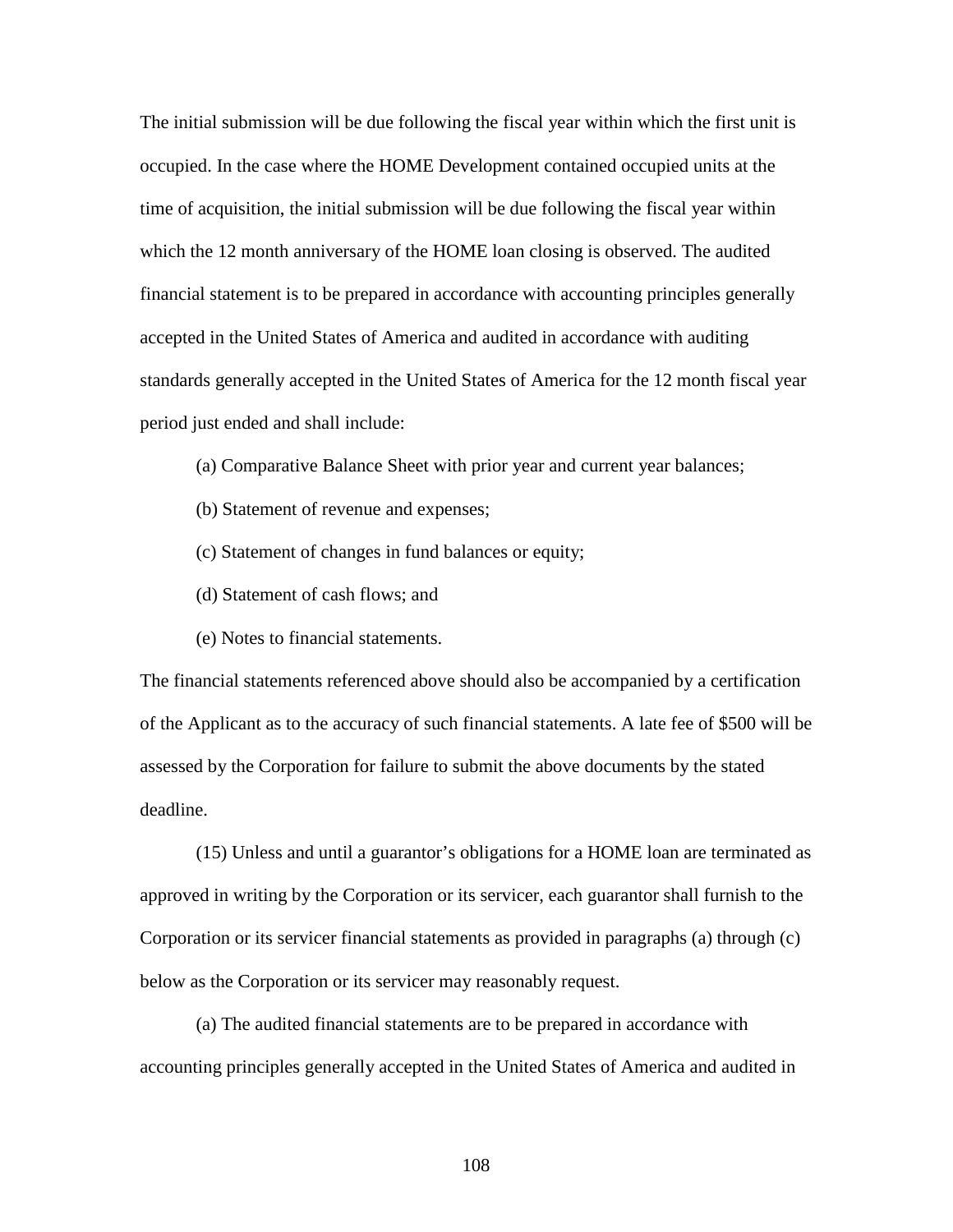accordance with auditing standards generally accepted in the United States of America for the 12 month fiscal year period just ended and shall include:

1. Comparative Balance Sheet with prior year and current year balances;

- 2. Statement of revenue and expenses;
- 3. Statement of changes in fund balances or equity;
- 4. Statement of cash flows; and
- 5. Notes to financial statements.

The financial statements referenced above should also be accompanied by a certification of the guarantor(s) as to the accuracy of such financial statements; or

(b) If an audited financial statement has not been prepared, a federal income tax return filed for the most recently completed year; or

(c) For individual guarantors, if an audited financial statement is not available a financial statement certified as true and complete without qualification by such guarantor and a copy of the most recently filed individual federal income tax return.

Rulemaking Authority 420.507(12) FS. Law Implemented 420.5089(7), (8), (9) FS. History–New 7-22-96, Amended 12-23-96, 7-10-97, 1-6-98, Formerly 9I-48.020, Amended 11-9-98, 2-24-00, 2-22-01, 3-17-02, 4-6-03, 3-21-04, 2-7-05, 1-29-06, 4-1-07, 3-30-08, 8-6-09, \_\_\_.

## **67-48.0205 Sale, Transfer or Refinancing of a HOME Development.**

(1) The HOME loan shall be assumable upon Development sale, transfer or refinancing if the following conditions are met:

(a) The proposed transferee meets all specific Applicant identity criteria which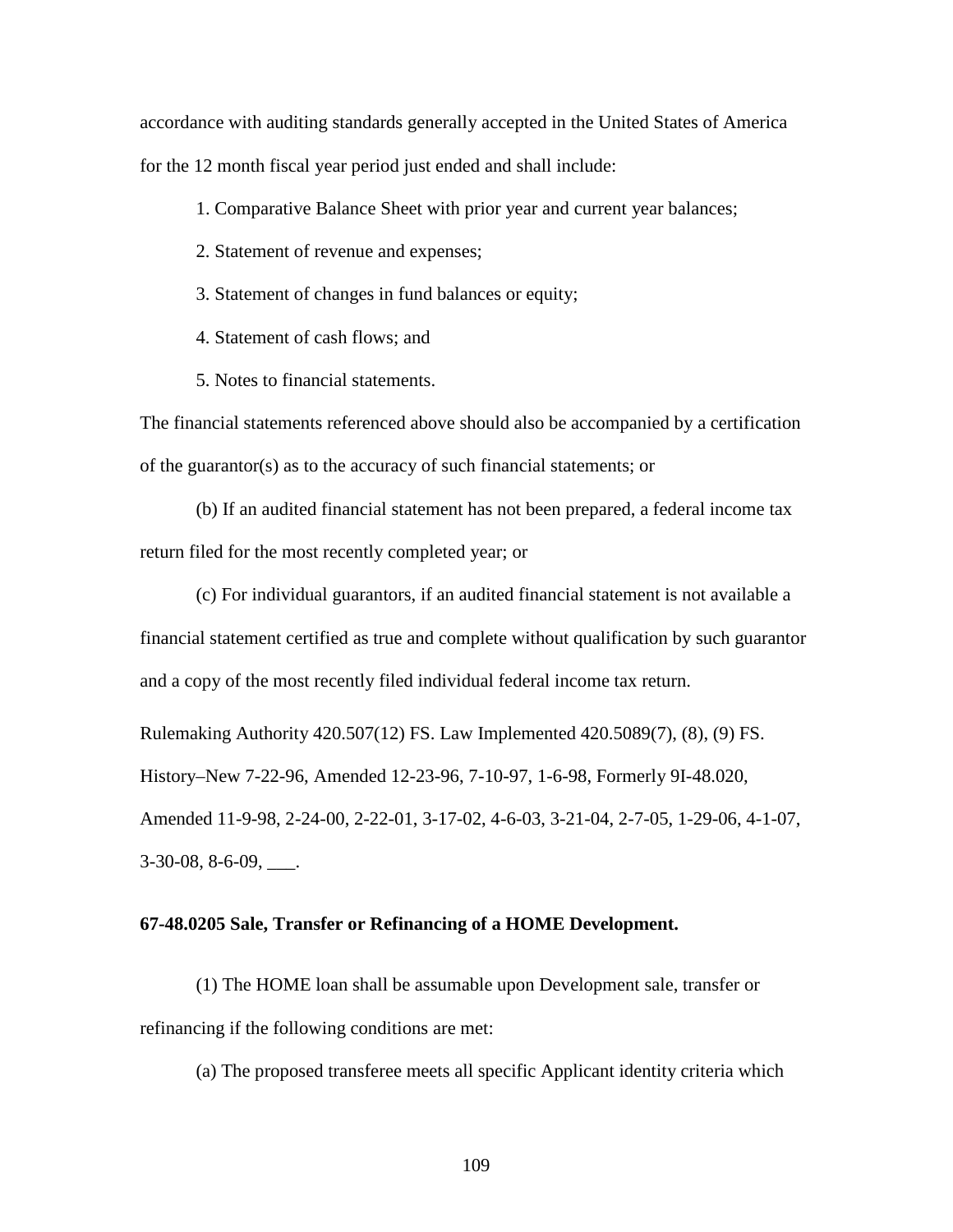were required as conditions of the original loan;

(b) The proposed transferee agrees to maintain all set-asides and other requirements of the HOME loan for the period originally specified; and

(c) The proposed transferee and Application receives a favorable recommendation from the Credit Underwriter and approval by the Corporation's Board of Directors. All assumption requests must be submitted in writing to the Director of Special Assets and contain the specific details of the transfer and assumption. In addition to any related professional fees, the Corporation shall charge a non-refundable assumption fee as outlined in the Universal Application instructions.

(2) If the Development is sold and the proposed transferee does not meet the criteria for assumption of the loan, the HOME loan shall be repaid from the proceeds of the sale. If there will be insufficient funds available from the proposed sale of the Development, the HOME loan shall not be satisfied until the Corporation has received:

(a) An appraisal prepared by an appraiser selected by the Corporation indicating that the purchase price for the Development is reasonable and consistent with existing market conditions;

(b) A certification from the Applicant that the purchase price reported is the actual price paid for the Development and that no other consideration passed between the parties and that the income reported to the Corporation during the term of the loan was true and accurate; and

(c) A certification from the Applicant that there are no Development funds available to repay the loan and the Applicant knows of no source from which funds could or would be forthcoming to pay the loan.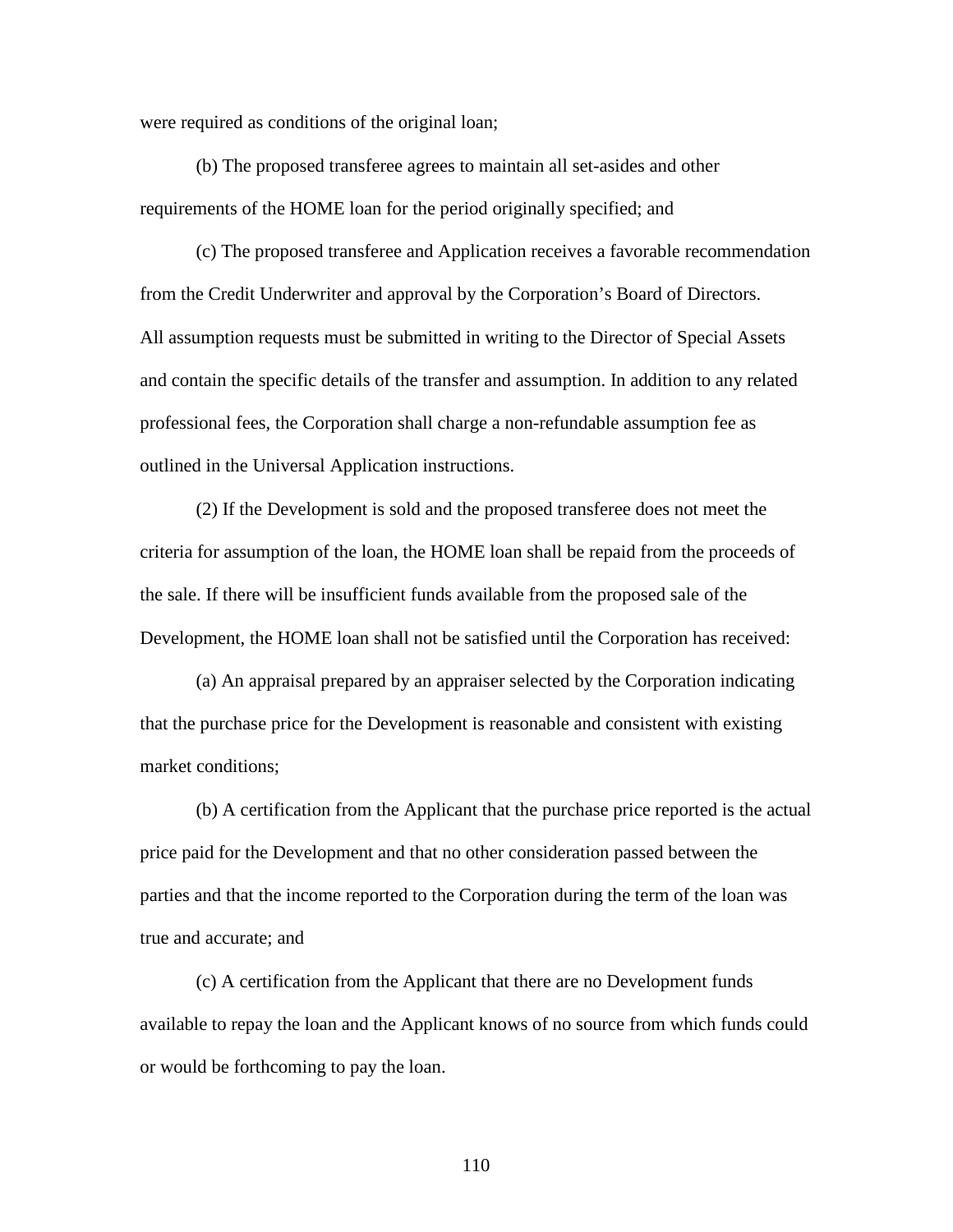(3) The Board shall approve requests for mortgage loan refinancing only if Development cash flow is improved, the Development's economic viability is maintained, the security interest of the Corporation is not adversely affected, and the Credit Underwriter provides a positive recommendation.

(4) The Board shall deny requests for mortgage loan refinancing which require extension of the HOME loan term or otherwise adversely affect the security interest of the Corporation unless the criteria outlined in subsection 67-48.0205(3), F.A.C., are met, the Credit Underwriter recommends that the approval of such a request is crucial to the economic survival of the Development or unless the Board determines that public policy will be better served by the extension as a result of the Applicant agreeing to further extend the Compliance Period or provide additional amenities or resident programs suitable for the resident population. Further, the Board shall limit any approved extension to a minimum term which makes the Development feasible and which does not exceed an industry standard term.

Rulemaking Authority 420.507(12) FS. Law Implemented 420.5089(7), (8), (9) FS. History–New 12-23-96, Amended 1-6-98, Formerly 9I-48.0205, Amended 11-9-98, Repromulgated 2-24-00, Amended 2-22-01, Repromulgated 3-17-02, 4-6-03, 3-21-04, 2- 7-05, 1-29-06, Amended 4-1-07, Repromulgated 3-30-08, 8-6-09, \_\_\_.

#### **67-48.022 HOME Disbursements Procedures and Loan Servicing.**

(1) HOME loan proceeds shall be disbursed during the construction/rehabilitation phase in an amount per Draw on a pro-rata basis with the other financing unless otherwise approved by the Corporation or the Credit Underwriter.

(2) Ten (10) business days prior to each Draw, the Applicant shall supply the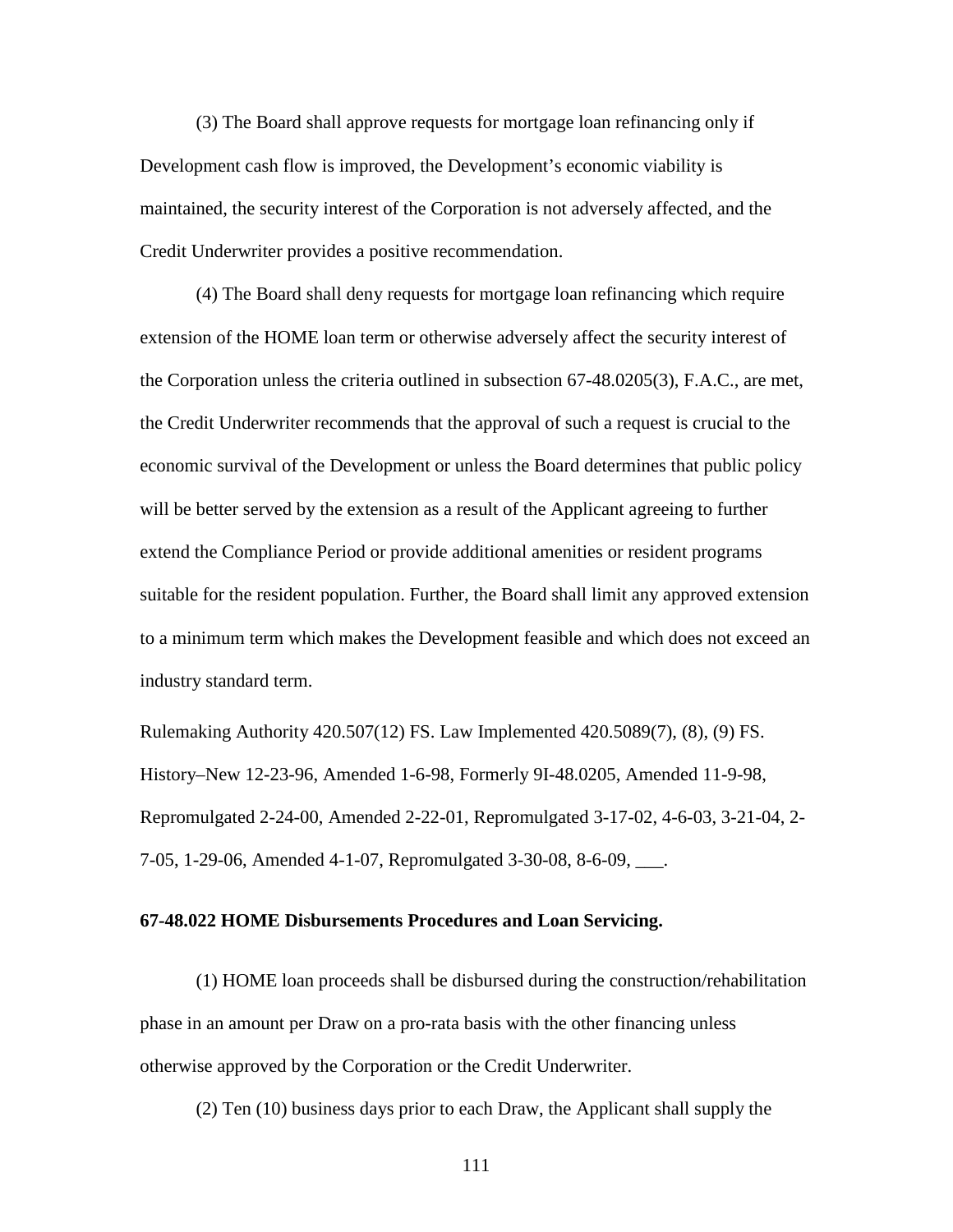Corporation's servicer, as agent for the Corporation, with a written request executed by the Applicant for a Draw in a form and substance acceptable to the Corporation's servicer.

(3) The request shall set forth the amount to be paid and shall be accompanied by documentation as specified by the Corporation's servicer. Such documentation shall include invoices for labor and materials to date of the last inspection.

(4) The Corporation's servicer and the Corporation shall review the request for Draw and the Corporation's servicer shall provide the Corporation with approval of the request or an alternative recommendation of an amount to be paid after the title insurer provides an endorsement to the policy of title insurance updating the policy to the date of the current Draw and increasing the insurance coverage to an amount equal to the sum of all prior Draws and the current Draw, without additional exceptions, except those specifically approved in writing by the Corporation. For all Developments consisting of 12 or more HOME-Assisted Units to be developed under a single contract, the borrower shall submit weekly payrolls of the General Contractor and subcontractors in accordance with Federal Labor Standards as enumerated in 24 CFR § 92.354.

(5) Retainage in the amount of 10 percent per Draw shall be held by the servicer during construction until the Development is 50 percent complete. At 50 percent completion, no additional retainage shall be held from the remaining draws. Release of funds held as retainage shall occur in accordance with the HOME loan documents.

(6) The Corporation or its servicer shall elect to withhold any Draw or portion of any Draw, in addition to the retainage, notwithstanding any documentation submitted by the borrower in connection with a request for a Draw, if: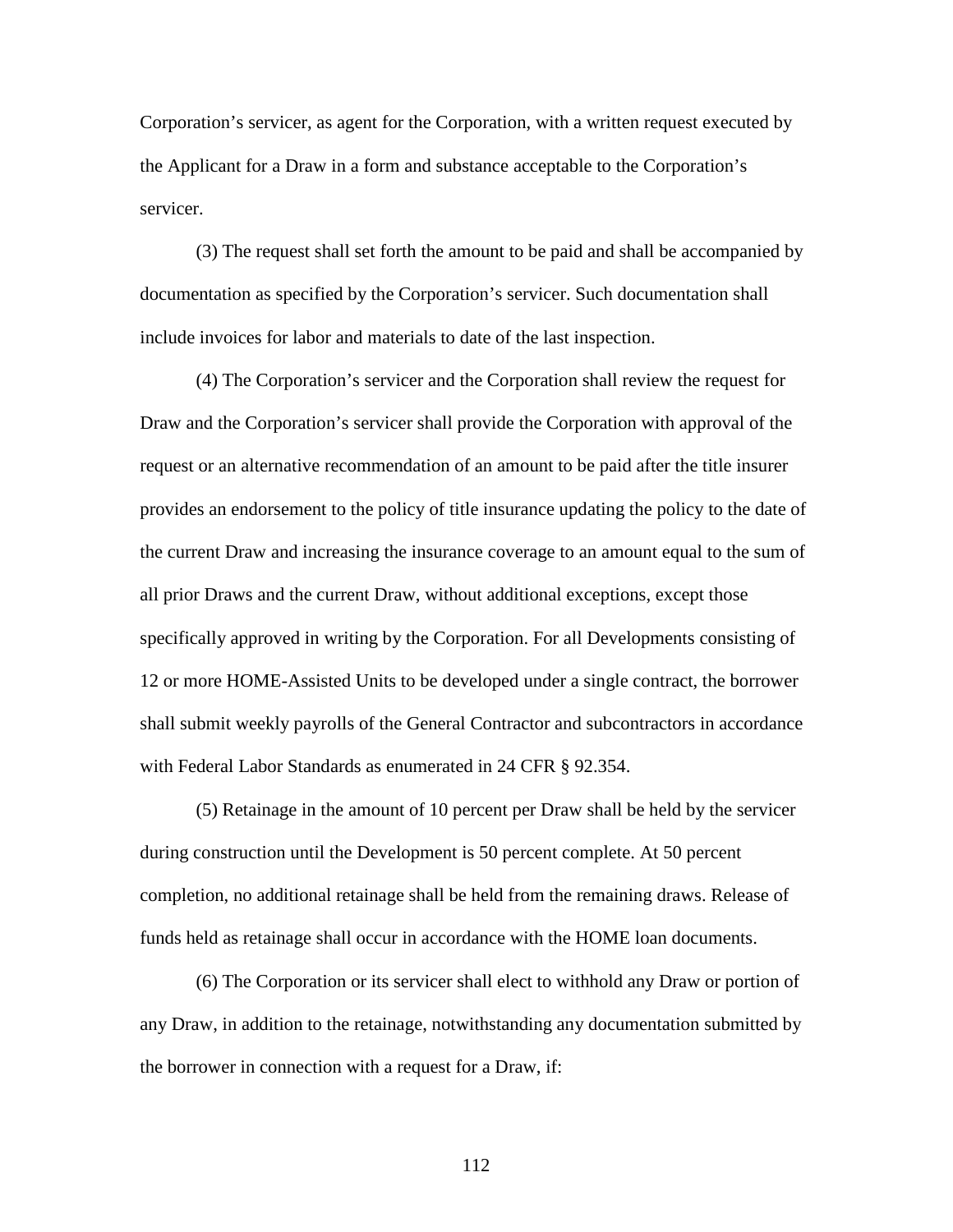(a) The Corporation or the servicer determines at any time that the actual cost budget or progress of construction differs from that shown on the loan documents.

(b) The percentage of progress of construction of improvements differs from that shown on the request for a Draw.

(c) Developments subject to and not in compliance with Federal Labor Standards.

(7) To the extent excess HOME funds in the budget remain unused, the Corporation has the right to reduce the HOME loan by that amount.

(8) If 100 percent of the loan proceeds have not been expended within six (6) months prior to the HUD deadline pursuant to 24 CFR § 92.500, the funds shall be recaptured by the Corporation.

(9) The request for final disbursement of HOME funds, excluding retainage, shall be submitted within 60 days of completion of construction as evidenced by certificates of occupancy.

Rulemaking Authority 420.507(12) FS. Law Implemented 420.5089(1) FS. History–New 7-22-96, Amended 12-23-96, 7-10-97, 1-6-98, Formerly 9I-48.022, Amended 11-9-98, 2- 24-00, 2-22-01, 3-17-02, 4-6-03, Repromulgated 3-21-04, 2-7-05, 1-29-06, Amended 4- 1-07, Repromulgated 3-30-08, 8-6-09, \_\_\_.

## **67-48.023 Housing Credits General Program Procedures and Requirements.**

(1) Unless the Board approves a competitive allocation process outside the Universal Cycle, an Applicant is not eligible to apply for Competitive Housing Credits if any of the following pertain to the proposed Development:

(a) The proposed Development has received an allocation of Housing Credits or a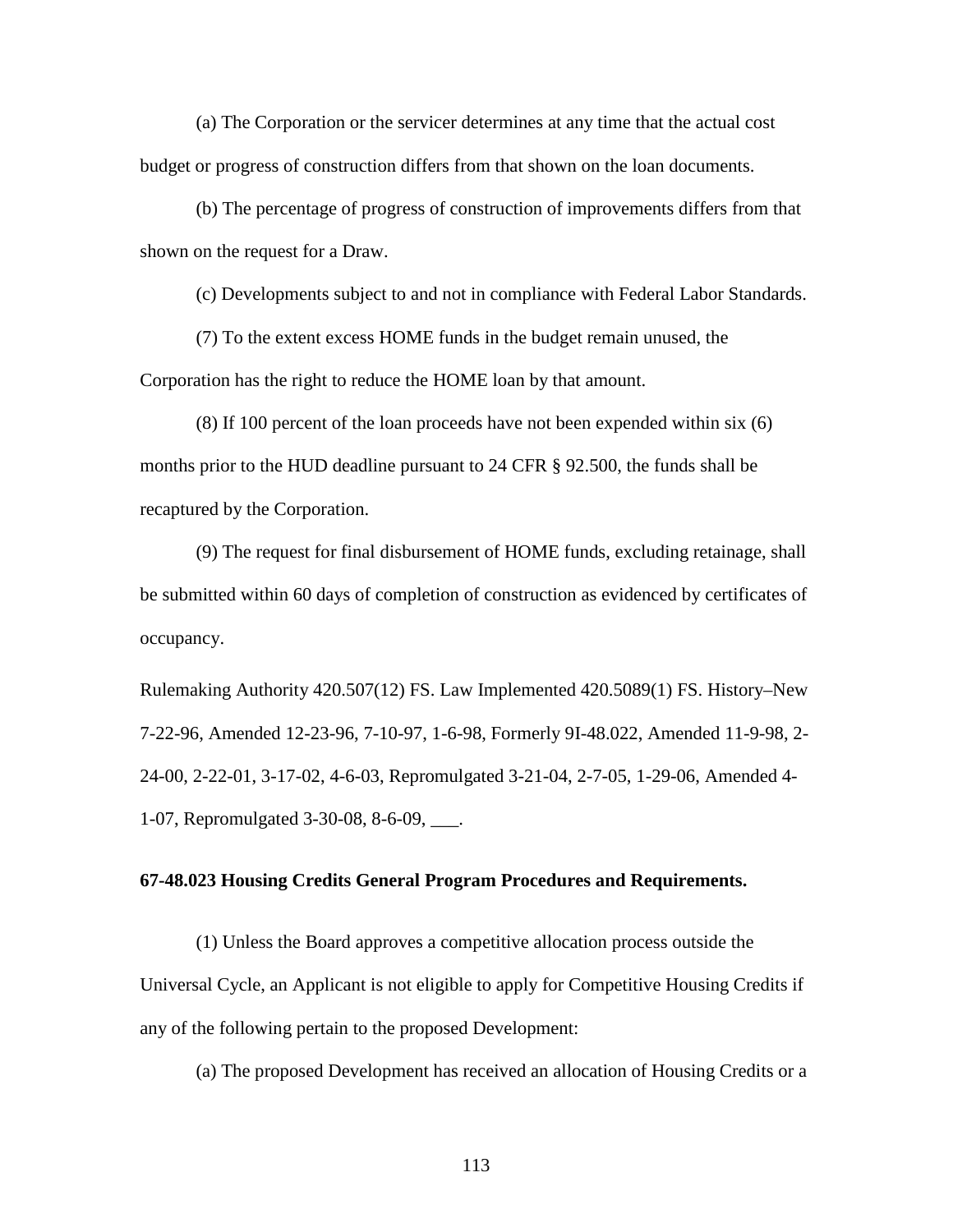Competitive Housing Credit commitment, unless written notice has been provided to the Corporation prior to the Application Deadline for the current cycle withdrawing acceptance of such allocation or commitment and returning the HC funding from a prior cycle;

(b) A preliminary commitment of funding for the proposed Development through the SAIL Program, the HOME Program, or the RRLP Program has already been accepted, unless written notice has been provided to the Corporation prior to the Application Deadline for the current cycle withdrawing such acceptance and returning the prior SAIL Program, HOME Program, or RRLP Program funding.

(c) The proposed Development site or any part thereof is subject to any Land Use Restriction Agreement or Extended Use Agreement, or both, in conjunction with any Corporation affordable housing financing intended to foster the development or maintenance of affordable housing, with the following exceptions. Those exceptions being (i) a LURA recorded in conjunction with the Predevelopment Loan Program or the Elderly Housing Community Loan Program and (ii) a LURA or EUA, or both, for an existing building or buildings, originally constructed at least 25 years prior to the Application Deadline for the current Funding Cycle, where, in the current Application, the Applicant has selected and qualified for the Homeless demographic commitment with a Development category of Rehabilitation, Acquisition and Rehabilitation, Preservation, or Acquisition and Preservation.

(2) Each Housing Credit Development shall comply with the minimum Housing Credit Set-Aside provisions, as specified in Section  $42(g)(1)$  of the IRC, with respect to the reservation of 20 percent of the units for occupancy by persons or families whose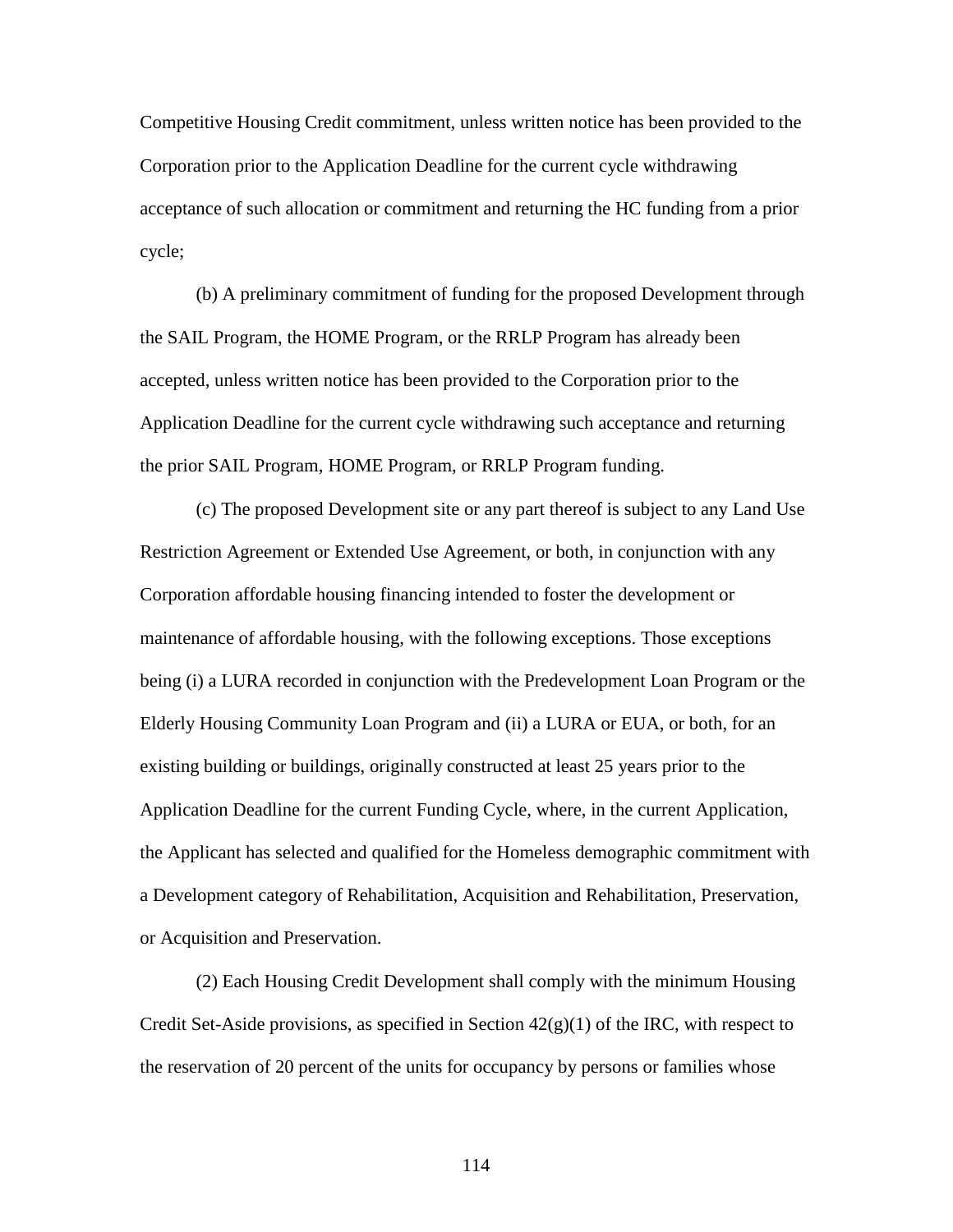income does not exceed 50 percent of the area median income, or the reservation of 40 percent of the units for occupancy by persons or families whose income does not exceed 60 percent of the area median income. Further, each Housing Credit Development shall comply with any additional Housing Credit Set-Aside chosen by the Applicant in the Application.

(3) The Development shall provide safe, sanitary and decent residential rental housing and shall be developed, constructed and operated in accordance with the commitments made and the facilities and services described in the Application at the time of submission to the Corporation. Applications will not be considered approved to receive an allocation of Housing Credits until the Corporation issues a Preliminary Allocation/Preliminary Determination to the Applicant and all contingencies of such documents are satisfied. Allocations are further contingent on the Applicant complying with its Application commitments, Rule Chapter 67-48, F.A.C., and Section 42 of the IRC.

(4) All of the dwelling units within a Development shall be rented or available for rent on a continuous basis to members of the general public. The owner of the Development shall not give preference to any particular class or group in renting the dwelling units in the Development, except to the extent that dwelling units are required to be rented to Eligible Persons. All Developments must comply with the Fair Housing Act as implemented by 24 CFR Part 100, Section 504 of the Rehabilitation Act of 1973 and Titles II and III of the Americans with Disabilities Act of 1990 as implemented by 28 CFR Part 35, which are adopted and incorporated herein by reference and available on the Corporation's Website under the 2011 Universal Application link labeled Related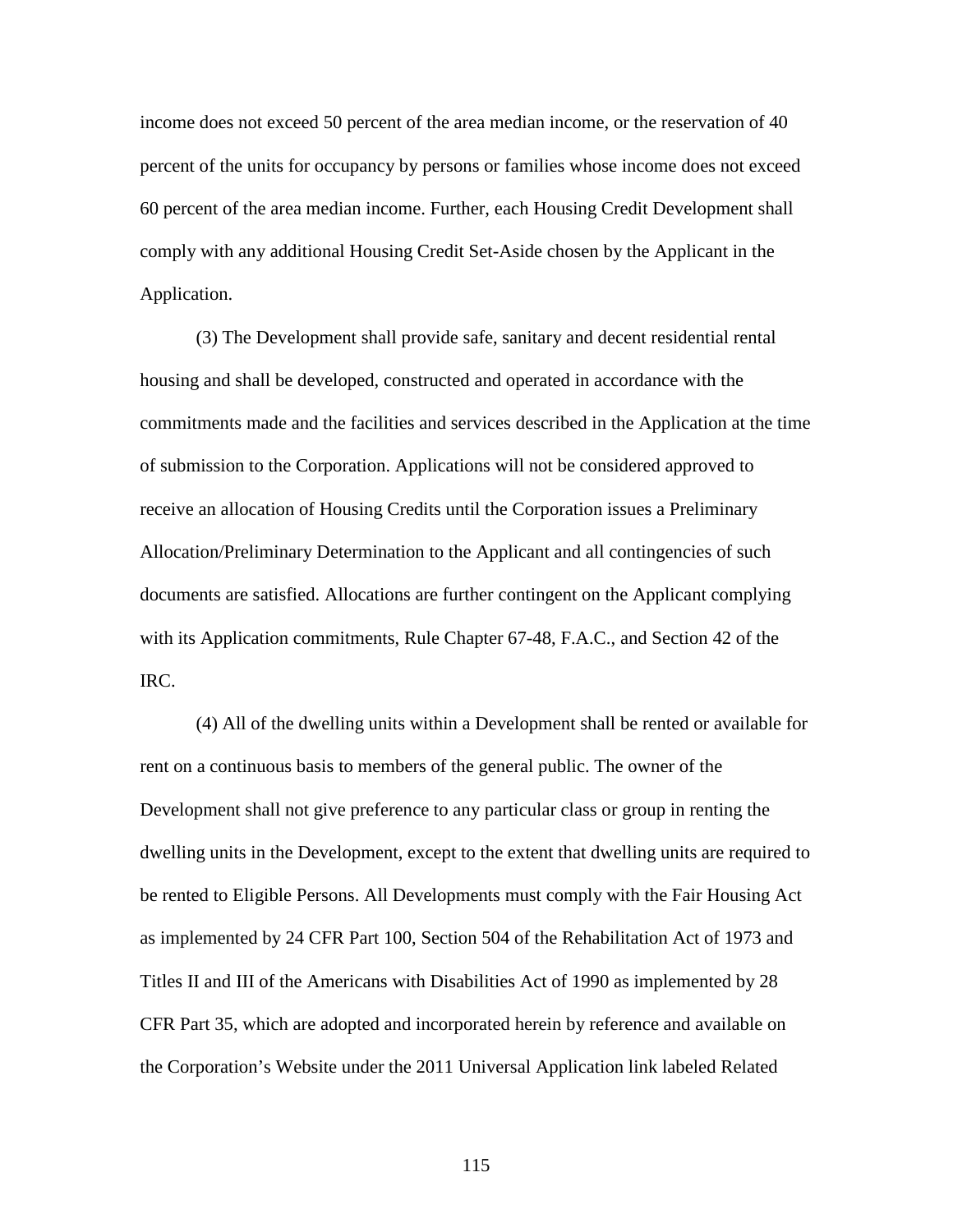References and Links or from [http://www.flrules.org/Gateway/reference.asp?No=Ref-](https://www.flrules.org/Gateway/reference.asp?No=Ref-00548)[00548,](https://www.flrules.org/Gateway/reference.asp?No=Ref-00548) [http://www.flrules.org/Gateway/reference.asp?No=Ref-00552](https://www.flrules.org/Gateway/reference.asp?No=Ref-00552) and [http://www.flrules.org/Gateway/reference.asp?No=Ref-00549.](https://www.flrules.org/Gateway/reference.asp?No=Ref-00549)

(5) Each Housing Credit Development shall complete the Final Cost Certification Application by the earlier of the following two dates:

(a) The date that is 75 Calendar Days after all the buildings in the Development have been placed in service, or

(b) The date that is 30 Calendar Days before the end of the calendar year for which the Final Housing Credit Allocation is requested.

The Corporation may grant extensions for good cause upon written request.

(6) Prior to execution of the limited partnership agreement or limited liability company operating agreement between the Applicant and the limited partners/members, the Applicant must receive written approval from the Corporation or its Credit Underwriter that the Housing Credit Syndicator is in good standing with the Corporation. Proceeding with execution of a partnership agreement or operating agreement with a Housing Credit Syndicator that is not in good standing shall result in withdrawal of the Housing Credit Allocation.

(7) The Final Cost Certification Application (Form FCCA) shall be used by an Applicant to itemize all expenses incurred in association with construction or Rehabilitation of a Housing Credit Development, including Developer's and General Contractor's fees as described in Rule 67-48.0072, F.A.C. Such form shall be completed, executed and submitted to the Corporation, along with the executed Extended Use Agreement, IRS Forms 8821 for all Financial Beneficiaries, a copy of the syndication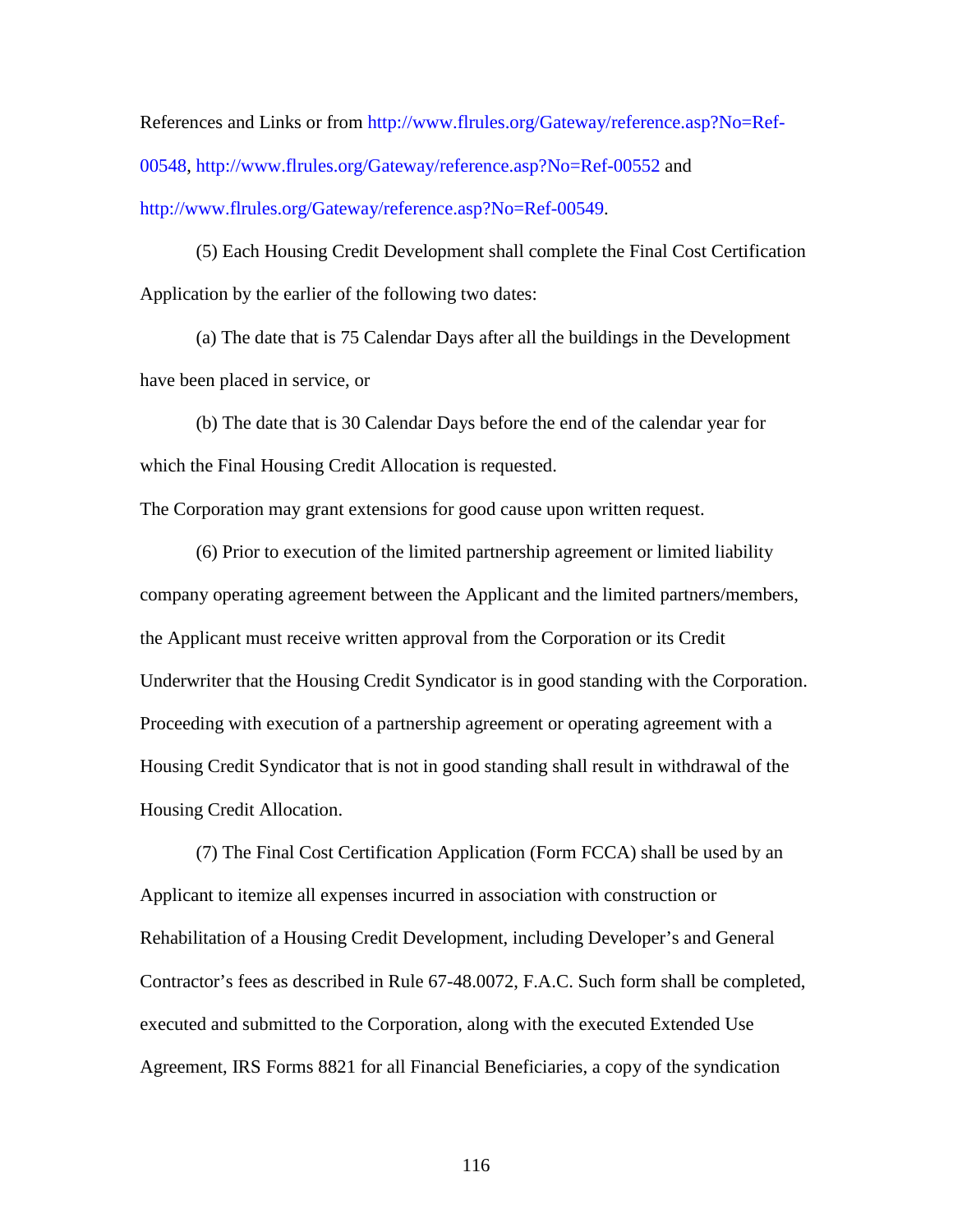agreement disclosing the rate and all terms, the required certified public accountant opinion letter, an unqualified audit report prepared by an independent certified public accountant, photographs of the completed Development, the monitoring fee, and documentation of the placed-in-service date as specified in the Form FCCA instructions. The Final Housing Credit Allocation will not be issued until such time as all required items are received and processed by the Corporation. For Competitive Housing Credits and non-competitive Housing Credits to be used with tax-exempt bonds issued (i) by the Corporation, or (ii) by an entity other than the Corporation or a County Housing Finance Authority, if the required Home Energy Rating System (HERS) Index is not achieved for all eligible new construction units, the Developer fee shall be reduced as outlined in the Application instructions. If the green building certification program committed to by the Applicant during credit underwriting is not achieved, the Developer fee shall be reduced as outlined in the Application instructions. The Final Cost Certification Application is adopted and incorporated herein by reference, effective January 2007, and is available on the Corporation's Website under the 2011 Universal Application link labeled Related References and Links or from [http://www.flrules.org/Gateway/reference.asp?No=Ref-](https://www.flrules.org/Gateway/reference.asp?No=Ref-00480)[00480](https://www.flrules.org/Gateway/reference.asp?No=Ref-00480) or by contacting the Housing Credit Program at 227 North Bronough Street, Suite 5000, Tallahassee, Florida 32301-1321. IRS Form 8821, Rev. August 2008, is adopted and incorporated herein by reference and available on the Corporation's Website under the 2011 Universal Application link labeled Related References and Links or from [http://www.flrules.org/Gateway/reference.asp?No=Ref-00546.](https://www.flrules.org/Gateway/reference.asp?No=Ref-00546)

(8) After the final evaluation and determination of the Housing Credit Allocation amount has been made by the Corporation and the Extended Use Agreement has been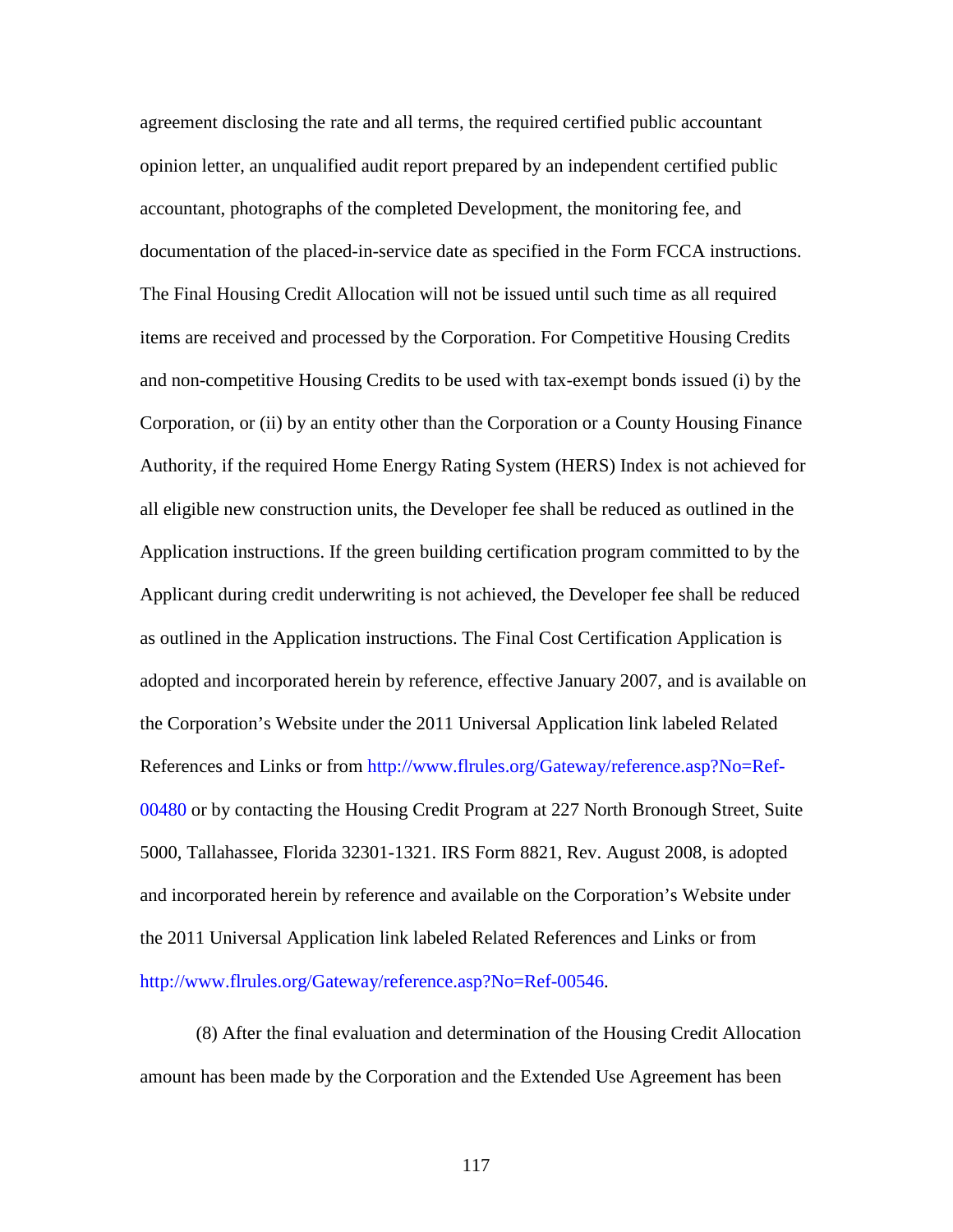executed in accordance with Rule 67-48.029, F.A.C., the Forms 8609 are issued to the Applicant of the Housing Credit Development, as provided below. IRS Low-Income Housing Credit Allocation Certification Form 8609, Rev. December 2008, is adopted and incorporated herein by reference and available on the Corporation's Website under the 2011 Universal Application link labeled Related References and Links or from [http://www.flrules.org/Gateway/reference.asp?No=Ref-00488.](https://www.flrules.org/Gateway/reference.asp?No=Ref-00488) The Corporation will issue only one complete set of Forms 8609 per Development which will be no earlier than total Development completion, the Corporation's acceptance and approval of the Development's Final Cost Certification Application, and determination by the Corporation that all financial obligations for which an Applicant or Developer, or Principal, Affiliate or Financial Beneficiary of an Applicant or Developer is in arrears to the Corporation or any agent or assignee of the Corporation have been satisfied. At the time the Applicant's first tax return with which Form 8609-A is filed with the Internal Revenue Service, the Applicant must submit to the Corporation a copy of IRS Form 8609 with a completed Part II.

(9) Annually, within 151 Calendar Days following the Applicant's fiscal year end, the Applicant shall provide the Corporation with an audited financial statement and a fully completed and executed Financial Reporting Form SR-1, Rev. 01-11, which is incorporated by reference and available on the Corporation's Website under the 2011 Universal Application link labeled Related References and Links or from [http://www.flrules.org/Gateway/reference.asp?No=Ref-00551.](https://www.flrules.org/Gateway/reference.asp?No=Ref-00551) The audited financial statement and a copy of the signed Form SR-1, with Parts 1, 2, and 5 completed, shall be submitted in both PDF format and in electronic form as a Microsoft Excel spreadsheet to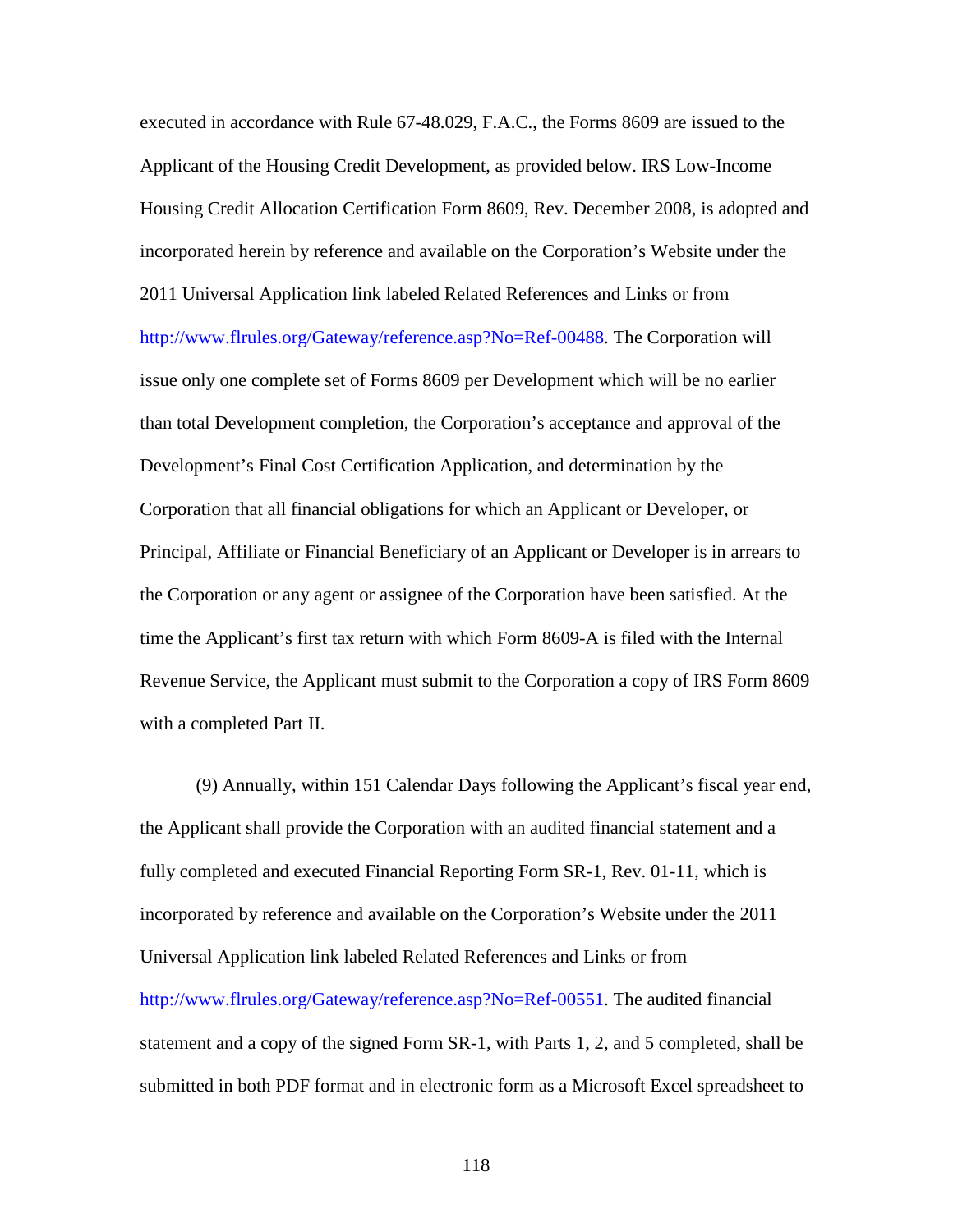the Corporation at the following web address: financial.reporting@floridahousing.org. The initial submission will be due following the fiscal year within which the first unit is occupied. The initial submission for Housing Credit Developments that contain occupied units at the time of acquisition will be due following the fiscal year within which the 12 month anniversary of the closing is observed of either (i) the Housing Credit equity partnership agreement, or (ii) the acquisition of the development site, whichever comes first. The audited financial statement is to be prepared in accordance with accounting principles generally accepted in the United States of America and audited in accordance with auditing standards generally accepted in the United States of America for the 12 month fiscal year period just ended and shall include:

- (a) Comparative Balance Sheet with prior year and current year balances;
- (b) Statement of revenue and expenses;
- (c) Statement of changes in fund balances or equity;
- (d) Statement of cash flows; and
- (e) Notes to financial statements.

The financial statements referenced above should also be accompanied by a certification of the Applicant as to the accuracy of such financial statements. A late fee of \$500 will be assessed by the Corporation for failure to submit the above documents by the stated deadline.

Rulemaking Authority 420.507(12) FS. Law Implemented 420.5099 FS. History–New 7- 22-96, Amended 12-23-96, 7-10-97, 1-6-98, Formerly 9I-48.023, Amended 11-9-98, 2- 24-00, 2-22-01, 3-17-02, Repromulgated 4-6-03, Amended 3-21-04, 2-7-05, 1-29-06, 4- 1-07, 3-30-08, 8-6-09, \_\_\_.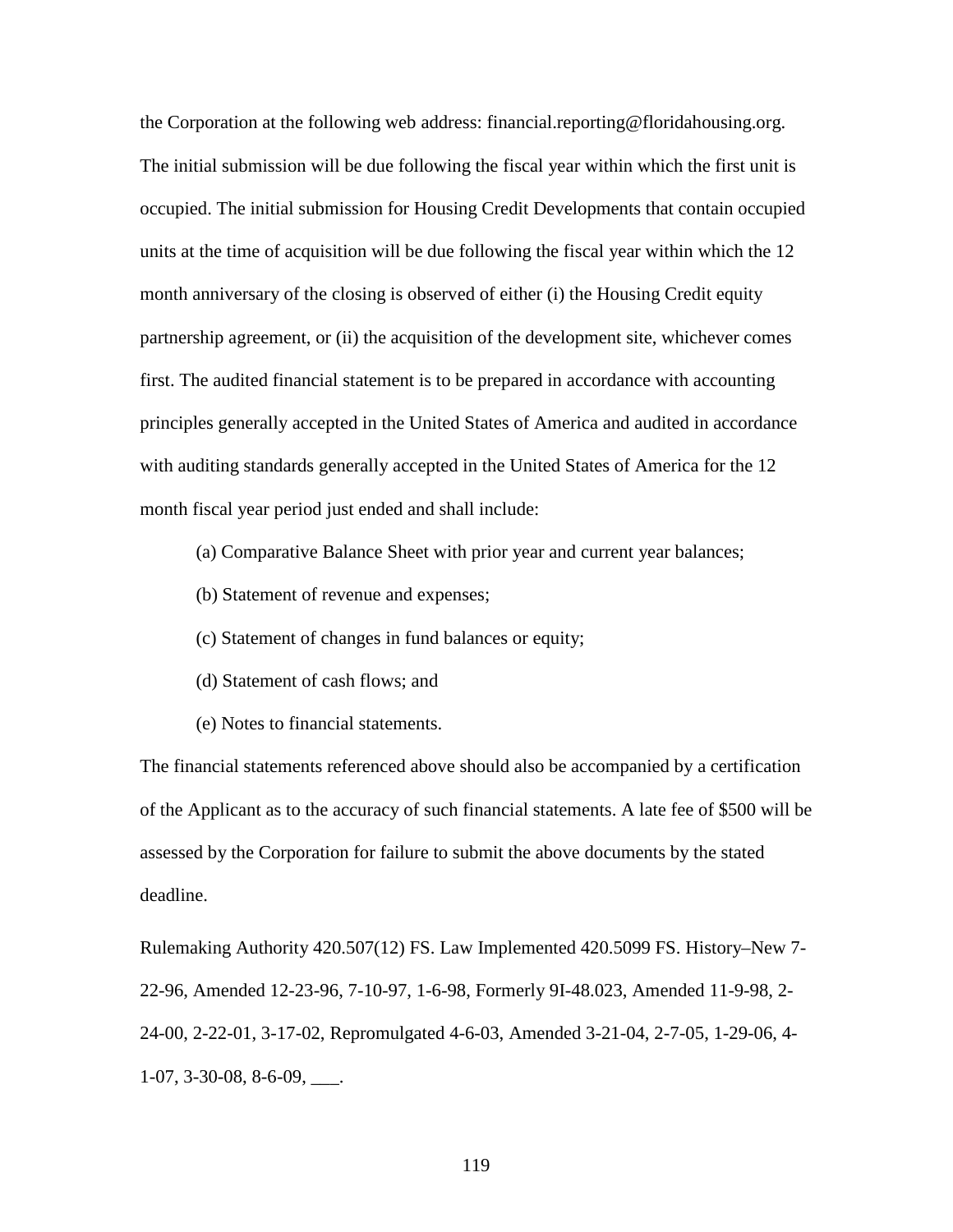## **67-48.027 Tax-Exempt Bond-Financed Developments.**

(1) Tax-Exempt Bond-Financed Developments which applied for 4 percent Housing Credits when applying for tax exempt bonds from the Corporation shall:

(a) Have 50 percent or more of the aggregate basis of any building and the land on which the building is located financed by tax-exempt bonds;

(b) Be subject to the monitoring and credit underwriting fees as stated in Chapter 67-21, F.A.C.; however, when the regulatory period for the tax-exempt bonds terminates prior to the expiration of the Housing Credit Extended Use Period, a separate compliance monitoring fee is required for the remainder of the Housing Credit Extended Use Period;

(c) Be deemed to have met all HC Program scoring threshold requirements upon the closing of the bonds with the Corporation;

(d) Receive a Preliminary Determination upon the Corporation's issuance of a loan commitment in reference to the tax-exempt bonds;

(e) Be subject to the provisions of this rule chapter, specifically the applicable provisions of Part I and Part IV, except for Rules 67-48.0072 and 67-48.028, F.A.C.;

(f) Receive Building Identification Numbers from the Corporation upon satisfying the requirements of this section and the Final Cost Certification Application requirements of Rule 67-48.023, F.A.C.;

(g) Provide an IRS Form 8821 for each Financial Beneficiary of the Development prior to Final Housing Credit Allocation; and

(h) Pay the assigned Credit Underwriter for a comprehensive market study of the housing needs of Low Income individuals in the area to be served by the Development. The market study must be completed by a disinterested third party and a copy of the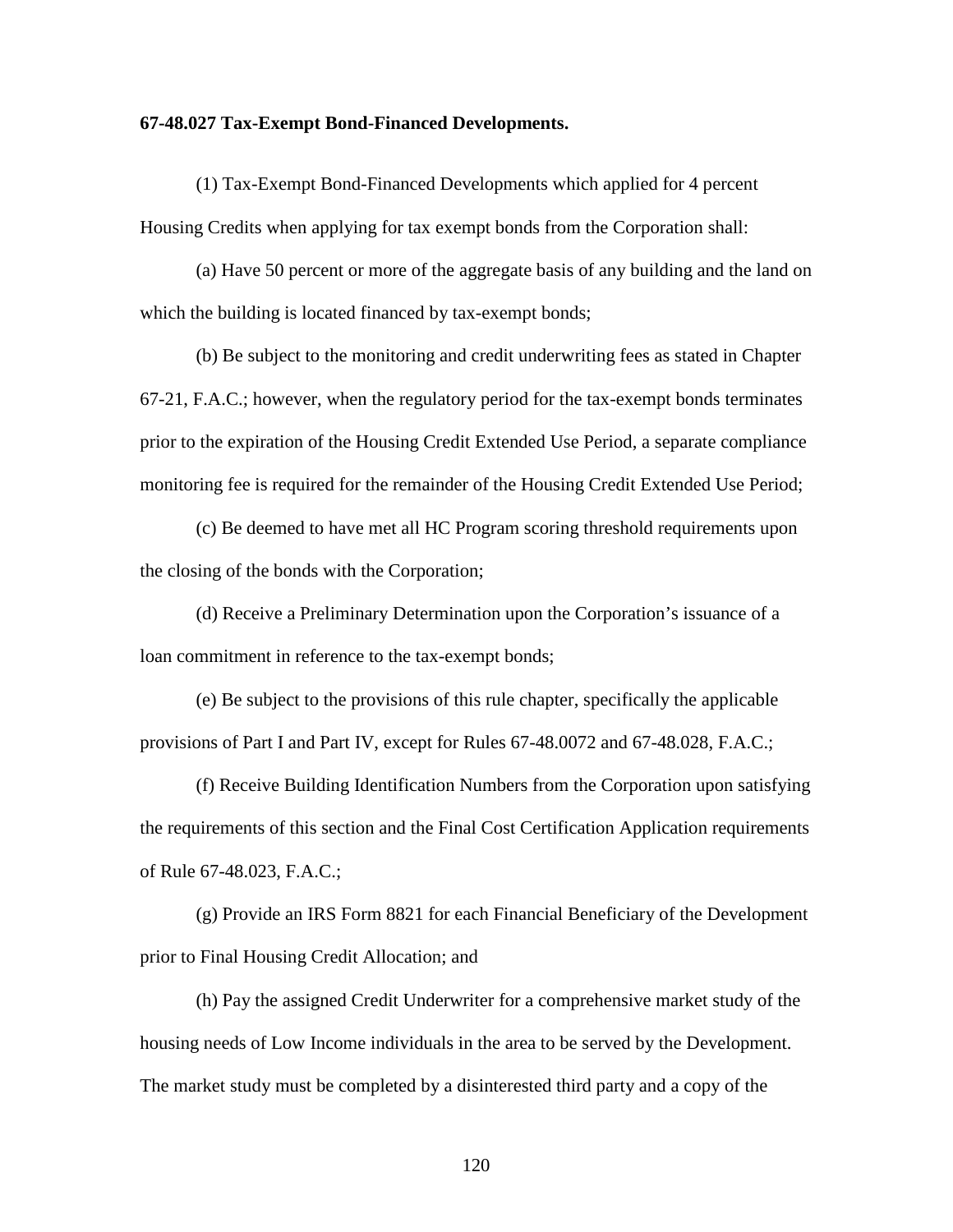completed market study must be on file with the Corporation prior to the Final Housing Credit Allocation.

(2) Tax-Exempt Bond-Financed Developments receiving bonds issued by a County Housing Finance Authority established pursuant to Section 159.604, F.S., shall:

(a) Have 50 percent or more of the aggregate basis of any building and the land on which the building is located financed by tax-exempt bonds;

(b) Be subject to the Application fee specified in this rule chapter;

(c) Meet the HC Program threshold requirements pursuant to the Qualified Allocation Plan and participate in the credit underwriting process, as outlined in the 2011 Universal Application Package, by a Credit Underwriter under contract with the Corporation;

(d) The credit underwriting review is a de novo review of all information and shall include a comprehensive analysis of the Applicant, the real estate, the economics of the Development, the ability of the Applicant and the Development team to proceed, the evidence of need for affordable housing in order to determine that the Development meets the program requirements and determine a recommended Housing Credit allocation amount. Corporation funding will be based on appraisals of comparable developments, cost benefit analysis and other documents evidencing justification of costs. As part of the credit underwriting review, the Development shall be subject to the following provisions of Rule 67-48.0072, F.A.C.: subsections (3), (5) through (9), (12),  $(13)$ ,  $(16)$ ,  $(20)$ ,  $(23)$ ,  $(28)$ , and  $(29)$ . The Application will be subject to the following provisions of subsection (10): A full or self-contained appraisal as defined by the Uniform Standards of Professional Appraisal Practice and a separate market study shall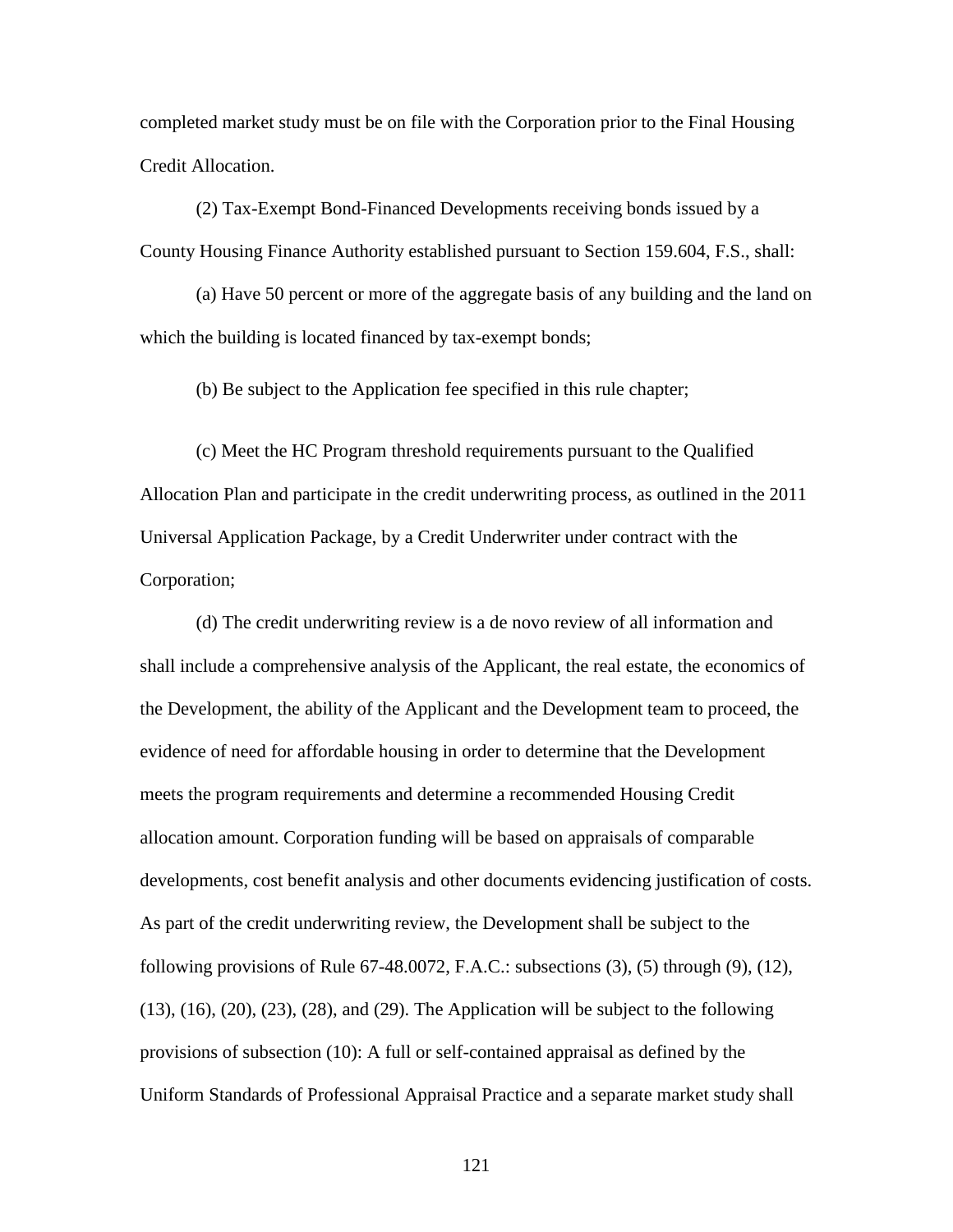be ordered by the Credit Underwriter, at the Applicant's expense, from an appraiser qualified for the geographic area and product type not later than completion of credit underwriting. The Credit Underwriter shall review the appraisal to properly evaluate the proposed property's financial feasibility. Appraisals which have been ordered and submitted by third party credit enhancers, first mortgagors or Housing Credit Syndicators and which meet the above requirements and are acceptable to the Credit Underwriter may be used instead of the appraisal referenced above. The market study must be completed by a disinterested party who is approved by the Credit Underwriter. In addition, the Application will be subject to the following provision of subsection (22): If the Credit Underwriter requires additional clarifying materials in the course of the underwriting process, the Credit Underwriter shall request same from the Applicant and shall specify deadlines for the submission of same;

(e) Be subject to the credit underwriting fees as set forth in this rule chapter. Failure to submit the required credit underwriting fee to the Credit Underwriter within seven (7) Calendar Days of the date of the letter of invitation shall result in withdrawal of the invitation;

(f) Be subject to the administrative fee specified in this rule chapter;

(g) Receive a Preliminary Determination from the Corporation upon satisfying the requirements of paragraphs (a) through (f) above, as applicable;

(h) Be subject to a Developer fee limitation as specified in this rule chapter;

(i) Be subject to the additional provisions of this rule chapter, specifically: Rules 67-48.001 and 67-48.002, paragraph 67-48.004(1)(a), subsections 67-48.004(12), (13) except for the reference to subsection 67-48.004(6), (14) except for the reference to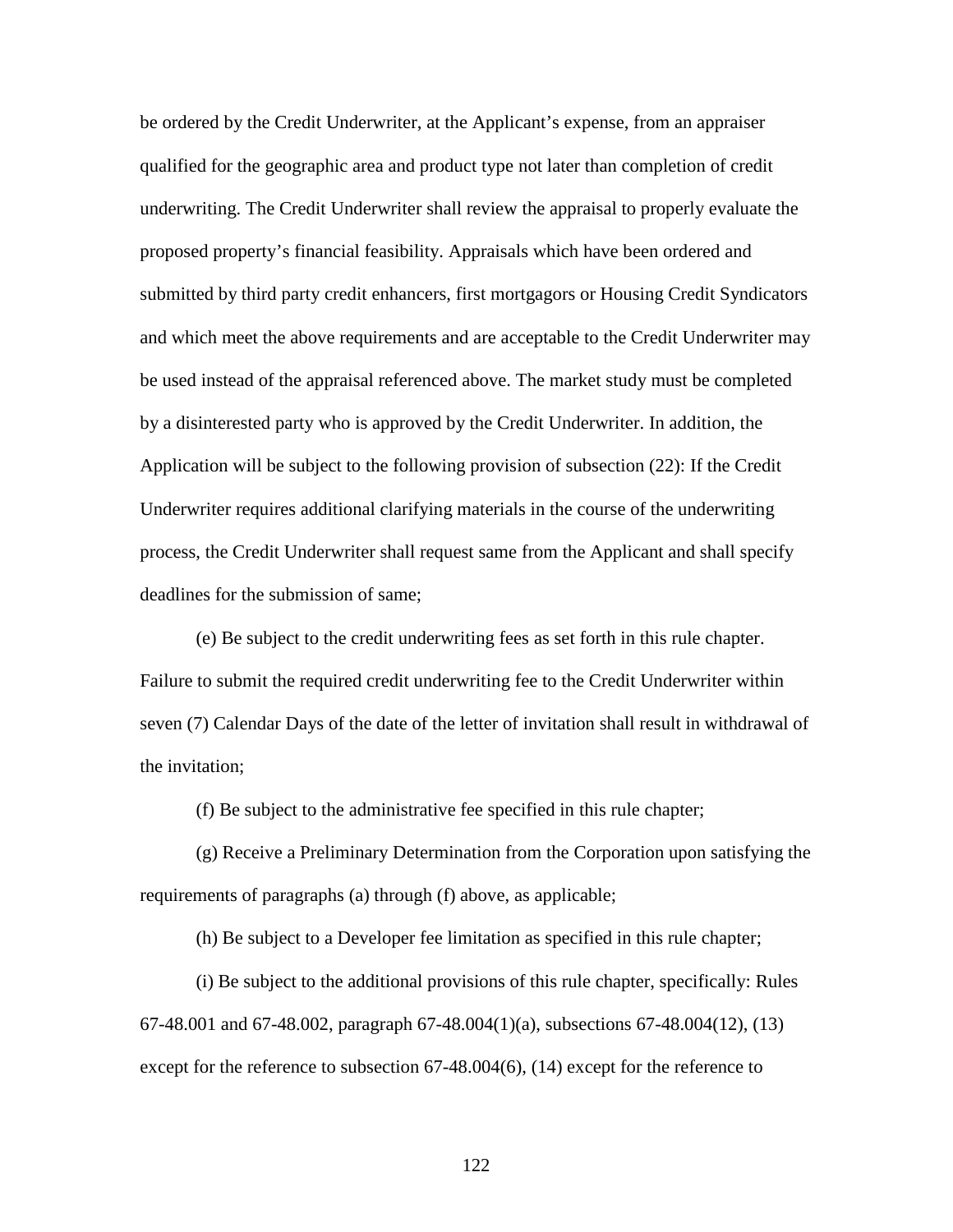subsection 67-48.004(6) and submission online, (15), (16) and (20), Rule 67-48.007, subsections 67-48.0075(1) through (6), subsections 67-48.023(2) through (9), and Rules 67-48.029 through 67-48.031, F.A.C.;

(j) Provide an IRS Form 8821 for each Financial Beneficiary of the Development prior to Final Housing Credit Allocation;

(k) Be subject to the provisions in this rule chapter, pertaining to the required Extended Use Agreement;

(l) Be subject to the monitoring fee specified in this rule chapter;

(m) Make Application to the Corporation utilizing the 4 Percent HC County HFA Bonds Application Form completed in accordance with the requirements outlined in the Universal Application Package instructions. The Application Form and all required exhibits may be submitted to the Corporation once the Applicant enters credit underwriting for the tax-exempt bonds, but in no event may the Application be submitted later than the last Corporation business day of December of the year the Development is placed in service; and

(n) Receive Building Identification Numbers from the Corporation upon satisfying the requirements of this section and the Final Cost Certification Application requirements of Rule 67-48.023, F.A.C.

(3) Tax-Exempt Bond-Financed Developments receiving bonds from another source other than the Corporation or a County Housing Finance Authority and not competing for Housing Credits under the state of Florida's Allocation Authority shall:

(a) Make Application to the Corporation as required in Rules 67-48.004 and 67- 48.0072, F.A.C. The Applicant shall submit its Application completed in accordance with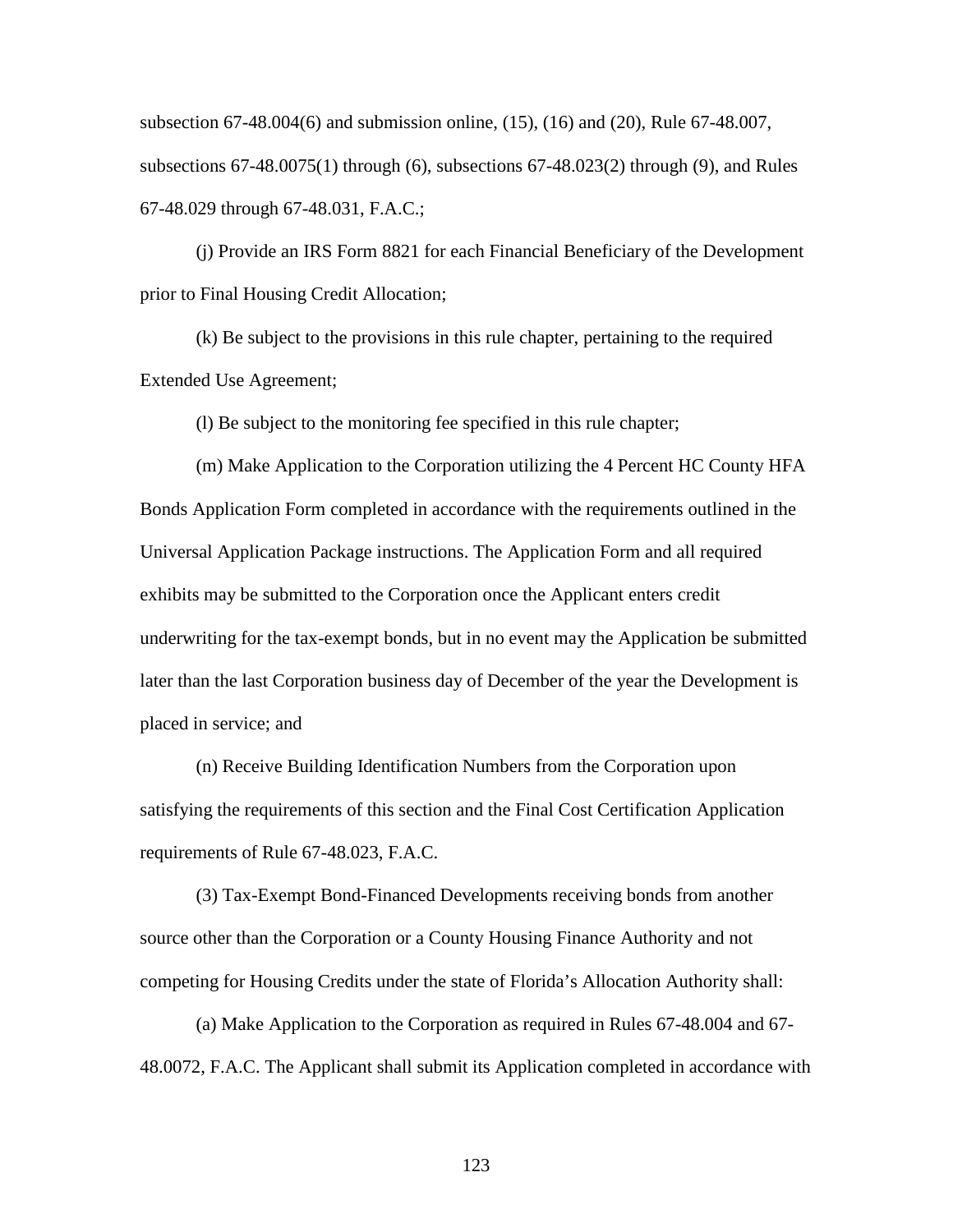the Universal Application Package instructions for receipt by the Corporation once the Applicant has received affirmation that the tax-exempt multifamily bond allocation has been reserved or that the entity issuing the bonds has agreed to award the necessary allocation when available, but in no event may the Application be submitted later than the last Corporation business day of December of the year the Development is placed in service;

(b) Be subject to the Application fee specified in this rule chapter;

(c) Meet the HC Program threshold requirements and shall have secured a commitment for the tax-exempt bonds;

(d) Be subject to the credit underwriting fees as set forth in this rule chapter. Failure to submit the required credit underwriting fee to the Credit Underwriter within seven (7) Calendar Days of the date of the letter of invitation shall result in withdrawal of the invitation;

(e) Participate in the credit underwriting process pursuant to this rule chapter;

(f) Have 50 percent or more of the aggregate basis of any building and the land on which the building is located financed by tax-exempt multifamily bonds;

(g) Receive a Preliminary Determination from the Corporation upon satisfying the requirements of paragraphs (a) through (f) above. A Development may receive a Preliminary Determination prior to the bonds being issued, after satisfying the requirements of paragraphs (a) through (d) above, if the Corporation receives a credit underwriting report prepared by one of the Corporation's contracted Credit Underwriters which meets the criteria required pursuant to this rule chapter and recommends a Housing Credit Allocation and the issuance of tax-exempt bonds, and receives evidence of a loan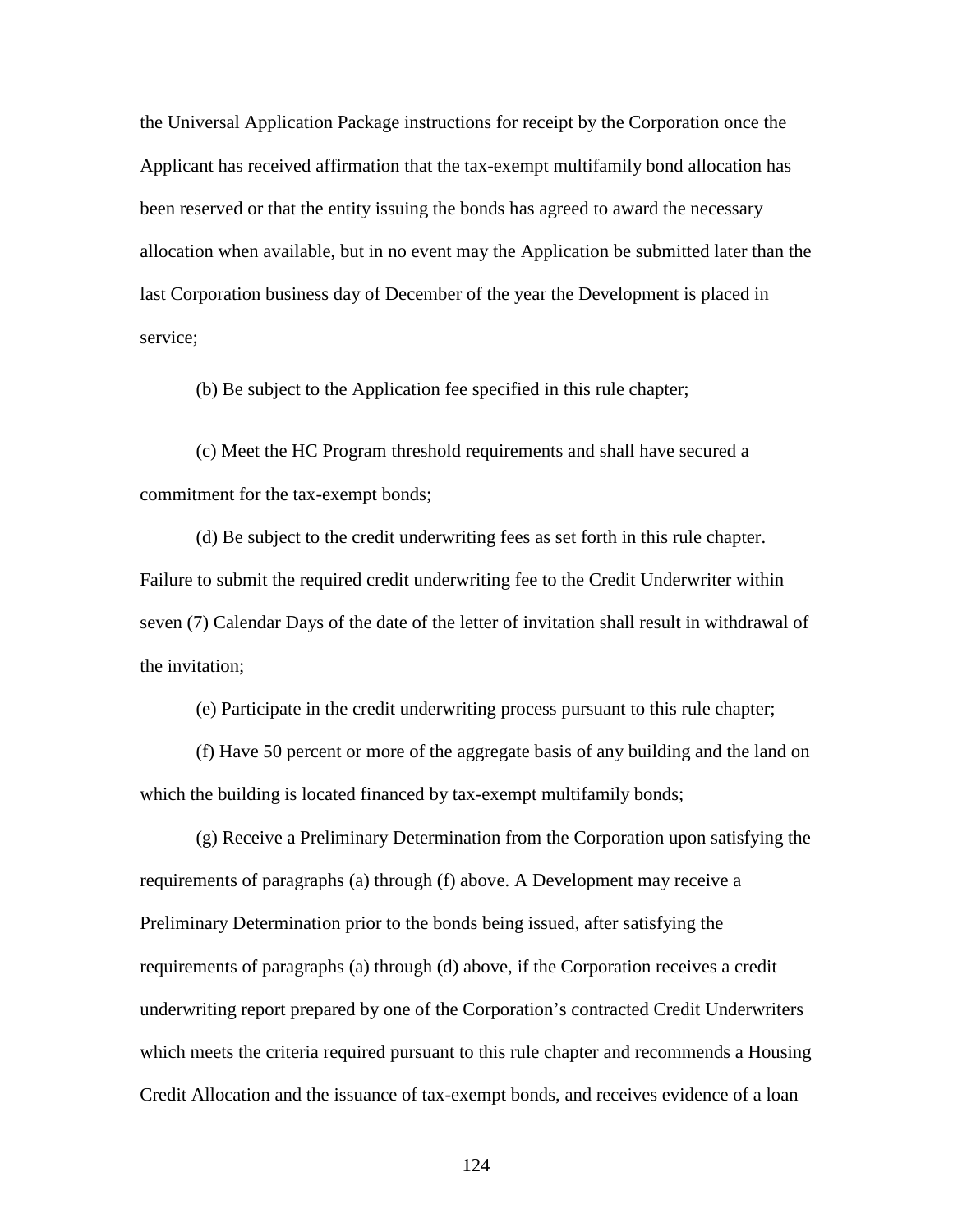commitment in reference to the tax-exempt bonds where the amount of the bonds is at least 50 percent or more of the aggregate basis of any building and the land on which the building is located;

(h) Be subject to the administrative fee specified in this rule chapter. The administrative fee must be paid within seven (7) days of the date of the Preliminary Determination;

(i) Be subject to a Developer fee limitation as specified in this rule chapter;

(j) Be subject to the provisions of this rule chapter, specifically the applicable provisions of Part I and Part IV, except for Rule 67-48.028, F.A.C.;

(k) Provide an IRS Form 8821 for each Financial Beneficiary of the Development prior to Final Housing Credit Allocation;

(l) Be subject to the provisions in this rule chapter, pertaining to the required Extended Use Agreement;

(m) Be subject to the monitoring fee specified in this rule chapter;

(n) Receive Building Identification Numbers from the Corporation upon satisfying the requirements of this section and the Final Cost Certification Application requirements of Rule 67-48.023, F.A.C.

Rulemaking Authority 420.507(12) FS. Law Implemented 420.5099 FS. History–New 7- 22-96, Amended 12-23-96, 1-6-98, Formerly 9I-48.027, Amended 11-9-98, 2-24-00, 2- 22-01, 3-17-02, Repromulgated 4-6-03, 3-21-04, Amended 2-7-05, Repromulgated 1-29- 06, Amended 4-1-07, 3-30-08, 8-6-09, \_\_\_.

## **67-48.028 Carryover Allocation Provisions.**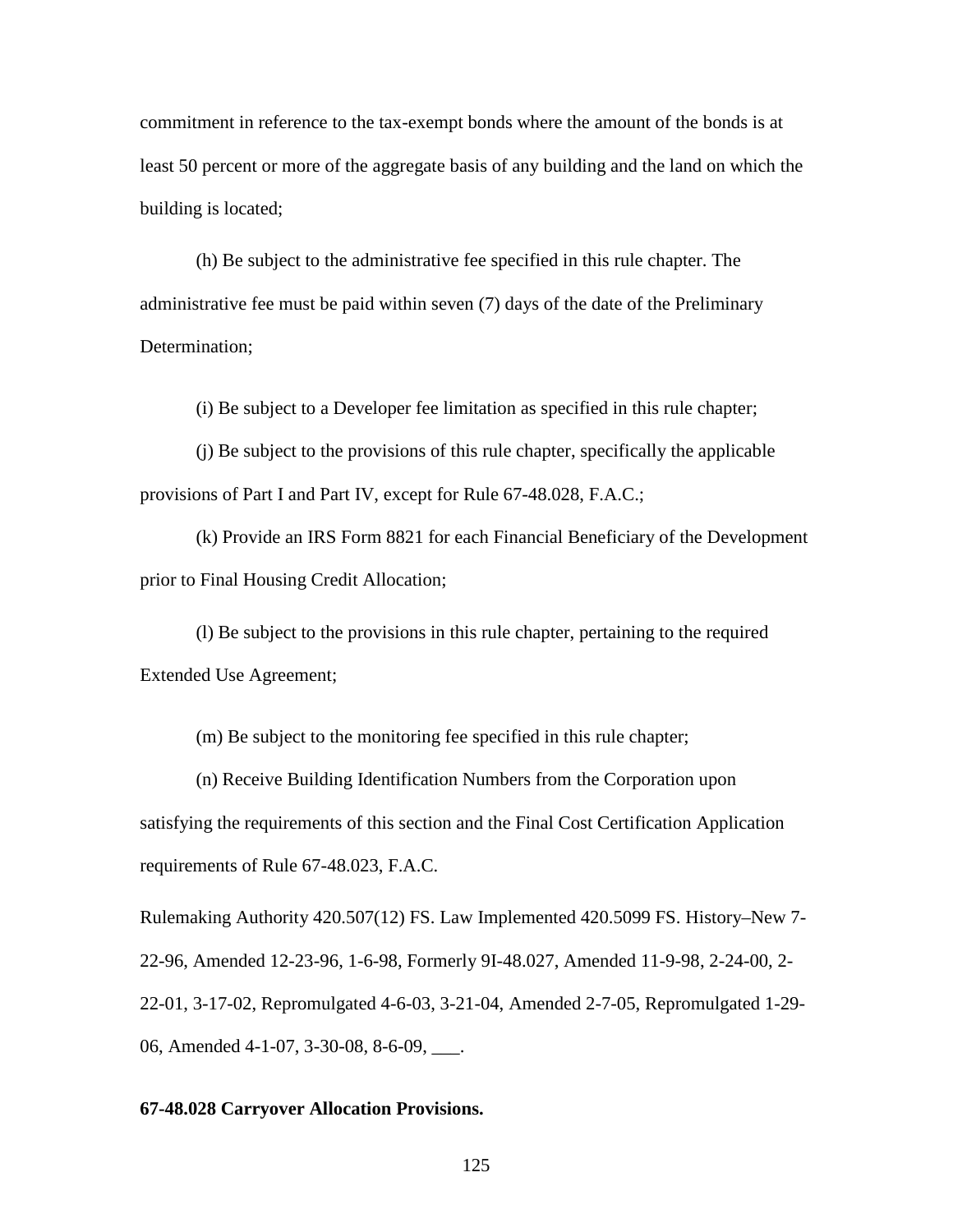(1) If an Applicant cannot complete its Development by the end of the year in which the Preliminary Allocation is issued, the Applicant must enter into a Carryover Allocation Agreement with the Corporation by December 31st of the year in which the Preliminary Allocation is issued. The Carryover Allocation allows the Applicant up to the end of the second year following the Carryover Allocation to have the Development placed-in-service.

(2) An Applicant shall have tax basis in the Housing Credit Development which is greater than 10 percent of the reasonably expected basis in the Housing Credit Development within six (6) months of the date the Corporation issues the Carryover Allocation Agreement, unless extended as provided in the Carryover Allocation Agreement, or the Housing Credits will be deemed to be returned to the Corporation. Certification that the Applicant has met the greater than 10 percent basis requirement shall be signed by the Applicant's attorney or certified public accountant.

(3) All supporting Carryover documentation and the signed certification evidencing the required basis must be submitted to the Corporation within six (6) months of the date the Corporation issues the Carryover Allocation Agreement, unless extended as provided in the Carryover Allocation Agreement, or the Housing Credits will be deemed to be returned.

(4) The Applicant for each Development for which a Carryover Allocation Agreement has been executed shall submit quarterly progress reports to the Corporation using Progress Report Form Q/M Report, which will be provided by the Corporation. If the Form Q/M Report does not demonstrate continuous and adequate development and construction progress, the Corporation will require monthly submission of Form Q/M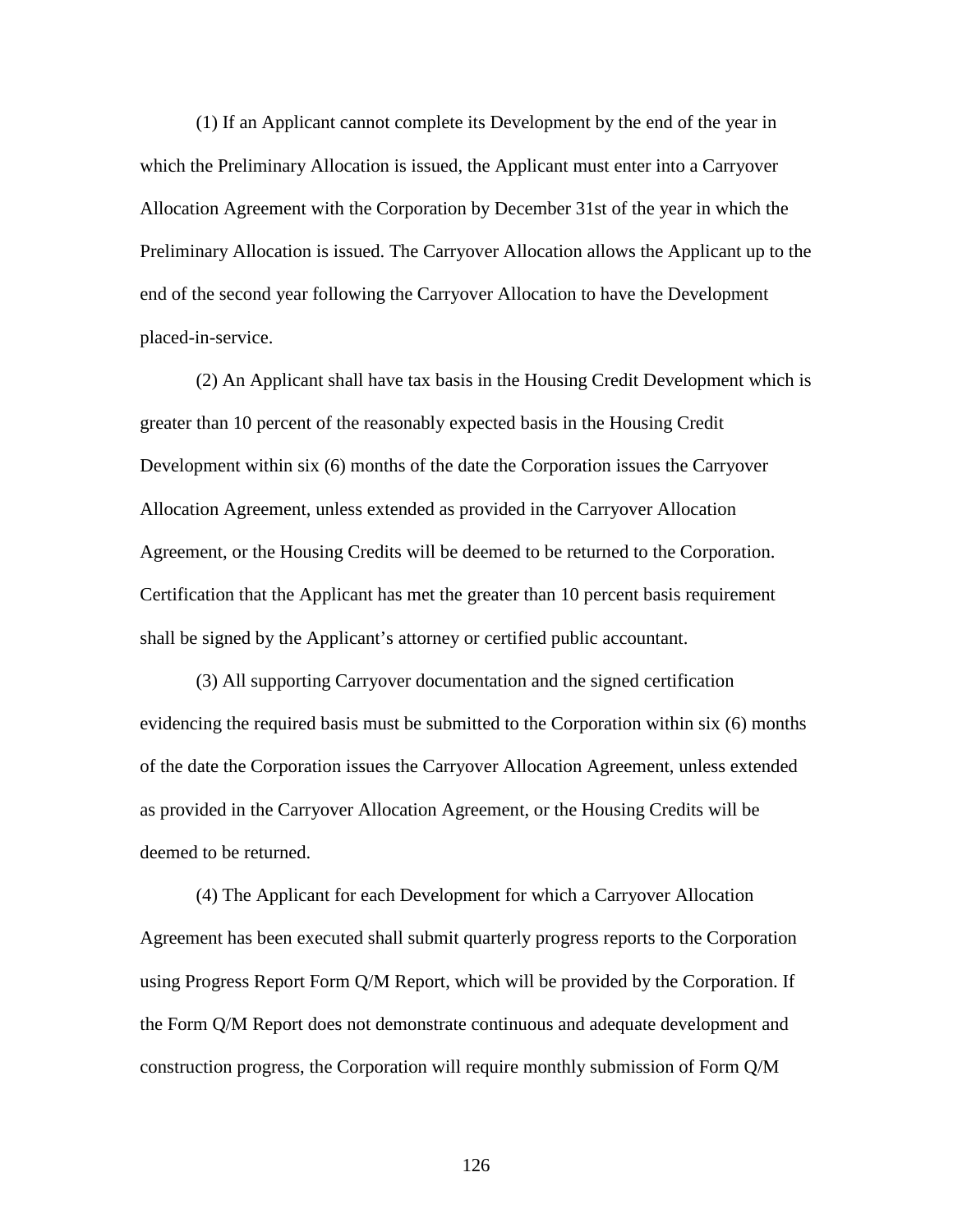Report until satisfactory progress is achieved, until the Development is placed in service, or until a determination is made by the Corporation that the Development cannot be placed in service by the Carryover deadline and the Housing Credits are returned to the Corporation in accordance with the terms of the Carryover Allocation Agreement. Form Q/M Report shall include a written statement describing the current status of the Development; the financing, construction and syndication activity since the last report; the reasons for any changes to the anticipated placed-in-service date; and any other information relating to the status of the Development which the Corporation may request. The due date for the first report shall be as stated in the Carryover Allocation Agreement. Rulemaking Authority 420.507(12) FS. Law Implemented 420.5099 FS. History–New 7- 22-96, Repromulgated 12-23-96, Amended 1-6-98, Formerly 9I-48.028, Amended 11-9- 98, 2-24-00, 2-22-01, 3-17-02, 4-6-03, Repromulgated 3-21-04, Amended 2-7-05, Repromulgated 1-29-06, Amended 4-1-07, Repromulgated 3-30-08, Amended 8-6-09,

#### **67-48.029 Extended Use Agreement.**

\_\_\_\_.

(1) Pursuant to Section 42(h)(6) of the IRC, the Applicant and the Corporation shall enter into an Extended Use Agreement. The purpose of the Extended Use Agreement is to set forth the Housing Credit Extended Use Period, the Compliance Period, and to evidence commitments made by the Applicant in the Application. Such commitments, for example, include the Housing Credit Set-Aside commitment, resident programs, and Development amenities.

(2) The following provisions shall be included in the Extended Use Agreement: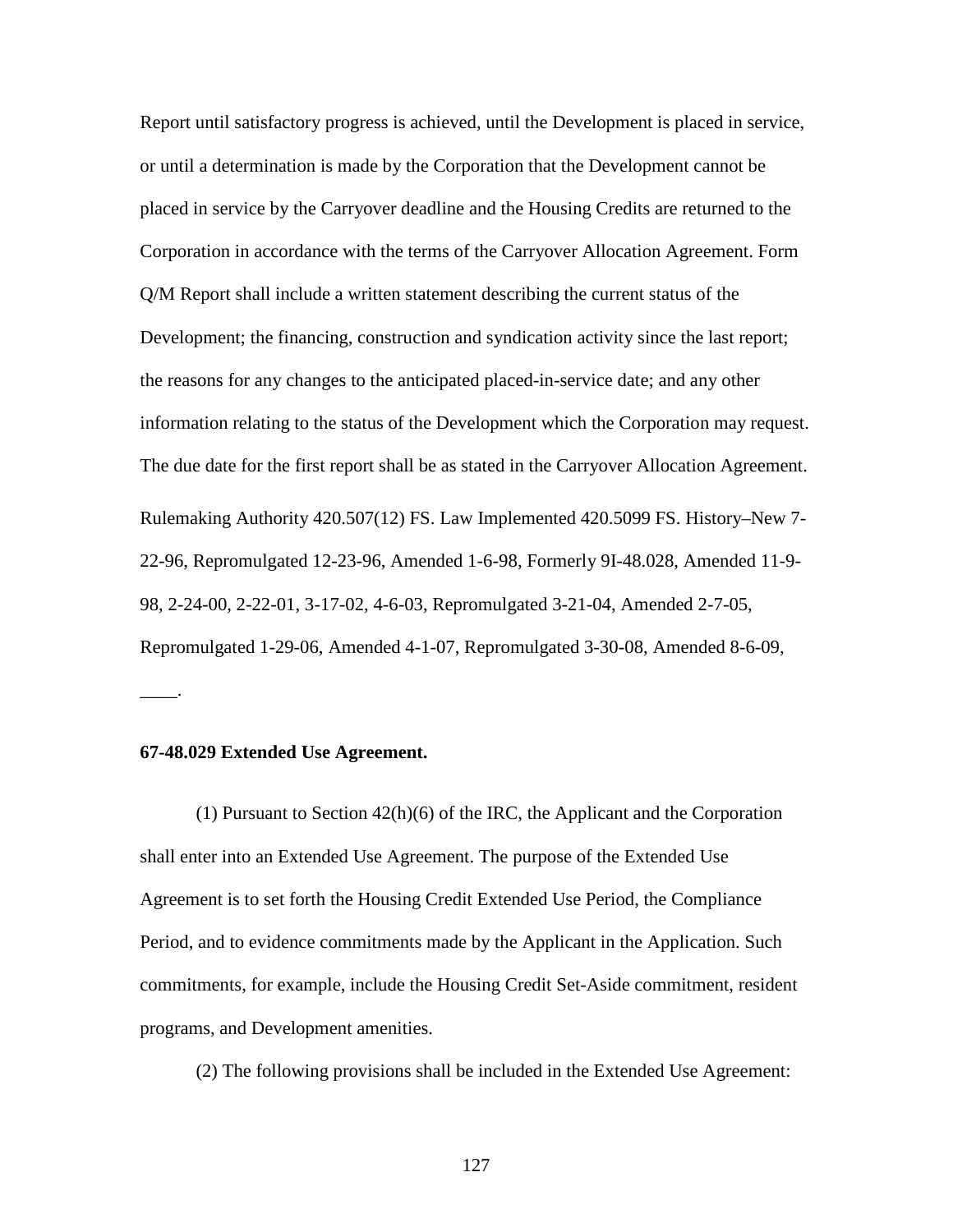(a) The Applicable Fraction for Housing Credit Set-Aside units for each taxable year in the Housing Credit Extended Use Period shall not be less than the Applicable Fraction;

(b) Eligible Persons occupying set-aside units shall have the right to enforce in any state of Florida court the extended use requirement for set-aside units;

(c) The Extended Use Agreement shall be binding on all successors and assigns of the Applicant; and

(d) The Extended Use Agreement shall be executed prior to the issuance of a Final Housing Credit Allocation to an Applicant. Following execution, the Extended Use Agreement shall be recorded pursuant to Florida law as a restrictive covenant.

Rulemaking Authority 420.507(12) FS. Law Implemented 420.5099 FS. History–New 7- 22-96, Repromulgated 12-23-96, 1-6-98, Formerly 9I-48.029, Amended 11-9-98, 2-24- 00, Repromulgated 2-22-01, 3-17-02, 4-6-03, Amended 3-21-04, 2-7-05, Repromulgated 1-29-06, 4-1-07, 3-30-08, 8-6-09, \_\_\_.

# **67-48.030 Sale or Transfer of a Housing Credit Development.**

An owner of a Housing Credit Development, its successor or assigns which has been granted a Final Housing Credit Allocation shall not sell the Housing Credit Development without having first notified the Treasury of the impending sale and complying with the Treasury's procedure or procedures for completing the transfer of ownership and utilizing the Housing Credit Allocation. The owner of a Housing Credit Development shall notify the Corporation in writing of an impending sale and of compliance with any requirements by the Treasury for the transfer of the Housing Credit Development. The owner of a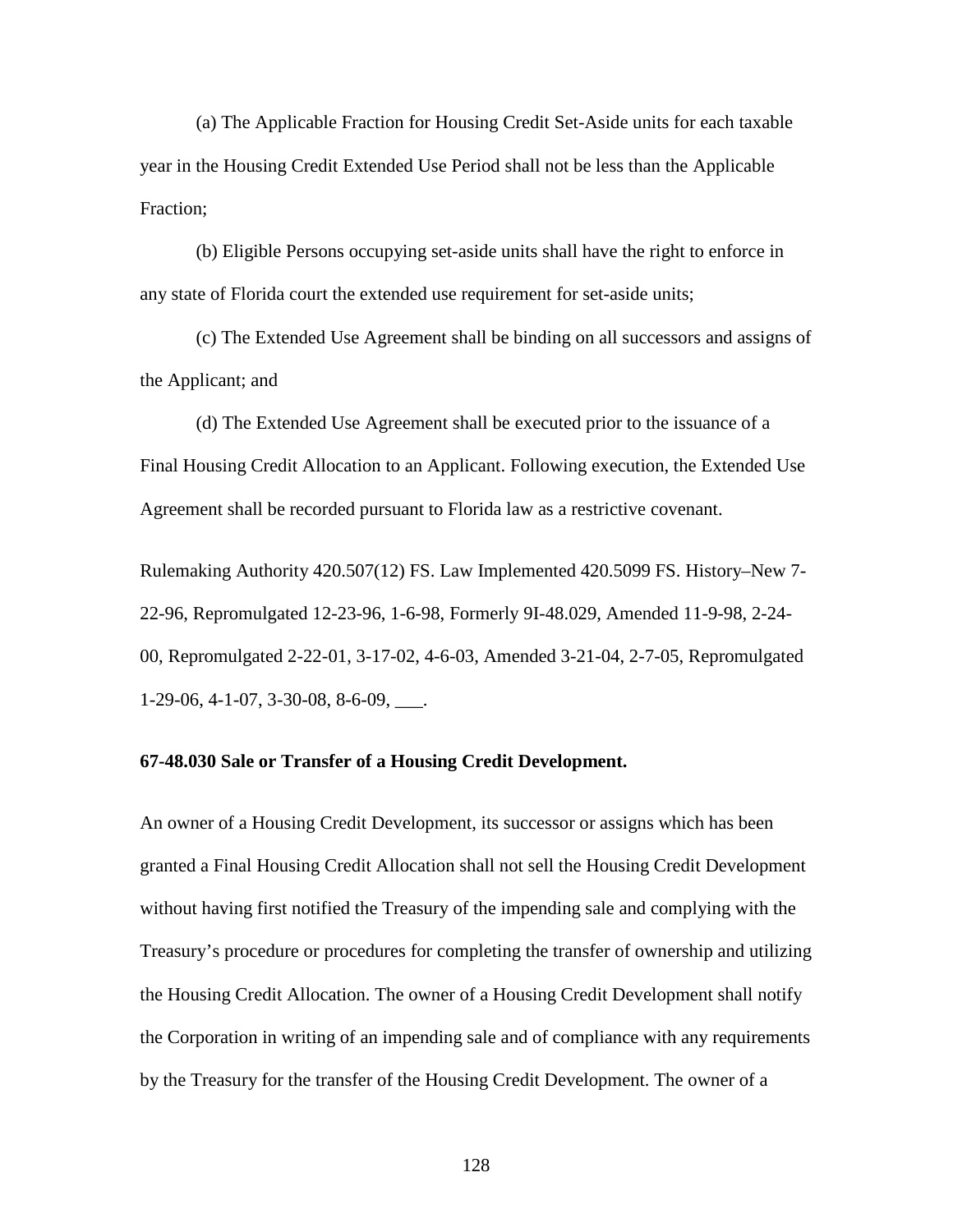Housing Credit Development shall notify the Corporation in writing of the name and address of the party or parties to whom the Housing Credit Development was sold within 14 Calendar Days of the transfer of the Housing Credit Development.

Rulemaking Authority 420.507(12) FS. Law Implemented 420.5099 FS. History–New 7- 22-96, Repromulgated 12-23-96, Amended 1-6-98, Formerly 9I-48.030, Amended 11-9- 98, Repromulgated 2-24-00, Amended 2-22-01, Repromulgated 3-17-02, 4-6-03, 3-21- 04, 2-7-05, 1-29-06, 4-1-07, 3-30-08, 8-6-09, \_\_\_.

# **67-48.031 Termination of Extended Use Agreement and Disposition of Housing Credit Developments.**

The Housing Credit Extended Use Period for any building shall terminate upon the date a building is acquired through foreclosure or instrument in lieu of foreclosure or if no buyer can be found who is willing to maintain the Housing Credit Set-Aside of the Development. In the event the Applicant is unable to locate a buyer willing to maintain the set-aside provisions of the Extended Use Agreement, the following steps shall be taken, as set forth in Section  $42(h)(6)$  of the IRC, before a building is converted to market-rate use:

(1) After the fourteenth year of the Compliance Period, unless otherwise obligated under the Extended Use Agreement, a Land Use Restriction Agreement under another Corporation program, or if Applicant has already knowingly and voluntarily waived its right to request the Corporation find a buyer to acquire the Applicant's interest in the Housing Credit Set-Aside portion of the building, an Applicant may submit a written request to the Corporation to find a buyer to acquire the Applicant's interest in the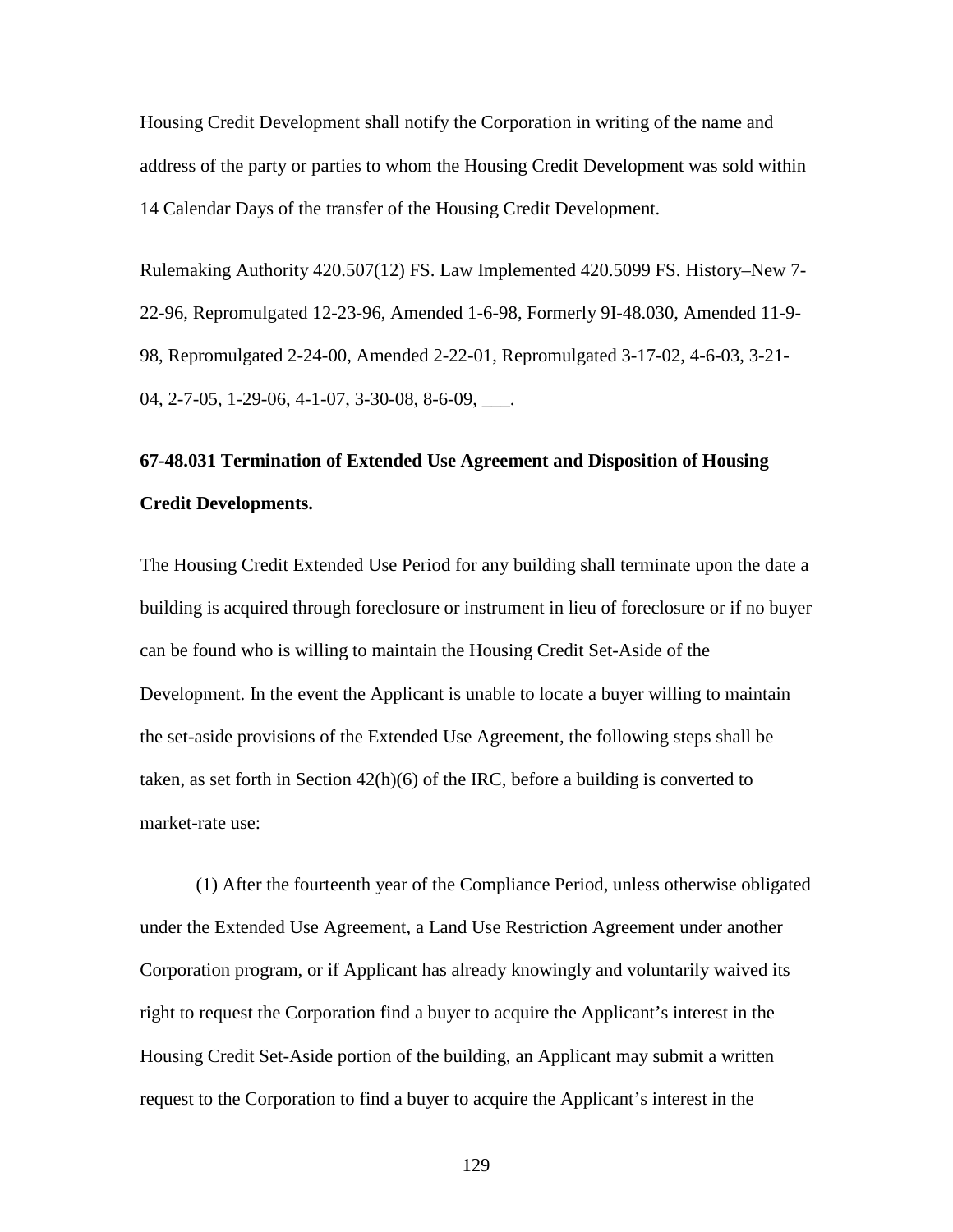Housing Credit Set-Aside portion of the building. When submitting a written request, Applicants shall utilize the Qualified Contract Package in effect at the time of the written request and shall remit payment of the required Qualified Contract Package fee. The Qualified Contract Package consists of the forms and instructions, obtained from the Corporation at 227 North Bronough Street, Suite 5000, Tallahassee, Florida 32301-1329, or on the Corporation's Website under the 2011 Universal Application link labeled Related References and Links or from

[http://www.flrules.org/Gateway/reference.asp?No=Ref-00484,](https://www.flrules.org/Gateway/reference.asp?No=Ref-00484) which shall be completed and submitted to the Corporation in accordance with this rule chapter in order to request the Corporation find a buyer to acquire the Applicant's interest in the Housing Credit Set-Aside portion of the building. The Qualified Contract Package, Rev. 09-07, is adopted and incorporated herein by reference.

(2) All information contained in a Qualified Contract Package request is subject to independent review, analysis and verification by the Corporation or its agents. The Corporation shall request additional information to document the qualified contract price calculation or other information submitted, if the submitted documentation does not support the price indicated by the certified public accountant (CPA) hired by the owner. The Corporation shall then engage its own CPA to perform a qualified contract price calculation. Cost of such service shall be paid for by the owner. Following the Corporation's receipt and complete review of the completed Qualified Contract Package, the Corporation shall have one year to present a "qualified contract", as defined in Section  $42(h)(6)(F)$  of the IRC, for the Development. The one year time period shall commence upon the Corporation's receipt and final review of all of the accompanying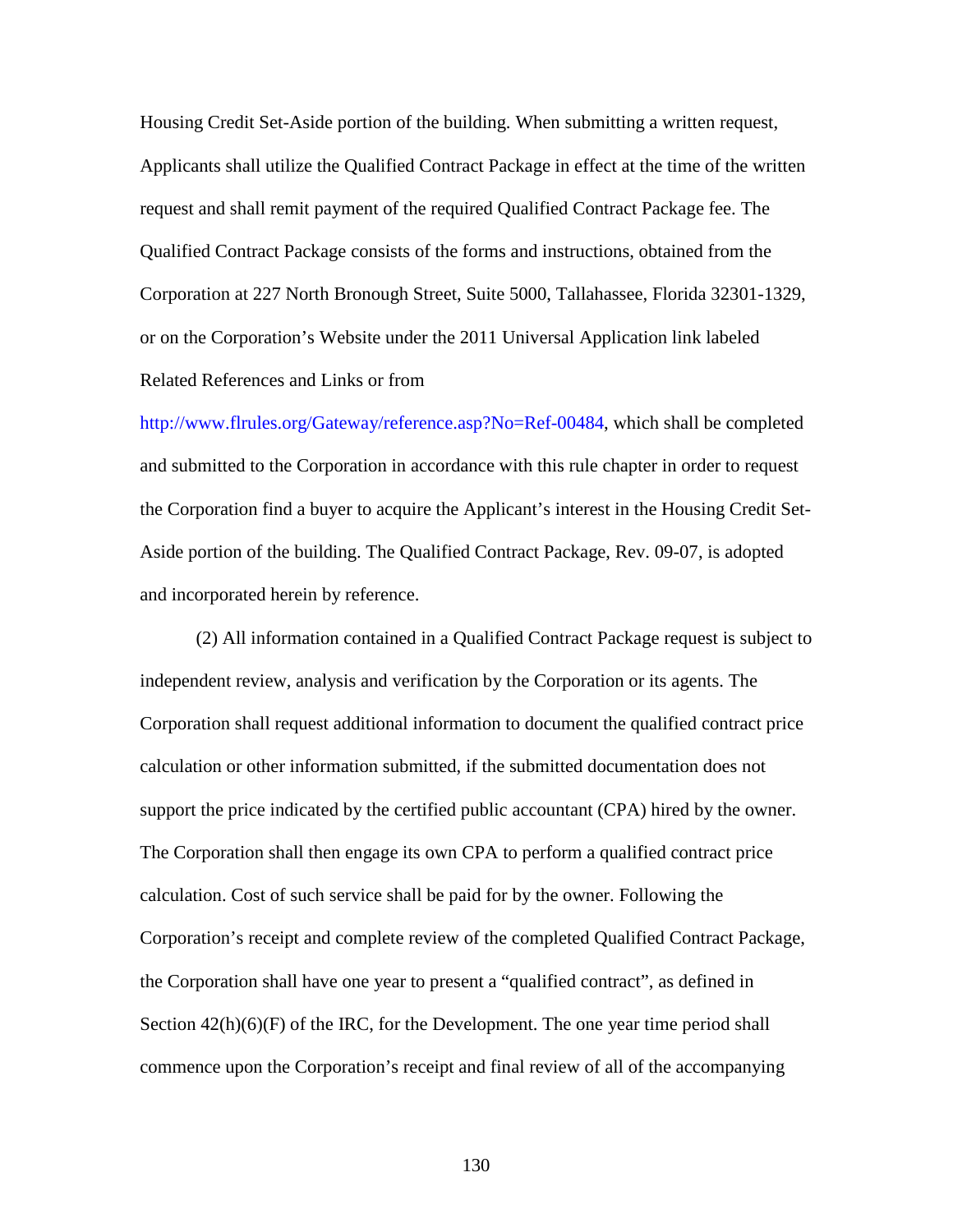information required by the Qualified Contract Package and the Corporation and the owner have agreed to the qualified contract price in writing.

(3) The Corporation shall not agree to the qualified contract price in writing until the Applicant or Developer has satisfied any financial obligations for which the Applicant or Developer, or Principal, Affiliate or Financial Beneficiary of an Applicant or a Developer is in arrears to the Corporation or any agent or assignee of the Corporation.

(4) The Applicant is responsible for all real estate broker fees incurred from the sale of the Development.

(5) At the conclusion of the review process established by Rule 67-48.031, F.A.C., each Applicant will be provided with its qualified contract price calculation and notice of rights.

(6) Written arguments to any recommended order entered pursuant to a Section 120.57(2), F.S., proceeding concerning its qualified contract price calculation shall be typed and double-spaced with margins no less than one inch in either Times New Roman 14-point or Courier New 12-point font and may not exceed five (5) pages, excluding the caption and certificate of service. Written arguments must be filed with Florida Housing Finance Corporation's Clerk at 227 North Bronough Street, Suite 5000, Tallahassee, Florida 32301-1329, no later than 5:00 p.m., Eastern Time, no later than five (5) Calendar Days from the date of issuance of the recommended order. Failure to timely file a written argument shall constitute a waiver of the right to have a written argument considered by the Board. The one year time period the Corporation has to present a "qualified contract" will toll upon the filing of a petition to contest a qualified contract price calculation and will recommence upon the issuance of the Board's final order.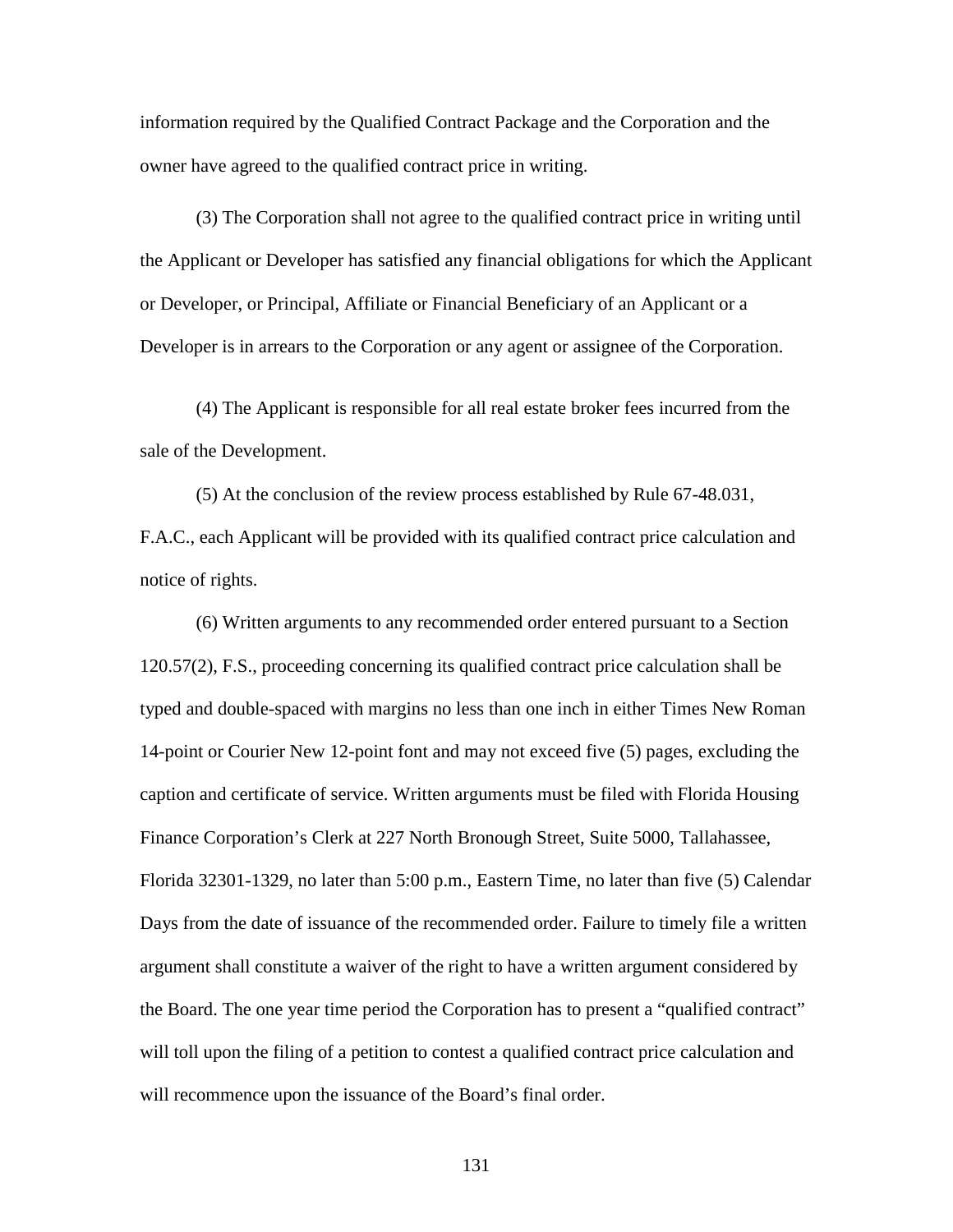(7) The Applicant shall cooperate with the Corporation and its agents with respect to the Corporation's efforts to present a "qualified contract" for the purchase of the Applicant's interest in the Housing Credit Set-Aside portion of the Development and the Applicant's failure to cooperate will toll the one year time period the Corporation has to present a "qualified contract". The Corporation shall actively seek to obtain a qualified buyer for acquisition of the Housing Credit Set-Aside portion of the building for an amount not less than the Applicable Fraction as specified in the Extended Use Agreement of:

(a) The sum of the outstanding indebtedness secured by the building;

(b) The adjusted investor equity in the building; and

(c) Other capital contributions not reflected in the amounts above, and reduced by cash distributions from the Development.

(8) If the Corporation presents a "qualified contract" and the Applicant fails to enter into a bona fide contract to acquire the Development, as defined in Section  $42(h)(6)(F)$  of the IRC, the Applicant shall irrevocably waive any right to further request that the Corporation present a "qualified contract" for the purchase of the Applicant's interest in the Housing Credit Set-Aside portion of the Development and the Development will remain subject to the requirements of the Extended Use Agreement.

(9) In the event no buyer is found to acquire the Housing Credit Set-Aside portion of the building within one year as described herein, the Housing Credit Extended Use Period shall be terminated, and the units converted to market-rate.

(10) Pursuant to Section  $42(h)(6)(E)(ii)$  of the IRC, the termination of an Extended Use Agreement shall not be construed to permit the termination of a tenancy,